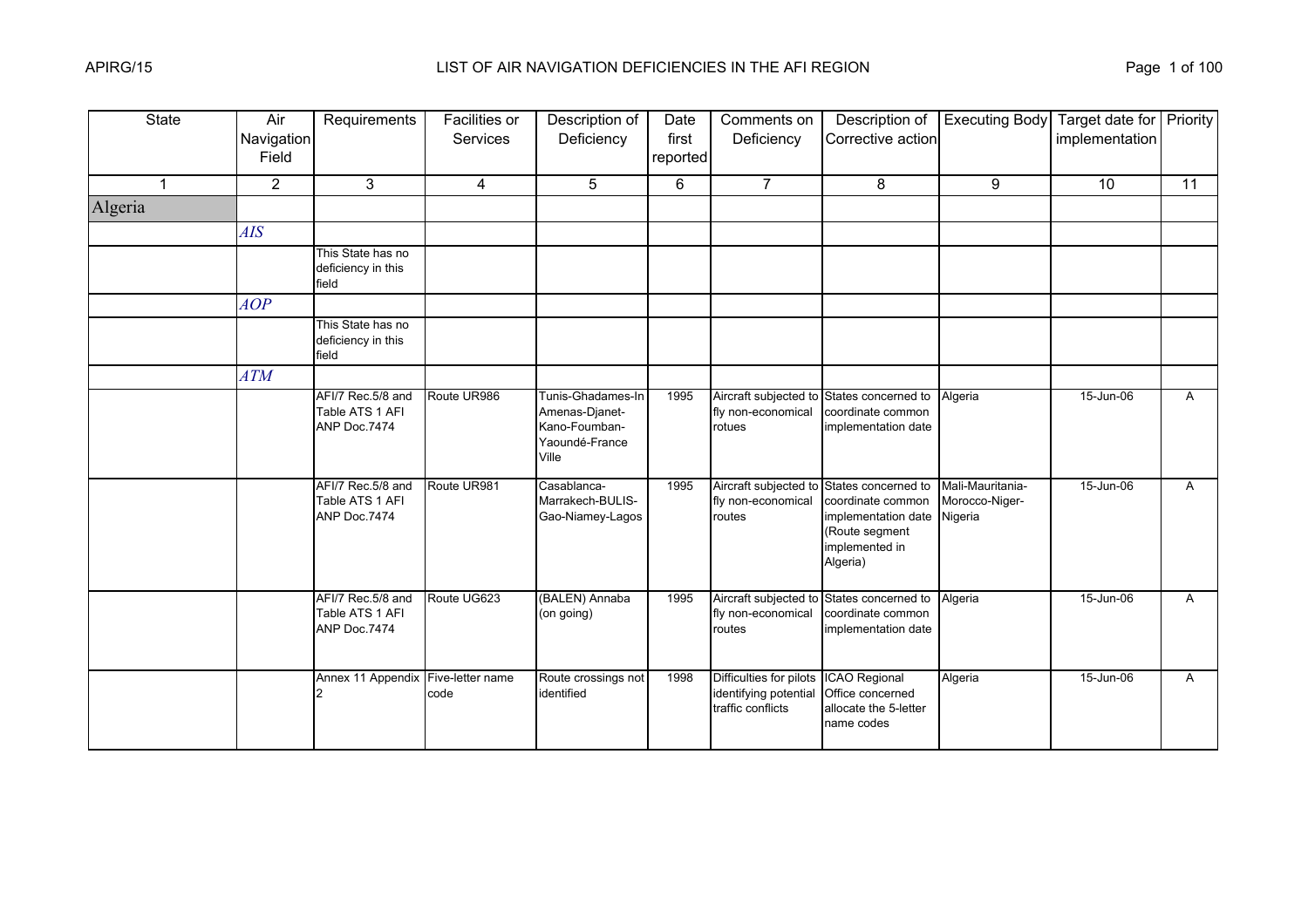| <b>State</b> | Air<br>Navigation | Requirements                                                 | <b>Facilities or</b><br>Services | Description of<br>Deficiency                                                                                              | Date<br>first  | Comments on<br>Deficiency                             | Description of<br>Corrective action                                                    | <b>Executing Body</b>                           | Target date for Priority<br>implementation |                         |
|--------------|-------------------|--------------------------------------------------------------|----------------------------------|---------------------------------------------------------------------------------------------------------------------------|----------------|-------------------------------------------------------|----------------------------------------------------------------------------------------|-------------------------------------------------|--------------------------------------------|-------------------------|
|              | Field             |                                                              |                                  |                                                                                                                           | reported       |                                                       |                                                                                        |                                                 |                                            |                         |
| $\mathbf{1}$ | $\overline{2}$    | 3                                                            | 4                                | 5                                                                                                                         | 6              | $\overline{7}$                                        | 8                                                                                      | 9                                               | 10                                         | 11                      |
|              |                   | APIRG/13<br>Conc. 13/43                                      | <b>FIR Algiers</b>               | Non-implementation<br>of 10 minutes<br>longitudinal<br>separation                                                         |                |                                                       |                                                                                        | Algeria                                         | 15-Jun-06                                  | $\overline{U}$          |
|              |                   | AFI/7 Rec.5/21                                               | <b>FIR Algiers</b>               | Non-implementation<br>of ATC in the upper<br>airspace in the<br>South Area<br>(provision of<br>implementation in<br>2006) | $\blacksquare$ |                                                       |                                                                                        | Algeria                                         | 15-Jun-06                                  | U                       |
|              |                   | AFI/7 Rec.5/8 and<br>Table ATS 1 AFI<br>ANP Doc.7474         | Route UA293                      | (Ibiza) (KIRLA)<br>Tiaret                                                                                                 | 1995           | fly non-economical<br>routes (non direct)             | Aircraft subjected to States concerned to<br>coordinate common<br>implementation date. | Algeria                                         | 15-Jun-06                                  | A                       |
|              |                   | AFI/7 Rec.5/8 and<br>Table ATS 1 AFI<br>ANP Doc.7474         | RNAV UM999                       | Casablanca-<br>Errachidia-El Golea-<br>Zarzaitine-Sebha-<br>Sarir-New Valley-<br>Luxor-Jeddah                             | 1995           | Aircraft subjected to<br>fly non-economical<br>routes | States concerned to<br>coordinate common<br>implementation date                        | Algeria-Egypt-Libya-<br>Morocco-Saudi<br>Arabia | 15-Jun-06                                  | A                       |
|              | CNS               |                                                              |                                  |                                                                                                                           |                |                                                       |                                                                                        |                                                 |                                            |                         |
|              |                   | <b>ATS Direct Speech</b><br>Circuits Plan, AFI/7<br>Rec. 9/9 | Algiers ACC-FIC                  | Circuit<br>Algiers/Tripoli                                                                                                | 1998           |                                                       | Implement LTF<br>circuit                                                               | Algeria, Libya                                  |                                            | $\overline{\mathsf{C}}$ |
|              | <b>MET</b>        |                                                              |                                  |                                                                                                                           |                |                                                       |                                                                                        |                                                 |                                            |                         |
|              |                   | This State has no<br>deficiency in this<br>field.            |                                  |                                                                                                                           |                |                                                       |                                                                                        |                                                 |                                            |                         |
|              | <b>SAR</b>        |                                                              |                                  |                                                                                                                           |                |                                                       |                                                                                        |                                                 |                                            |                         |
|              |                   | This State has no<br>deficiency in this<br>field             |                                  |                                                                                                                           |                |                                                       |                                                                                        |                                                 |                                            |                         |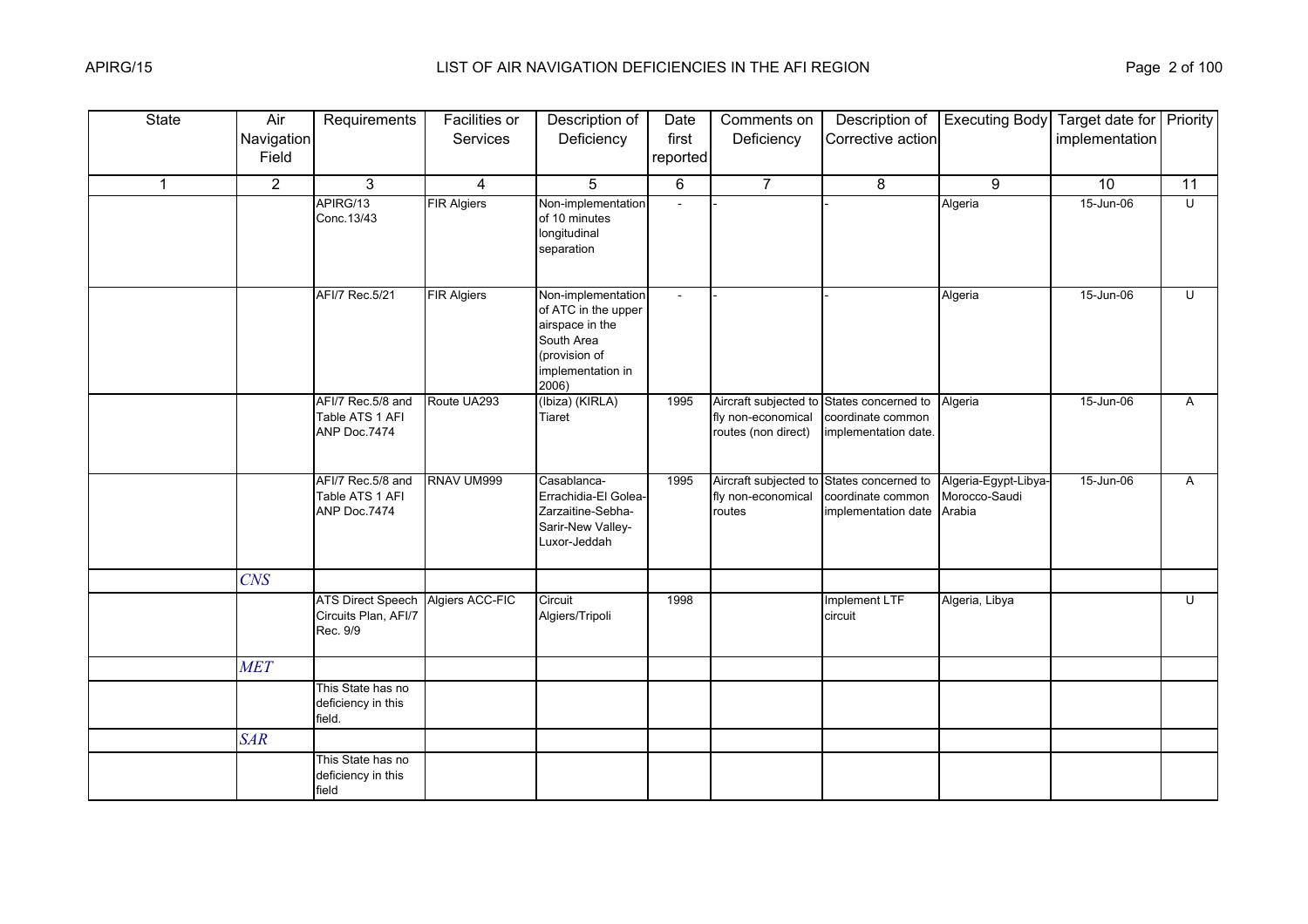| <b>State</b> | Air<br>Navigation<br>Field | Requirements                                                                                                      | Facilities or<br>Services       | Description of<br>Deficiency                                                                                                                    | Date<br>first<br>reported | Comments on<br>Deficiency                                                                                           | Description of<br>Corrective action                                                                        | <b>Executing Body</b> | Target date for Priority<br>implementation |                |
|--------------|----------------------------|-------------------------------------------------------------------------------------------------------------------|---------------------------------|-------------------------------------------------------------------------------------------------------------------------------------------------|---------------------------|---------------------------------------------------------------------------------------------------------------------|------------------------------------------------------------------------------------------------------------|-----------------------|--------------------------------------------|----------------|
| $\mathbf{1}$ | $\overline{2}$             | 3                                                                                                                 | 4                               | 5                                                                                                                                               | 6                         | $\overline{7}$                                                                                                      | 8                                                                                                          | 9                     | 10 <sup>°</sup>                            | 11             |
| Angola       |                            |                                                                                                                   |                                 |                                                                                                                                                 |                           |                                                                                                                     |                                                                                                            |                       |                                            |                |
|              | <b>AIS</b>                 |                                                                                                                   |                                 |                                                                                                                                                 |                           |                                                                                                                     |                                                                                                            |                       |                                            |                |
|              |                            | Annex 4, 3.2 and<br>13.2 AFI/7 Rec.<br>12/31                                                                      | <b>ICAO Mandatory</b><br>Charts | Non-availability of<br>the ICAO<br>Aerodrome Chart<br>and the ICAO<br>Aerodrome<br>Obstacle Chart -<br>Type A for Huambo                        | 1990                      | Lack of charts<br>affects safety                                                                                    | Publish these Charts Angola<br>for Luanda and<br>Huambo                                                    |                       | 15-Jun-06                                  | U              |
|              | AOP                        |                                                                                                                   |                                 |                                                                                                                                                 |                           |                                                                                                                     |                                                                                                            |                       |                                            |                |
|              |                            | Pavement strength<br>AFI/7 Conc. 4/4 and<br>4/10 Annex 14 Vol.<br>para 2.5.1 - 2 6 8                              | Luanda                          | Parallel txwy to Rwy<br>23 required.<br>Runway needs<br>resurfacing.<br>Runway shoulders<br>and clear-way need<br>stabilizing. Apron<br>uneven. | 1998                      | Delays inevitable.<br>Aircraft vibrating at<br>take-off and<br>landing. FOD risks. required.                        | Develop master plan ENANA<br>and corresponding<br>financial investment                                     |                       |                                            | $\overline{A}$ |
|              |                            | <b>Bird Hazard control</b><br>and reduction, AFI/7<br>Conc. 4/2 and 4/7;<br>Annex 14 vol.I.<br>para.9.4.1 - 9.4.4 | Luanda                          | Inadequate bird<br>hazard control.                                                                                                              | 1998                      | <b>Grain seeds</b><br>available close to<br>aircraft<br>manoeuvring areas.<br>Slum development<br>close to airport. | Control measures to<br>be implemented and<br>monitored. Land use<br>plan for airport<br>environs required. | <b>ENANA</b>          |                                            | A              |
|              |                            | Aerodrome<br>certification Annex<br>14, Vol.I, Para 1.4.1<br>$-1.4.6$                                             | Luanda, Huambo                  | Procedures for<br>aerodrome<br>certification not in<br>place                                                                                    | 2004                      | The development of Develop the<br>procedures have<br>not started.                                                   | procedures and<br>implement<br>requirement                                                                 | <b>DCA</b>            | 2004                                       | $\cup$         |
|              |                            | Emergency plan;<br>Annex 14 vol.I para.<br>$9.1.1 - 9.1.15$                                                       | Luanda                          | No aerodrome<br>emergency plan. No<br>grid map available.<br>Emergency<br>exercises not<br>conducted.                                           | 1995                      | ICAO guidance<br>material cannot be<br>used due to<br>language problems.                                            | Develop an<br>emergency plan.<br>Conduct a full scale<br>emergency exercise.                               | <b>ENANA</b>          |                                            | U              |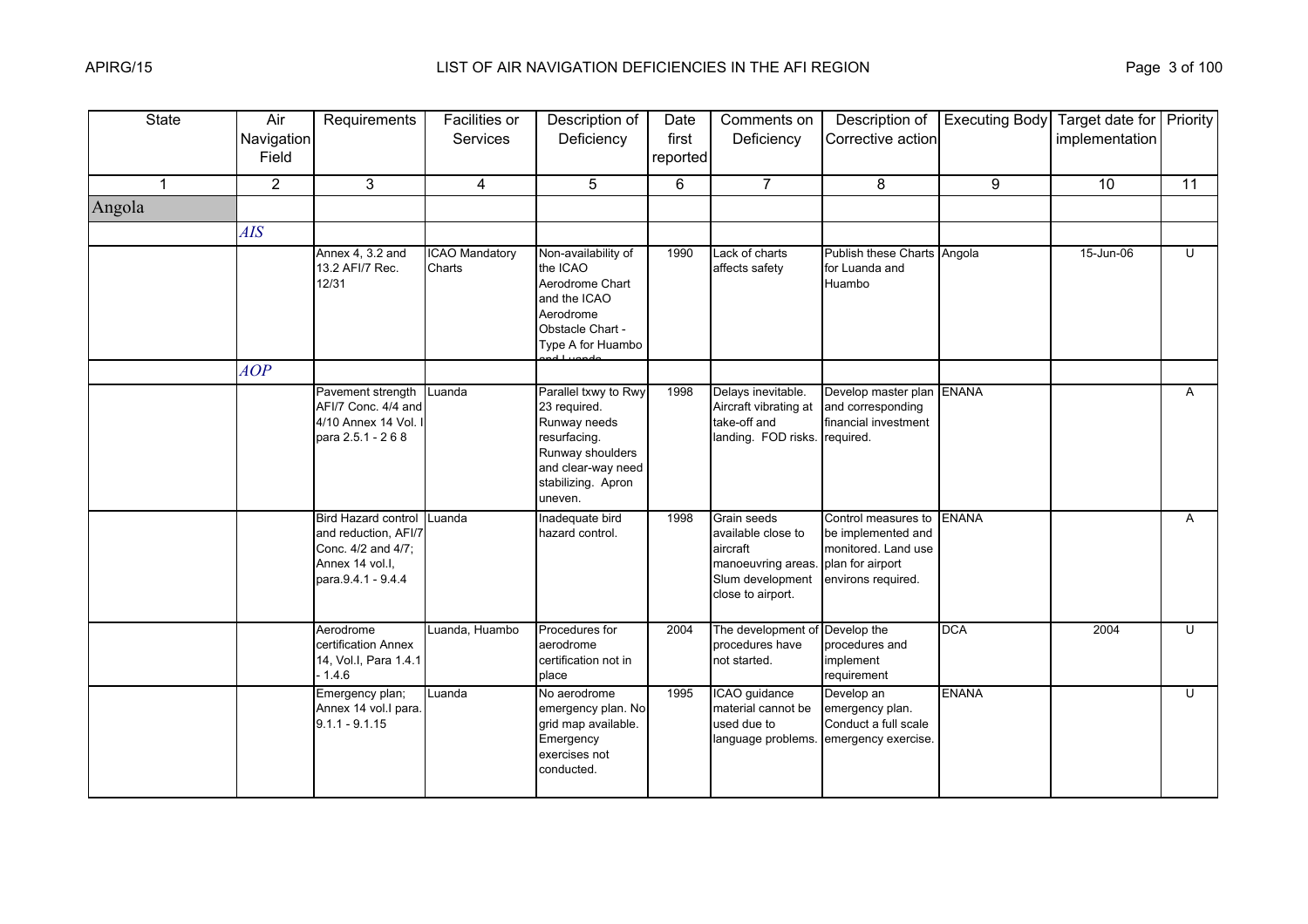| <b>State</b> | Air<br>Navigation<br>Field | Requirements                                                                             | Facilities or<br>Services          | Description of<br>Deficiency                          | Date<br>first<br>reported | Comments on<br>Deficiency                                                                                             | Description of<br>Corrective action                              | <b>Executing Body</b>                                                                                     | Target date for Priority<br>implementation |    |
|--------------|----------------------------|------------------------------------------------------------------------------------------|------------------------------------|-------------------------------------------------------|---------------------------|-----------------------------------------------------------------------------------------------------------------------|------------------------------------------------------------------|-----------------------------------------------------------------------------------------------------------|--------------------------------------------|----|
| 1            | $\overline{2}$             | 3                                                                                        | 4                                  | 5                                                     | 6                         | $\overline{7}$                                                                                                        | 8                                                                | 9                                                                                                         | 10                                         | 11 |
|              |                            | Power supply; AFI Luanda<br>Conc. 4/2 and 4/8;<br>Annex 14 Vol. 1<br>para. 8.1.1 - 8.1.5 |                                    | Primary power<br>supply unreliable.                   | 1995                      | Although substantial Negotiate with<br>backup system in<br>place, reliability of<br>power supply still<br>precarious. | primary power supply<br>company for<br>reliability.              | <b>ENANA</b>                                                                                              |                                            | A  |
|              | ATM                        |                                                                                          |                                    |                                                       |                           |                                                                                                                       |                                                                  |                                                                                                           |                                            |    |
|              |                            | AFI/7 Rec.5/8 Table RNAV UM731<br>ATS 1 AFI ANP<br>Doc.7474                              |                                    |                                                       | 1996                      | Aircraft subjected to<br>fly non-economical<br>routes                                                                 | States concerned to<br>coordinate common<br>implementation date  | Angola-Botswana-<br>Central African<br>Republic-<br>Congo(DRC)-Chad-<br>ibya-Niger-South<br>Africa-Zambia | 15-Jun-06                                  | A  |
|              |                            | AFI/7 Rec.5/8 Table RNAV UM998<br>ATS 1 AFI ANP<br>Doc.7474                              |                                    | Gaborone-Maun-<br>Luena-Kinshasa                      | 1996                      | Aircraft subjected to<br>fly non-economic<br>routes                                                                   | States concerned to<br>coordinate common<br>implementation dates | Angola-Botswana-<br>D. R. Congo                                                                           | 15-Jun-06                                  | A  |
|              |                            | AFI/7 Rec.5/21                                                                           | Provision of ATC<br>150 NM concept | Non-provision of<br>ATC service 150<br>NM of Huambo   | 1998                      | Steep descent for<br>arrival and steep<br>climb for departure.                                                        | Implement as<br>required.                                        | Angola                                                                                                    | 15-Jun-06                                  | U  |
|              | <b>CNS</b>                 |                                                                                          |                                    |                                                       |                           |                                                                                                                       |                                                                  |                                                                                                           |                                            |    |
|              |                            | Navaids AFI/7, Rec. Luena<br>10/4                                                        |                                    | VOR/DME                                               | 1998                      | Not implemented                                                                                                       | Implement facility                                               | <b>ENANA</b>                                                                                              |                                            | U  |
|              |                            | AMS AFI/7 Rec.<br>9/12                                                                   | Luanda FIC                         | HF poor quality and<br>unavailable in<br>oceanic area | 2004                      | Improve facilities                                                                                                    | Install adequate<br>equipment                                    | <b>ENANA</b>                                                                                              |                                            | U  |
|              |                            | AFTN Plan, AFI/7<br>Rec. 9/7                                                             | Luanda AFTN<br>centre              | Circuit<br>Luanda/Brazzaville                         | 1998                      | Not implemented                                                                                                       | To implement VSAT                                                | Angola, ASECNA                                                                                            |                                            | U  |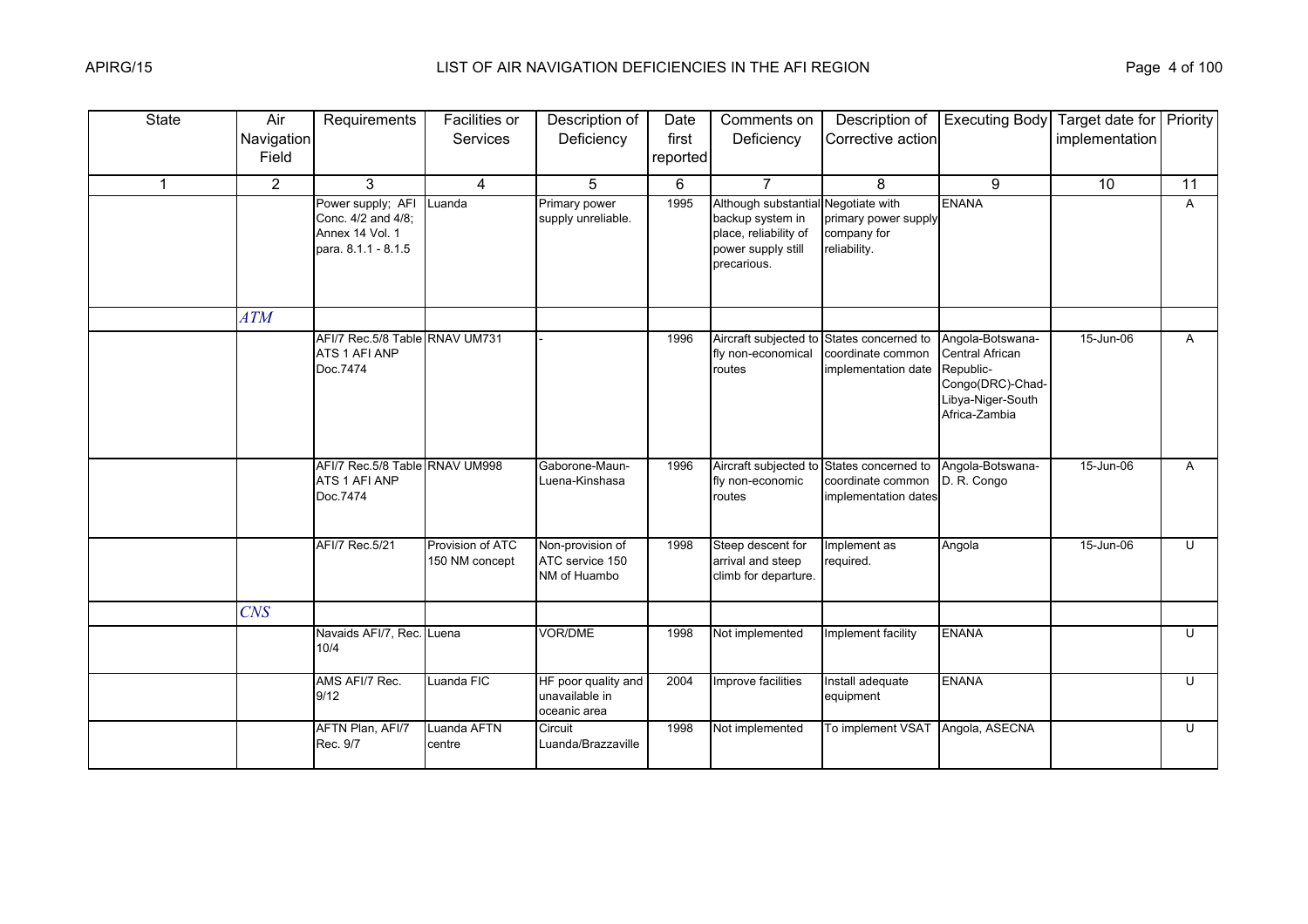| <b>State</b> | Air            | Requirements                                                                           | Facilities or                                     | Description of                                   | Date     | Comments on                                                                         | Description of                                                | <b>Executing Body</b> Target date for <b>Priority</b> |                |                         |
|--------------|----------------|----------------------------------------------------------------------------------------|---------------------------------------------------|--------------------------------------------------|----------|-------------------------------------------------------------------------------------|---------------------------------------------------------------|-------------------------------------------------------|----------------|-------------------------|
|              | Navigation     |                                                                                        | Services                                          | Deficiency                                       | first    | Deficiency                                                                          | Corrective action                                             |                                                       | implementation |                         |
|              | Field          |                                                                                        |                                                   |                                                  | reported |                                                                                     |                                                               |                                                       |                |                         |
| $\mathbf 1$  | $\overline{2}$ | 3                                                                                      | 4                                                 | 5                                                | 6        | $\overline{7}$                                                                      | 8                                                             | 9                                                     | 10             | 11                      |
|              |                | <b>ATS Direct Speech</b><br>Circuits Plan, AFI/7<br>Rec. 9/9                           | Luanda FIC                                        | Circuit<br>Luanda/Accra                          | 1998     | Inmarsat phone<br>used from Luanda.<br>Inmarsat Phone<br>also available in<br>Accra | <b>VSAT under</b><br>consideration                            | Angola, Ghana                                         |                | $\overline{\mathsf{C}}$ |
|              |                | <b>ATS Direct Speech</b><br>Circuits Plan, AFI/7<br>Rec. 9/9                           | Luanda FIC                                        | Circuit<br>Luanda/Atlantico                      | 1998     | Not implemented                                                                     | Implement circuit                                             | Angola, Brazil                                        |                | A                       |
|              |                | <b>ATS Direct Speech</b><br>Circuits Plan, AFI/7<br>Rec. 9/9                           | Luanda FIC                                        | Circuit<br>Luanda/Brazzaville                    | 1998     | PSTN used via<br>Inmarsat                                                           | To implement LTF<br>circuit                                   | Angola, ASECNA                                        |                | A                       |
|              |                | AMS AFI/7 Rec.<br>9/12                                                                 | Luanda ACC                                        | Inadequate VHF<br>coverage of busy<br>ATS routes | 1998     | Implement remote<br><b>VHF</b> stations                                             | 5 VHF stations to be<br>installed                             | <b>ENANA</b>                                          |                | U                       |
|              |                | Navaids AFI/7, Rec. Cuito Cuanavale<br>10/4                                            |                                                   | VOR/DME                                          | 1998     | Not implemented                                                                     | Implement facility                                            | <b>ENANA</b>                                          |                | $\overline{C}$          |
|              |                | Navaids AFI/7, Rec. Huambo<br>10/4                                                     |                                                   | VOR/DME                                          | 1998     | Not implemented                                                                     | Implement facility                                            | <b>ENANA</b>                                          |                | A                       |
|              |                | Navaids AFI/7, Rec. Kuito<br>10/4                                                      |                                                   | VOR/DME                                          | 1998     | Not implemented                                                                     | Implement facility                                            | <b>ENANA</b>                                          |                | A                       |
|              |                | Navaids AFI/7, Rec. Saurimo<br>10/4                                                    |                                                   | VOR/DME                                          | 1998     | Not implemented                                                                     | Implement facility                                            | <b>ENANA</b>                                          |                | $\overline{U}$          |
|              | <b>MET</b>     |                                                                                        |                                                   |                                                  |          |                                                                                     |                                                               |                                                       |                |                         |
|              |                | Requirement to<br>provide aerodrome<br>forecasts (AFI<br><b>FASID Table MET</b><br>1A) | Angola/Luanda 4 de TAF of Luanda not<br>Fevereiro | regularly available                              | 2003     | Advice given by<br>correspondence                                                   | Improve reliability of INAMET and<br>telecomm equipment ENANA |                                                       | 2005           | A                       |
|              | <b>SAR</b>     |                                                                                        |                                                   |                                                  |          |                                                                                     |                                                               |                                                       |                |                         |
|              |                | This State has no<br>deficiencies in this<br>field.                                    |                                                   |                                                  |          |                                                                                     |                                                               |                                                       |                |                         |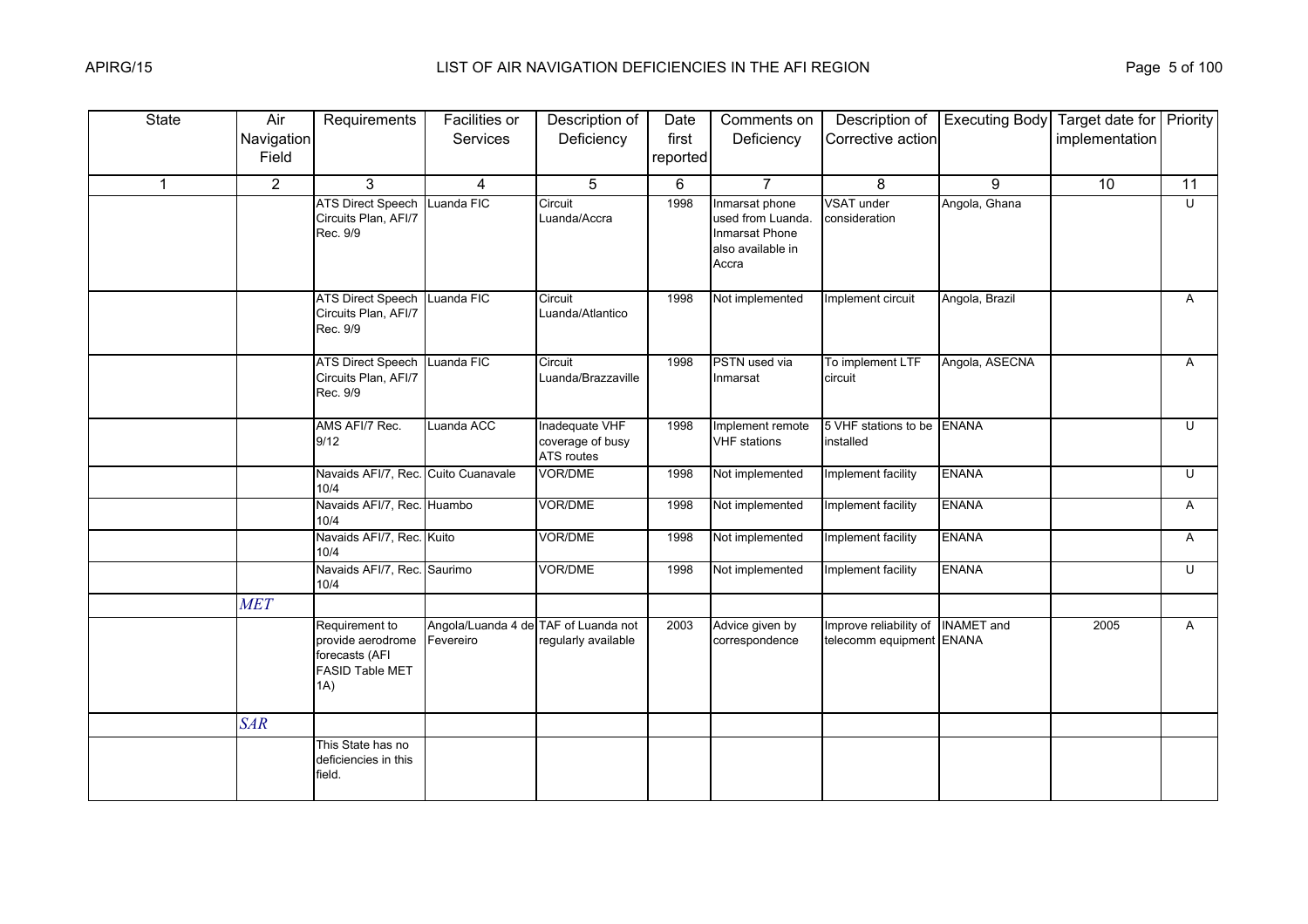| <b>State</b> | Air<br>Navigation<br>Field | Requirements                                                                                               | <b>Facilities or</b><br>Services | Description of<br>Deficiency             | Date<br>first<br>reported | Comments on<br>Deficiency | Description of<br>Corrective action                                                                                                                                               | <b>Executing Body</b> | Target date for Priority<br>implementation |              |
|--------------|----------------------------|------------------------------------------------------------------------------------------------------------|----------------------------------|------------------------------------------|---------------------------|---------------------------|-----------------------------------------------------------------------------------------------------------------------------------------------------------------------------------|-----------------------|--------------------------------------------|--------------|
| $\mathbf{1}$ | $\overline{2}$             | 3                                                                                                          | $\overline{4}$                   | 5                                        | 6                         | $\overline{7}$            | 8                                                                                                                                                                                 | 9                     | 10                                         | 11           |
| Benin        |                            |                                                                                                            |                                  |                                          |                           |                           |                                                                                                                                                                                   |                       |                                            |              |
|              | <b>AIS</b>                 |                                                                                                            |                                  |                                          |                           |                           |                                                                                                                                                                                   |                       |                                            |              |
|              |                            | This State has no<br>deficiency in this<br>field                                                           |                                  |                                          |                           |                           |                                                                                                                                                                                   |                       |                                            |              |
|              | AOP                        |                                                                                                            |                                  |                                          |                           |                           |                                                                                                                                                                                   |                       |                                            |              |
|              |                            | Bird hazard control<br>and reduction; AFI/7<br>Conc. 4/2 and 4/7;<br>Annex 14 Vol.I,<br>para 9.4.1 - 9.4.4 | Cotonou                          | Lack of bird hazard<br>control programme | 2003                      |                           | Activate the created<br>bird hazard<br>committee and<br>Control measures to<br>be implemented and<br>monitored. Develop<br>a bird hazard control<br>based on studies<br>underway. | ASECNA/DCA            | $\sim$                                     | $\mathsf{A}$ |
|              | <b>ATM</b>                 |                                                                                                            |                                  |                                          |                           |                           |                                                                                                                                                                                   |                       |                                            |              |
|              |                            | This State has no<br>deficiency in this<br>field                                                           |                                  |                                          |                           |                           |                                                                                                                                                                                   |                       |                                            |              |
|              | $C\!N\!S$                  |                                                                                                            |                                  |                                          |                           |                           |                                                                                                                                                                                   |                       |                                            |              |
|              |                            | This State has no<br>deficiency in this<br>field                                                           |                                  |                                          |                           |                           |                                                                                                                                                                                   |                       |                                            |              |
|              | <b>MET</b>                 |                                                                                                            |                                  |                                          |                           |                           |                                                                                                                                                                                   |                       |                                            |              |
|              |                            | This State has no<br>deficiency in this<br>field                                                           |                                  |                                          |                           |                           |                                                                                                                                                                                   |                       |                                            |              |
|              | <b>SAR</b>                 |                                                                                                            |                                  |                                          |                           |                           |                                                                                                                                                                                   |                       |                                            |              |
|              |                            | This State has no<br>deficiency in this<br>field                                                           |                                  |                                          |                           |                           |                                                                                                                                                                                   |                       |                                            |              |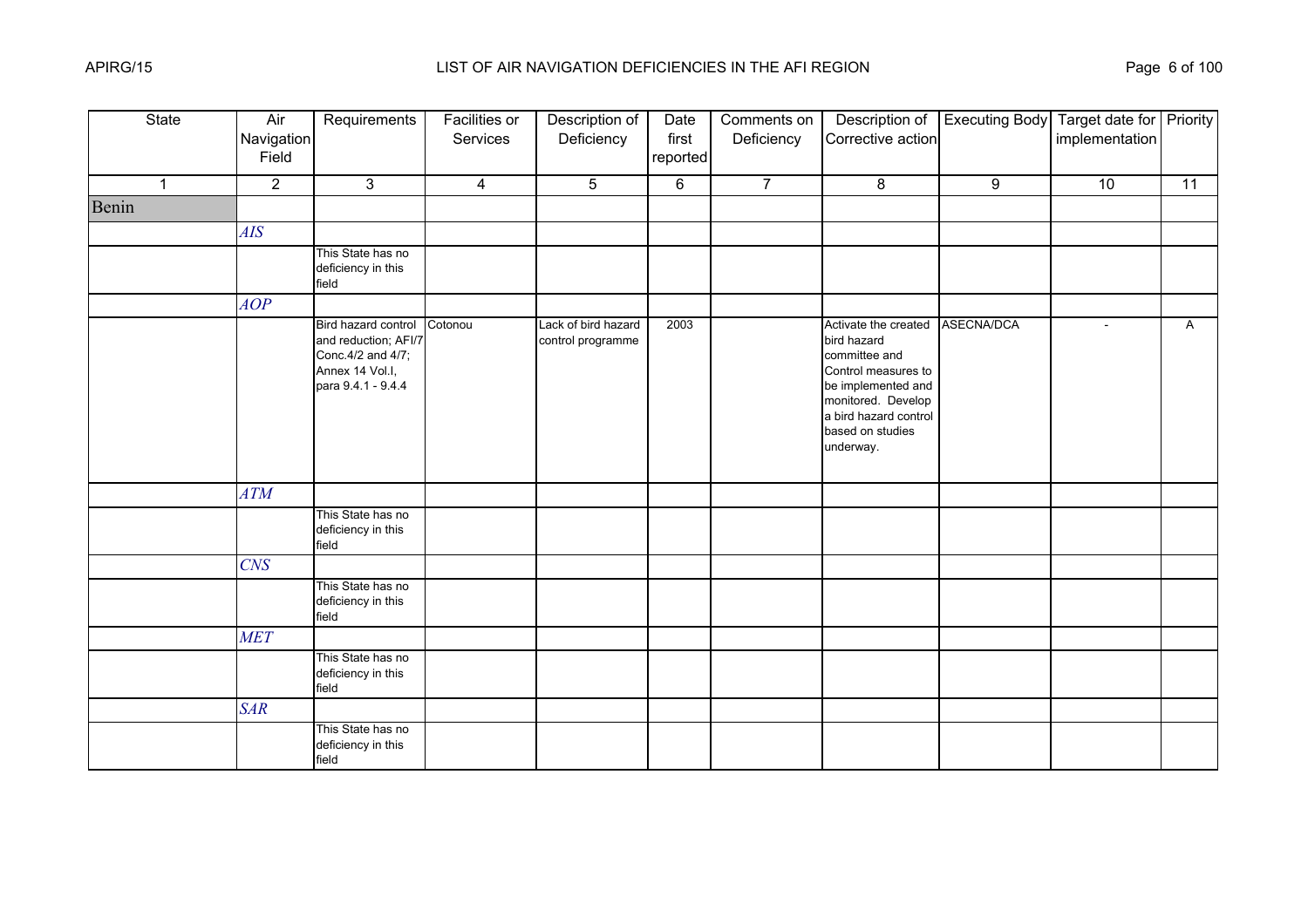| <b>State</b> | Air<br>Navigation<br>Field | Requirements                                                      | <b>Facilities or</b><br>Services                                            | Description of<br>Deficiency                                                                            | Date<br>first<br>reported | Comments on<br>Deficiency                                                | Description of<br>Corrective action                        | <b>Executing Body</b>                       | Target date for Priority<br>implementation |                |
|--------------|----------------------------|-------------------------------------------------------------------|-----------------------------------------------------------------------------|---------------------------------------------------------------------------------------------------------|---------------------------|--------------------------------------------------------------------------|------------------------------------------------------------|---------------------------------------------|--------------------------------------------|----------------|
|              | $\overline{2}$             | 3                                                                 | $\overline{4}$                                                              | 5                                                                                                       | 6                         | $\overline{7}$                                                           | 8                                                          | 9                                           | 10                                         | 11             |
| Botswana     |                            |                                                                   |                                                                             |                                                                                                         |                           |                                                                          |                                                            |                                             |                                            |                |
|              | <b>AIS</b>                 |                                                                   |                                                                             |                                                                                                         |                           |                                                                          |                                                            |                                             |                                            |                |
|              |                            | This State has no<br>deficiency in this<br>field                  |                                                                             |                                                                                                         |                           |                                                                          |                                                            |                                             |                                            |                |
|              | AOP                        |                                                                   |                                                                             |                                                                                                         |                           |                                                                          |                                                            |                                             |                                            |                |
|              |                            | Aerodrome<br>certification Annex<br>14, Vol.I Para 1.4.1<br>1.4.6 | Sir Seretse Khama<br>Int'l, Kasane,<br>Francistown, Selebi-<br>Pikwe & Maun | Procedures for<br>aerodrome<br>certification not<br>completed                                           | 2003                      | No airport has been<br>certified                                         | Develop the<br>procedures and<br>implement<br>requirement  | <b>DCA</b>                                  | 2004                                       | U              |
|              |                            | Emergency plan<br>Annex 14, Vol.I<br>Para 9.1.1 - 9.1.15          | Sir Seretse Khama<br>Maun Int'l,                                            | No approved<br>aerodrome<br>emergency plan. No<br>Grid Map.<br>Emergency<br>exercises not<br>conducted. | 2003                      | AEP have remained Complete the<br>as drafts for too<br>long.             | development of the<br>AEP. Conduct<br>exercises regularly. | <b>DCA</b>                                  | 2004                                       | U              |
|              | <b>ATM</b>                 |                                                                   |                                                                             |                                                                                                         |                           |                                                                          |                                                            |                                             |                                            |                |
|              |                            | AFI/7 Rec.5/21                                                    | RNAV UM731                                                                  | Johannesburg-<br>Saurimo                                                                                | 1990                      | Aircraft subjected to State concerned to<br>fly non-economical<br>routes | coordinate common<br>implementation date                   | Angola-Botswana-<br>South Africa-<br>Zambia | 15-Jun-06                                  | A              |
|              | <b>CNS</b>                 |                                                                   |                                                                             |                                                                                                         |                           |                                                                          |                                                            |                                             |                                            |                |
|              |                            | <b>ATS Direct Speech</b><br>Circuits Plan, AFI/7<br>Rec. 9/9      | Francistown TWR                                                             | Circuit<br>Francistown/Bulawa<br>VO                                                                     | 2002                      | Not implemented                                                          | Implement facility                                         | Botswana,<br>Zimbabwe                       |                                            | $\overline{A}$ |
|              | <b>MET</b>                 |                                                                   |                                                                             |                                                                                                         |                           |                                                                          |                                                            |                                             |                                            |                |
|              |                            | This State has no<br>deficiency in this<br>field                  |                                                                             |                                                                                                         |                           |                                                                          |                                                            |                                             |                                            |                |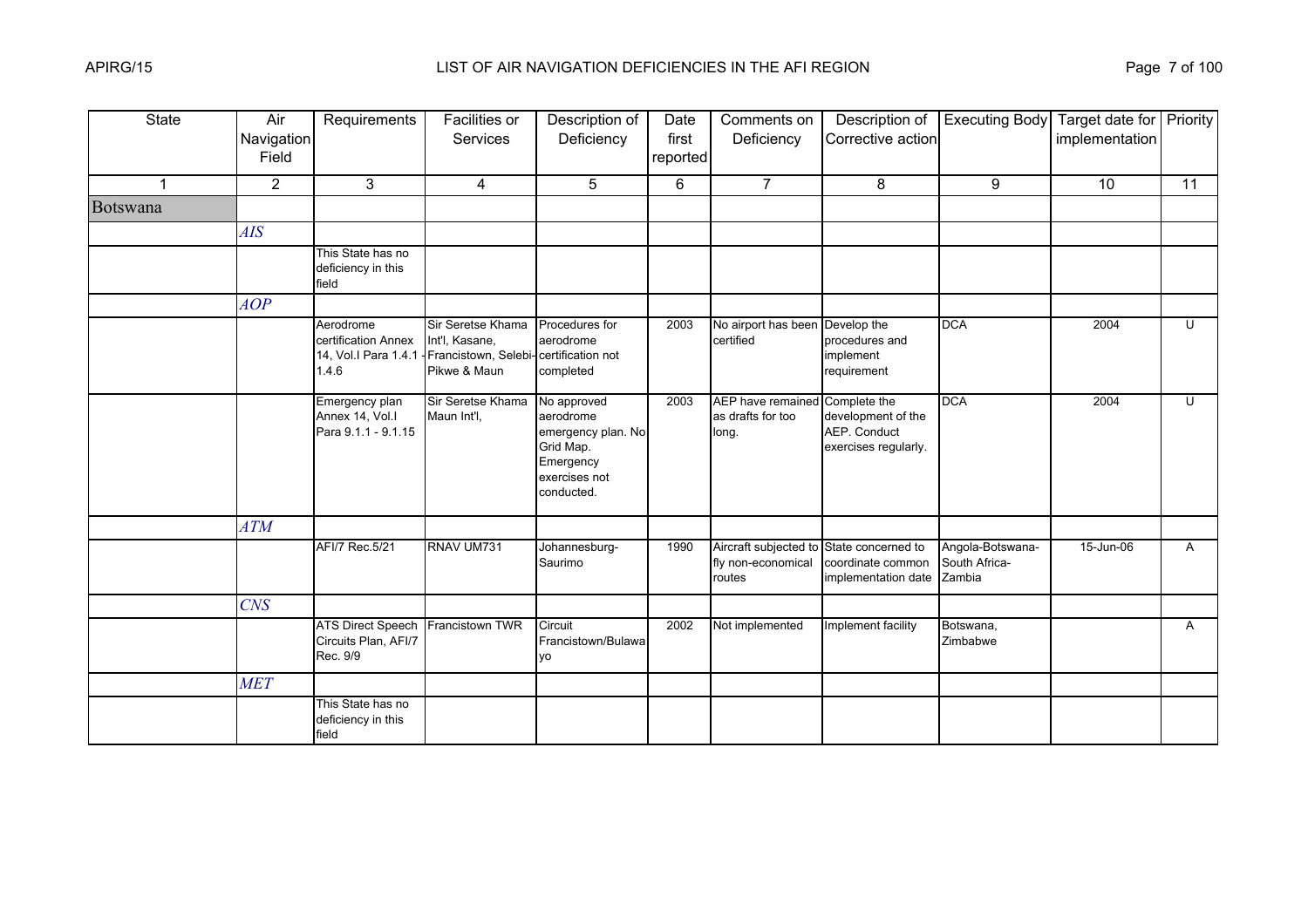| State | Air        | Requirements                                     | Facilities or | Description of | Date     | Comments on |                   | Description of   Executing Body   Target date for   Priority |                |  |
|-------|------------|--------------------------------------------------|---------------|----------------|----------|-------------|-------------------|--------------------------------------------------------------|----------------|--|
|       | Navigation |                                                  | Services      | Deficiency     | first    | Deficiency  | Corrective action |                                                              | implementation |  |
|       | Field      |                                                  |               |                | reported |             |                   |                                                              |                |  |
|       |            |                                                  |               |                |          |             |                   |                                                              | 10             |  |
|       | <b>SAR</b> |                                                  |               |                |          |             |                   |                                                              |                |  |
|       |            | This State has no<br>deficiency in this<br>field |               |                |          |             |                   |                                                              |                |  |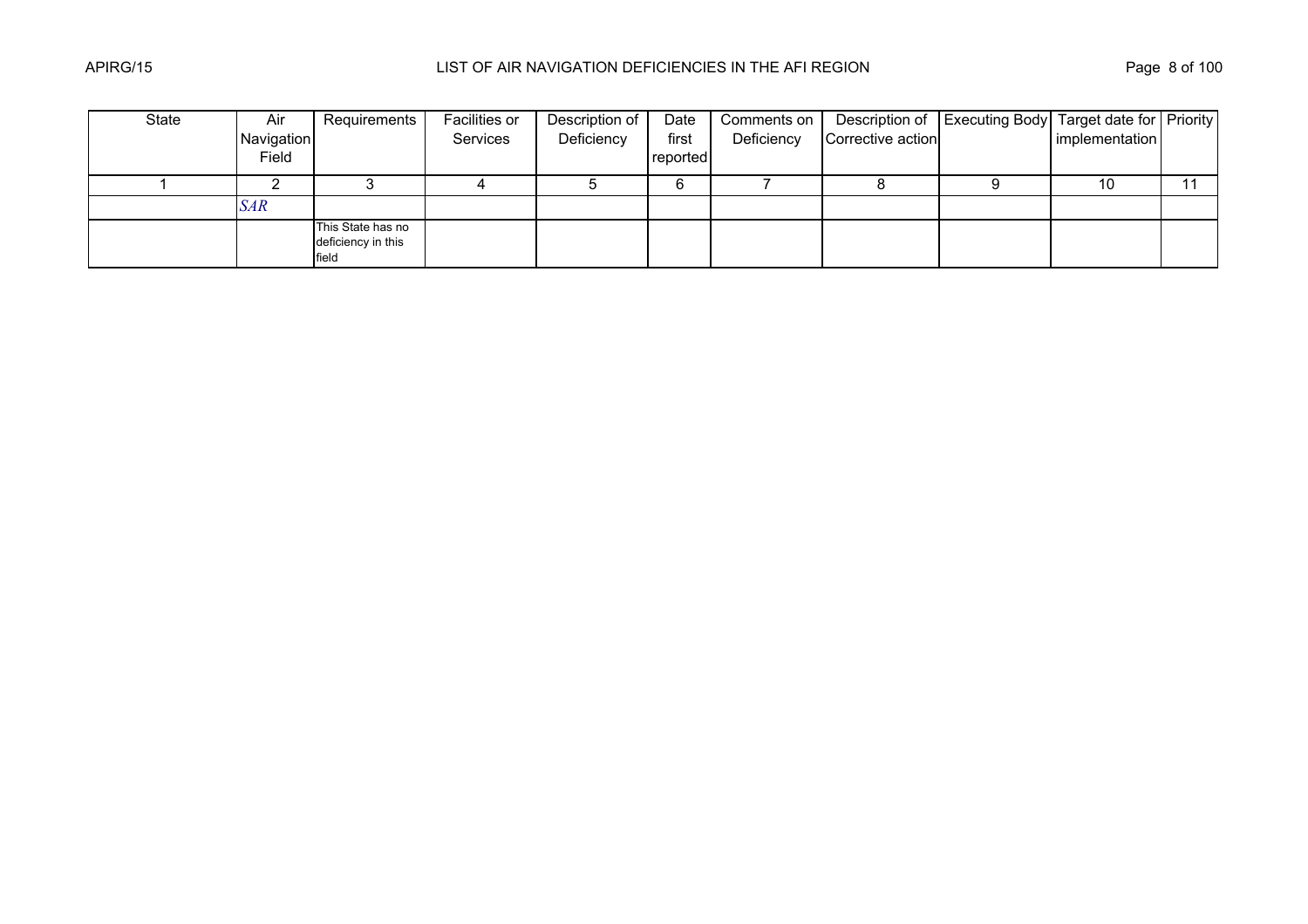| <b>State</b>        | Air<br>Navigation<br>Field | Requirements                                                                                               | Facilities or<br>Services | Description of<br>Deficiency                   | Date<br>first<br>reported | Comments on<br>Deficiency                                                                                         | Description of<br>Corrective action                                                                                                     | <b>Executing Body</b>  | Target date for Priority<br>implementation |              |
|---------------------|----------------------------|------------------------------------------------------------------------------------------------------------|---------------------------|------------------------------------------------|---------------------------|-------------------------------------------------------------------------------------------------------------------|-----------------------------------------------------------------------------------------------------------------------------------------|------------------------|--------------------------------------------|--------------|
| $\mathbf{1}$        | $\overline{2}$             | 3                                                                                                          | $\overline{4}$            | 5                                              | 6                         | $\overline{7}$                                                                                                    | 8                                                                                                                                       | 9                      | 10                                         | 11           |
| <b>Burkina Faso</b> |                            |                                                                                                            |                           |                                                |                           |                                                                                                                   |                                                                                                                                         |                        |                                            |              |
|                     | AIS                        |                                                                                                            |                           |                                                |                           |                                                                                                                   |                                                                                                                                         |                        |                                            |              |
|                     |                            | This State has no<br>deficiency in this<br>field                                                           |                           |                                                |                           |                                                                                                                   |                                                                                                                                         |                        |                                            |              |
|                     | AOP                        |                                                                                                            |                           |                                                |                           |                                                                                                                   |                                                                                                                                         |                        |                                            |              |
|                     |                            | Bird hazard control<br>and reduction; AFI/7<br>Conc. 4/2 and 4/7;<br>Annex 14 Vol.I,<br>para 9.4.1 - 9.4.4 | Ouagadougou               | Inadequate bird<br>hazard control<br>mechanism | 1998                      | Environmental or<br>ornithological study<br>conducted and bird<br>hazard committee<br>created in January<br>2002. | Activate the created<br>bird hazard<br>committee, develop<br>and implement bird<br>reduction programme<br>using the study<br>available. | ASECNA/DAAN/DC<br>A    |                                            | U            |
|                     | <b>ATM</b>                 |                                                                                                            |                           |                                                |                           |                                                                                                                   |                                                                                                                                         |                        |                                            |              |
|                     |                            | This State has no<br>deficiency in this<br>field                                                           |                           |                                                |                           |                                                                                                                   |                                                                                                                                         |                        |                                            |              |
|                     | <b>CNS</b>                 |                                                                                                            |                           |                                                |                           |                                                                                                                   |                                                                                                                                         |                        |                                            |              |
|                     |                            | <b>ATS Direct Speech</b><br>Circuits Plan, AFI/7<br>Rec. 9/9                                               | <b>Bobo Dioulasso</b>     | Circuit Bobo<br>Dioulasso/Accra                | 1998                      | PSTN in use                                                                                                       | VSAT planned by<br><b>ASECNA</b>                                                                                                        | ASECNA, Ghana          |                                            | $\mathsf{A}$ |
|                     |                            | <b>ATS Direct Speech</b><br>Circuits Plan, AFI/7<br>Rec. 9/9                                               | Ouagadougou APP           | Circuit<br>Ouagadougou/Niam<br>tougou          | 2002                      | Not implemented                                                                                                   | VSAT planned by<br>Ghana CAA at<br>Niamtougou                                                                                           | ASECNA, Togo,<br>Ghana |                                            | A            |
|                     | <b>MET</b>                 |                                                                                                            |                           |                                                |                           |                                                                                                                   |                                                                                                                                         |                        |                                            |              |
|                     |                            | This State has no<br>deficiency in this<br>field                                                           |                           |                                                |                           |                                                                                                                   |                                                                                                                                         |                        |                                            |              |
|                     | <b>SAR</b>                 |                                                                                                            |                           |                                                |                           |                                                                                                                   |                                                                                                                                         |                        |                                            |              |
|                     |                            | This State has no<br>deficiency in this<br>field                                                           |                           |                                                |                           |                                                                                                                   |                                                                                                                                         |                        |                                            |              |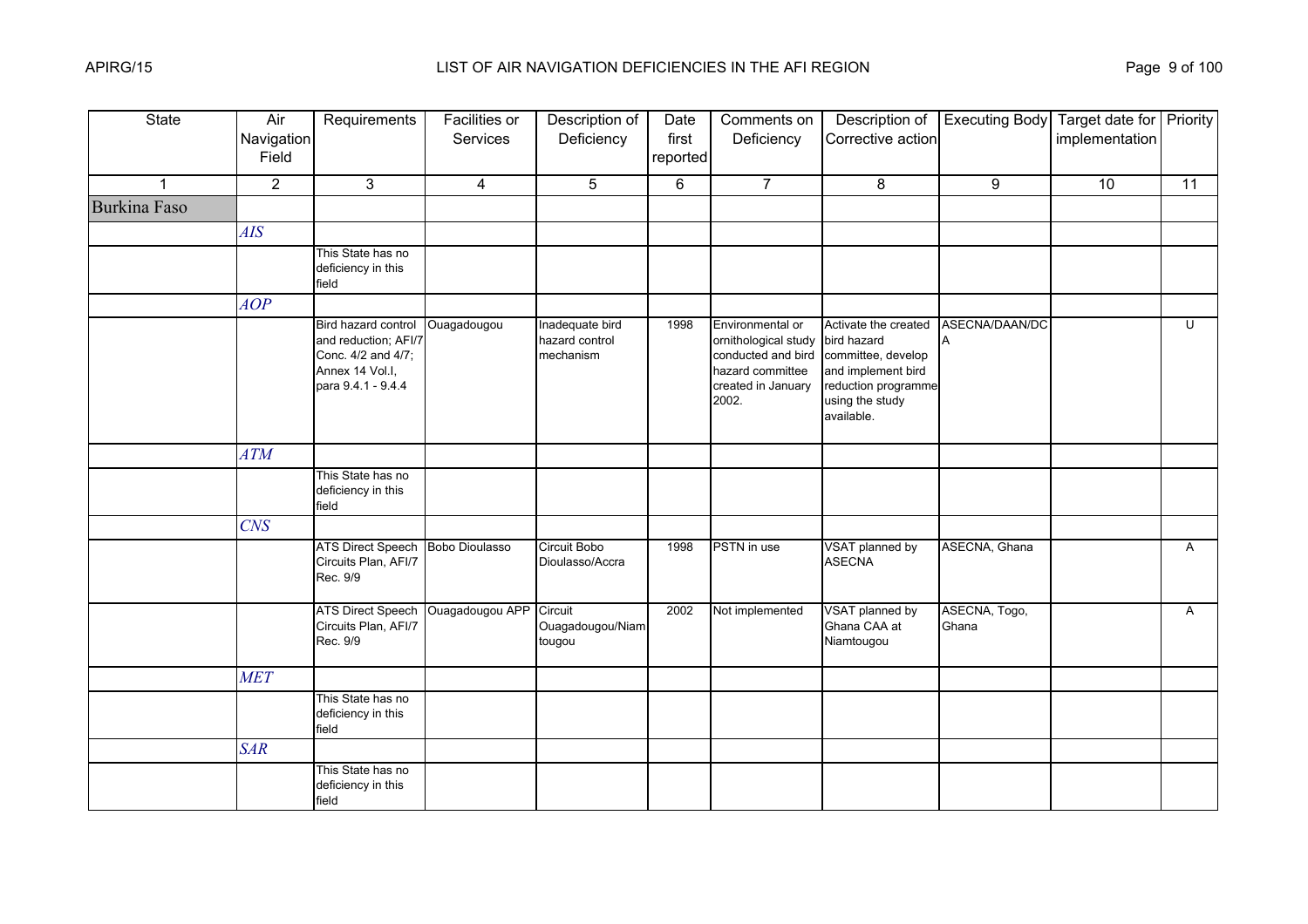| <b>State</b>   | Air<br>Navigation<br>Field | Requirements                                                 | <b>Facilities or</b><br>Services | Description of<br>Deficiency                        | Date<br>first<br>reported | Comments on<br>Deficiency                                   | Description of<br>Corrective action                     | <b>Executing Body</b> | Target date for Priority<br>implementation |              |
|----------------|----------------------------|--------------------------------------------------------------|----------------------------------|-----------------------------------------------------|---------------------------|-------------------------------------------------------------|---------------------------------------------------------|-----------------------|--------------------------------------------|--------------|
| $\overline{1}$ | $\overline{2}$             | 3                                                            | $\overline{4}$                   | 5                                                   | 6                         | $\overline{7}$                                              | 8                                                       | 9                     | 10                                         | 11           |
| Burundi        |                            |                                                              |                                  |                                                     |                           |                                                             |                                                         |                       |                                            |              |
|                | AIS                        |                                                              |                                  |                                                     |                           |                                                             |                                                         |                       |                                            |              |
|                |                            | This State has no<br>deficiency in this<br>field             |                                  |                                                     |                           |                                                             |                                                         |                       |                                            |              |
|                | AOP                        |                                                              |                                  |                                                     |                           |                                                             |                                                         |                       |                                            |              |
|                |                            | No information is<br>available about this<br>State.          |                                  |                                                     |                           |                                                             |                                                         |                       |                                            |              |
|                | <b>ATM</b>                 |                                                              |                                  |                                                     |                           |                                                             |                                                         |                       |                                            |              |
|                |                            | This State has no<br>deficiency in this<br>field             |                                  |                                                     |                           |                                                             |                                                         |                       |                                            |              |
|                | $C\!N\!S$                  |                                                              |                                  |                                                     |                           |                                                             |                                                         |                       |                                            |              |
|                |                            | <b>ATS Direct Speech</b><br>Circuits Plan, AFI/7<br>Rec. 9/9 | Bujumbura APP                    | Circuit<br>Bujumbura/Goma                           | 1998                      | Not implemented                                             |                                                         | Burundi, DR Congo     |                                            | A            |
|                |                            | <b>ATS Direct Speech</b><br>Circuits Plan, AFI/7<br>Rec. 9/9 | Bujumbura APP                    | Circuit<br>Bujumbura/Kinshas<br>a                   | 1998                      | Not implemented                                             | <b>VSAT</b> implemented<br>at Bujumbura and<br>Kinshasa | Burundi, DR Congo     |                                            | $\mathsf{A}$ |
|                | <b>MET</b>                 |                                                              |                                  |                                                     |                           |                                                             |                                                         |                       |                                            |              |
|                |                            | This State has no<br>deficiency in this<br>field             | Burundi/Bujumbura                |                                                     |                           |                                                             |                                                         |                       |                                            |              |
|                | <b>SAR</b>                 |                                                              |                                  |                                                     |                           |                                                             |                                                         |                       |                                            |              |
|                |                            | Annex 12, 3.1.6,<br>3.1.7                                    | <b>SAR</b> legislation           | Provide legal<br>framework for the<br>SAR authority | 1995                      | Lack of legal<br>authority could<br>delay SAR<br>efficiency | <b>Establish SAR</b><br>legislation                     | <b>Burundi</b>        | 15-Jun-06                                  | A            |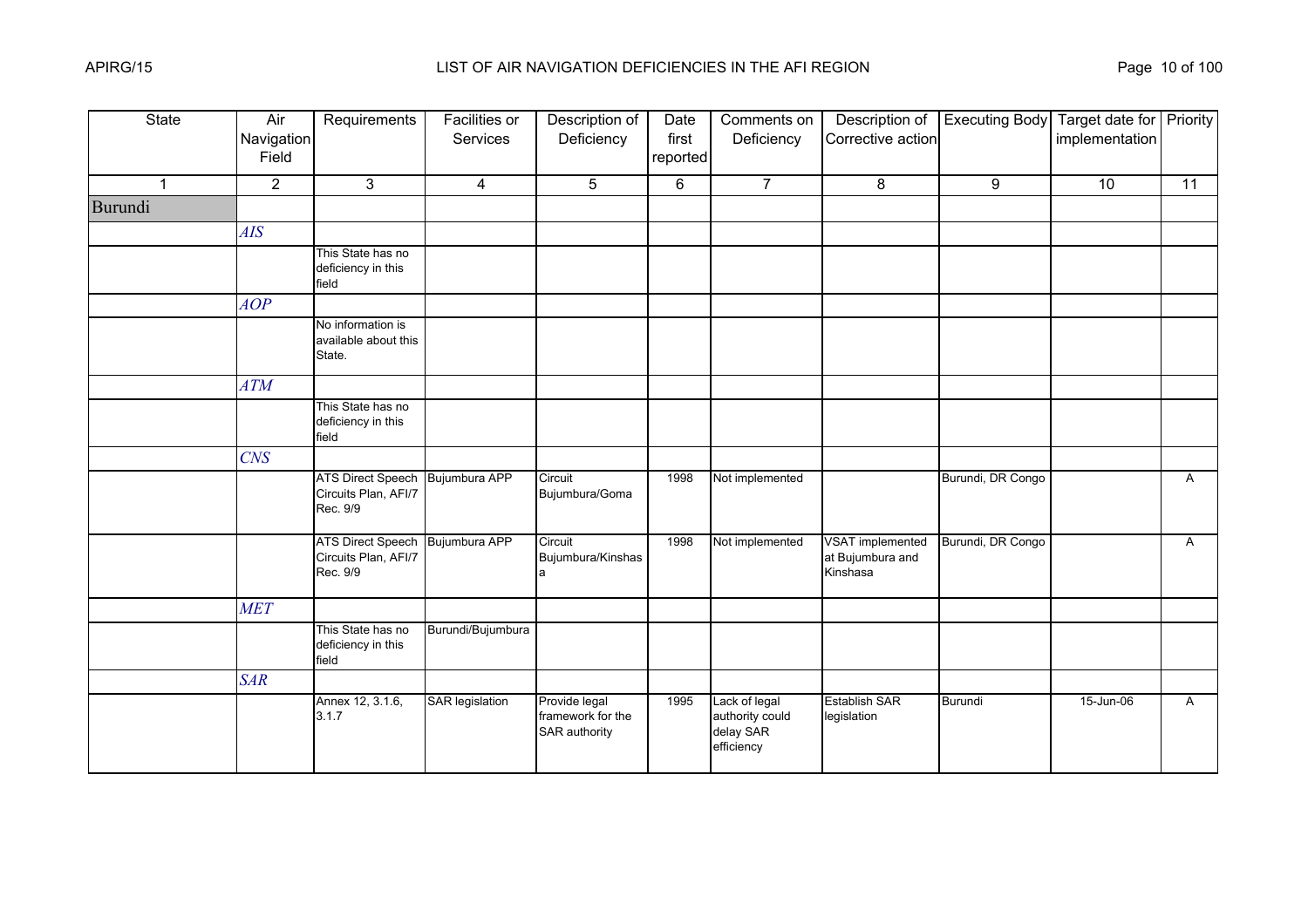| State | Air        | Requirements                                                   | Facilities or     | Description of | Date     | Comments on                        |                                      | Description of   Executing Body   Target date for   Priority |                |   |
|-------|------------|----------------------------------------------------------------|-------------------|----------------|----------|------------------------------------|--------------------------------------|--------------------------------------------------------------|----------------|---|
|       | Navigation |                                                                | <b>Services</b>   | Deficiency     | first    | Deficiency                         | Corrective action                    |                                                              | implementation |   |
|       | Field      |                                                                |                   |                | reported |                                    |                                      |                                                              |                |   |
|       |            |                                                                |                   |                |          |                                    |                                      |                                                              | 10             |   |
|       |            | Annex 12, 2.4,<br>Annex 12, 3.2.4:<br>AFI/7 Rec.6/1 and<br>6/2 | <b>SARSAT ELT</b> | 406 MHz        | 1993     | Delay to conduct<br><b>SAR OPS</b> | Coordinate with<br>States concerned. | Burundi and<br><b>Adjacent States.</b>                       | 15-Jun-06      | A |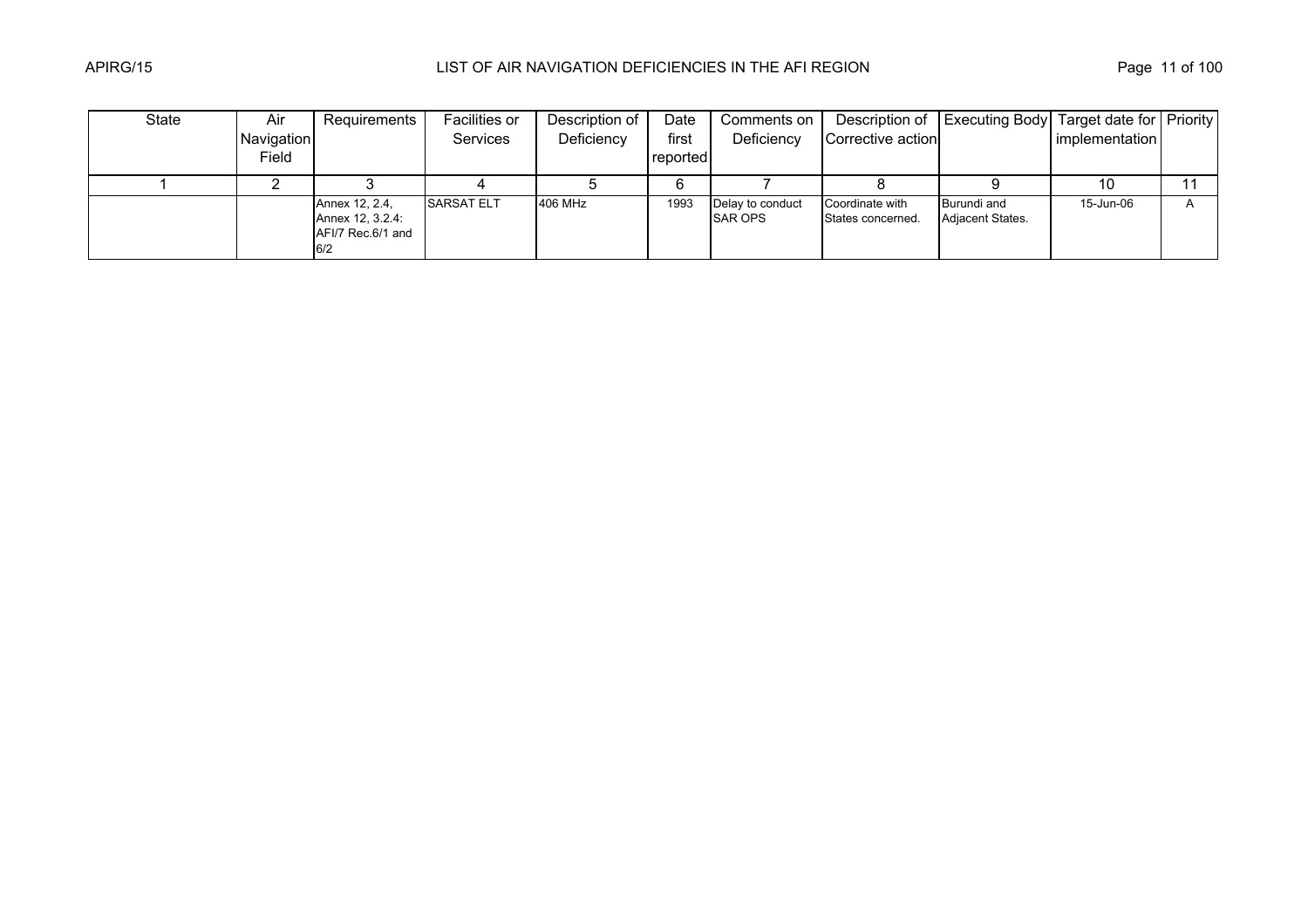| <b>State</b>   | Air<br>Navigation<br>Field | Requirements                                                                                                      | <b>Facilities or</b><br>Services | Description of<br>Deficiency                                                                                              | Date<br>first<br>reported | Comments on<br>Deficiency                                     | Description of<br>Corrective action                                              | <b>Executing Body</b> | Target date for Priority<br>implementation |                |
|----------------|----------------------------|-------------------------------------------------------------------------------------------------------------------|----------------------------------|---------------------------------------------------------------------------------------------------------------------------|---------------------------|---------------------------------------------------------------|----------------------------------------------------------------------------------|-----------------------|--------------------------------------------|----------------|
| $\overline{1}$ | $\overline{2}$             | 3                                                                                                                 | $\overline{4}$                   | 5                                                                                                                         | 6                         | $\overline{7}$                                                | 8                                                                                | 9                     | 10                                         | 11             |
| Cameroon       |                            |                                                                                                                   |                                  |                                                                                                                           |                           |                                                               |                                                                                  |                       |                                            |                |
|                | AIS                        |                                                                                                                   |                                  |                                                                                                                           |                           |                                                               |                                                                                  |                       |                                            |                |
|                |                            | Annex 4, 3.2 and<br>13.2 AFI/7 Rec<br>12/3 1 and 12/32<br>AFI/7                                                   | <b>ICAO Mandatory</b><br>Charts  | Non-availability of<br>the ICAO<br>Aerodrome Chart<br>and the ICAO<br>Aerodrome<br>Obstacle Chart -<br>Type A for Yaoundé | 1990                      | Lack of charts<br>affects safety                              | Publish these charts<br>for Yaounde                                              | Cameroon              | 15-Jun-06                                  | $\overline{U}$ |
|                | AOP                        |                                                                                                                   |                                  |                                                                                                                           |                           |                                                               |                                                                                  |                       |                                            |                |
|                |                            | Aerodrome fencing<br>and security<br>lighting, AFI/7 Conc.<br>4/2 and 4/9, Annex<br>14 Vol.1, para 8.4.1<br>8.4.3 | Douala                           | Aerodrome fence<br>inadequate.                                                                                            | 1993                      | Access to<br>manoeuvring areas<br>by unauthorized<br>persons. | Fence to be<br>completed.                                                        | CCAA/ADC              |                                            | A              |
|                |                            | Pavement strength<br>AFI/7 Conc.4/4 and<br>4/10 Annex 14 Vol.<br>para 2.5.1 - 2.6.8                               | Douala                           | Taxiway surface in<br>critical condition.                                                                                 | 1993                      | Risk to damage of<br>aircraft                                 | Rehabilitation of<br>stands C2, C4, C6<br>and C8 with concrete<br>slab completed | ADC/CCAA              | 2001                                       | $\overline{A}$ |
|                | <b>ATM</b>                 |                                                                                                                   |                                  |                                                                                                                           |                           |                                                               |                                                                                  |                       |                                            |                |
|                |                            | AFI/7 Rec.5/8 Table Route UA861<br>ATS 1 Doc.7474                                                                 |                                  | Lagos-Garoua                                                                                                              | 1994                      | Aircraft subjected to<br>fly non-economical<br>routes         | States concerned to<br>coordinate common<br>implementation date                  | Cameroon              | 15-Jun-06                                  | A              |
|                | CNS                        |                                                                                                                   |                                  |                                                                                                                           |                           |                                                               |                                                                                  |                       |                                            |                |
|                |                            | <b>ATS Direct Speech</b><br>Circuits Plan, AFI/7<br>Rec. 9/9                                                      | Douala APP                       | Circuit Douala/Bata                                                                                                       | 1998                      | Not implemented                                               | VSAT planned at<br><b>Bata</b>                                                   | <b>ASECNA</b>         |                                            | $\mathsf{A}$   |
|                |                            | Navaids AFI/7, Rec. Foumban<br>10/4                                                                               |                                  | <b>VOR</b>                                                                                                                | 1998                      | Not implemented                                               | Amend AFI Plan to<br>replace facility with<br>Bafoussam<br>VOR/DME               | Cameroon              |                                            | $\mathbf{U}$   |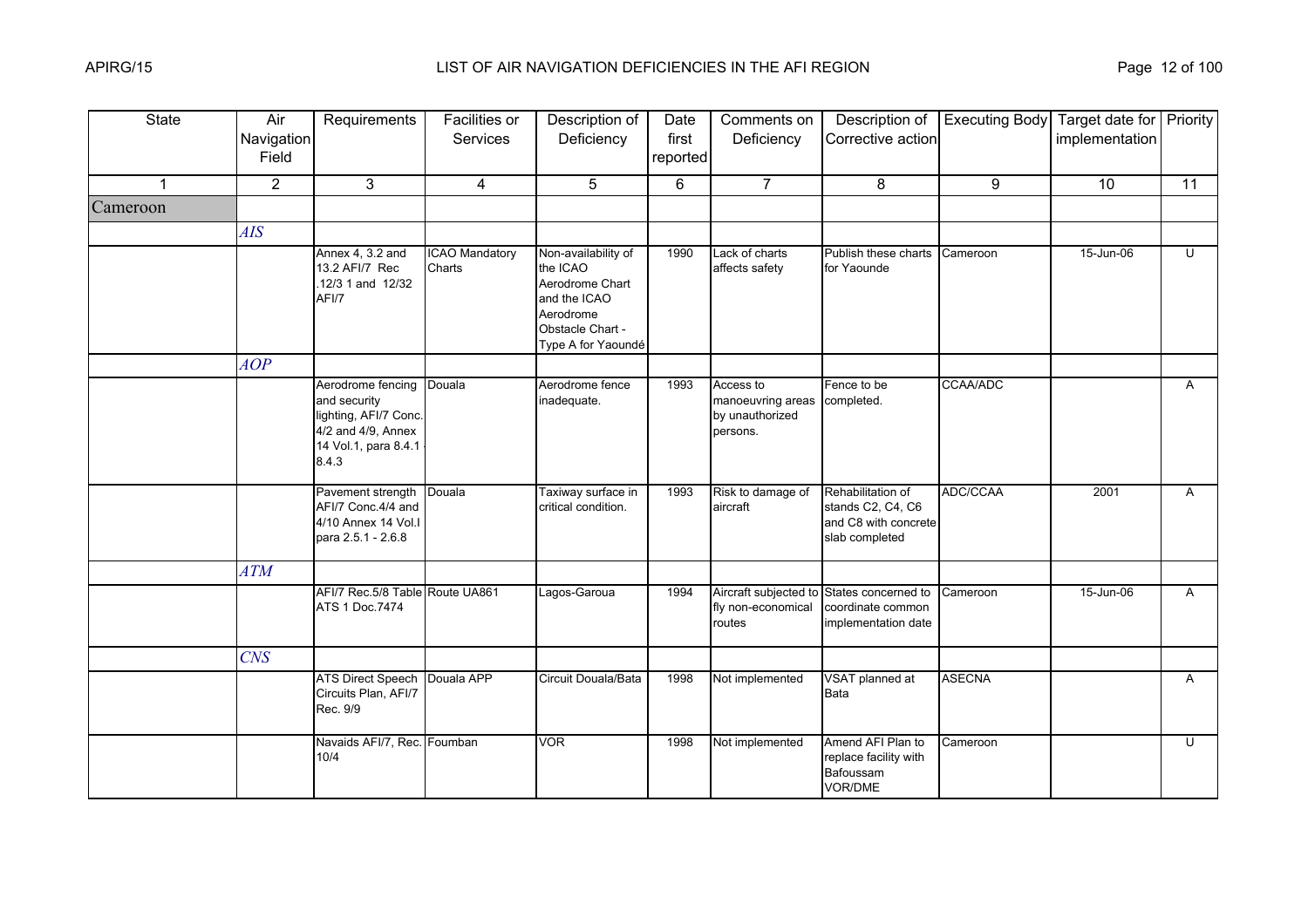| State | Air            | Requirements                                     | Facilities or | Description of | Date     | Comments on     | Description of     | <b>Executing Body</b> | Target date for Priority |    |
|-------|----------------|--------------------------------------------------|---------------|----------------|----------|-----------------|--------------------|-----------------------|--------------------------|----|
|       | Navigation     |                                                  | Services      | Deficiency     | first    | Deficiency      | Corrective action  |                       | implementation           |    |
|       | Field          |                                                  |               |                | reported |                 |                    |                       |                          |    |
|       | $\overline{2}$ | 3                                                | 4             | 5              | 6        |                 | 8                  | 9                     | 10                       | 11 |
|       |                | Navaids AFI/7, Rec. Maroua<br>10/4               |               | <b>VOR</b>     | 1998     | Not implemented | Implement facility | Cameroon              |                          | A  |
|       | <b>MET</b>     |                                                  |               |                |          |                 |                    |                       |                          |    |
|       |                | This State has no<br>deficiency in this<br>field |               |                |          |                 |                    |                       |                          |    |
|       | <b>SAR</b>     |                                                  |               |                |          |                 |                    |                       |                          |    |
|       |                | This State has no<br>deficiency in this<br>field |               |                |          |                 |                    |                       |                          |    |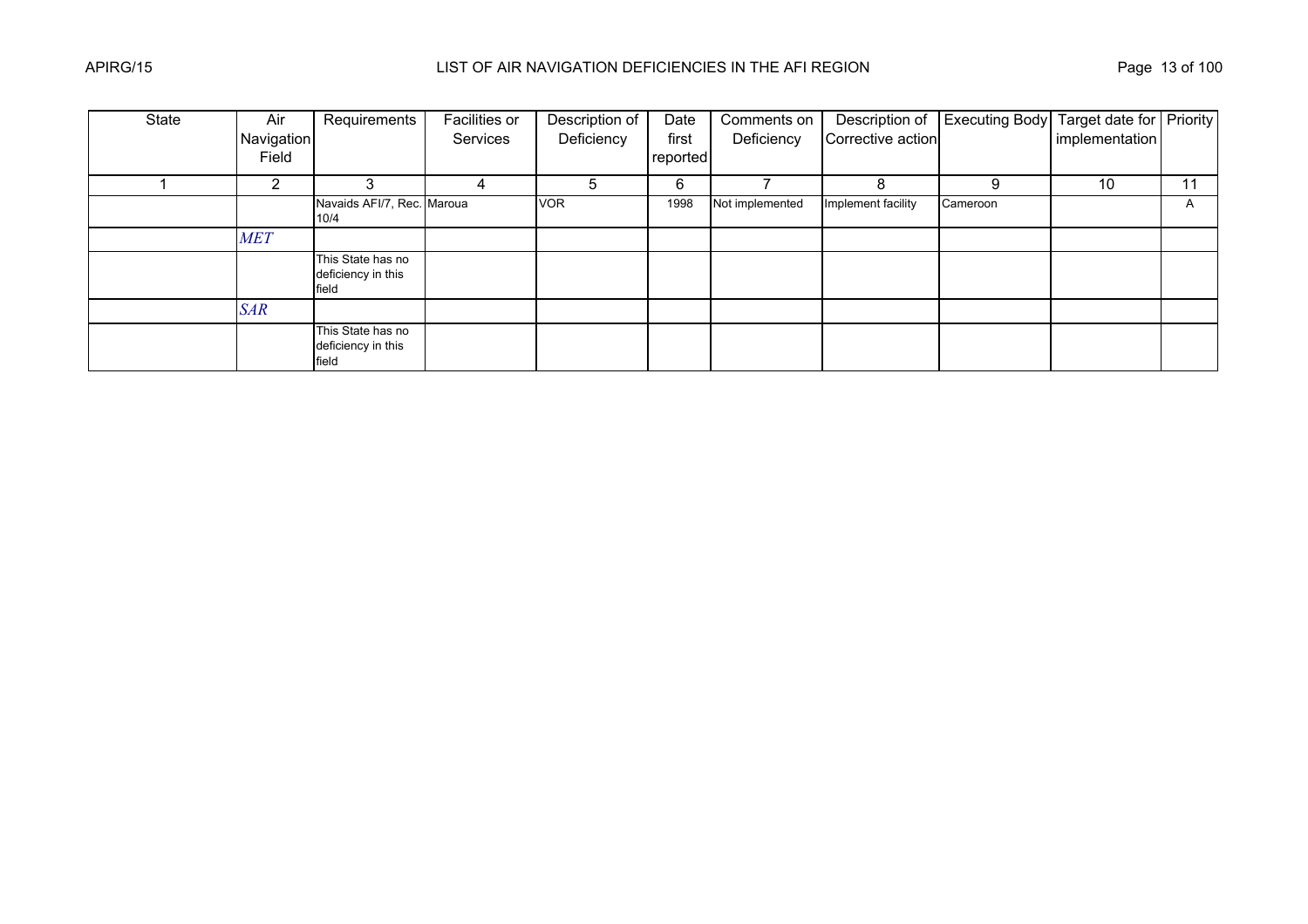| State        | Air<br>Navigation<br>Field | Requirements                                                | Facilities or<br>Services | Description of<br>Deficiency      | Date<br>first<br>reported | Comments on<br>Deficiency   | Description of<br>Corrective action                                                    | <b>Executing Body</b> | Target date for Priority<br>implementation |              |
|--------------|----------------------------|-------------------------------------------------------------|---------------------------|-----------------------------------|---------------------------|-----------------------------|----------------------------------------------------------------------------------------|-----------------------|--------------------------------------------|--------------|
| $\mathbf{1}$ | $\overline{2}$             | 3                                                           | $\overline{4}$            | 5                                 | 6                         | $\overline{7}$              | 8                                                                                      | 9                     | 10                                         | 11           |
| Cape Verde   |                            |                                                             |                           |                                   |                           |                             |                                                                                        |                       |                                            |              |
|              | AIS                        |                                                             |                           |                                   |                           |                             |                                                                                        |                       |                                            |              |
|              |                            | This State has no<br>deficiency in this<br>field            |                           |                                   |                           |                             |                                                                                        |                       |                                            |              |
|              | AOP                        |                                                             |                           |                                   |                           |                             |                                                                                        |                       |                                            |              |
|              |                            | Emergency plan;<br>Annex 14, Vol.1,<br>Para. 9.1.1 - 9.1.15 | Praia                     | Lack of airport<br>emergency plan | 2002                      | AGA mission in<br>Nov. 2002 | Develop an airport<br>emergency plan and<br>conduct a full scale<br>emergency exercise | <b>ASA</b>            |                                            | $\mathsf{A}$ |
|              | ATM                        |                                                             |                           |                                   |                           |                             |                                                                                        |                       |                                            |              |
|              |                            | This State has no<br>deficiency in this<br>field            |                           |                                   |                           |                             |                                                                                        |                       |                                            |              |
|              | <b>CNS</b>                 |                                                             |                           |                                   |                           |                             |                                                                                        |                       |                                            |              |
|              |                            | This State has no<br>deficiency in this<br>field            |                           |                                   |                           |                             |                                                                                        |                       |                                            |              |
|              | <b>MET</b>                 |                                                             |                           |                                   |                           |                             |                                                                                        |                       |                                            |              |
|              |                            | This State has no<br>deficiency in this<br>field            |                           |                                   |                           |                             |                                                                                        |                       |                                            |              |
|              | <b>SAR</b>                 |                                                             |                           |                                   |                           |                             |                                                                                        |                       |                                            |              |
|              |                            | This State has no<br>deficiency in this<br>field            |                           |                                   |                           |                             |                                                                                        |                       |                                            |              |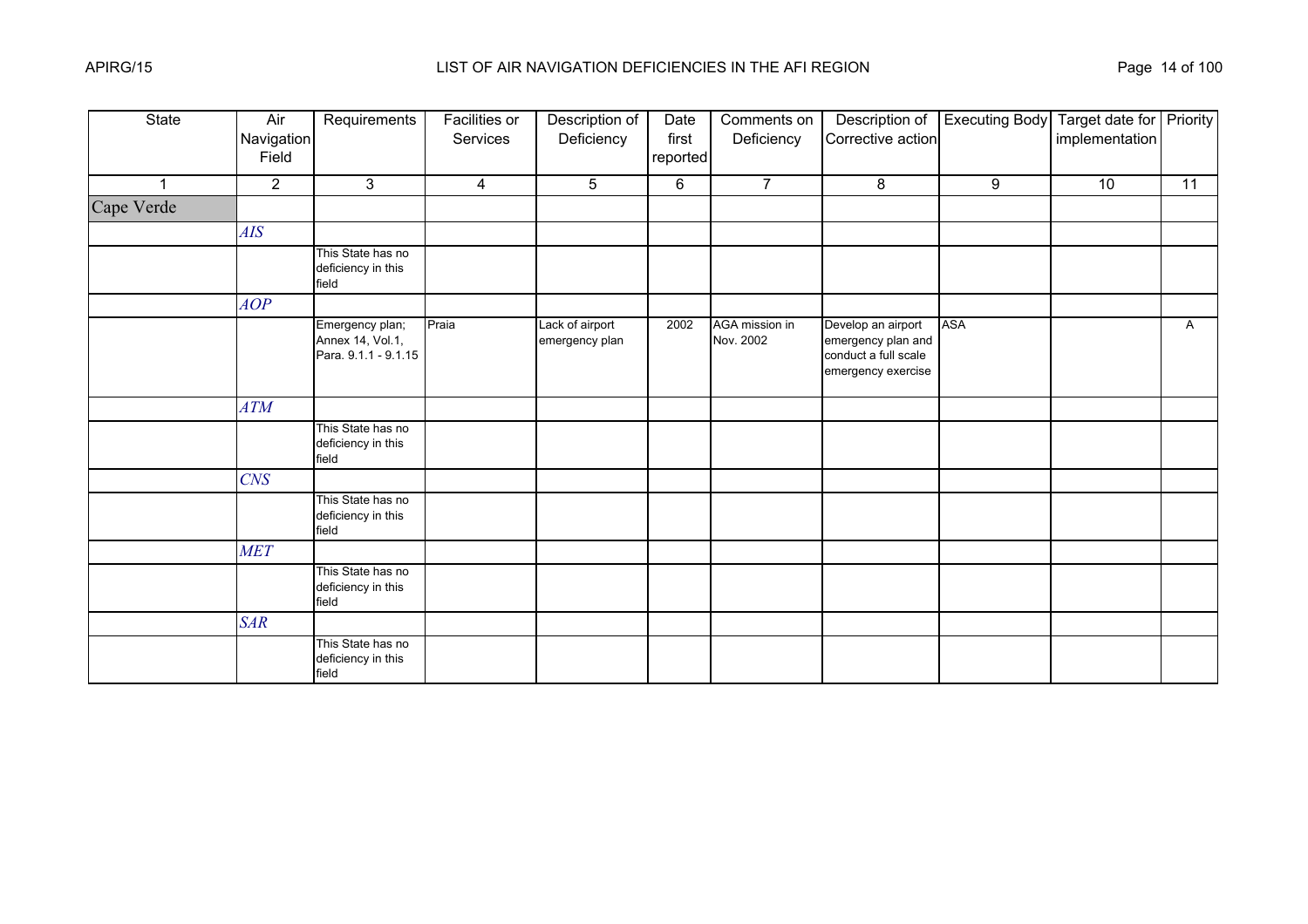| <b>State</b>             | Air<br>Navigation<br>Field | Requirements                                                                                                      | Facilities or<br><b>Services</b> | Description of<br>Deficiency             | Date<br>first<br>reported | Comments on<br>Deficiency     | Description of<br>Corrective action                                                                                                                         | <b>Executing Body</b> | Target date for Priority<br>implementation |              |
|--------------------------|----------------------------|-------------------------------------------------------------------------------------------------------------------|----------------------------------|------------------------------------------|---------------------------|-------------------------------|-------------------------------------------------------------------------------------------------------------------------------------------------------------|-----------------------|--------------------------------------------|--------------|
| 1                        | $\overline{2}$             | 3                                                                                                                 | $\overline{4}$                   | 5                                        | 6                         | $\overline{7}$                | 8                                                                                                                                                           | 9                     | 10                                         | 11           |
| Central African Republic |                            |                                                                                                                   |                                  |                                          |                           |                               |                                                                                                                                                             |                       |                                            |              |
|                          | AIS                        |                                                                                                                   |                                  |                                          |                           |                               |                                                                                                                                                             |                       |                                            |              |
|                          |                            | This State has no<br>deficiency in this<br>field                                                                  |                                  |                                          |                           |                               |                                                                                                                                                             |                       |                                            |              |
|                          | AOP                        |                                                                                                                   |                                  |                                          |                           |                               |                                                                                                                                                             |                       |                                            |              |
|                          |                            | Bird hazard control<br>and reduction, AFI/7<br>Conc.4/2 and 4/7;<br>Annex 14 Vol.1<br>para 9.4.1 - 9.4.4          | Bangui                           | Lack of bird hazard<br>control programme | 2003                      |                               | Created a bird<br>hazard committee.<br>Develop and<br>implement a bird<br>Hazard control<br>programme based on<br>ornithological studies<br>to be conducted | ASECNA/DGACM          |                                            | A            |
|                          |                            | Aerodrome fencing<br>and security<br>lighting, AFI/7 Conc.<br>4/2 and 4/9, Annex<br>14 Vol.I, para 8.4.1<br>8.4.3 | Bangui                           | Aerodrome fence<br>non existing.         | 1999                      | Access control<br>impossible. | Build perimeter fence DGACM<br>and road for patrols.                                                                                                        |                       |                                            | $\mathsf{A}$ |
|                          | <b>ATM</b>                 |                                                                                                                   |                                  |                                          |                           |                               |                                                                                                                                                             |                       |                                            |              |
|                          |                            | This State had no<br>deficiency in this<br>field                                                                  |                                  |                                          |                           |                               |                                                                                                                                                             |                       |                                            |              |
|                          | <b>CNS</b>                 |                                                                                                                   |                                  |                                          |                           |                               |                                                                                                                                                             |                       |                                            |              |
|                          |                            | <b>ATS Direct Speech</b><br>Circuits Plan, AFI/7<br>Rec. 9/9                                                      | Bangui APP                       | Circuit<br>Bangui/Gbadolite              | 1998                      | Not implemented               | Could be<br>implemented via<br>Brazzaville if a circuit<br>Kinshasa/Gbadolite<br>is available.                                                              | ASECNA, DR<br>Congo   |                                            | $\mathsf{A}$ |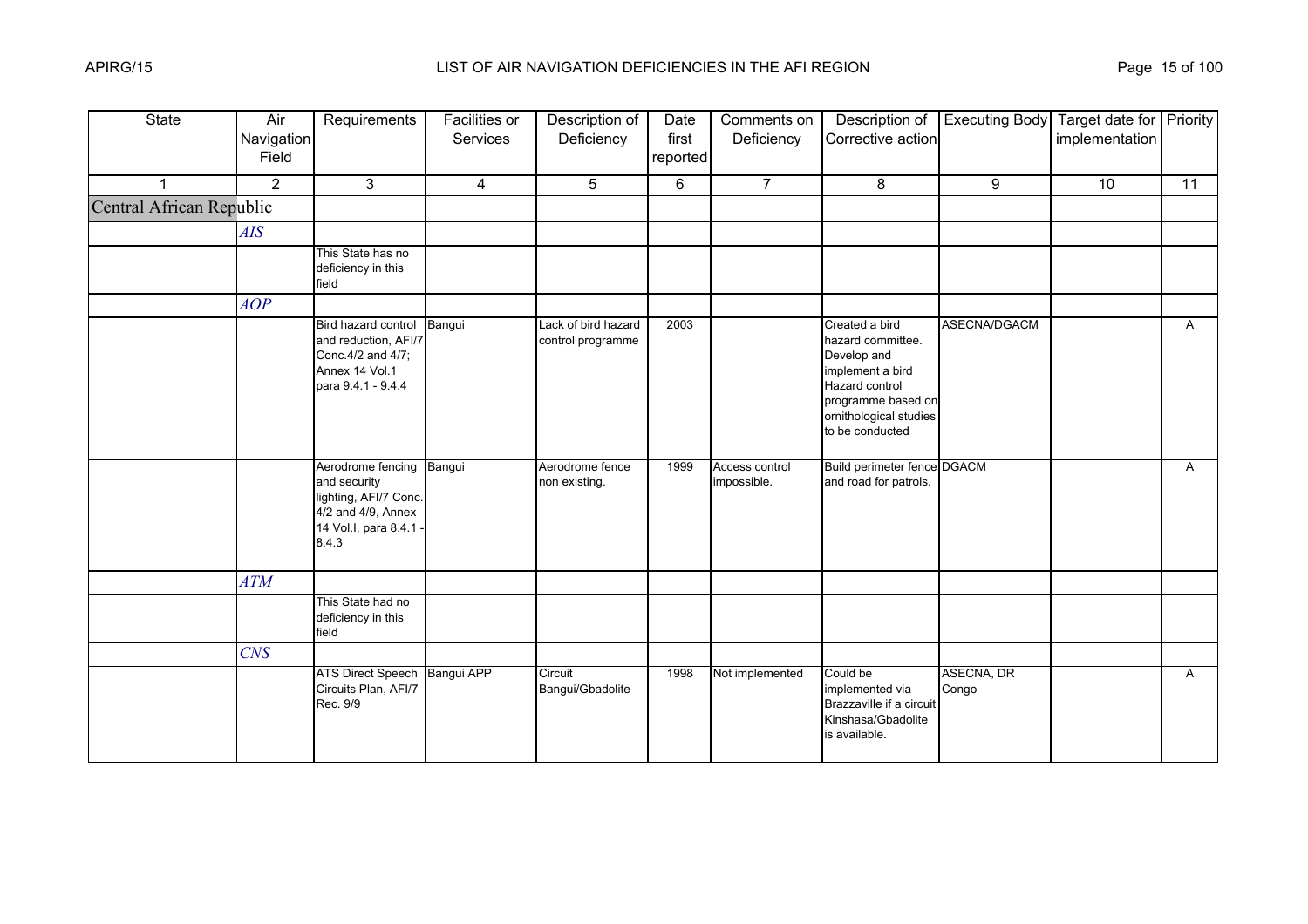| State | Air        | Requirements                                     | Facilities or | Description of | Date     | Comments on |                   | Description of Executing Body Target date for Priority |                |    |
|-------|------------|--------------------------------------------------|---------------|----------------|----------|-------------|-------------------|--------------------------------------------------------|----------------|----|
|       | Navigation |                                                  | Services      | Deficiency     | first    | Deficiency  | Corrective action |                                                        | implementation |    |
|       | Field      |                                                  |               |                | reported |             |                   |                                                        |                |    |
|       |            |                                                  |               | G              | 6        |             |                   |                                                        | 10             | 11 |
|       | <b>MET</b> |                                                  |               |                |          |             |                   |                                                        |                |    |
|       |            | This State has no<br>deficiency in this<br>field |               |                |          |             |                   |                                                        |                |    |
|       | <b>SAR</b> |                                                  |               |                |          |             |                   |                                                        |                |    |
|       |            | This State has no<br>deficiency in this<br>field |               |                |          |             |                   |                                                        |                |    |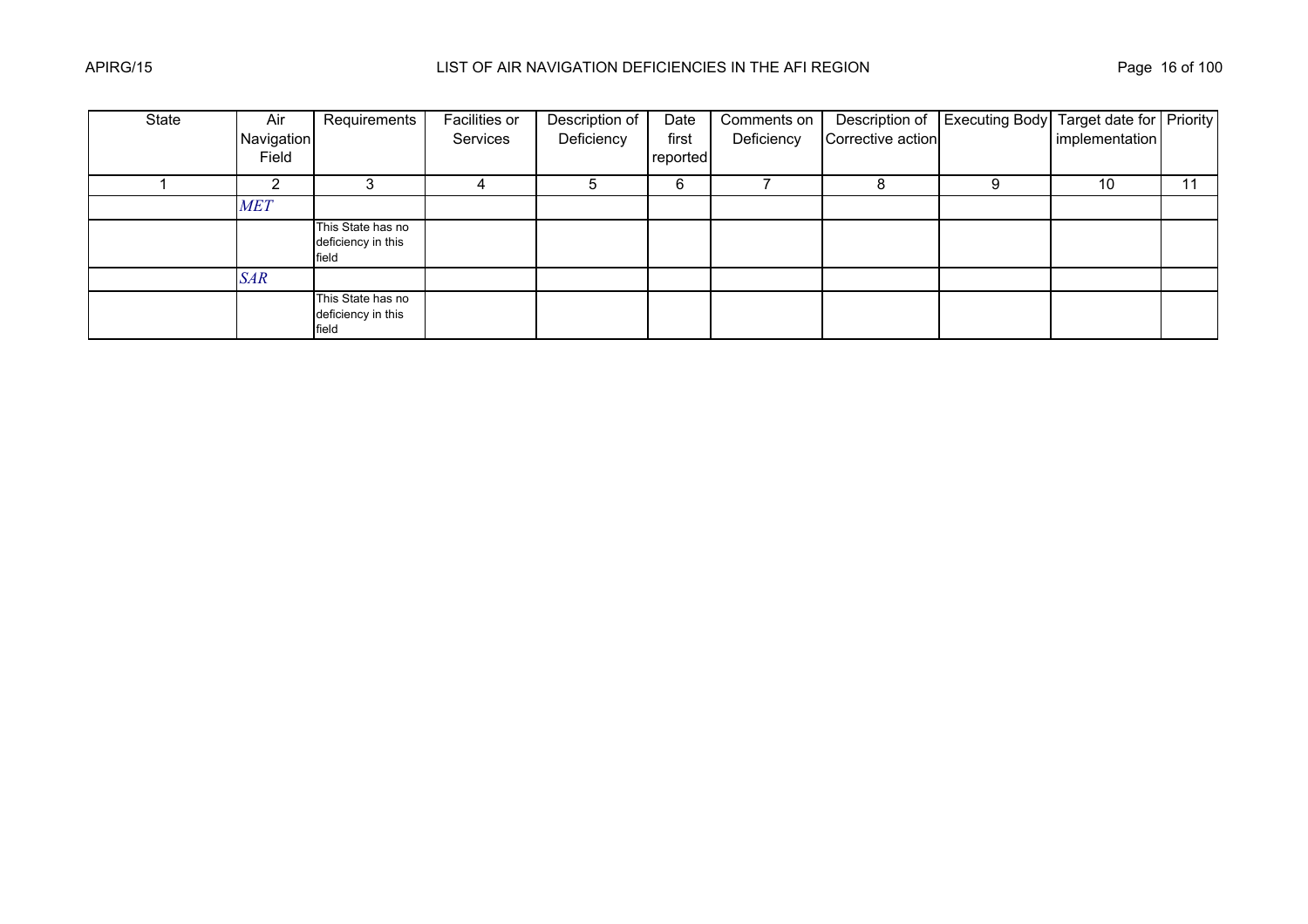| <b>State</b> | Air<br>Navigation<br>Field | Requirements                                                                                                       | <b>Facilities or</b><br>Services | Description of<br>Deficiency      | Date<br>first<br>reported | Comments on<br>Deficiency                                                | Description of<br>Corrective action                                                                           | <b>Executing Body</b>    | Target date for Priority<br>implementation |                 |
|--------------|----------------------------|--------------------------------------------------------------------------------------------------------------------|----------------------------------|-----------------------------------|---------------------------|--------------------------------------------------------------------------|---------------------------------------------------------------------------------------------------------------|--------------------------|--------------------------------------------|-----------------|
| $\mathbf 1$  | $\overline{2}$             | 3                                                                                                                  | $\overline{\mathbf{4}}$          | 5                                 | 6                         | $\overline{7}$                                                           | 8                                                                                                             | 9                        | 10                                         | $\overline{11}$ |
| Chad         |                            |                                                                                                                    |                                  |                                   |                           |                                                                          |                                                                                                               |                          |                                            |                 |
|              | AIS                        |                                                                                                                    |                                  |                                   |                           |                                                                          |                                                                                                               |                          |                                            |                 |
|              |                            | This State has no<br>deficiency in this<br>field                                                                   |                                  |                                   |                           |                                                                          |                                                                                                               |                          |                                            |                 |
|              | AOP                        |                                                                                                                    |                                  |                                   |                           |                                                                          |                                                                                                               |                          |                                            |                 |
|              |                            | Emergency plan;<br>Annex 14 Vol.1<br>Para. 9.1.1 - 9.1.15                                                          | N'Djamena                        | No aerodrome<br>emergency plan.   | 2003                      | AGA mission in<br>November 2003                                          | Develop an airport<br>emergency plan and<br>organize a full-scale<br>emergency exercise<br>for its validation | ASECNA/DAC               |                                            | $\mathsf{A}$    |
|              |                            | Aerodrome fencing<br>and security<br>lighting, AFI/7<br>Conc. 4/2 and 4/9<br>Annex 14 Vol.1,<br>para 8.4.1 - 8.4.3 | N'Djamena                        | Aerodrome fence<br>incomplete.    | 1998                      | Access to<br>maneuvering areas completed.<br>by unauthorized<br>persons. | Fence to be                                                                                                   | DCA/ASECNA<br>Delegation |                                            | $\mathsf{A}$    |
|              | ATM                        |                                                                                                                    |                                  |                                   |                           |                                                                          |                                                                                                               |                          |                                            |                 |
|              |                            | This State has no<br>deficiency in this<br>field                                                                   |                                  |                                   |                           |                                                                          |                                                                                                               |                          |                                            |                 |
|              | <b>CNS</b>                 |                                                                                                                    |                                  |                                   |                           |                                                                          |                                                                                                               |                          |                                            |                 |
|              |                            | ATS Direct Speech N'Djamena<br>Circuits Plan, AFI/7 APP/FIC<br>Rec. 9/9                                            |                                  | Circuit<br>N'Djamena/Khartou<br>m | 1998                      | Not implemented                                                          | <b>VSAT NAFISAT.</b><br>PSTN proposed by<br>ASECNA.                                                           | ASECNA, Sudan            | 2007                                       | U               |
|              |                            | ATS Direct Speech N'Djamena<br>Circuits Plan, AFI/7 APP/FIC<br>Rec. 9/9                                            |                                  | Circuit<br>N'Djamena/Tripoli      | 1998                      | Not implemented                                                          | <b>VSAT NAFISAT.</b><br>PSTN and Satphone<br>proposed by<br><b>ASECNA</b>                                     | ASECNA, Libya            | 2007                                       | U               |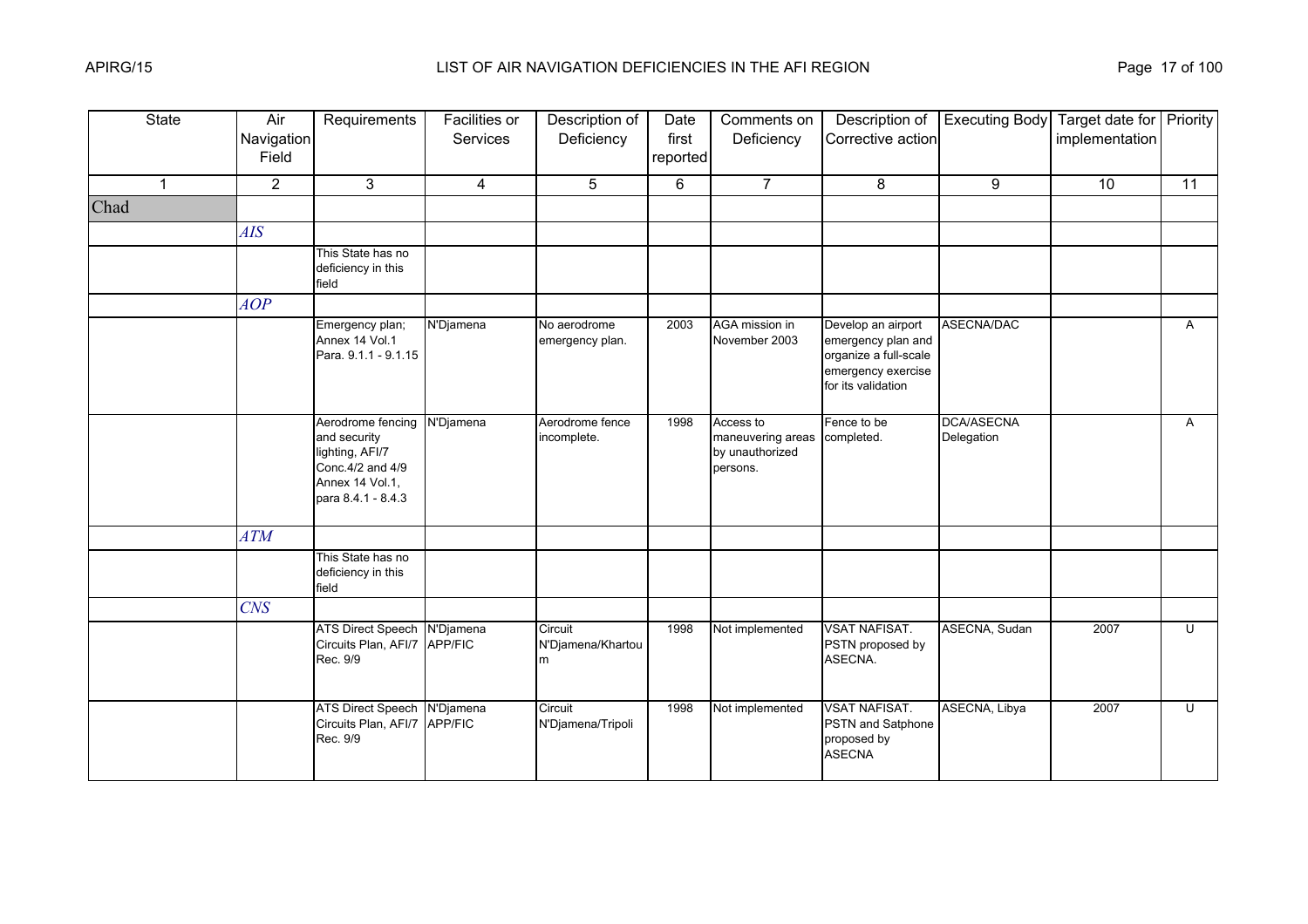| State | Air        | Requirements                                     | Facilities or | Description of | Date     | Comments on |                   | Description of Executing Body Target date for Priority |                |    |
|-------|------------|--------------------------------------------------|---------------|----------------|----------|-------------|-------------------|--------------------------------------------------------|----------------|----|
|       | Navigation |                                                  | Services      | Deficiency     | first    | Deficiency  | Corrective action |                                                        | implementation |    |
|       | Field      |                                                  |               |                | reported |             |                   |                                                        |                |    |
|       |            |                                                  |               | G              | 6        |             |                   |                                                        | 10             | 11 |
|       | <b>MET</b> |                                                  |               |                |          |             |                   |                                                        |                |    |
|       |            | This State has no<br>deficiency in this<br>field |               |                |          |             |                   |                                                        |                |    |
|       | <b>SAR</b> |                                                  |               |                |          |             |                   |                                                        |                |    |
|       |            | This State has no<br>deficiency in this<br>field |               |                |          |             |                   |                                                        |                |    |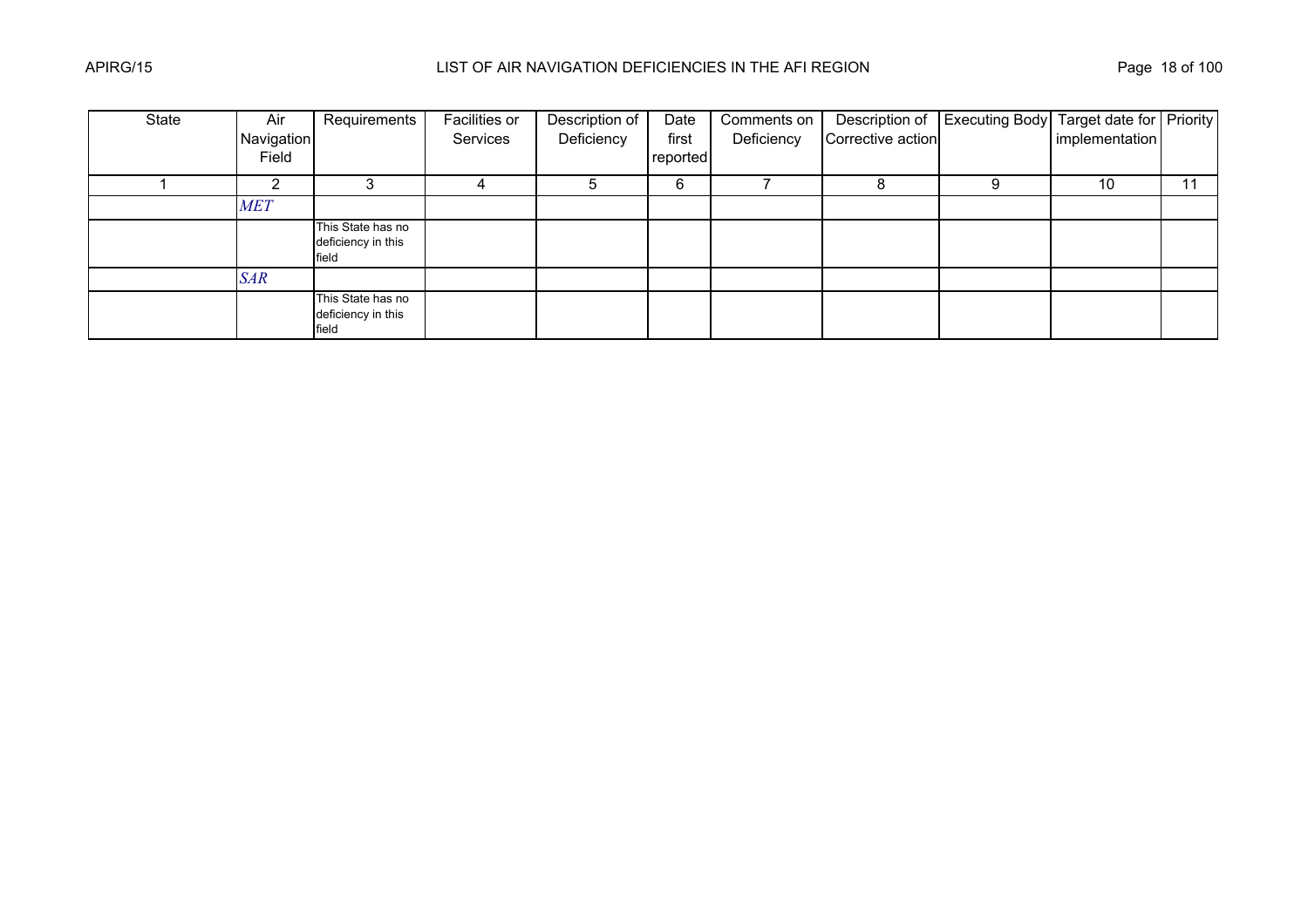| <b>State</b> | Air<br>Navigation<br>Field | Requirements                                                                  | <b>Facilities or</b><br>Services | Description of<br>Deficiency                                                                          | Date<br>first<br>reported | Comments on<br>Deficiency                                    | Description of<br>Corrective action                     | <b>Executing Body</b>          | Target date for Priority<br>implementation |    |
|--------------|----------------------------|-------------------------------------------------------------------------------|----------------------------------|-------------------------------------------------------------------------------------------------------|---------------------------|--------------------------------------------------------------|---------------------------------------------------------|--------------------------------|--------------------------------------------|----|
| $\mathbf 1$  | $\overline{2}$             | 3                                                                             | $\overline{4}$                   | 5                                                                                                     | 6                         | $\overline{7}$                                               | 8                                                       | 9                              | 10                                         | 11 |
| Comoros      |                            |                                                                               |                                  |                                                                                                       |                           |                                                              |                                                         |                                |                                            |    |
|              | AIS                        |                                                                               |                                  |                                                                                                       |                           |                                                              |                                                         |                                |                                            |    |
|              |                            | Annex 4, 3.2 and<br>AFI/7 Rec.12/31                                           | <b>ICAO Mandatory</b><br>Charts  | Non-availability of<br>the ICAO<br>Aerodrome<br>Obstacle Chart -<br>Type A for Dzaoudzi<br>and Moroni | 1990                      | Lack of this chart<br>affects safety                         | Publish this Chart for Comoros<br>Moroni and Dzaoudzi   |                                | 15-Jun-06                                  | U  |
|              | AOP                        |                                                                               |                                  |                                                                                                       |                           |                                                              |                                                         |                                |                                            |    |
|              |                            | Aerodrome<br><b>Certification Annex</b><br>14, Vol.I, para. 1.4.1<br>$-1.4.6$ | Anjouan, Dzaoudzi,<br>Moroni     | Aerodrome not<br>certificated                                                                         | 2005                      | Procedures for<br>aerodrome<br>certification not in<br>place | Develop the<br>procedures and<br>implement              | <b>ASECNA</b>                  | 2005                                       | Ū  |
|              | ATM                        |                                                                               |                                  |                                                                                                       |                           |                                                              |                                                         |                                |                                            |    |
|              |                            | This State has no<br>deficiency in this<br>area.                              |                                  |                                                                                                       |                           |                                                              |                                                         |                                |                                            |    |
|              | <b>CNS</b>                 |                                                                               |                                  |                                                                                                       |                           |                                                              |                                                         |                                |                                            |    |
|              |                            | This State has no<br>deficiency in this<br>field                              |                                  |                                                                                                       |                           |                                                              |                                                         |                                |                                            |    |
|              | <b>MET</b>                 |                                                                               |                                  |                                                                                                       |                           |                                                              |                                                         |                                |                                            |    |
|              |                            | This State has no<br>deficiency in this<br>field                              |                                  |                                                                                                       |                           |                                                              |                                                         |                                |                                            |    |
|              | <b>SAR</b>                 |                                                                               |                                  |                                                                                                       |                           |                                                              |                                                         |                                |                                            |    |
|              |                            | Annex 12, 3.1.5,<br>AFI/7 Conc.6/3                                            | <b>SAR Agreements</b>            |                                                                                                       | 1991                      | Delay to conduct<br><b>SAR OPS</b>                           | Coordinate with<br>States concerned                     | Comoros and<br>adjacent States | 15-Jun-06                                  | A  |
|              |                            | Annexe 12, 2.4,<br>Annexe 12, 3.2.4,<br>AFI/7 Rec.6/1 and<br>6/2              | <b>SARSAT ELT</b>                | <b>406 MHz</b>                                                                                        | 1993                      | Delay to conduct<br><b>SAR OPS</b>                           | Implement 406 MHz<br>in acft. - Provide<br>SPOC to ICAO | Comoros                        | 15-Jun-06                                  | A  |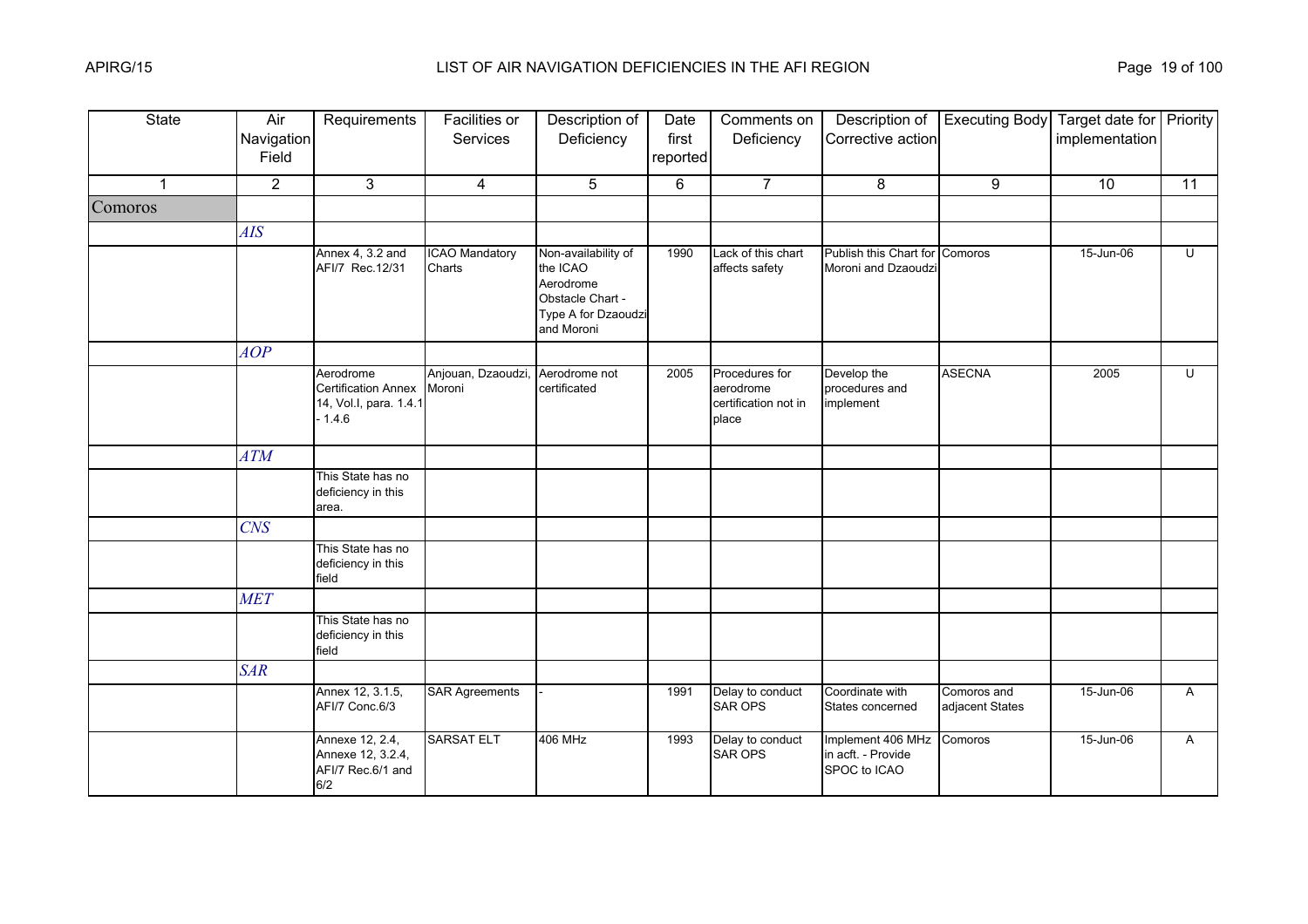| State | Air        | Requirements               | Facilities or          | Description of                                             | Date     | Comments on                                                 |                                     | Description of   Executing Body   Target date for   Priority |                |   |
|-------|------------|----------------------------|------------------------|------------------------------------------------------------|----------|-------------------------------------------------------------|-------------------------------------|--------------------------------------------------------------|----------------|---|
|       | Navigation |                            | <b>Services</b>        | Deficiency                                                 | first    | Deficiency                                                  | Corrective action                   |                                                              | implementation |   |
|       | Field      |                            |                        |                                                            | reported |                                                             |                                     |                                                              |                |   |
|       |            |                            |                        |                                                            |          |                                                             |                                     |                                                              | 10             |   |
|       |            | Annexe 12, 3.1.6,<br>3.1.7 | <b>SAR legislation</b> | Provide legal<br>framework for the<br><b>SAR authority</b> | 1995     | Lack of legal<br>authority could<br>delay SAR<br>efficiency | <b>Establish SAR</b><br>legislation | Comoros                                                      | 15-Jun-06      | A |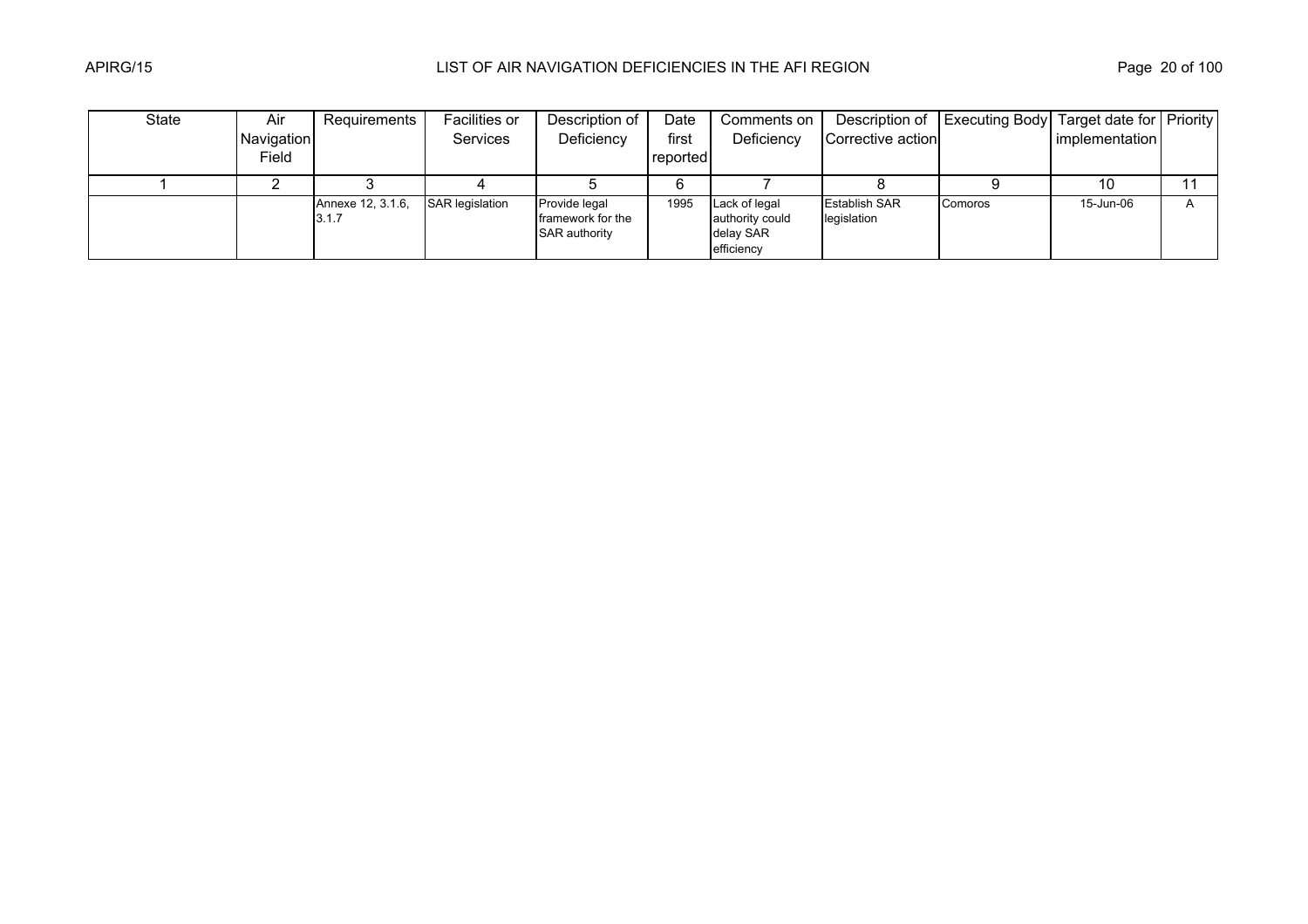| <b>State</b>   | Air<br>Navigation<br>Field | Requirements                                                                                                  | Facilities or<br><b>Services</b>                     | Description of<br>Deficiency                                                               | Date<br>first<br>reported | Comments on<br>Deficiency                                                                                               | Description of<br>Corrective action                                                  | <b>Executing Body</b> | Target date for Priority<br>implementation |    |
|----------------|----------------------------|---------------------------------------------------------------------------------------------------------------|------------------------------------------------------|--------------------------------------------------------------------------------------------|---------------------------|-------------------------------------------------------------------------------------------------------------------------|--------------------------------------------------------------------------------------|-----------------------|--------------------------------------------|----|
| $\overline{1}$ | $\overline{2}$             | 3                                                                                                             | $\overline{4}$                                       | 5                                                                                          | 6                         | $\overline{7}$                                                                                                          | 8                                                                                    | 9                     | 10                                         | 11 |
| Congo          |                            |                                                                                                               |                                                      |                                                                                            |                           |                                                                                                                         |                                                                                      |                       |                                            |    |
|                | AIS                        |                                                                                                               |                                                      |                                                                                            |                           |                                                                                                                         |                                                                                      |                       |                                            |    |
|                |                            | This State has no<br>deficiency in this<br>field                                                              |                                                      |                                                                                            |                           |                                                                                                                         |                                                                                      |                       |                                            |    |
|                | AOP                        |                                                                                                               |                                                      |                                                                                            |                           |                                                                                                                         |                                                                                      |                       |                                            |    |
|                |                            | Pavement strength<br>AFI/7 Conc.4/4 and<br>4/10 Annex 14 Vol.1<br>Para 2.5.1 - 2.5.8                          | Pointe Noire                                         | Bearing strength<br>and dimensions of<br>the apron<br>inadequate                           | 2001                      | AGA mission in<br>November 2001.<br>Aircraft parking and apron extension<br>handling on runway required.<br>strips.     | Pavement<br>rehabilitation and                                                       | <b>ANAC</b>           |                                            | U  |
|                |                            | Pavement strength<br>AFI/7Conc. 4/4 and<br>4/10 Annex 14 Vol.1<br>para 2.5.1 - 2.5.8                          | <b>Brazzaville</b>                                   | Bearing strength<br>inadequate.                                                            | 1998                      |                                                                                                                         | Pavement<br>rehabilitation<br>required. Studies for<br>rehabilitation in<br>progress | <b>ANAC</b>           |                                            | U  |
|                |                            | Aerodrome fencing<br>and security lighting<br>AFI/7 Conc.4/2 and<br>4/9 Annex 14 Vol.1.<br>para 8.4.1 - 8.4.3 | Pointe Noire                                         | Aerodrome fence<br>not existing                                                            | 2001                      | Non controlled<br>access to<br>movement areas.<br>Encroachment of<br>maneuvering areas<br>by neighboring<br>populations | Build a new fence at ANAC<br>the required distance                                   |                       | 2003                                       | U  |
|                | <b>ATM</b>                 |                                                                                                               |                                                      |                                                                                            |                           |                                                                                                                         |                                                                                      |                       |                                            |    |
|                |                            | LIM AFI Rec. 10/38                                                                                            | <b>SSR Provision of</b><br>effective<br>surveillance | Need for SSR<br>surveillance in<br>extended TMA as<br>expressed in the<br>AFI CNS/ATM Plan | 1998                      | Traffic<br>density/complexity<br>contributing to<br>frequent ATS<br>incidents                                           | Implement SSR at<br>Brazzaville                                                      | Congo                 | 15-Jun-06                                  | U  |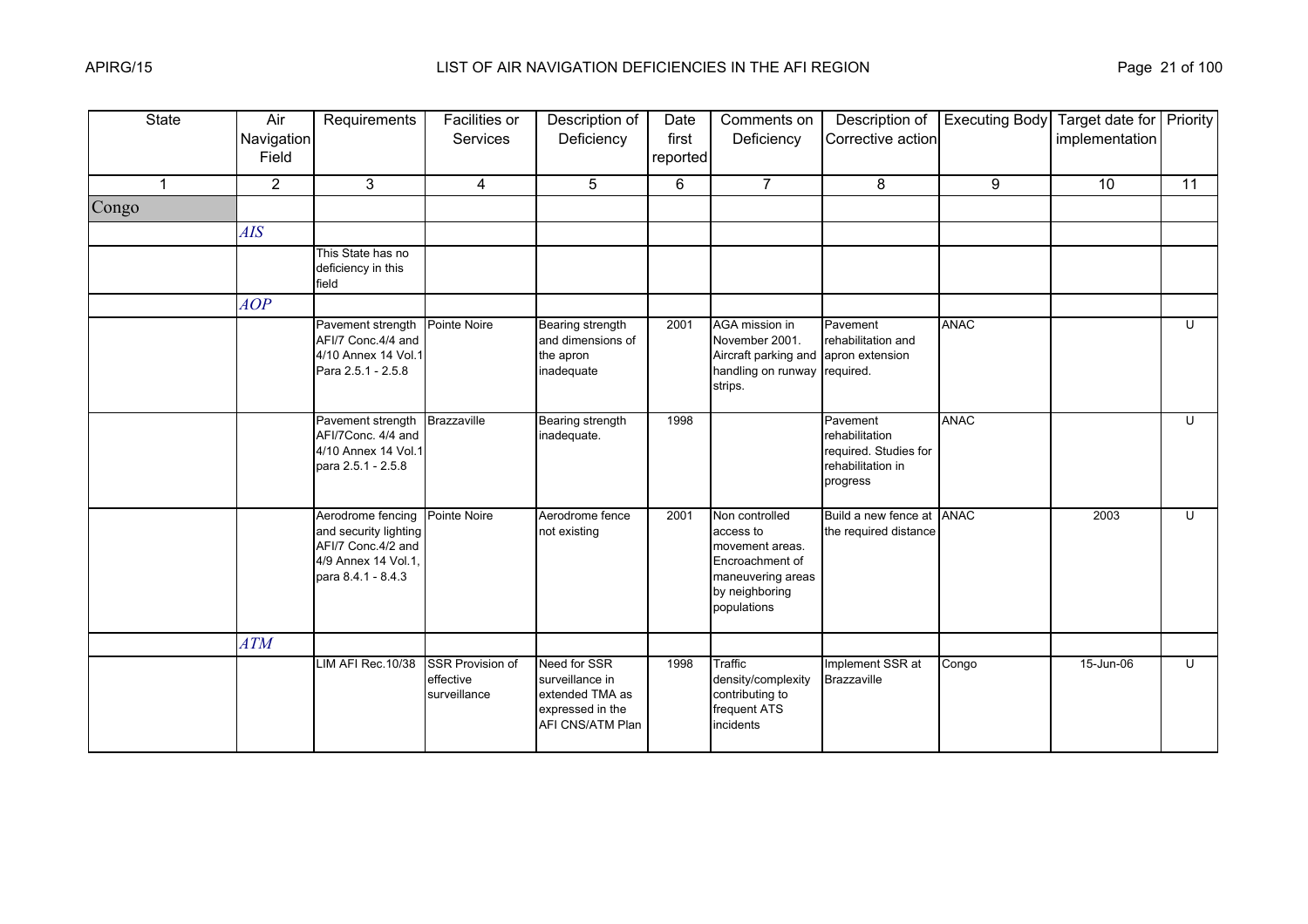| <b>State</b> | Air<br>Navigation<br>Field | Requirements                                                 | Facilities or<br>Services         | Description of<br>Deficiency        | Date<br>first<br>reported | Comments on<br>Deficiency       | Description of<br>Corrective action                 | <b>Executing Body</b>          | Target date for Priority<br>implementation |                         |
|--------------|----------------------------|--------------------------------------------------------------|-----------------------------------|-------------------------------------|---------------------------|---------------------------------|-----------------------------------------------------|--------------------------------|--------------------------------------------|-------------------------|
|              |                            |                                                              |                                   |                                     |                           |                                 |                                                     |                                |                                            |                         |
| $\mathbf{1}$ | $\overline{2}$             | 3                                                            | 4                                 | 5                                   | 6                         | $\overline{7}$                  | 8                                                   | 9                              | 10                                         | 11                      |
|              | <b>CNS</b>                 |                                                              |                                   |                                     |                           |                                 |                                                     |                                |                                            |                         |
|              |                            | AFTN Plan, AFI/7<br>Rec. 9/7                                 | <b>Brazzaville AFTN</b><br>centre | Circuit<br>Brazzaville/Luanda       | 1998                      | Not implemented                 | To implement VSAT                                   | ASECNA, Angola                 |                                            | A                       |
|              |                            | AFTN Plan, AFI/7<br>Rec. 9/7                                 | <b>Brazzaville AFTN</b><br>centre | Main circuit<br>Brazzaville/Nairobi | 1998                      | Not implemented                 | <b>VSAT NAFISAT in</b><br>project                   | ASECNA, Kenya                  | 2007                                       | U                       |
|              |                            | AFTN Plan, AFI/7<br>Rec. 9/7                                 | <b>Brazzaville AFTN</b><br>centre | Circuit<br>Brazzaville/Sao<br>Tome  | 1998                      | Not implemented                 | VSAT to be installed<br>at Sao Tome                 | ASECNA, Sao<br>Tome & Principe |                                            | U                       |
|              |                            | <b>ATS Direct Speech</b><br>Circuits Plan, AFI/7<br>Rec. 9/9 | <b>Brazzaville APP/FIC</b>        | Circuit<br>Brazzaville/Khartou<br>m | 1998                      | Not implemented                 | <b>VSAT AFISNET</b><br>proposed by<br><b>ASECNA</b> | ASECNA, Sudan                  | 2007                                       | $\overline{\mathsf{C}}$ |
|              |                            | <b>ATS Direct Speech</b><br>Circuits Plan, AFI/7<br>Rec. 9/9 | Brazzaville APP/FIC Circuit       | Brazzaville/Luanda                  | 1998                      | PSTN used via<br>Inmarsat phone | To implement VSAT                                   | Angola, ASECNA                 |                                            | U                       |
|              |                            | <b>ATS Direct Speech</b><br>Circuits Plan, AFI/7<br>Rec. 9/9 | Brazzaville APP/FIC Circuit       | Brazzaville/Sao<br>Tome             | 1998                      | Not implemented                 | VSAT to be installed<br>at Sao Tome                 | ASECNA, Sao<br>Tome & Principe | 2005                                       | $\overline{C}$          |
|              | <b>MET</b>                 |                                                              |                                   |                                     |                           |                                 |                                                     |                                |                                            |                         |
|              |                            | This State has no<br>deficiency in this<br>field             |                                   |                                     |                           |                                 |                                                     |                                |                                            |                         |
|              | <b>SAR</b>                 |                                                              |                                   |                                     |                           |                                 |                                                     |                                |                                            |                         |
|              |                            | This State has no<br>deficiency in this<br>field             |                                   |                                     |                           |                                 |                                                     |                                |                                            |                         |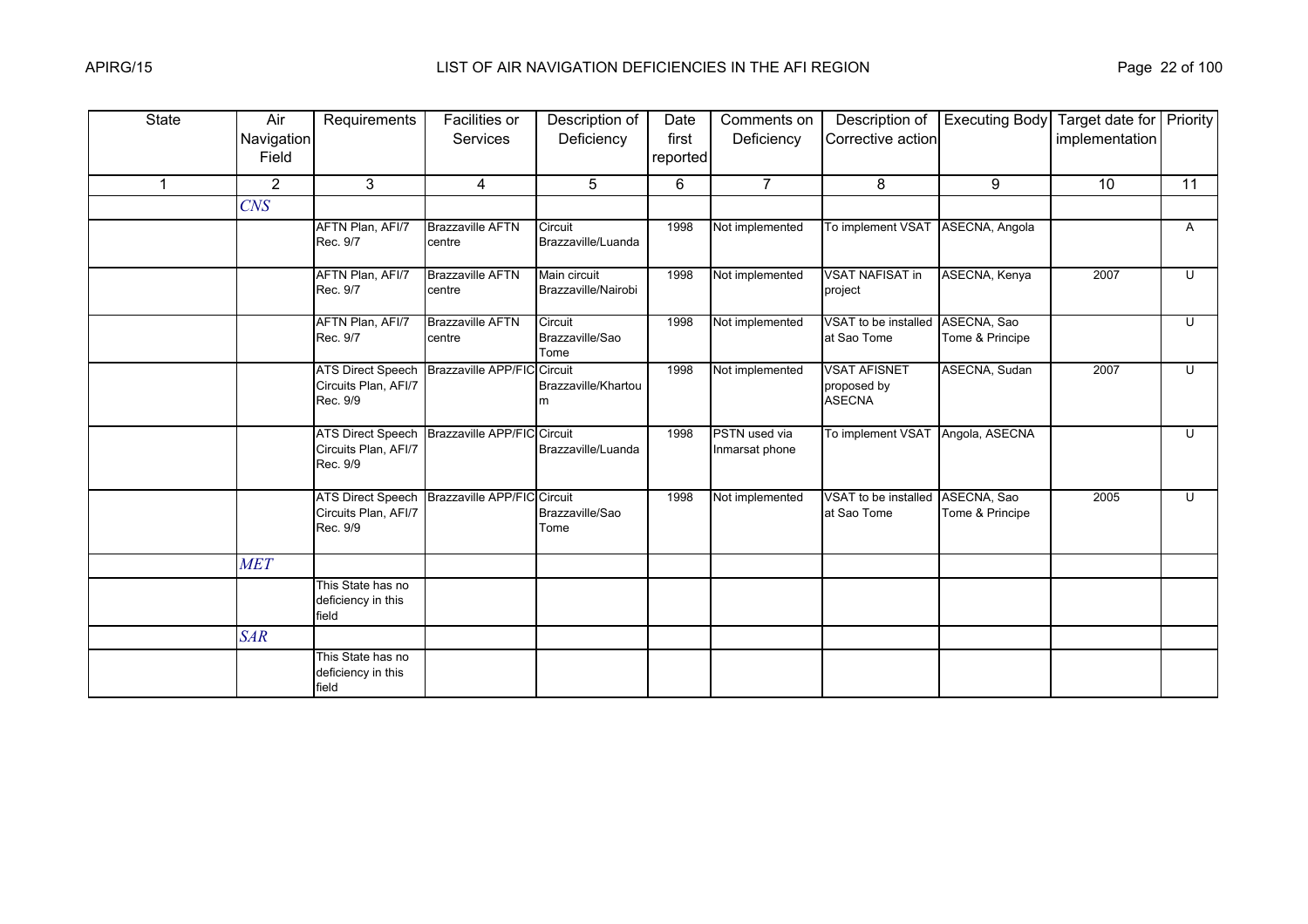| <b>State</b>  | Air<br>Navigation<br>Field | Requirements                                                                                | Facilities or<br>Services         | Description of<br>Deficiency                                                     | Date<br>first<br>reported | Comments on<br>Deficiency   | Description of<br>Corrective action                                                                                                                                 | <b>Executing Body</b> | Target date for Priority<br>implementation |                |
|---------------|----------------------------|---------------------------------------------------------------------------------------------|-----------------------------------|----------------------------------------------------------------------------------|---------------------------|-----------------------------|---------------------------------------------------------------------------------------------------------------------------------------------------------------------|-----------------------|--------------------------------------------|----------------|
| 1             | $\overline{2}$             | 3                                                                                           | $\overline{4}$                    | 5                                                                                | 6                         | $\overline{7}$              | 8                                                                                                                                                                   | 9                     | 10                                         | 11             |
| Côte d'Ivoire |                            |                                                                                             |                                   |                                                                                  |                           |                             |                                                                                                                                                                     |                       |                                            |                |
|               | AIS                        |                                                                                             |                                   |                                                                                  |                           |                             |                                                                                                                                                                     |                       |                                            |                |
|               |                            | This State has no<br>deficiency in this<br>field                                            |                                   |                                                                                  |                           |                             |                                                                                                                                                                     |                       |                                            |                |
|               | AOP                        |                                                                                             |                                   |                                                                                  |                           |                             |                                                                                                                                                                     |                       |                                            |                |
|               |                            | Emergency plan;<br>Annex 14, Vol.1<br>para. 9.1.1 - 9.1.15                                  | <b>Bouake</b>                     | Lack of airport<br>emergency plan                                                | 2001                      | AGA mission in Oct.<br>2001 | Develop an airport<br>emergency plan and<br>conduct a full scale<br>emergency exercise                                                                              | <b>SODEXAM</b>        |                                            | $\mathsf{A}$   |
|               |                            | Aerodrome<br>certification, Annex<br>14, Vol.1, Chapter<br>1.4                              | Abidjan - Bouake -<br>Yamassoukro | Aerodrome<br>certiffication<br>requirements not<br>implemented.                  | 2004                      |                             | Introduction of<br>aerodrome<br>requirement into the<br>national legislation.<br>Development and<br>implementation of<br>subsequent<br>certification<br>procedures. | <b>ANAC</b>           |                                            | $\overline{U}$ |
|               |                            | Rescue and fire<br>fighting AFI/7 Conc.<br>4/2 and 4/7 Annex<br>14, Volume 1, Para<br>9.2.2 | Abidjan                           | Lack of specialized<br>rescue service and<br>equipment for<br>emergencies in sea | 2004                      |                             | Procurement of<br>specialized<br>equipment and/or<br>sign mutual<br>assistance<br>agreement with<br>specialized agencies                                            | ASECNA/ASECNA         |                                            | B              |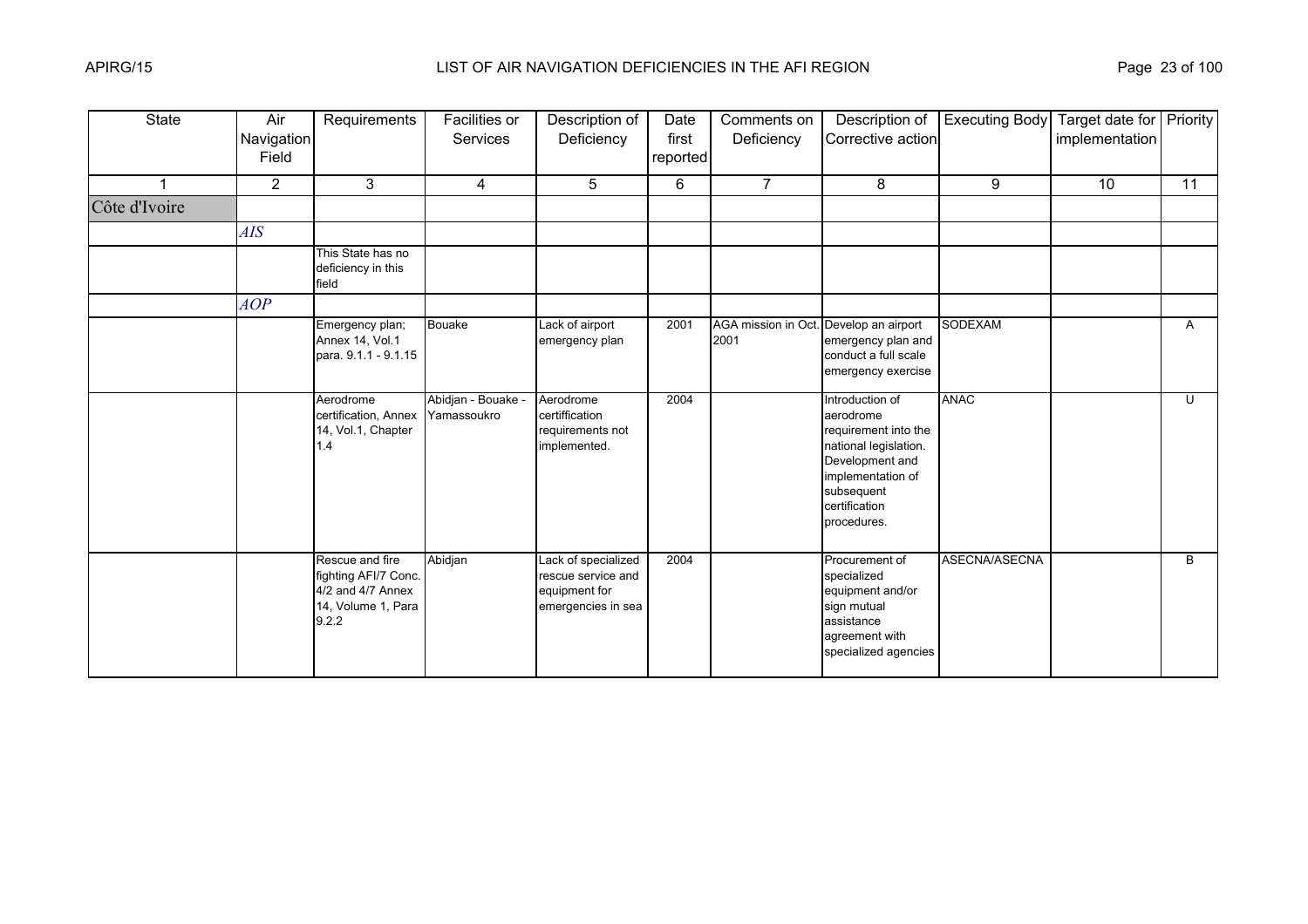| <b>State</b> | Air<br>Navigation<br>Field | Requirements                                                                                                              | Facilities or<br>Services | Description of<br>Deficiency                                                                                                                        | Date<br>first<br>reported | Comments on<br>Deficiency                                                                                                             | Description of<br>Corrective action                                                                                       | <b>Executing Body</b>           | Target date for   Priority  <br>implementation |    |
|--------------|----------------------------|---------------------------------------------------------------------------------------------------------------------------|---------------------------|-----------------------------------------------------------------------------------------------------------------------------------------------------|---------------------------|---------------------------------------------------------------------------------------------------------------------------------------|---------------------------------------------------------------------------------------------------------------------------|---------------------------------|------------------------------------------------|----|
| 1            | $\overline{2}$             | 3                                                                                                                         | $\overline{4}$            | 5                                                                                                                                                   | 6                         | $\overline{7}$                                                                                                                        | 8                                                                                                                         | 9                               | 10                                             | 11 |
|              |                            | Implementation of<br>visual aids AFI/7<br>Conc. 4/1 Annex 14<br>Vol.1 Chapter 5                                           | Abidjan                   | More than 60% of<br>taxiway, apron and<br>turnpad edge lights<br>unserviceable.<br>Wind sock and<br>taxiway signs<br>lighting system<br>inoperative | 2004                      | Inadequate visual<br>guidance to pilots                                                                                               | Replace/repair<br>unserviceable lights.<br>Remove rubber<br>deposit on runway<br>and repaint faded<br>markings.           | <b>AERIA/ASECNA</b>             |                                                | A  |
|              |                            | Aerodrome fencing Abidjan<br>and security<br>lighting, AFI/7 Conc.<br>4/2 and 4/9, Annex<br>14 Vol.1, para 8.4.1<br>8.4.3 |                           | Aerodrome fence<br>incomplete.                                                                                                                      | 1998                      | Access to all airside Fence to be<br>areas by<br>unauthorized<br>persons.                                                             | completed.                                                                                                                | SODEXAM/ANAC                    |                                                | A  |
|              |                            | Bird hazard control<br>and reduction; AFI/7<br>Conc. 4/2 and 4/7;<br>Annex 14 Vol.1.<br>para. 9.4.1 - 9.4.4               | Abidjan                   | Bird hazard control<br>measures to<br>continue.                                                                                                     | 2001                      | High risk of collision Activate the airport<br>with birds or other<br>mammal on the<br>runway                                         | coordination<br>committee the first<br>task of which will be<br>to develop and<br>implement a bird<br>control programme b | SODEXAM/AERIA/<br><b>ASECNA</b> |                                                | A  |
|              |                            | Emergency plan;<br>Annex 14 Vol.1<br>para. 9.1.1 - 9.1.15                                                                 | Abidjan                   | Lack of airport<br>emergency plan.                                                                                                                  | 2001                      | No approved<br>emergency plan<br>despite the crisis<br>management<br>exercise conducted exercise.<br>in 2002 with ICAO<br>assistance. | Develop an airport<br>emergency plan to<br>be tested by a full-<br>scale emergency                                        | ANAC/ASECNA/AE<br><b>RIA</b>    |                                                | A  |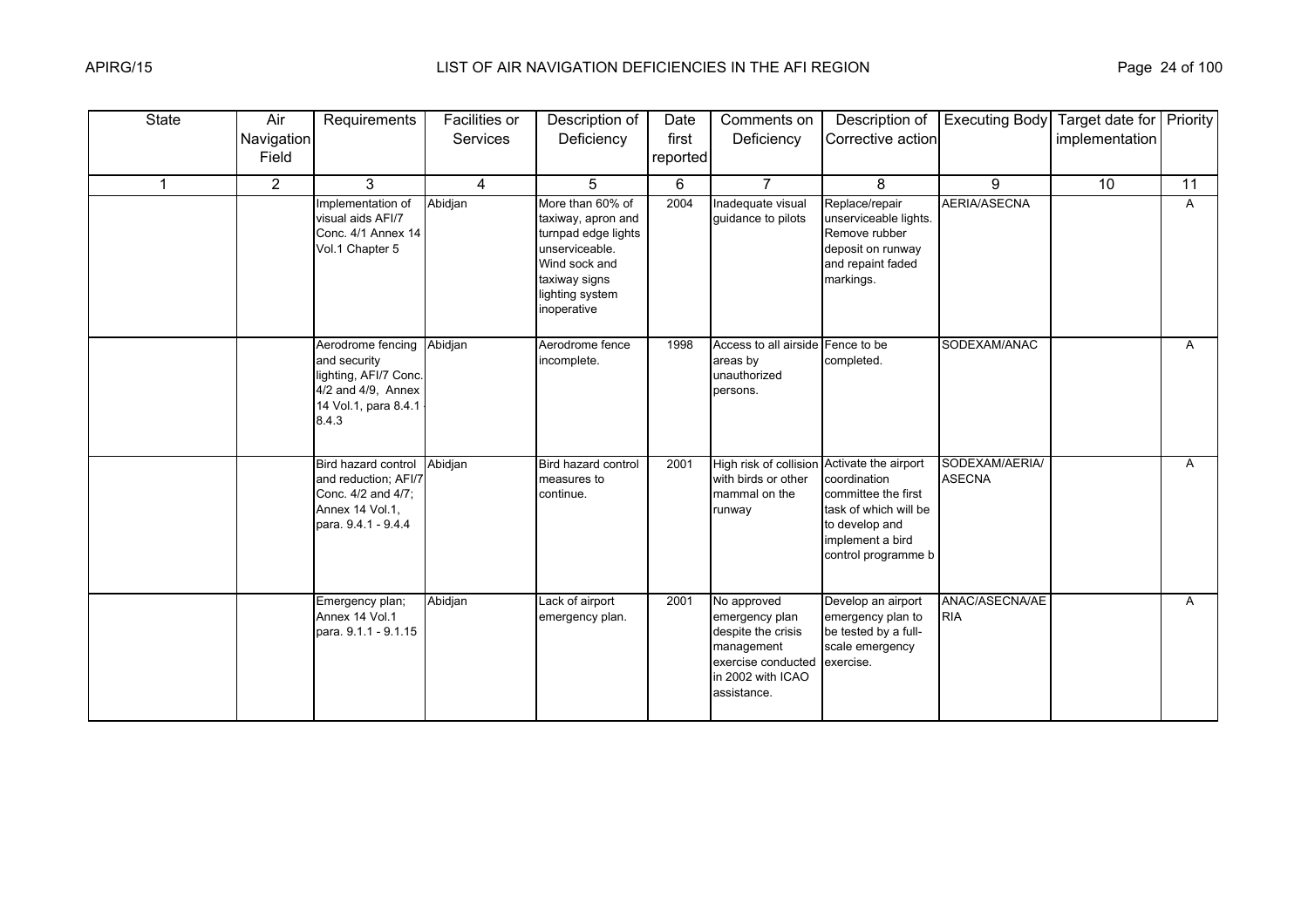| <b>State</b> | Air            | Requirements                                                                                                      | Facilities or  | Description of                                                                            | Date     | Comments on                                                                               | Description of                                                                                    | <b>Executing Body</b> | Target date for Priority |    |
|--------------|----------------|-------------------------------------------------------------------------------------------------------------------|----------------|-------------------------------------------------------------------------------------------|----------|-------------------------------------------------------------------------------------------|---------------------------------------------------------------------------------------------------|-----------------------|--------------------------|----|
|              | Navigation     |                                                                                                                   | Services       | Deficiency                                                                                | first    | Deficiency                                                                                | Corrective action                                                                                 |                       | implementation           |    |
|              | Field          |                                                                                                                   |                |                                                                                           | reported |                                                                                           |                                                                                                   |                       |                          |    |
| $\mathbf{1}$ | $\overline{2}$ | 3                                                                                                                 | $\overline{4}$ | 5                                                                                         | 6        | $\overline{7}$                                                                            | 8                                                                                                 | 9                     | 10                       | 11 |
|              |                | Implementation of<br>visual aids AFI/7<br>Conc. 4/1 Annex 14<br>Vol. 1 Chapter 5                                  | <b>Bouake</b>  | More than 70% of<br>runway and<br>approach lights<br>unserviceable. PAPI<br>03 dismounted | 2001     | Inadequate visual<br>guidance to pilots                                                   | Rehabilitate lighting<br>system. Installation<br>of PAPI on 2<br>thresholds as in AFI<br>Plan     | <b>SODEXAM</b>        |                          | A  |
|              |                | Aerodrome fencing<br>and security<br>lighting, AFI/7 Conc.<br>4/2 and 4/9, Annex<br>14 Vol.1, para 8.4.1<br>8.4.3 | Bouake         | Aerodrome fence<br>non existing.                                                          | 2001     | Access control to<br>airside impossible<br>enabling acts of<br>vandalism on<br>facilities | Build a new fence<br>meeting the<br>requirements on<br>separation distance<br>with movement areas | SODEXAM/ANAC          |                          | A  |
|              | ATM            |                                                                                                                   |                |                                                                                           |          |                                                                                           |                                                                                                   |                       |                          |    |
|              |                | This State has no<br>deficiency in this<br>field                                                                  |                |                                                                                           |          |                                                                                           |                                                                                                   |                       |                          |    |
|              | <b>CNS</b>     |                                                                                                                   |                |                                                                                           |          |                                                                                           |                                                                                                   |                       |                          |    |
|              |                | This State has no<br>deficiency in this<br>field                                                                  |                |                                                                                           |          |                                                                                           |                                                                                                   |                       |                          |    |
|              | <b>MET</b>     |                                                                                                                   |                |                                                                                           |          |                                                                                           |                                                                                                   |                       |                          |    |
|              |                | This State has no<br>deficiency in this<br>field                                                                  |                |                                                                                           |          |                                                                                           |                                                                                                   |                       |                          |    |
|              | <b>SAR</b>     |                                                                                                                   |                |                                                                                           |          |                                                                                           |                                                                                                   |                       |                          |    |
|              |                | This State has no<br>deficiency in this<br>field                                                                  |                |                                                                                           |          |                                                                                           |                                                                                                   |                       |                          |    |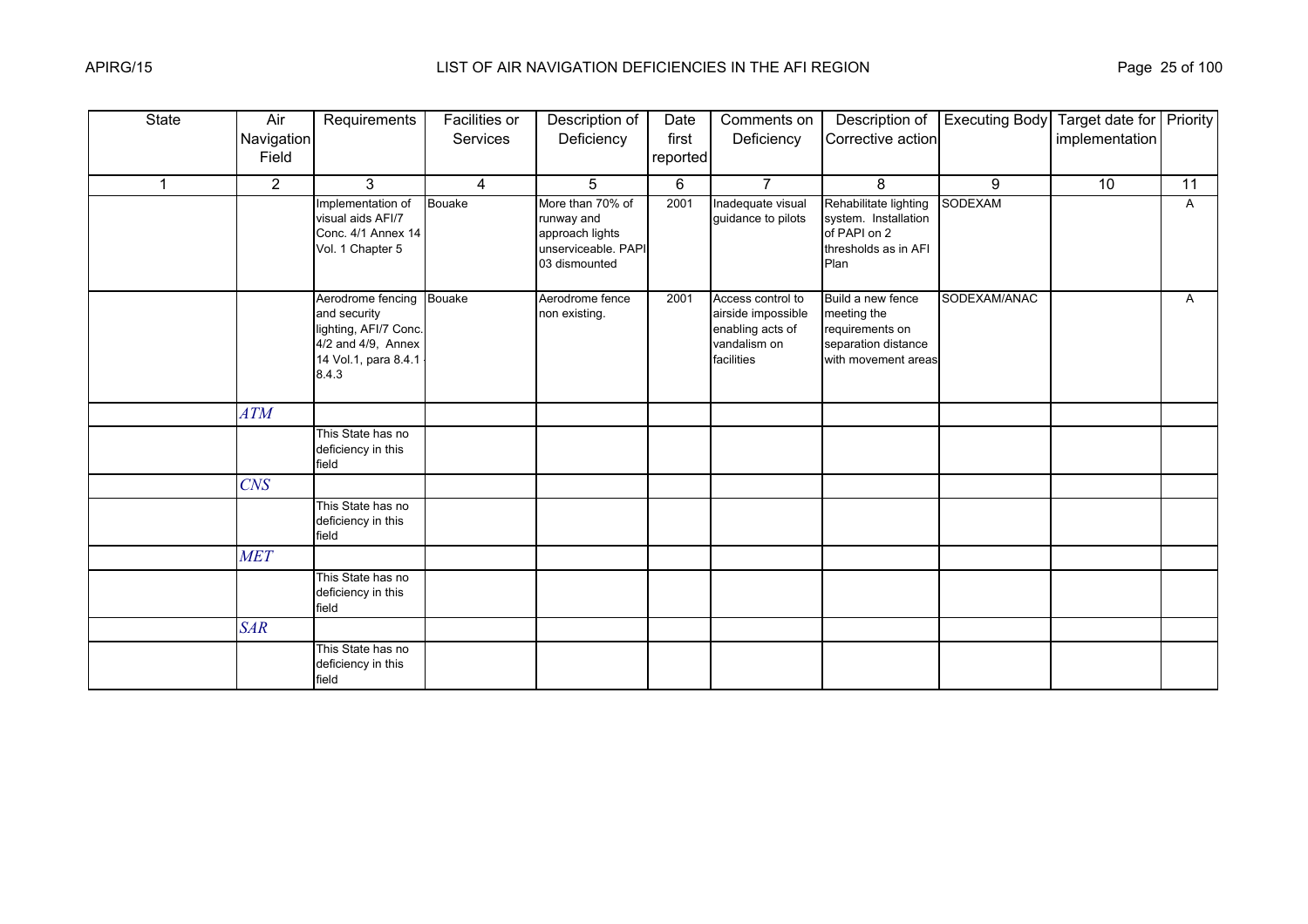| <b>State</b>       | Air<br>Navigation<br>Field | Requirements                                                                                                             | Facilities or<br><b>Services</b> | Description of<br>Deficiency                                                                       | Date<br>first<br>reported | Comments on<br>Deficiency                                                         | Description of<br>Corrective action                                                                                                                    | <b>Executing Body</b> | Target date for Priority<br>implementation |                |
|--------------------|----------------------------|--------------------------------------------------------------------------------------------------------------------------|----------------------------------|----------------------------------------------------------------------------------------------------|---------------------------|-----------------------------------------------------------------------------------|--------------------------------------------------------------------------------------------------------------------------------------------------------|-----------------------|--------------------------------------------|----------------|
|                    | $\overline{2}$             | 3                                                                                                                        | $\overline{4}$                   | 5                                                                                                  | 6                         | $\overline{7}$                                                                    | 8                                                                                                                                                      | 9                     | 10                                         | 11             |
| Dem. Rep. of Congo |                            |                                                                                                                          |                                  |                                                                                                    |                           |                                                                                   |                                                                                                                                                        |                       |                                            |                |
|                    | AIS                        |                                                                                                                          |                                  |                                                                                                    |                           |                                                                                   |                                                                                                                                                        |                       |                                            |                |
|                    |                            | Annex 4, 13.2 and<br>AFI/7, Rec.12/31                                                                                    | ICAO Mandatory<br>Charts         | Aerodrome Charts<br>outdated                                                                       | 1990                      | Non-updated charts Publish new charts.<br>affects safety                          | IAC and VAC charts<br>published.                                                                                                                       | Congo (DRC)           | 15-Jun-06                                  | $\overline{C}$ |
|                    | AOP                        |                                                                                                                          |                                  |                                                                                                    |                           |                                                                                   |                                                                                                                                                        |                       |                                            |                |
|                    |                            | Aerodrome fencing<br>and security<br>lighting, AFI/7 Conc.<br>4/2 and 4/9, Annex<br>14 vol.1, para 8.4.1<br>8.4.3        | Kinshasa                         | Aerodrome fence<br>incomplete.                                                                     | 1999                      | Access to all airside Extensive repair of<br>areas by<br>unauthorized<br>persons. | fence required. Work<br>in progress                                                                                                                    | <b>RVA</b>            |                                            | A              |
|                    |                            | Bird hazard control<br>and reduction; AFI/7<br>Conc. 4/2 and 4/7;<br>Annex 14 Vol.1,<br>para. 9.4.1 - 9.4.4              | Kinshasa                         | Inadequate bird<br>hazard control<br>measures.                                                     | 1998                      |                                                                                   | Control measures to<br>be implemented and<br>monitored. Tender<br>invited for the<br>provision of scaring<br>equipment.                                | <b>RVA</b>            | 2002                                       | A              |
|                    |                            | Rescue and fire<br>fighting; AFI/7<br>Conc. 4/2 and 4/7<br>Annex 14 Vol.I<br>para. 2.11.1 - 2.11.4<br>and 9.2.1 - 9.2.33 | Kinshasa                         | RFFS: Major<br>improvements<br>required. RFFS<br>CAT 9 not<br>achieved. (Only<br>cat. 7 available) | 1997                      |                                                                                   | Procure new fire<br>vehicles and<br>accessories.<br>Training and<br>recycling of<br>personnel. Tender<br>invited for the<br>provision of new RFF<br>eq | <b>RVA</b>            | 2002                                       | U              |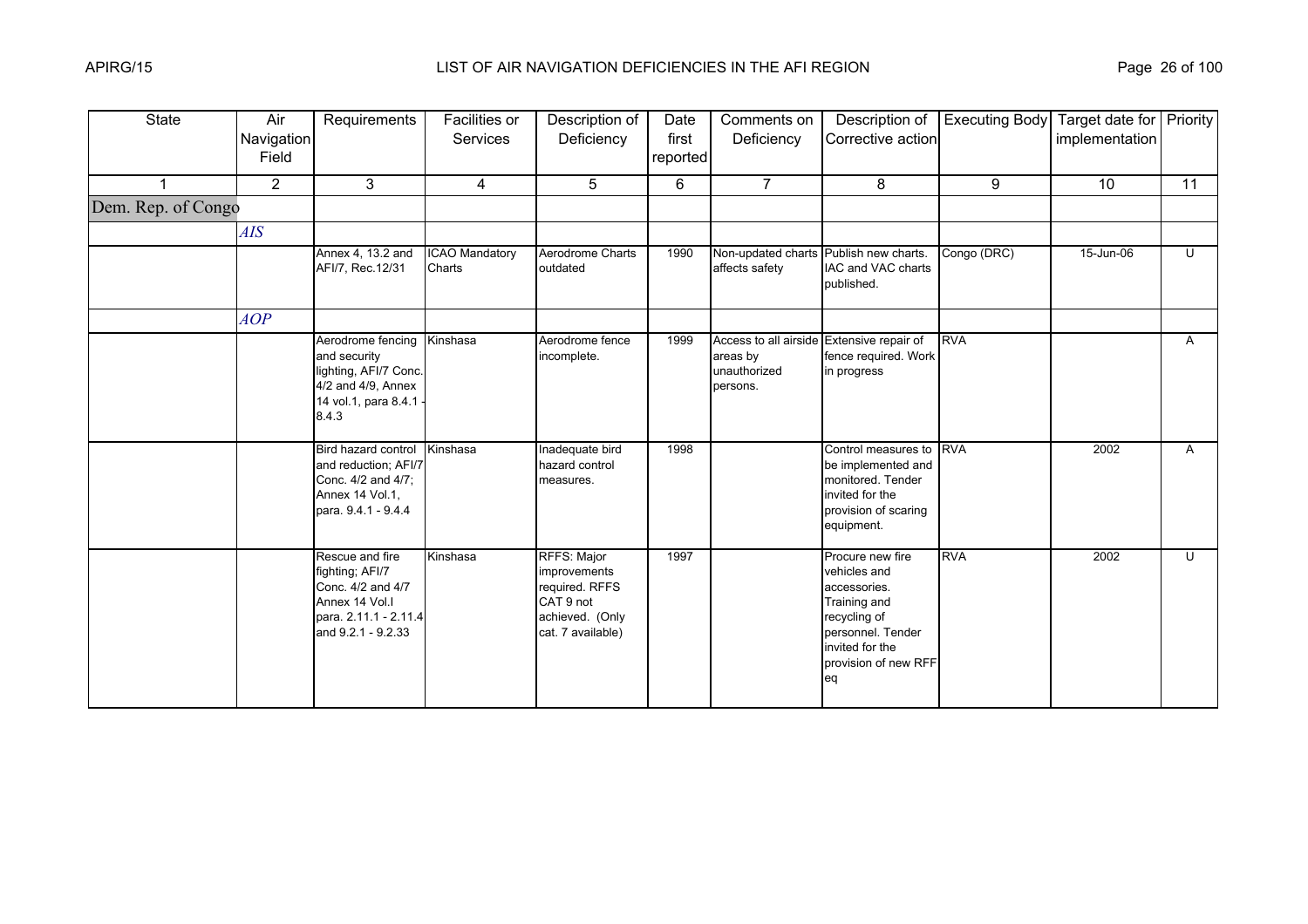| State        | Air<br>Navigation<br>Field | Requirements                                                                          | Facilities or<br>Services | Description of<br>Deficiency                                                                                                                            | Date<br>first<br>reported | Comments on<br>Deficiency                                                                                                                               | Description of<br>Corrective action                                                                                           | <b>Executing Body</b>       | Target date for Priority<br>implementation |                |
|--------------|----------------------------|---------------------------------------------------------------------------------------|---------------------------|---------------------------------------------------------------------------------------------------------------------------------------------------------|---------------------------|---------------------------------------------------------------------------------------------------------------------------------------------------------|-------------------------------------------------------------------------------------------------------------------------------|-----------------------------|--------------------------------------------|----------------|
| $\mathbf{1}$ | $\overline{2}$             | 3                                                                                     | 4                         | 5                                                                                                                                                       | 6                         | $\overline{7}$                                                                                                                                          | 8                                                                                                                             | 9                           | 10                                         | 11             |
|              |                            | Pavement strength<br>AFI/7 Conc. 4/4 and<br>4/10 Annex 14 Vol.1<br>para 2.5.1 - 2.5.8 | Kinshasa                  | Rwy surface uneven<br>and bumpy (bearing<br>strength problem<br>over a portion of<br>runway). Apron<br>surface degraded<br>esp. P12 & P13.<br>Apron     | 1998                      | <b>Unevenness</b><br>caused by slippage<br>of concrete slabs<br>and many cracks.<br>Risk to damage of<br>aircraft. High risk of<br>collision of aircraf | Pavement<br>rehabilitation to be<br>put in place. An<br>agreement was<br>concluded for the<br>rehabilitation of the<br>runway | <b>RVA</b>                  | 2002                                       | $\overline{A}$ |
|              |                            | Emergency plan;<br>Annex 14 Vol.1<br>para. 9.1.1 - 9.1.9                              | Kinshasa                  | Lack of airport<br>emergency plan                                                                                                                       | 2003                      |                                                                                                                                                         | Develop an airport<br>emergency plan and<br>test it through a full<br>scale emergency<br>exercise                             | <b>RVA</b>                  |                                            | A              |
|              |                            | Power supply; AFI<br>Conc 4/2 and 4/8;<br>Annex 14 Vol.1<br>para. 8.1.1 - 8.1.5       | Kinshasa                  | Primary power<br>supply unreliable.<br>Secondary power<br>supply<br>arrangements                                                                        | 1998                      |                                                                                                                                                         | Solution in progress<br>with acquisition of<br>new systems (<br>generators and UPS)                                           | <b>RVA</b>                  |                                            | A              |
|              |                            | Implementation of<br>visual aids AFI/7<br>Conc. 4/1 Annex 14<br>Vol.1 Chapter 5       | Kinshasa                  | No RWY markings<br>except TDZ. All<br>other markings<br>implemented not<br>meeting<br>requirements.<br>Approach and<br>runway edge<br>lighting deficien | 1998                      | Inadequate visual<br>guidance to pilots.<br>Many bulbs missing. accordance with                                                                         | New markings to be<br>painted in<br>Annex 14, Volume I.<br>Lighting to be<br>rehabilitated.                                   | <b>RVA</b>                  |                                            | $\overline{U}$ |
|              | ATM                        |                                                                                       |                           |                                                                                                                                                         |                           |                                                                                                                                                         |                                                                                                                               |                             |                                            |                |
|              |                            | AFI/7 Rec.5/8 Table RNAV UL612<br>ATS 1 AFI ANP<br>Doc.7474                           |                           | Goma-El<br>Dhaba(Paleohora)                                                                                                                             | 1995                      | fly non-economical<br>routes                                                                                                                            | Aircraft subjected to States concerned to<br>coordinate common<br>implementation date                                         | Congo (DRC)-Egypt-<br>Sudan | 15-Jun-06                                  | A              |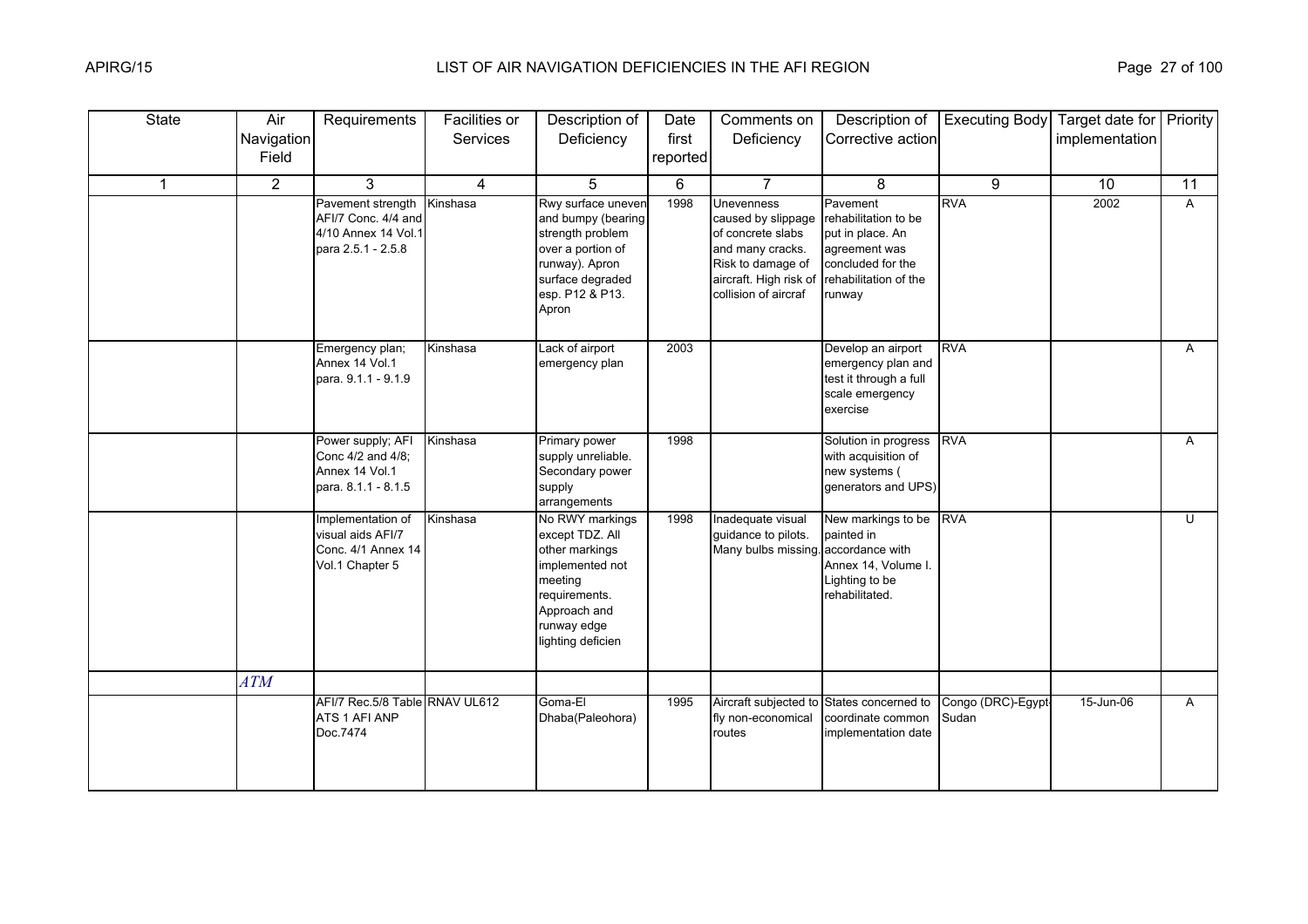| <b>State</b> | Air<br>Navigation | Requirements                                                 | Facilities or<br>Services | Description of<br>Deficiency                                     | Date<br>first  | Comments on<br>Deficiency                             | Description of<br>Corrective action                                                                                                | <b>Executing Body</b>           | Target date for Priority<br>implementation |                |
|--------------|-------------------|--------------------------------------------------------------|---------------------------|------------------------------------------------------------------|----------------|-------------------------------------------------------|------------------------------------------------------------------------------------------------------------------------------------|---------------------------------|--------------------------------------------|----------------|
|              | Field             |                                                              |                           |                                                                  | reported       |                                                       |                                                                                                                                    |                                 |                                            |                |
| $\mathbf{1}$ | $\overline{2}$    | $\mathbf{3}$                                                 | $\overline{4}$            | $5\phantom{.0}$                                                  | 6              | $\overline{7}$                                        | 8                                                                                                                                  | 9                               | 10                                         | 11             |
|              |                   | AFI/7 Rec.5/8 Table UM731<br>ATS 1 AFI ANP<br>Doc.7474       |                           | Johannesburg-<br>Saurimo-Berberati                               | 1995           | Aircraft subjected to<br>fly non-economical<br>routes | States concerned to<br>coordinate common<br>implementation date<br>(Need of VHF<br>coverage before<br>implementation)              | Angola-Botswana-<br>Congo (DRC) | 15-Jun-06                                  | A              |
|              |                   | AFI/7 Rec.5/8 Table Route UA617<br>ATS 1 AFI ANP<br>Doc.7474 |                           | Kinshasa-Windhoek                                                | 1995           | Aircraft subjected to<br>fly non-economical<br>routes | States concerned to<br>coordinate common<br>implementation date<br>(coordination<br>meeting with military<br>authorities on-going) | Congo (DRC)                     | 15-Jun-06                                  | A              |
|              |                   | AFI/7 Rec.5/21                                               | <b>FIR Kinshasa</b>       | Non-provision of<br>ATC service                                  |                |                                                       |                                                                                                                                    |                                 | 15-Jun-06                                  | U              |
|              |                   | APIRG/13<br>Conc.13/43                                       | <b>FIR Kinshasa</b>       | Non-implementation<br>of 10 minute<br>longitudinal<br>separation | $\overline{a}$ |                                                       |                                                                                                                                    |                                 | 15-Jun-06                                  | $\overline{C}$ |
|              | <b>CNS</b>        |                                                              |                           |                                                                  |                |                                                       |                                                                                                                                    |                                 |                                            |                |
|              |                   | ATS Direct Speech<br>Circuits Plan, AFI/7<br>Rec. 9/9        | <b>Bukavu TWR</b>         | Circuit<br>Bukavu/Kigali                                         | 1996           | Not implemented                                       |                                                                                                                                    | DR Congo, Rwanda                |                                            | A              |
|              |                   | <b>ATS Direct Speech</b><br>Circuits Plan, AFI/7<br>Rec. 9/9 | Gbadolite TWR             | Circuit<br>Gbadolite/Bangui                                      | 2002           | Not implemented                                       | Could be<br>implemented via<br>Brazzaville if a circuit<br>Kinshasa/Gbadolite<br>is available.                                     | DR Congo,<br><b>ASECNA</b>      |                                            | A              |
|              |                   | <b>ATS Direct Speech</b><br>Circuits Plan, AFI/7<br>Rec. 9/9 | Goma APP                  | Circuit<br>Goma/Bujumbura                                        | 1998           | Not implemented                                       |                                                                                                                                    | DR Congo, Burundi               |                                            | A              |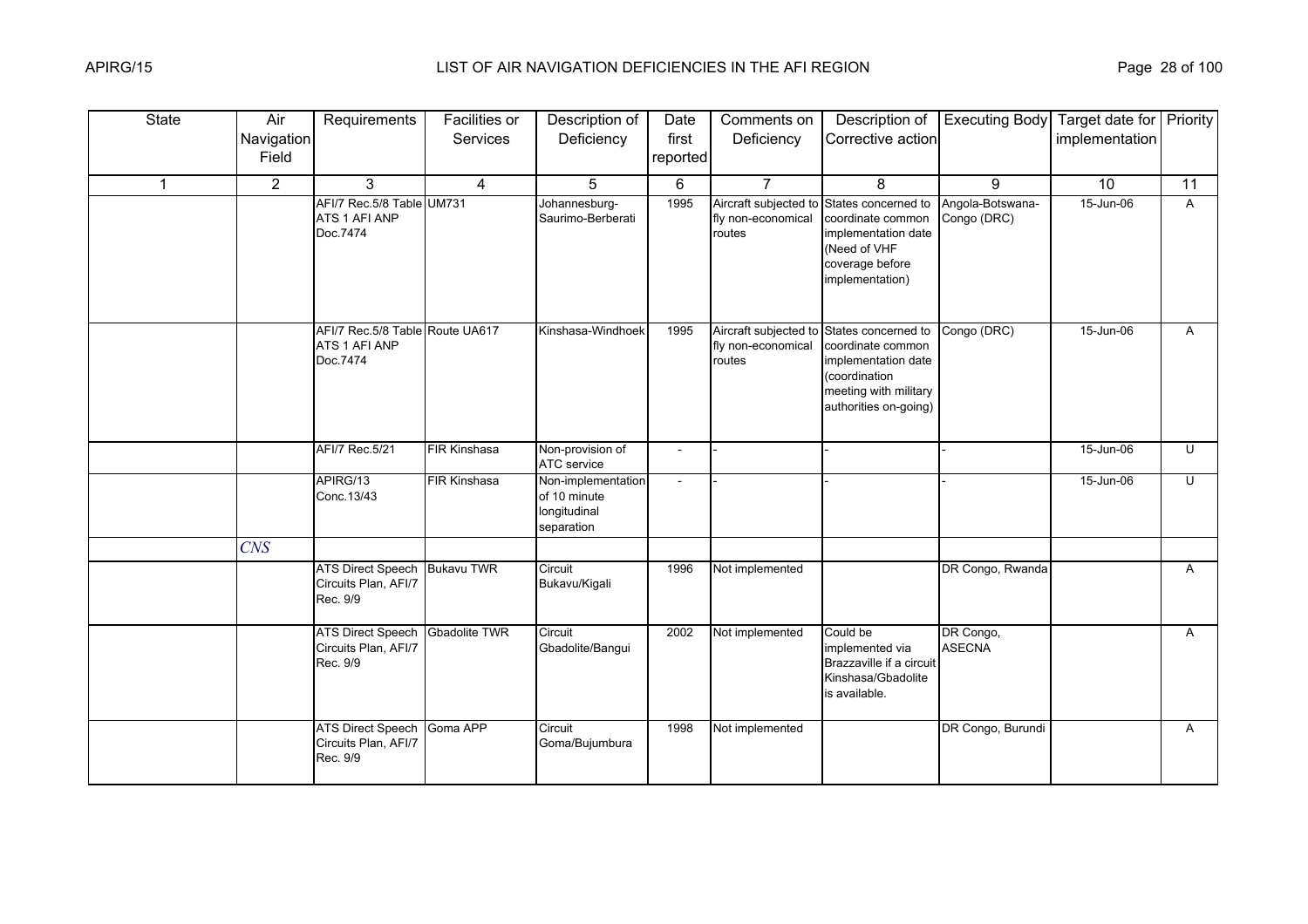| <b>State</b> | Air<br>Navigation<br>Field | Requirements                                                       | Facilities or<br><b>Services</b> | Description of<br>Deficiency                     | Date<br>first<br>reported | Comments on<br>Deficiency                        | Description of<br>Corrective action                                          | <b>Executing Body</b> | Target date for Priority<br>implementation |    |
|--------------|----------------------------|--------------------------------------------------------------------|----------------------------------|--------------------------------------------------|---------------------------|--------------------------------------------------|------------------------------------------------------------------------------|-----------------------|--------------------------------------------|----|
| $\mathbf{1}$ | $\overline{2}$             | 3                                                                  | 4                                | 5                                                | 6                         | $\overline{7}$                                   | 8                                                                            | 9                     | 10                                         | 11 |
|              |                            | <b>ATS Direct Speech</b><br>Circuits Plan, AFI/7<br>Rec. 9/9       | Goma APP                         | Circuit Goma/Kigali                              | 1998                      | Not implemented                                  |                                                                              | DR Congo, Rwanda      |                                            | A  |
|              |                            | <b>ATS Direct Speech</b><br>Circuits Plan, AFI/7<br>Rec. 9/9       | Kinshasa FIC                     | Circuit<br>Kinshasa/Bujumbur<br>a                | 2002                      | Not implemented                                  | VSAT implemented<br>both centres                                             | DR Congo, Burundi     |                                            | A  |
|              |                            | <b>ATS Direct Speech</b><br>Circuits Plan, AFI/7<br>Rec. 9/9       | Kinshasa FIC                     | Circuit<br>Kinshasa/Entebbe                      | 1996                      | Not implemented                                  | VSAT SADC2 and<br>NAFISAT in project                                         | DR Congo, Uganda      | 2007                                       | U  |
|              |                            | ATS Direct Speech Kinshasa FIC<br>Circuits Plan, AFI/7<br>Rec. 9/9 |                                  | Circuit<br>Kinshasa/Khartoum                     | 1996                      | Inmarsat phone<br>available at<br>Kinshasa       | <b>VSAT NAFISAT in</b><br>project                                            | DR Congo, Sudan       | 2007                                       | U  |
|              |                            | <b>ATS Direct Speech</b><br>Circuits Plan, AFI/7<br>Rec. 9/9       | Kinshasa FIC                     | Circuit<br>Kinshasa/Kigali                       | 1996                      | Not implemented                                  | VSAT operational in<br>Kinshasa and in<br>Kigali                             | DR Congo, Rwanda      |                                            | A  |
|              |                            | AMS AFI/7 Rec.<br>9/12                                             | Kinshasa FIR                     | Inadequate VHF<br>coverage of busy<br>ATS routes | 1998                      |                                                  | Extension of VHF<br>coverage in progress                                     | DR Congo              | 2006                                       | U  |
|              |                            | AMS AFI/7 Rec.<br>9/12                                             | Kinshasa FIR                     | HF poor quality.<br>Selcal not available         | 1998                      | <b>FIC Kinshasa</b><br>operational April<br>2005 | New equipment<br>being installed at<br>Kinshasa, Kisangani<br>and Lubumbashi | DR Congo              | 2006                                       | U  |
|              |                            | Navaids AFI/7, Rec. Kalemie<br>10/4                                |                                  | <b>VOR/DME</b>                                   | 1998                      | Unserviceable                                    | New equipment to be DR Congo<br>installed                                    |                       | 2005                                       | U  |
|              |                            | Navaids AFI/7, Rec. Kindu<br>10/4                                  |                                  | <b>VOR</b>                                       | 1998                      | Unserviceable                                    | New equipment to be DR Congo<br>installed                                    |                       | 2005                                       | U  |
|              |                            | Navaids AFI/7, Rec. Kisangani<br>10/4                              |                                  | VOR/DME                                          | 1998                      | Unserviceable                                    | New equipment<br>being installed                                             | DR Congo              | 2005                                       | A  |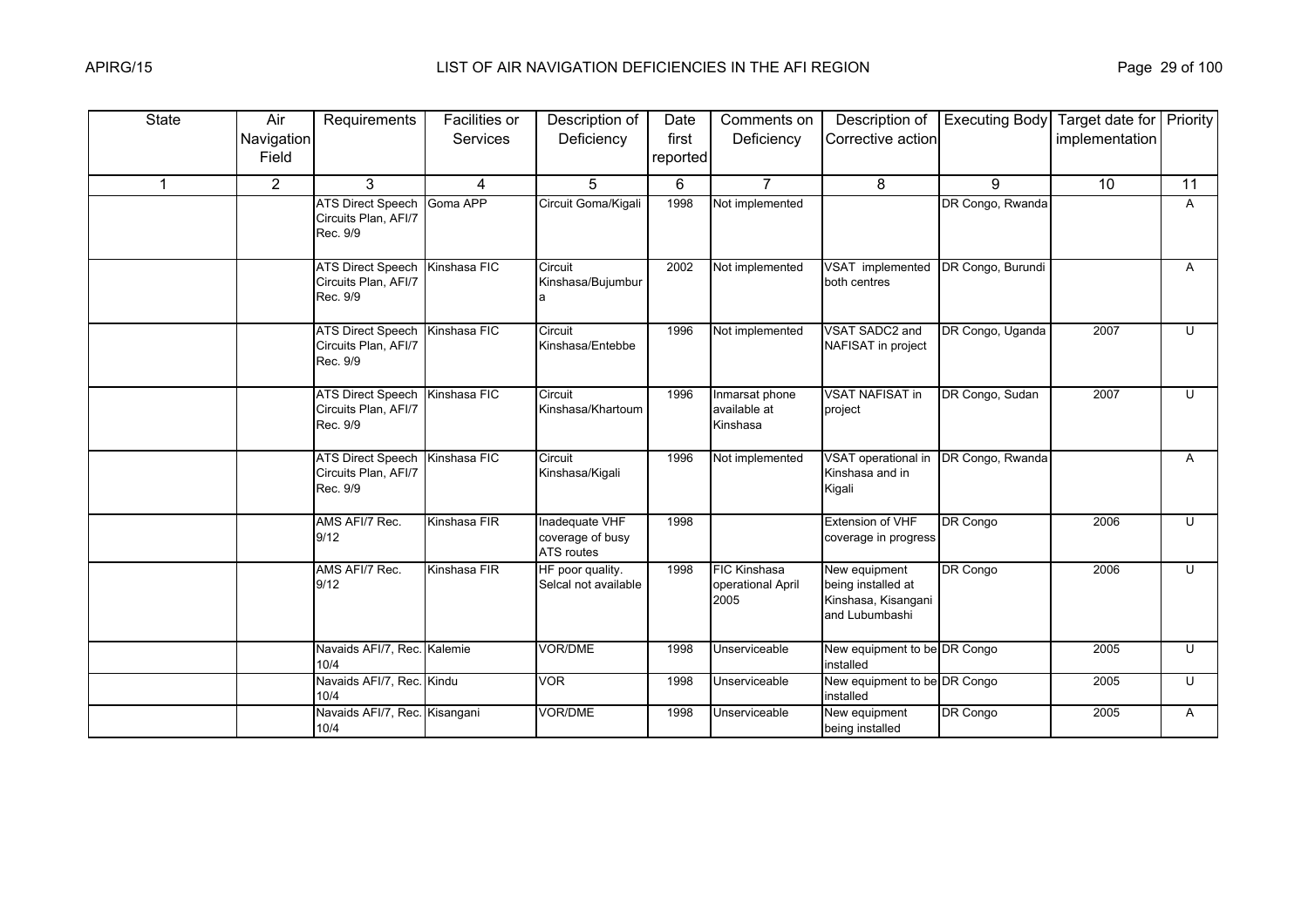| <b>State</b> | Air<br>Navigation<br>Field | Requirements                                                                                                                       | Facilities or<br><b>Services</b>                                                      | Description of<br>Deficiency                                                                                                                                                                                                                | Date<br>first<br>reported | Comments on<br>Deficiency                                                                                   | Description of<br>Corrective action                                                                                       | <b>Executing Body</b>                                                                                 | Target date for Priority<br>implementation |    |
|--------------|----------------------------|------------------------------------------------------------------------------------------------------------------------------------|---------------------------------------------------------------------------------------|---------------------------------------------------------------------------------------------------------------------------------------------------------------------------------------------------------------------------------------------|---------------------------|-------------------------------------------------------------------------------------------------------------|---------------------------------------------------------------------------------------------------------------------------|-------------------------------------------------------------------------------------------------------|--------------------------------------------|----|
|              | $\overline{2}$             | 3                                                                                                                                  | 4                                                                                     | 5                                                                                                                                                                                                                                           | 6                         |                                                                                                             | 8                                                                                                                         | 9                                                                                                     | 10                                         | 11 |
|              | <b>MET</b>                 |                                                                                                                                    |                                                                                       |                                                                                                                                                                                                                                             |                           |                                                                                                             |                                                                                                                           |                                                                                                       |                                            |    |
|              |                            | Requirement to<br>provide information<br>on volcanic<br>eruptions to civil<br>aviation units.<br>(Annex 3, Chapter<br>3, para 3.6) | Democratic<br>Republic of<br>Congo/State<br>volcano observatory civil aviation due to | Information on<br>volcano activities<br>not always reaches<br>lack of fixed<br>communications<br>with State volcano<br>observatories. This<br>has an impact on<br>the issuance of VA<br>advisories and<br>SIGMETs by the<br>VAACs and WMOs. | 35564                     | Observed by the<br>State concerned.<br>Reported at the<br>AFI/7 RAN Meeting, available to civil<br>May 1997 | Volcano<br>observations and<br>warnings to be made D.R. of Congo.<br>aviation and MET<br>Authorities for<br>dissemination | Civil Aviation and<br><b>MET Authorities,</b><br>Implementation by<br>Department of<br>Transportation | 2005                                       | U  |
|              | <b>SAR</b>                 |                                                                                                                                    |                                                                                       |                                                                                                                                                                                                                                             |                           |                                                                                                             |                                                                                                                           |                                                                                                       |                                            |    |
|              |                            | This State has no<br>deficiency in this<br>field                                                                                   |                                                                                       |                                                                                                                                                                                                                                             |                           |                                                                                                             |                                                                                                                           |                                                                                                       |                                            |    |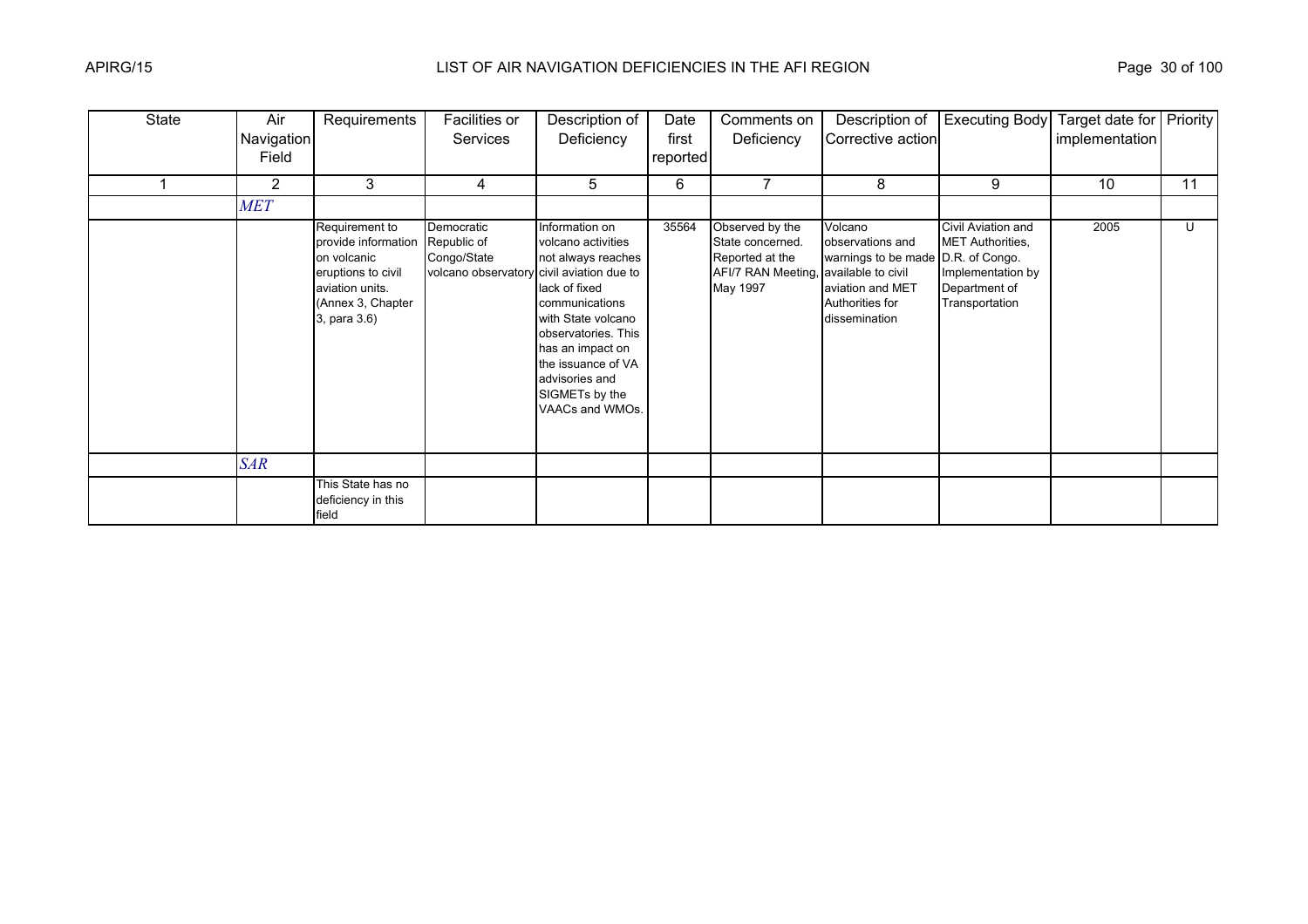| <b>State</b> | Air<br>Navigation<br>Field | Requirements                                                                                                      | <b>Facilities or</b><br><b>Services</b> | Description of<br>Deficiency                                         | Date<br>first<br>reported | Comments on<br>Deficiency                                                | Description of<br>Corrective action                                          | <b>Executing Body</b> | Target date for Priority<br>implementation |                         |
|--------------|----------------------------|-------------------------------------------------------------------------------------------------------------------|-----------------------------------------|----------------------------------------------------------------------|---------------------------|--------------------------------------------------------------------------|------------------------------------------------------------------------------|-----------------------|--------------------------------------------|-------------------------|
| $\mathbf{1}$ | $\overline{2}$             | 3                                                                                                                 | $\overline{4}$                          | 5                                                                    | 6                         | $\overline{7}$                                                           | 8                                                                            | 9                     | 10 <sup>°</sup>                            | 11                      |
| Djibouti     |                            |                                                                                                                   |                                         |                                                                      |                           |                                                                          |                                                                              |                       |                                            |                         |
|              | <b>AIS</b>                 |                                                                                                                   |                                         |                                                                      |                           |                                                                          |                                                                              |                       |                                            |                         |
|              |                            | Annex 15, 3.3                                                                                                     | Integrated AIS<br>package               | Irregular distribution<br>of AIS package                             | 35796                     | Non-availability of<br>latest status of<br>information affects<br>safety | Distribute regularly                                                         | Djibouti              | 15-Jun-06                                  | $\overline{\mathsf{C}}$ |
|              |                            | Annex 15, 3.6.4                                                                                                   | Coordinates<br>WGS84                    | Accuracy of<br>coordinates in<br>accordance with<br>Annexes11 and 14 | 35796                     | of GNSS                                                                  | Delay in introduction Implement WGS-84<br>coordinates                        | Djibouti              | 15-Jun-06                                  | $\cup$                  |
|              | AOP                        |                                                                                                                   |                                         |                                                                      |                           |                                                                          |                                                                              |                       |                                            |                         |
|              |                            | Aerodrome<br>certification Annex<br>14, Vol.I Para.<br>$1.4.1 - 1.4.6$                                            | Djibouti                                | Procedures for<br>aerodrome<br>certification not in<br>place         | 2003                      | The development of<br>procedures have<br>not started as of<br>Dec. 2003  | Develop the<br>procedures and<br>implement<br>requirement                    | <b>DCA</b>            | 2004                                       | A                       |
|              |                            | Emergency plan;<br>Annex 14 Vol.1<br>para. 9.1.1 - 9.1.15                                                         | Djibouti                                | No aerodrome<br>emergency plan.<br>Exercises not<br>conducted.       | 2000                      |                                                                          | Develop an<br>emergency plan.<br>Conduct a full scale<br>emergency exercise. | <b>DCA</b>            | 2003                                       | $\cup$                  |
|              |                            | Aerodrome fencing<br>and security<br>lighting, AFI/7 Conc.<br>4/2 and 4/9, Annex<br>14 vol.1, para 8.4.1<br>8.4.3 | Djibouti                                | Aerodrome fence<br>inadequate                                        | 2002                      | Control of<br>unauthorized<br>persons in<br>movement areas<br>inadequate | Situation currently<br>under control due to<br>presence of military          | <b>DCA</b>            |                                            | A                       |
|              | <b>ATM</b>                 |                                                                                                                   |                                         |                                                                      |                           |                                                                          |                                                                              |                       |                                            |                         |
|              |                            | This State has no<br>deficiency in this<br>field                                                                  |                                         |                                                                      |                           |                                                                          |                                                                              |                       |                                            |                         |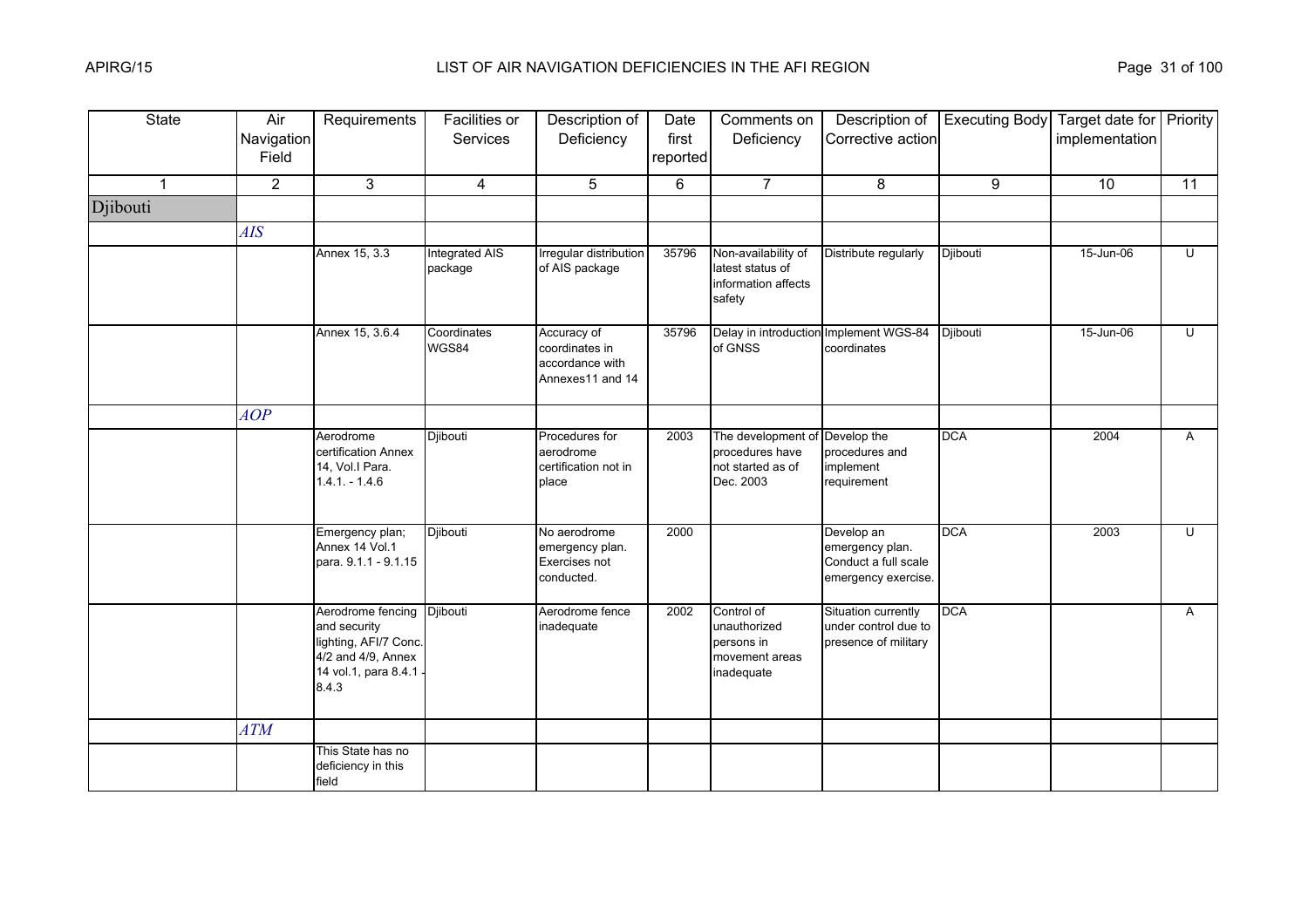| State                   | Air<br>Navigation<br>Field | Requirements                                                    | Facilities or<br>Services | Description of<br>Deficiency                               | Date<br>first<br>reported | Comments on<br>Deficiency                                   | Description of<br>Corrective action                        | <b>Executing Body</b>           | Target date for Priority<br>implementation |    |
|-------------------------|----------------------------|-----------------------------------------------------------------|---------------------------|------------------------------------------------------------|---------------------------|-------------------------------------------------------------|------------------------------------------------------------|---------------------------------|--------------------------------------------|----|
| $\overline{\mathbf{A}}$ | $\overline{2}$             | 3                                                               | 4                         | 5                                                          | 6                         | $\overline{7}$                                              | 8                                                          | 9                               | 10                                         | 11 |
|                         | <b>CNS</b>                 |                                                                 |                           |                                                            |                           |                                                             |                                                            |                                 |                                            |    |
|                         |                            | <b>ATS Direct Speech</b><br>Circuits Plan, AFI/7<br>Rec. 9/9    | Djibouti APP              | Circuit<br>Djibouti/Hargeisa                               | 1996                      | Not implemented                                             | To implement LTF<br>circuit                                | Diibouti, Somalia               |                                            | A  |
|                         |                            | AFTN Plan, AFI/7<br>Rec. 9/7                                    | Djibouti AFTN<br>centre   | Circuit<br>Djibouti/Addis<br>Ababa                         | 2005                      | Not implemented                                             | Implement LTF<br>circuit pending<br>NAFISAT availability.  | Djibouti, Ethiopia              |                                            | U  |
|                         | <b>MET</b>                 |                                                                 |                           |                                                            |                           |                                                             |                                                            |                                 |                                            |    |
|                         |                            | This State has no<br>deficiency in this<br>field                |                           |                                                            |                           |                                                             |                                                            |                                 |                                            |    |
|                         | <b>SAR</b>                 |                                                                 |                           |                                                            |                           |                                                             |                                                            |                                 |                                            |    |
|                         |                            | Annex 12, 3.1.5,<br>AFI/7 Conc.6/3                              | <b>SAR Agreements</b>     |                                                            | 1991                      | Delay to conduct<br><b>SAR OPS</b>                          | Coordinate with<br>States concerned                        | Djibouti and<br>adjacent States | 15-Jun-06                                  | A  |
|                         |                            | Annex 12, 2.4,<br>Annex 12, 3.2.4,<br>AFI/7 Rec. 6/1 and<br>6/2 | <b>SARSAT ELT</b>         | <b>406 MHz</b>                                             | 1993                      | Delay to conduct<br><b>SAR OPS</b>                          | I) Provide SPOC to<br>ICAO: ii) Implement<br>406 MHz acft. | Djibouti                        | 15-Jun-06                                  | A  |
|                         |                            | Annex 12, 3.1.6,<br>3.1.7                                       | <b>SAR legislation</b>    | Provide legal<br>framework for the<br><b>SAR authority</b> | 1995                      | Lack of legal<br>authority could<br>delay SAR<br>efficiency | <b>Establish SAR</b><br>legislation                        | Djibouti                        | 15-Jun-06                                  | A  |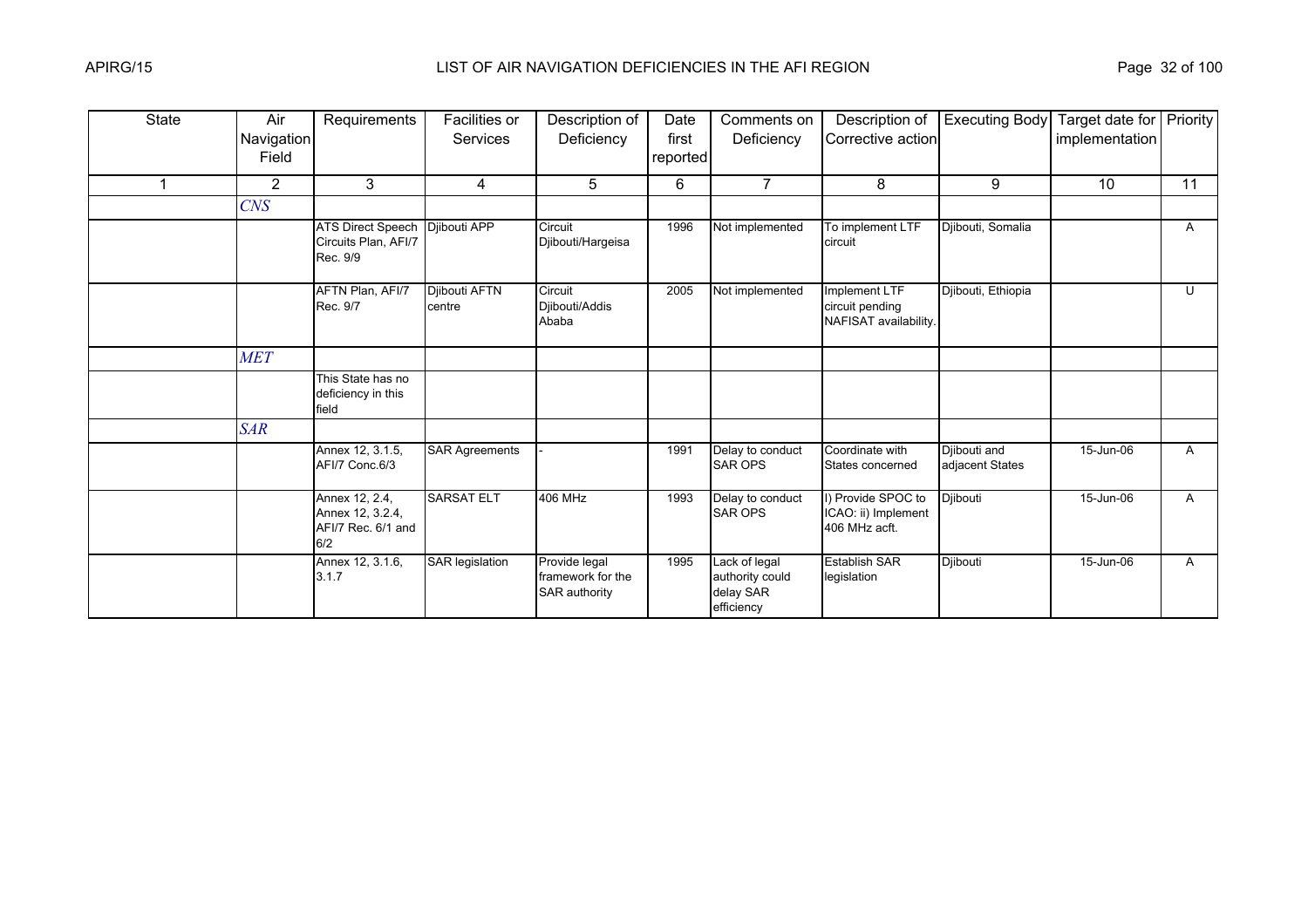| <b>State</b> | Air<br>Navigation<br>Field | Requirements                                                                    | <b>Facilities or</b><br>Services | Description of<br>Deficiency             | Date<br>first<br>reported | Comments on<br>Deficiency | Description of<br>Corrective action                                             | <b>Executing Body</b> | Target date for Priority<br>implementation |                |
|--------------|----------------------------|---------------------------------------------------------------------------------|----------------------------------|------------------------------------------|---------------------------|---------------------------|---------------------------------------------------------------------------------|-----------------------|--------------------------------------------|----------------|
| $\mathbf{1}$ | $\overline{2}$             | $\mathbf{3}$                                                                    | $\overline{4}$                   | 5                                        | 6                         | $\overline{7}$            | 8                                                                               | 9                     | 10                                         | 11             |
| Egypt        |                            |                                                                                 |                                  |                                          |                           |                           |                                                                                 |                       |                                            |                |
|              | AIS                        |                                                                                 |                                  |                                          |                           |                           |                                                                                 |                       |                                            |                |
|              |                            | This State has no<br>deficiency in this<br>field                                |                                  |                                          |                           |                           |                                                                                 |                       |                                            |                |
|              | AOP                        |                                                                                 |                                  |                                          |                           |                           |                                                                                 |                       |                                            |                |
|              |                            | Implementation of<br>visual aids AFI/7<br>Conc. 4/1 Annex 14<br>Vol.I Chapter 5 | Hurghada                         | Taxiway and apron<br>lighting inadequate | 1999                      |                           | Actions are being<br>taken.                                                     |                       | 1999                                       | $\mathsf{A}$   |
|              |                            | Implementation of<br>visual aids AFI/7<br>Conc. 4/1 Annex 14<br>Vol.I Chapter 5 | Sharm el Sheik                   | Taxiway and apron<br>lighting inadequate | 1999                      |                           | Actions are being<br>taken.                                                     |                       | 1999                                       | A              |
|              | ATM                        |                                                                                 |                                  |                                          |                           |                           |                                                                                 |                       |                                            |                |
|              |                            | This State has no<br>deficiency in this<br>field                                |                                  |                                          |                           |                           |                                                                                 |                       |                                            |                |
|              | <b>CNS</b>                 |                                                                                 |                                  |                                          |                           |                           |                                                                                 |                       |                                            |                |
|              |                            | <b>ATS Direct Speech</b><br>Circuits Plan, AFI/7<br>Rec. 9/9                    | Cairo ACC                        | Circuit<br>Cairo/Khartoum                | 1996                      | Not implemented           | LTF circuit via PTTs<br>proposed by Egypt<br>until VSAT NAFISAT<br>implemented. | Egypt, Sudan          | 2007                                       | $\overline{C}$ |
|              | <b>MET</b>                 |                                                                                 |                                  |                                          |                           |                           |                                                                                 |                       |                                            |                |
|              |                            | This State has no<br>deficiency in this<br>field                                |                                  |                                          |                           |                           |                                                                                 |                       |                                            |                |
|              | <b>SAR</b>                 |                                                                                 |                                  |                                          |                           |                           |                                                                                 |                       |                                            |                |
|              |                            | This State has no<br>deficiency in this<br>field                                |                                  |                                          |                           |                           |                                                                                 |                       |                                            |                |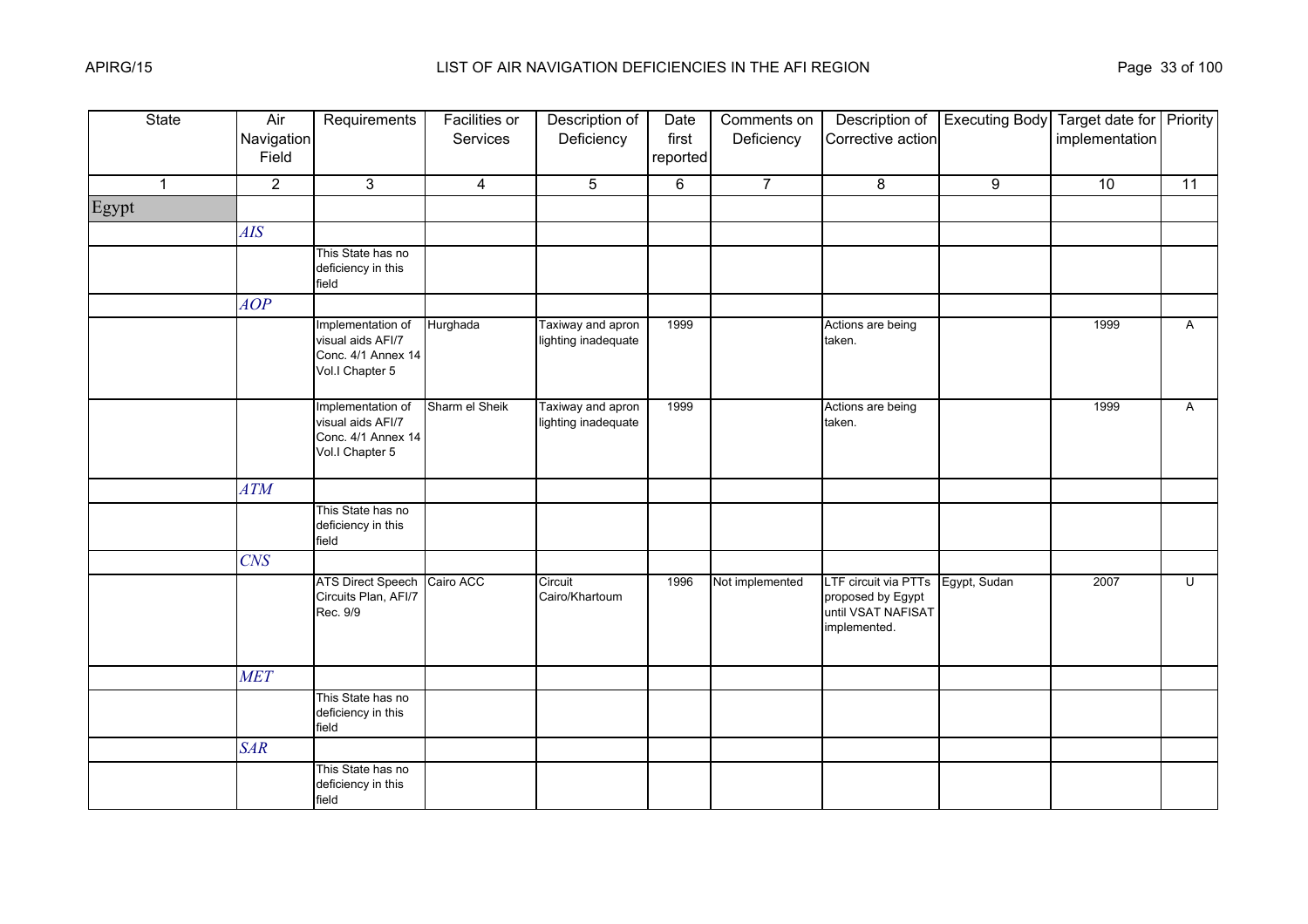| <b>State</b>             | Air<br>Navigation<br>Field | Requirements                                                                                                           | <b>Facilities or</b><br>Services | Description of<br>Deficiency             | Date<br>first<br>reported | Comments on<br>Deficiency               | Description of<br>Corrective action                                                                                                                                         | <b>Executing Body</b> | Target date for Priority<br>implementation |                 |
|--------------------------|----------------------------|------------------------------------------------------------------------------------------------------------------------|----------------------------------|------------------------------------------|---------------------------|-----------------------------------------|-----------------------------------------------------------------------------------------------------------------------------------------------------------------------------|-----------------------|--------------------------------------------|-----------------|
|                          | $\overline{2}$             | 3                                                                                                                      | $\overline{4}$                   | 5                                        | 6                         | $\overline{7}$                          | 8                                                                                                                                                                           | 9                     | 10                                         | $\overline{11}$ |
| <b>Equatorial Guinea</b> |                            |                                                                                                                        |                                  |                                          |                           |                                         |                                                                                                                                                                             |                       |                                            |                 |
|                          | AIS                        |                                                                                                                        |                                  |                                          |                           |                                         |                                                                                                                                                                             |                       |                                            |                 |
|                          |                            | This State has no<br>deficiency in this<br>field                                                                       |                                  |                                          |                           |                                         |                                                                                                                                                                             |                       |                                            |                 |
|                          | AOP                        |                                                                                                                        |                                  |                                          |                           |                                         |                                                                                                                                                                             |                       |                                            |                 |
|                          |                            | Bird hazard control<br>and reduction; AFI/7<br>Conc. 4/2 and 4/7;<br>Annex 14 Vol.1,<br>para 9.4.2 - 9.4.4             | Malabo                           | Lack of bird hazard<br>control programme | 2004                      |                                         | Created a bird<br>hazard committee.<br>Develop and<br>implement a bird<br>Hazard control<br>programme based on<br>ornithological studies<br>to be conducted.                | <b>DGAC</b>           |                                            | A               |
|                          |                            | Implementation of<br>visual aids AFI/7<br>Conc. 4/1 Annex 14<br>Vol.1 Chapter 5                                        | Malabo                           | No apron markings<br>and signs.          | 2003                      | Inadequate visual<br>guidance to pilots | Develop and<br>implement marking<br>apron map with<br>aircraft guidelines<br>and indication of<br>aircraft stands to be<br>published. Install<br>taxiway required<br>signs. | <b>ASECNA</b>         |                                            | $\mathsf{A}$    |
|                          |                            | Aerodrome fencing<br>and security<br>lighting, AFI/7 Conc.<br>4/2 and 4/9, Annex<br>14 Vol. 1, Para<br>$8.4.1 - 8.4.3$ | Malabo                           | Aerodrome fence<br>non existing.         | 2003                      | 2003. Access<br>control impossible.     | AGA mission in Oct. Build perimeter fence DGAC<br>and road for patrols.                                                                                                     |                       |                                            | $\overline{U}$  |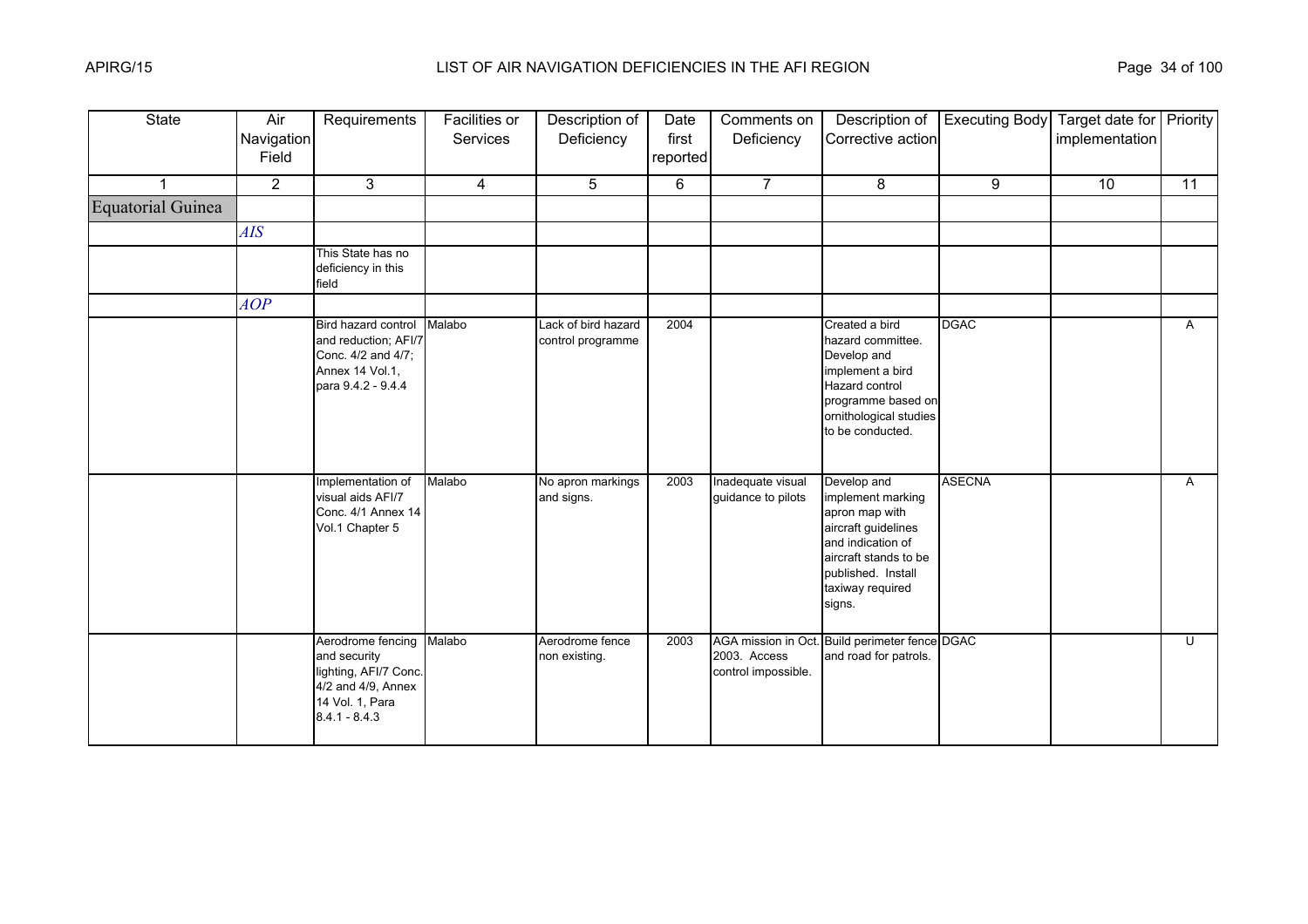| <b>State</b> | Air<br>Navigation<br>Field | Requirements                                                                           | <b>Facilities or</b><br>Services                                 | Description of<br>Deficiency                                                          | Date<br>first<br>reported | Comments on<br>Deficiency                                | Description of<br>Corrective action                                                                                         | <b>Executing Body</b> | Target date for Priority<br>implementation |              |
|--------------|----------------------------|----------------------------------------------------------------------------------------|------------------------------------------------------------------|---------------------------------------------------------------------------------------|---------------------------|----------------------------------------------------------|-----------------------------------------------------------------------------------------------------------------------------|-----------------------|--------------------------------------------|--------------|
| $\mathbf 1$  | $\overline{2}$             | 3                                                                                      | 4                                                                | 5                                                                                     | 6                         | $\overline{7}$                                           | 8                                                                                                                           | 9                     | 10                                         | 11           |
|              | ATM                        |                                                                                        |                                                                  |                                                                                       |                           |                                                          |                                                                                                                             |                       |                                            |              |
|              |                            | This State has no<br>deficiency in this<br>field                                       |                                                                  |                                                                                       |                           |                                                          |                                                                                                                             |                       |                                            |              |
|              | CNS                        |                                                                                        |                                                                  |                                                                                       |                           |                                                          |                                                                                                                             |                       |                                            |              |
|              |                            | <b>ATS Direct Speech</b><br>Circuits Plan, AFI/7<br>Rec. 9/9                           | <b>Bata APP</b>                                                  | Circuit Bata/Douala                                                                   | 1996                      | Not implemented                                          | VSAT planned                                                                                                                | <b>ASECNA</b>         |                                            | $\mathsf{A}$ |
|              |                            | ATS Direct Speech Bata APP<br>Circuits Plan, AFI/7<br>Rec. 9/9                         |                                                                  | Circuit<br>Bata/Libreville                                                            | 1996                      | Not implemented                                          | VSAT planned                                                                                                                | <b>ASECNA</b>         |                                            | A            |
|              |                            | <b>ATS Direct Speech</b><br>Circuits Plan, AFI/7<br>Rec. 9/9                           | Bata & Malabo APP Circuit Bata/Malabo                            |                                                                                       | 2002                      | Not implemented                                          | VSAT planned                                                                                                                | <b>ASECNA</b>         |                                            | $\mathsf{A}$ |
|              | <b>MET</b>                 |                                                                                        |                                                                  |                                                                                       |                           |                                                          |                                                                                                                             |                       |                                            |              |
|              |                            | Requirement to<br>provide aerodrome<br>forecasts (AFI<br><b>FASID Table MET</b><br>(A) | Equatorial<br>Guinea/Malabo<br><b>Aeronautical MET</b><br>centre | TAF of Malabo<br>issued by the<br>Douala MET Office<br>not by MET Office<br>of Malabo | 2000                      | Advice given<br>through<br>correspondence<br>and mission | Installation of reliable Civil Aviation<br>telecomm. link and<br>provision of sufficient Guinea<br>number of<br>forecasters | Authority, Equatorial | Dec-05                                     | $\mathsf{A}$ |
|              | <b>SAR</b>                 |                                                                                        |                                                                  |                                                                                       |                           |                                                          |                                                                                                                             |                       |                                            |              |
|              |                            | This State has no<br>deficiency in this<br>field                                       |                                                                  |                                                                                       |                           |                                                          |                                                                                                                             |                       |                                            |              |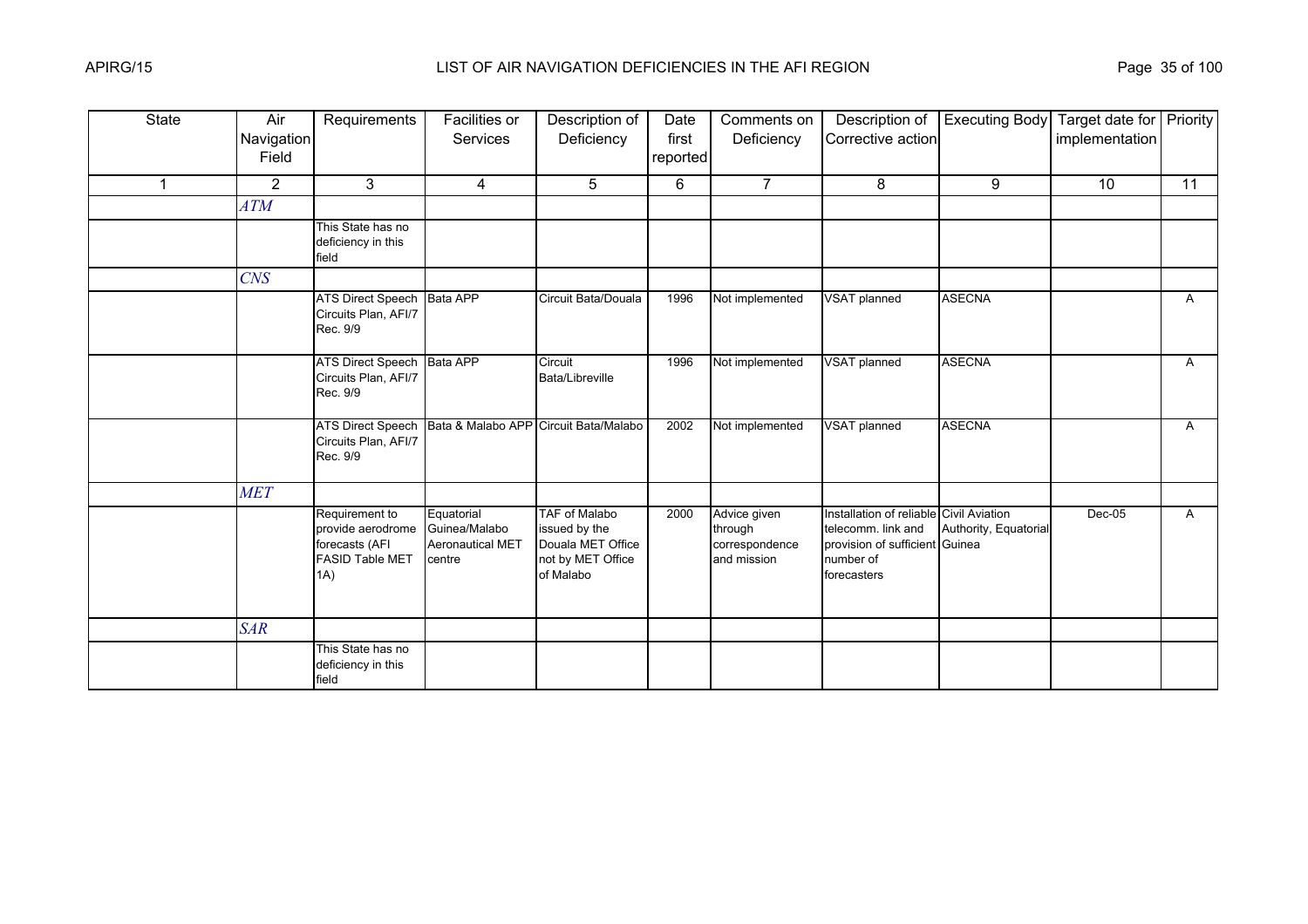| <b>State</b> | Air<br>Navigation<br>Field | Requirements                                                           | Facilities or<br>Services | Description of<br>Deficiency                                 | Date<br>first<br>reported | Comments on<br>Deficiency                                               | Description of<br>Corrective action                             | <b>Executing Body</b>                 | Target date for Priority<br>implementation |              |
|--------------|----------------------------|------------------------------------------------------------------------|---------------------------|--------------------------------------------------------------|---------------------------|-------------------------------------------------------------------------|-----------------------------------------------------------------|---------------------------------------|--------------------------------------------|--------------|
| $\mathbf{1}$ | $\overline{2}$             | 3                                                                      | $\overline{4}$            | 5                                                            | 6                         | $\overline{7}$                                                          | 8                                                               | 9                                     | 10                                         | 11           |
| Eritrea      |                            |                                                                        |                           |                                                              |                           |                                                                         |                                                                 |                                       |                                            |              |
|              | <b>AIS</b>                 |                                                                        |                           |                                                              |                           |                                                                         |                                                                 |                                       |                                            |              |
|              |                            | This State has no<br>deficiency in this<br>field                       |                           |                                                              |                           |                                                                         |                                                                 |                                       |                                            |              |
|              | AOP                        |                                                                        |                           |                                                              |                           |                                                                         |                                                                 |                                       |                                            |              |
|              |                            | Aerodrome<br>certification Annex<br>14, Vol.I Para.<br>$1.4.1 - 1.4.6$ | Asmara, Assab             | Procedures for<br>aerodrome<br>certification not in<br>place | 2003                      | The development of<br>procedures have<br>not started as of<br>Dec. 2003 | Develop the<br>procedures and<br>implement<br>requirement       | CAA                                   | 2004                                       | U            |
|              | <b>ATM</b>                 |                                                                        |                           |                                                              |                           |                                                                         |                                                                 |                                       |                                            |              |
|              |                            | AFI/7 Rec.5/8 Table Route UB525<br>ATS 1 AFI ANP<br>Doc.7474           |                           | Addis Ababa-<br>ALEBA-Luxor                                  | 1996                      | Aircraft subjected to<br>fly non-economical<br>routes                   | States concerned to<br>coordinate common<br>implementation date | Eritrea                               | 15-Jun-06                                  | $\mathsf{A}$ |
|              | CNS                        |                                                                        |                           |                                                              |                           |                                                                         |                                                                 |                                       |                                            |              |
|              |                            | AFTN Plan, AFI/7<br>Rec. 9/7                                           | Asmara AFTN<br>centre     | Circuit<br>Asmara/Addis<br>Ababa                             | 1998                      | The circuit has been<br>disconnected                                    | To be restored.<br><b>NAFISAT</b>                               | Eritrea, Ethiopia                     | 2007                                       | U            |
|              |                            | <b>ATS Direct Speech</b><br>Circuits Plan, AFI/7<br>Rec. 9/9           | Asmara ACC                | Circuit<br>Asmara/AddisAbab                                  | 1998                      | This circuit has<br>been disconnected                                   | To be restored.<br><b>NAFISAT</b>                               | Eritrea, Ethiopia                     | 2007                                       | U            |
|              | <b>MET</b>                 |                                                                        |                           |                                                              |                           |                                                                         |                                                                 |                                       |                                            |              |
|              |                            | This State has no<br>deficiency in this<br>field                       |                           |                                                              |                           |                                                                         |                                                                 |                                       |                                            |              |
|              | <b>SAR</b>                 |                                                                        |                           |                                                              |                           |                                                                         |                                                                 |                                       |                                            |              |
|              |                            | Annex 12, 3.1.5,<br>AFI/7 Conc.6/3                                     | <b>SAR Agreements</b>     | <b>Establish SAR</b><br>agreements                           | 1995                      | Delay to conduct<br>SAR OPS                                             | Coordination with<br>States concerned                           | Eritrea and adjacent<br><b>States</b> | 15-Jun-06                                  | $\mathsf{A}$ |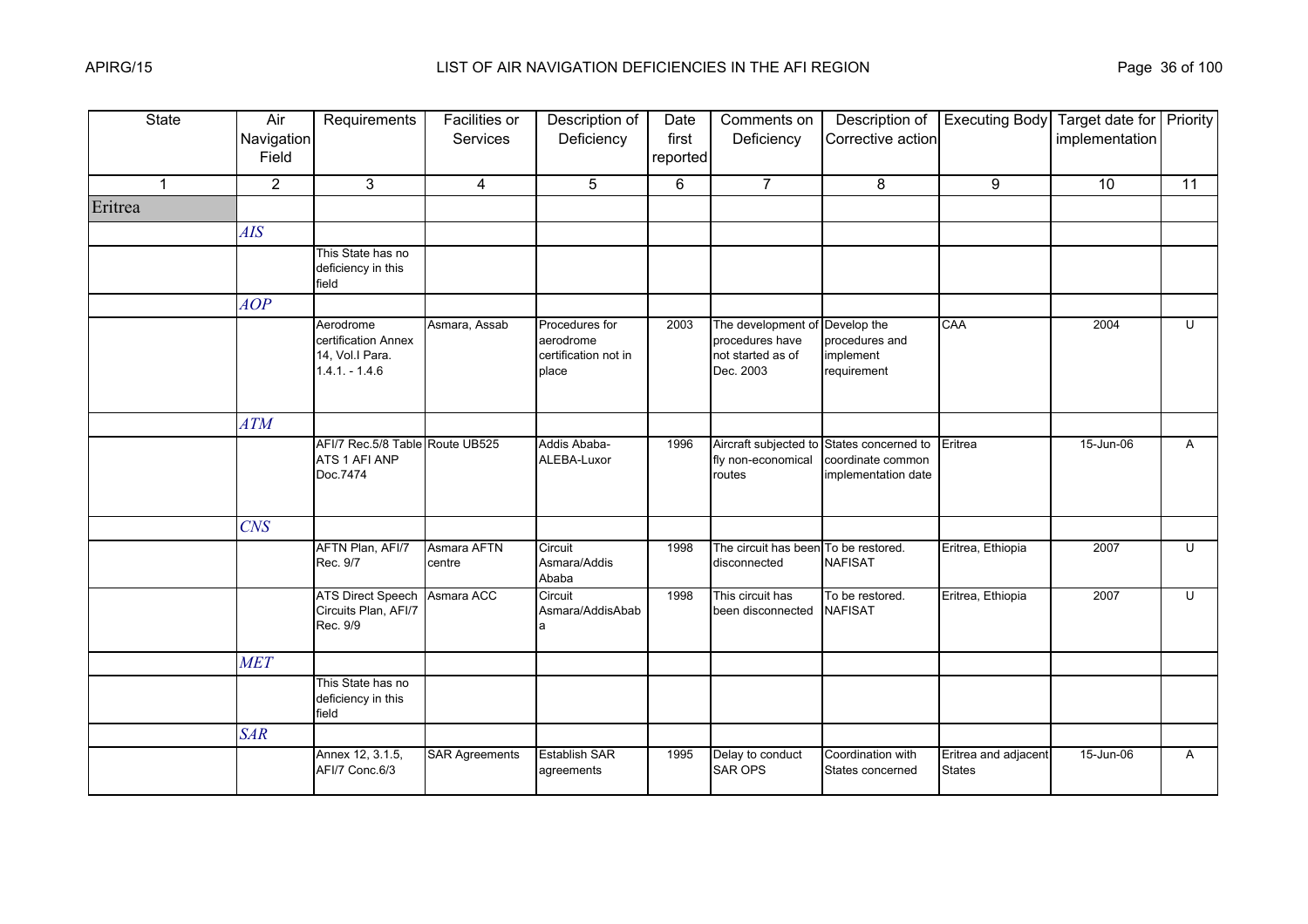| State | Air        | Requirements               | Facilities or          | Description of                                      | Date     | Comments on                                                 | Description of                     | <b>Executing Body</b> | Target date for Priority |              |
|-------|------------|----------------------------|------------------------|-----------------------------------------------------|----------|-------------------------------------------------------------|------------------------------------|-----------------------|--------------------------|--------------|
|       | Navigation |                            | <b>Services</b>        | Deficiency                                          | first    | Deficiency                                                  | Corrective action                  |                       | implementation           |              |
|       | Field      |                            |                        |                                                     | reported |                                                             |                                    |                       |                          |              |
|       |            |                            |                        |                                                     |          |                                                             |                                    |                       | 10                       |              |
|       |            | Annex 12, 3.1.6,<br>13.1.7 | <b>SAR Legislation</b> | Provide legal<br>framework for the<br>SAR authority | 1995     | Lack of legal<br>authority could<br>delay SAR<br>efficiency | <b>Establish SAR</b><br>Agreements | Eritrea               | 1-Mar-05                 | $\mathsf{A}$ |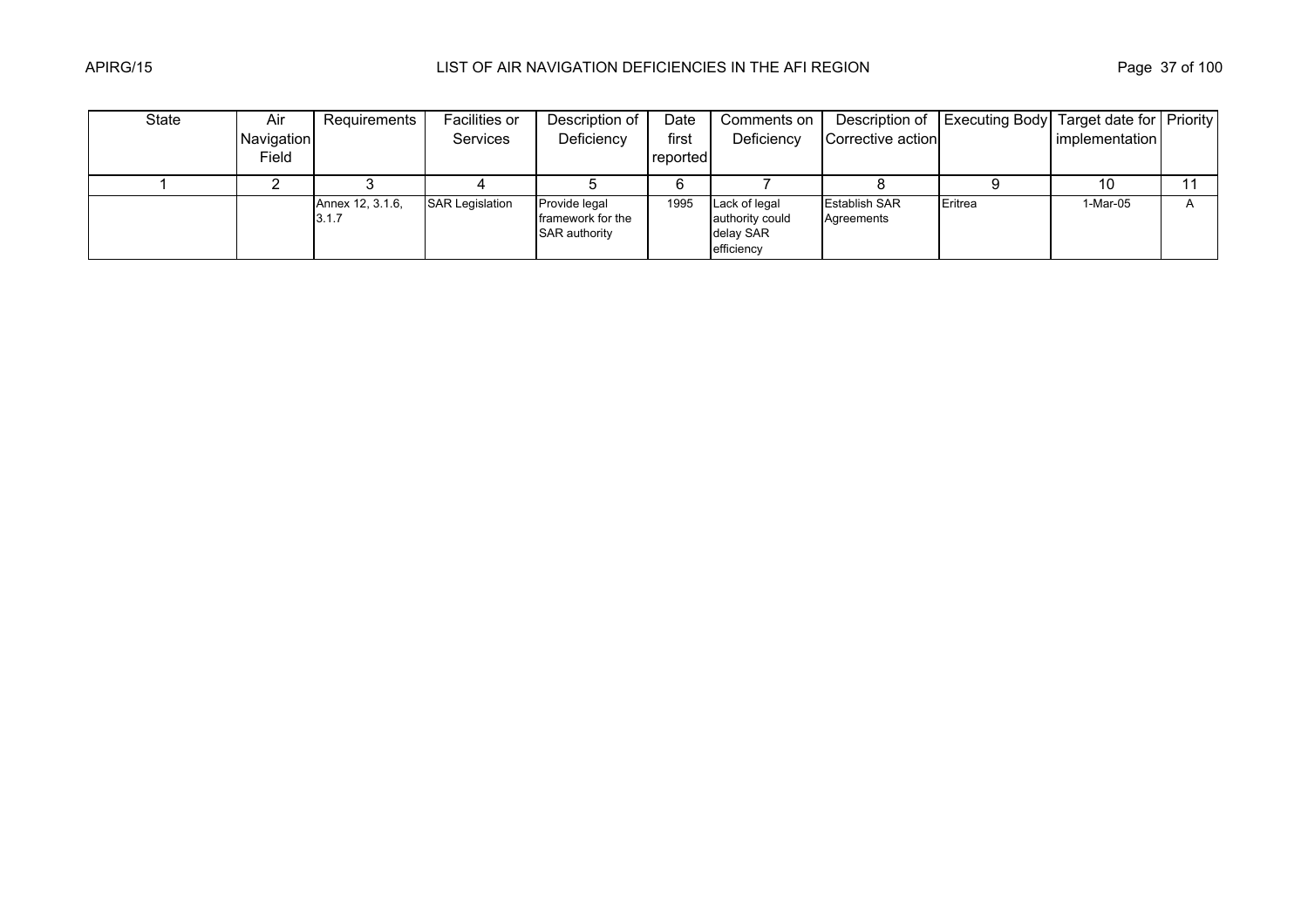| <b>State</b> | Air<br>Navigation<br>Field | Requirements                                                           | Facilities or<br><b>Services</b>  | Description of<br>Deficiency                                     | Date<br>first<br>reported | Comments on<br>Deficiency                                               | Description of<br>Corrective action                       | <b>Executing Body</b> | Target date for Priority<br>implementation |                |
|--------------|----------------------------|------------------------------------------------------------------------|-----------------------------------|------------------------------------------------------------------|---------------------------|-------------------------------------------------------------------------|-----------------------------------------------------------|-----------------------|--------------------------------------------|----------------|
| 1            | $\overline{2}$             | 3                                                                      | 4                                 | 5                                                                | 6                         | $\overline{7}$                                                          | 8                                                         | 9                     | 10                                         | 11             |
| Ethiopia     |                            |                                                                        |                                   |                                                                  |                           |                                                                         |                                                           |                       |                                            |                |
|              | AIS                        |                                                                        |                                   |                                                                  |                           |                                                                         |                                                           |                       |                                            |                |
|              |                            | This State has no<br>deficiency in this<br>field                       |                                   |                                                                  |                           |                                                                         |                                                           |                       |                                            |                |
|              | AOP                        |                                                                        |                                   |                                                                  |                           |                                                                         |                                                           |                       |                                            |                |
|              |                            | Aerodrome<br>certification Annex<br>14, Vol.I Para.<br>$1.4.1 - 1.4.6$ | Addis Ababa, Dire<br>Dawa         | Procedures for<br>aerodrome<br>certification not in<br>place     | 2003                      | The development of<br>procedures have<br>not started as of<br>Dec. 2003 | Develop the<br>procedures and<br>implement<br>requirement | CAA                   | 2004                                       | U              |
|              | ATM                        |                                                                        |                                   |                                                                  |                           |                                                                         |                                                           |                       |                                            |                |
|              |                            | This State has no<br>deficiency in this<br>field                       |                                   |                                                                  |                           |                                                                         |                                                           |                       |                                            |                |
|              | <b>CNS</b>                 |                                                                        |                                   |                                                                  |                           |                                                                         |                                                           |                       |                                            |                |
|              |                            | AFTN Plan, AFI/7<br>Rec. 9/7                                           | Addis Ababa AFTN<br>centre        | <b>Circuit Addis</b><br>Ababa/Niamey<br>operates at low<br>speed | 2003                      | Causes congestion<br>and traffic delays                                 | Upgrade to at least<br>1200 bps. NAFISAT                  | Ethiopia, ASECNA      | 2007                                       | $\overline{A}$ |
|              |                            | AFTN Plan, AFI/7<br>Rec. 9/7                                           | Addis Ababa AFTN<br>centre        | <b>Circuit Addis</b><br>Ababa/Djibouti                           | 2005                      | Not implemented                                                         | Implement LTF<br>circuit pending<br>NAFISAT availability. | Ethiopia, Djibouti    |                                            | $\cup$         |
|              |                            | AFTN Plan, AFI/7<br>Rec. 9/7                                           | <b>Addis Ababa AFTN</b><br>centre | <b>Circuit Addis</b><br>Ababa/Asmara                             | 1998                      | This circuit has<br>been disconnected                                   | To be restored.<br><b>NAFISAT</b>                         | Ethiopia, Eritrea     | 2007                                       | U              |
|              |                            | AFTN Plan, AFI/7<br>Rec. 9/7                                           | Addis Ababa AFTN<br>centre        | <b>Circuit Addis</b><br>Ababa/Khartoum                           | 1996                      | Not implemented                                                         | <b>VSAT NAFISAT in</b><br>project                         | Ethiopia, Sudan       | 2007                                       | A              |
|              |                            | <b>ATS Direct Speech</b><br>Circuits Plan, AFI/7<br>Rec. 9/9           | Addis Ababa<br><b>ACC/FIC</b>     | <b>Circuit Addis</b><br>Ababa/Asmara                             | 1998                      | This circuit has<br>been disconnected                                   | To be restored.<br><b>NAFISAT</b>                         | Ethiopia, Eritrea     | 2007                                       | $\overline{U}$ |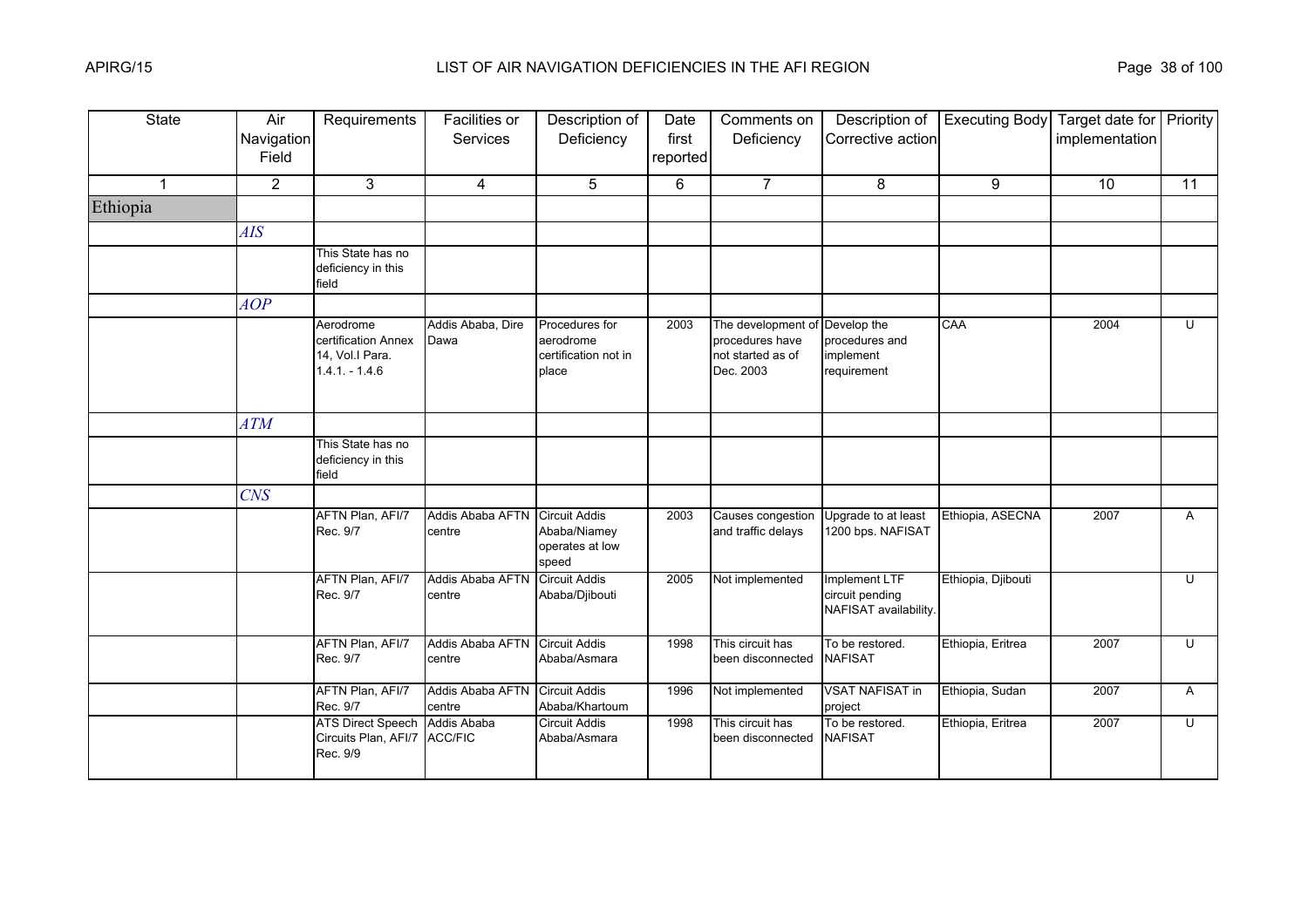| <b>State</b> | Air<br>Navigation<br>Field | Requirements                                     | Facilities or<br>Services | Description of<br>Deficiency | Date<br>first<br>reported | Comments on<br>Deficiency   | Description of<br>Corrective action  | <b>Executing Body</b>           | Target date for Priority<br>implementation |    |
|--------------|----------------------------|--------------------------------------------------|---------------------------|------------------------------|---------------------------|-----------------------------|--------------------------------------|---------------------------------|--------------------------------------------|----|
|              |                            |                                                  |                           |                              | 6                         |                             |                                      | 9                               | 10                                         | 11 |
|              | <b>MET</b>                 |                                                  |                           |                              |                           |                             |                                      |                                 |                                            |    |
|              |                            | This State has no<br>deficiency in this<br>field |                           |                              |                           |                             |                                      |                                 |                                            |    |
|              | <b>SAR</b>                 |                                                  |                           |                              |                           |                             |                                      |                                 |                                            |    |
|              |                            | Annex 12, 3.1.5,<br>AFI/7 Conc.6/3               | <b>SAR Agreements</b>     |                              | 1995                      | Delay to conduct<br>SAR/OPS | Coordinate with<br>States concerned. | Ethiopia and<br>adjacent States | 38883                                      | A  |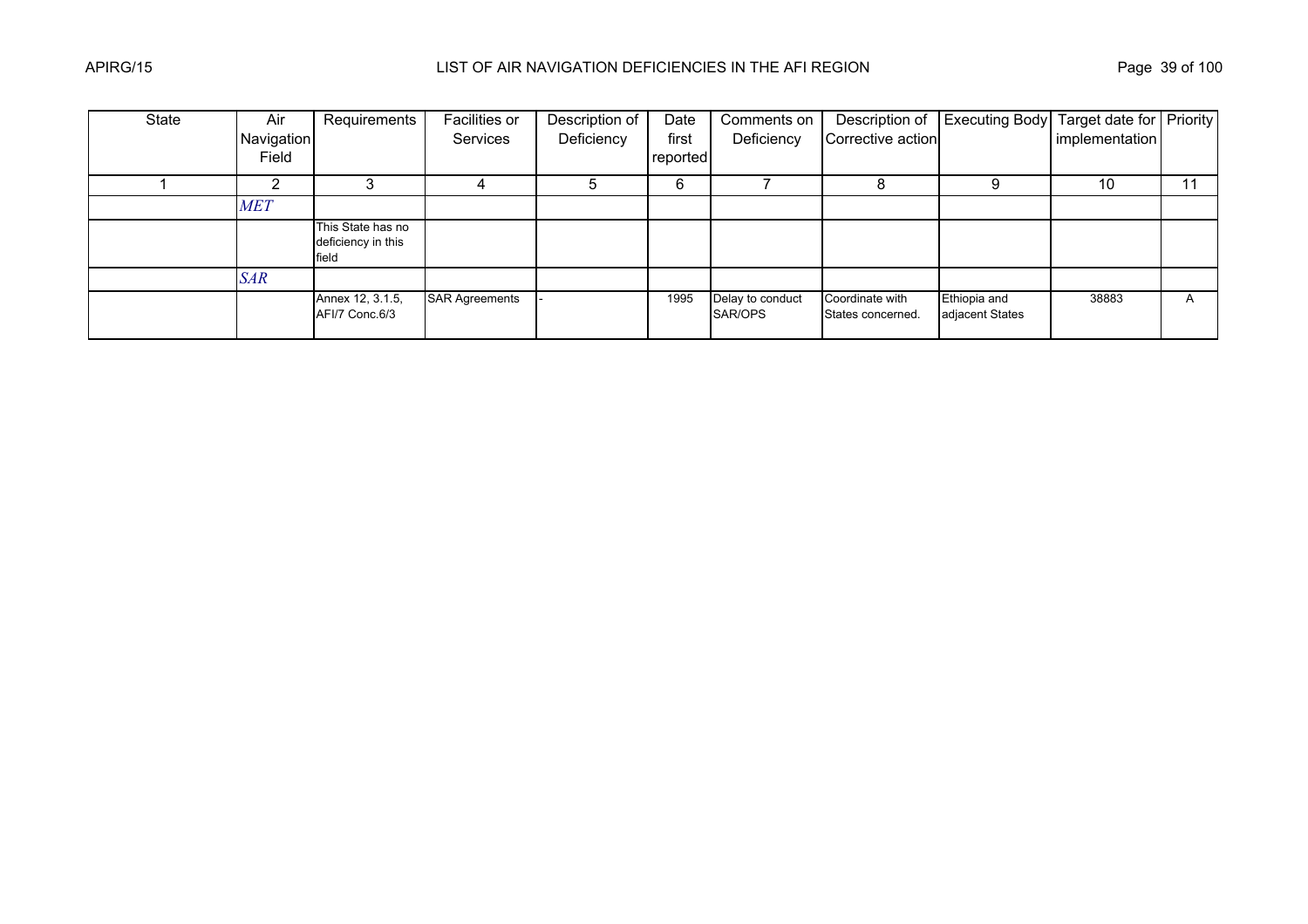| State            | Air<br>Navigation<br>Field | Requirements                                                           | <b>Facilities or</b><br>Services | Description of<br>Deficiency                                 | Date<br>first<br>reported | Comments on<br>Deficiency                                                           | Description of<br>Corrective action        | <b>Executing Body</b> | Target date for Priority<br>implementation |    |
|------------------|----------------------------|------------------------------------------------------------------------|----------------------------------|--------------------------------------------------------------|---------------------------|-------------------------------------------------------------------------------------|--------------------------------------------|-----------------------|--------------------------------------------|----|
| $\overline{1}$   | $\overline{2}$             | 3                                                                      | $\overline{4}$                   | 5                                                            | 6                         | $\overline{7}$                                                                      | 8                                          | 9                     | 10                                         | 11 |
| France (Réunion) |                            |                                                                        |                                  |                                                              |                           |                                                                                     |                                            |                       |                                            |    |
|                  | AIS                        |                                                                        |                                  |                                                              |                           |                                                                                     |                                            |                       |                                            |    |
|                  |                            | This State has no<br>deficiency in this<br>field                       |                                  |                                                              |                           |                                                                                     |                                            |                       |                                            |    |
|                  | AOP                        |                                                                        |                                  |                                                              |                           |                                                                                     |                                            |                       |                                            |    |
|                  |                            | Aerodrome<br>certification Annex<br>14, Vol.I Para.<br>$1.4.1 - 1.4.6$ | St, Denis, Gillot                | Procedures for<br>aerodrome<br>certification not in<br>place | 2003                      | The development of Develop the<br>procedures have<br>not started as of<br>Dec. 2003 | procedures and<br>implement<br>requirement | <b>DNAC</b>           | 2004                                       | U  |
|                  | ATM                        |                                                                        |                                  |                                                              |                           |                                                                                     |                                            |                       |                                            |    |
|                  |                            | This State has no<br>deficiency in this<br>field                       |                                  |                                                              |                           |                                                                                     |                                            |                       |                                            |    |
|                  | $C\!N\!S$                  |                                                                        |                                  |                                                              |                           |                                                                                     |                                            |                       |                                            |    |
|                  |                            | This State has no<br>deficiency in this<br>field                       |                                  |                                                              |                           |                                                                                     |                                            |                       |                                            |    |
|                  | <b>MET</b>                 |                                                                        |                                  |                                                              |                           |                                                                                     |                                            |                       |                                            |    |
|                  |                            | This State has no<br>deficiency in this<br>field                       |                                  |                                                              |                           |                                                                                     |                                            |                       |                                            |    |
|                  | <b>SAR</b>                 |                                                                        |                                  |                                                              |                           |                                                                                     |                                            |                       |                                            |    |
|                  |                            | This State has no<br>deficiency in this<br>field                       |                                  |                                                              |                           |                                                                                     |                                            |                       |                                            |    |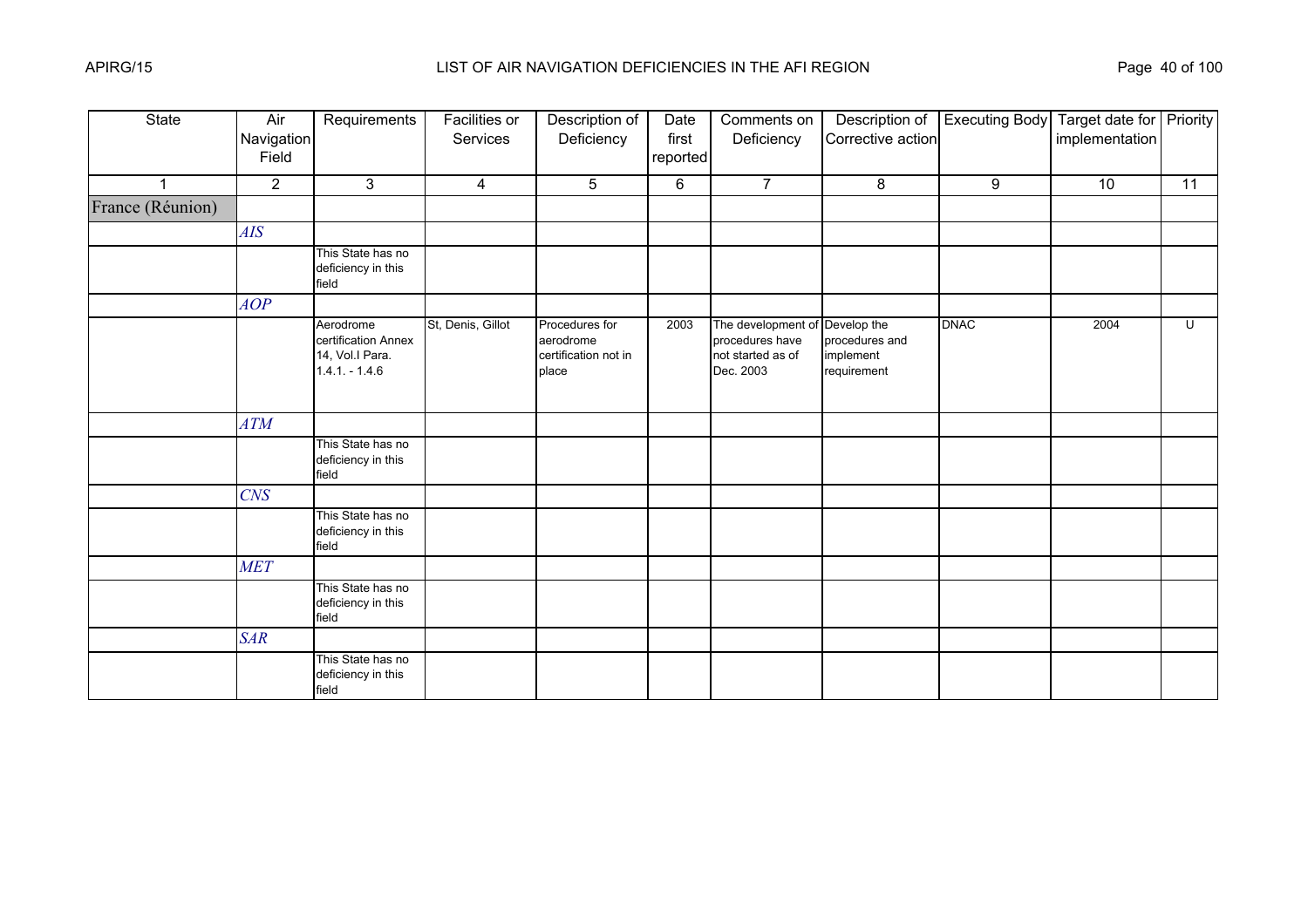| <b>State</b> | Air<br>Navigation<br>Field | Requirements                                                 | Facilities or<br>Services | Description of<br>Deficiency                                                                                                                    | Date<br>first<br>reported | Comments on<br>Deficiency | Description of<br>Corrective action                                                                                     | <b>Executing Body</b>          | Target date for Priority<br>implementation |              |
|--------------|----------------------------|--------------------------------------------------------------|---------------------------|-------------------------------------------------------------------------------------------------------------------------------------------------|---------------------------|---------------------------|-------------------------------------------------------------------------------------------------------------------------|--------------------------------|--------------------------------------------|--------------|
| $\mathbf{1}$ | $\overline{2}$             | 3                                                            | $\overline{4}$            | 5                                                                                                                                               | 6                         | $\overline{7}$            | 8                                                                                                                       | 9                              | 10                                         | 11           |
| Gabon        |                            |                                                              |                           |                                                                                                                                                 |                           |                           |                                                                                                                         |                                |                                            |              |
|              | AIS                        |                                                              |                           |                                                                                                                                                 |                           |                           |                                                                                                                         |                                |                                            |              |
|              |                            | This State has no<br>deficiency in this<br>field             |                           |                                                                                                                                                 |                           |                           |                                                                                                                         |                                |                                            |              |
|              | AOP                        |                                                              |                           |                                                                                                                                                 |                           |                           |                                                                                                                         |                                |                                            |              |
|              |                            | Emergency plan;<br>Annex 14 Vol.1<br>para.9.1.1. - 9.1.15    | Libreville                | Lack of emergency<br>plan. Draft<br>emergency plan not<br>finalized despite the<br>crisis management<br>exercise conducted<br>in 2003 with ICAO | 2003                      |                           | Finalize the draft<br>airport emergency<br>plan and conduct a<br>full-scale emergency<br>exercise for its<br>validation | SGAC/ASECNA/AD                 | 2003                                       | $\mathsf{A}$ |
|              | <b>ATM</b>                 |                                                              |                           |                                                                                                                                                 |                           |                           |                                                                                                                         |                                |                                            |              |
|              |                            | This State has no<br>deficiency in this<br>field             |                           |                                                                                                                                                 |                           |                           |                                                                                                                         |                                |                                            |              |
|              | <b>CNS</b>                 |                                                              |                           |                                                                                                                                                 |                           |                           |                                                                                                                         |                                |                                            |              |
|              |                            | <b>ATS Direct Speech</b><br>Circuits Plan, AFI/7<br>Rec. 9/9 | Libreville ACC            | Circuit<br>Libreville/Bata                                                                                                                      | 1996                      | Not implemented           | VSAT planned at<br>Bata                                                                                                 | <b>ASECNA</b>                  |                                            | A            |
|              |                            | <b>ATS Direct Speech</b><br>Circuits Plan, AFI/7<br>Rec. 9/9 | Libreville ACC            | Circuit<br>Libreville/Sao Tome                                                                                                                  | 1996                      | Not implemented           | VSAT to be installed<br>by Sao Tome                                                                                     | ASECNA, Sao<br>Tome & Principe | 2005                                       | A            |
|              |                            | Navaids, AFI/7 Rec. Port Gentil<br>10/4                      |                           | ILS RWY 21                                                                                                                                      | 2001                      | Equipment at site         | Installation in<br>progress                                                                                             | <b>ASECNA</b>                  |                                            | U            |
|              | <b>MET</b>                 |                                                              |                           |                                                                                                                                                 |                           |                           |                                                                                                                         |                                |                                            |              |
|              |                            | This State has no<br>deficiency in this<br>field             |                           |                                                                                                                                                 |                           |                           |                                                                                                                         |                                |                                            |              |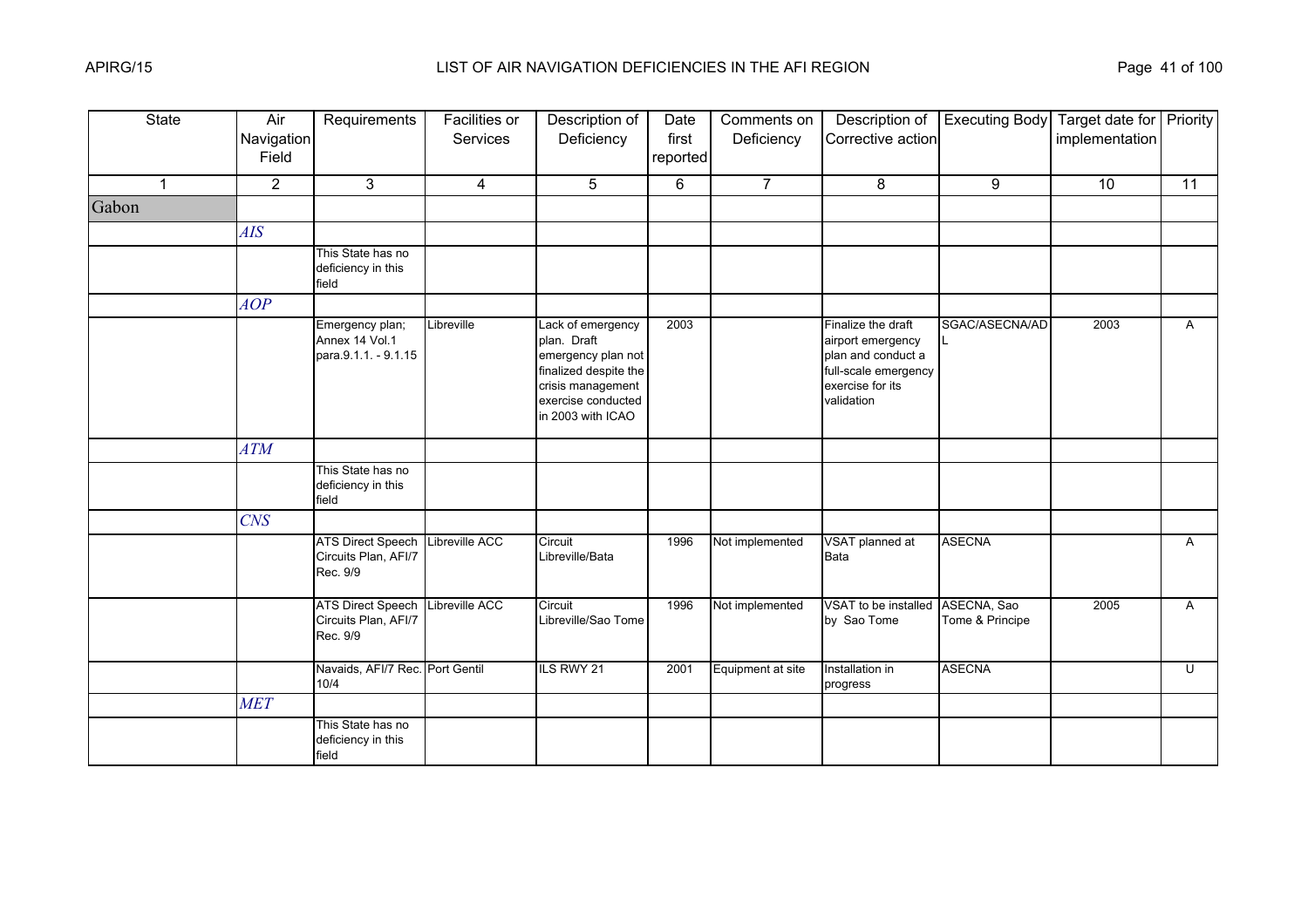| State | Air        | Requirements                                     | Facilities or | Description of | Date     | Comments on |                   | Description of   Executing Body   Target date for   Priority |                |  |
|-------|------------|--------------------------------------------------|---------------|----------------|----------|-------------|-------------------|--------------------------------------------------------------|----------------|--|
|       | Navigation |                                                  | Services      | Deficiency     | first    | Deficiency  | Corrective action |                                                              | implementation |  |
|       | Field      |                                                  |               |                | reported |             |                   |                                                              |                |  |
|       |            |                                                  |               |                |          |             |                   |                                                              | 10             |  |
|       | <b>SAR</b> |                                                  |               |                |          |             |                   |                                                              |                |  |
|       |            | This State has no<br>deficiency in this<br>field |               |                |          |             |                   |                                                              |                |  |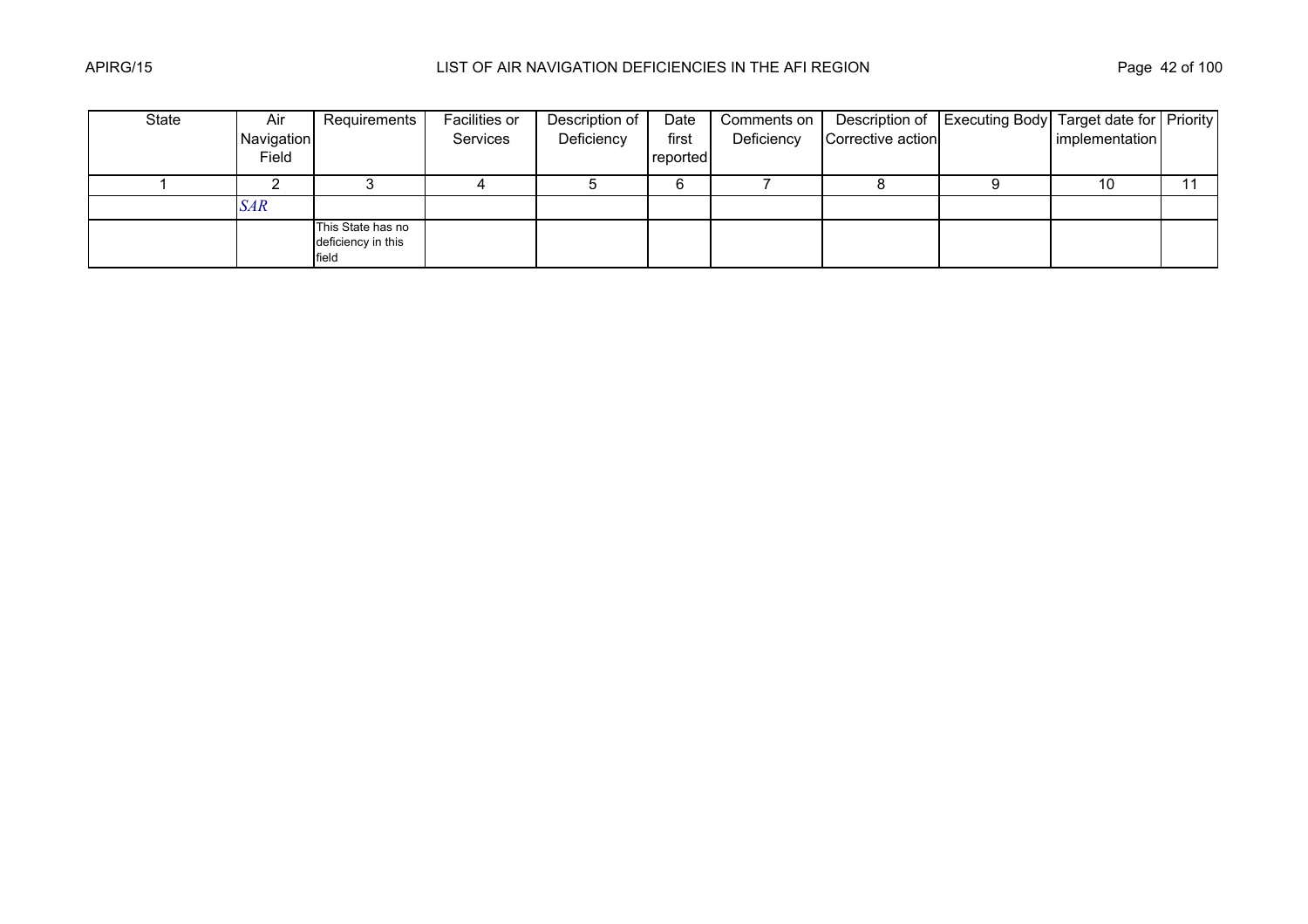| <b>State</b>            | Air<br>Navigation<br>Field | Requirements                                                                                                          | Facilities or<br>Services               | Description of<br>Deficiency                            | Date<br>first<br>reported | Comments on<br>Deficiency                              | Description of<br>Corrective action                                                                                                                            | <b>Executing Body</b>            | Target date for Priority<br>implementation |                |
|-------------------------|----------------------------|-----------------------------------------------------------------------------------------------------------------------|-----------------------------------------|---------------------------------------------------------|---------------------------|--------------------------------------------------------|----------------------------------------------------------------------------------------------------------------------------------------------------------------|----------------------------------|--------------------------------------------|----------------|
| $\overline{\mathbf{1}}$ | $\overline{2}$             | 3                                                                                                                     | $\overline{4}$                          | 5                                                       | 6                         | $\overline{7}$                                         | 8                                                                                                                                                              | 9                                | 10                                         | 11             |
| Gambia                  |                            |                                                                                                                       |                                         |                                                         |                           |                                                        |                                                                                                                                                                |                                  |                                            |                |
|                         | AIS                        |                                                                                                                       |                                         |                                                         |                           |                                                        |                                                                                                                                                                |                                  |                                            |                |
|                         |                            | Annex 15, 3.3                                                                                                         | <b>Integrated AIS</b><br>package        | Irregular distribution<br>of AIS package                | 35796                     | Non-availability of<br>latest status of<br>information | Distribute regularly                                                                                                                                           | Gambia                           | 38883                                      | Ū              |
|                         | AOP                        |                                                                                                                       |                                         |                                                         |                           |                                                        |                                                                                                                                                                |                                  |                                            |                |
|                         |                            | Bird hazard control<br>and reduction: AFI/7<br>Conc.4/2 and 4/7;<br>Annex 14 Vol.1,<br>Para 9.4.1 - 9.4.4             | Banjul                                  | Lack of bird hazard<br>control programme                | 2004                      |                                                        | Establish a bird<br>hazard committee.<br>Develop and<br>implement a bird<br>hazard control<br>programme based on<br>ornithological studies<br>to be conducted. | <b>GCAA</b>                      |                                            | $\mathsf{A}$   |
|                         | ATM                        |                                                                                                                       |                                         |                                                         |                           |                                                        |                                                                                                                                                                |                                  |                                            |                |
|                         |                            | This State has no<br>deficiency in this<br>field                                                                      |                                         |                                                         |                           |                                                        |                                                                                                                                                                |                                  |                                            |                |
|                         | CNS                        |                                                                                                                       |                                         |                                                         |                           |                                                        |                                                                                                                                                                |                                  |                                            |                |
|                         |                            | ATS Direct Speech Banjul APP<br>Circuits Plan, AFI/7<br>Rec. 9/9                                                      |                                         | Circuit<br>Banjul/Bissau                                | 1996                      | Not implemented                                        | <b>VSAT</b> being<br>considered                                                                                                                                | Gambia/Guinea<br><b>Bissau</b>   |                                            | $\mathsf{A}$   |
|                         | <b>MET</b>                 |                                                                                                                       |                                         |                                                         |                           |                                                        |                                                                                                                                                                |                                  |                                            |                |
|                         |                            | Requirement to<br>measure and report Yundum<br>surface wind (Annex Intl./Aeronautical<br>3, Chapter 4, para<br>4.6.1) | The Gambia/Banjul<br><b>MET</b> station | Wind measurement 94 & Februa Advice given<br>unreliable |                           | through<br>correspondence                              | Installation of reliable Civil Aviation<br>wind equipment                                                                                                      | Authority and MET,<br>The Gambia | Dec-05                                     | $\overline{U}$ |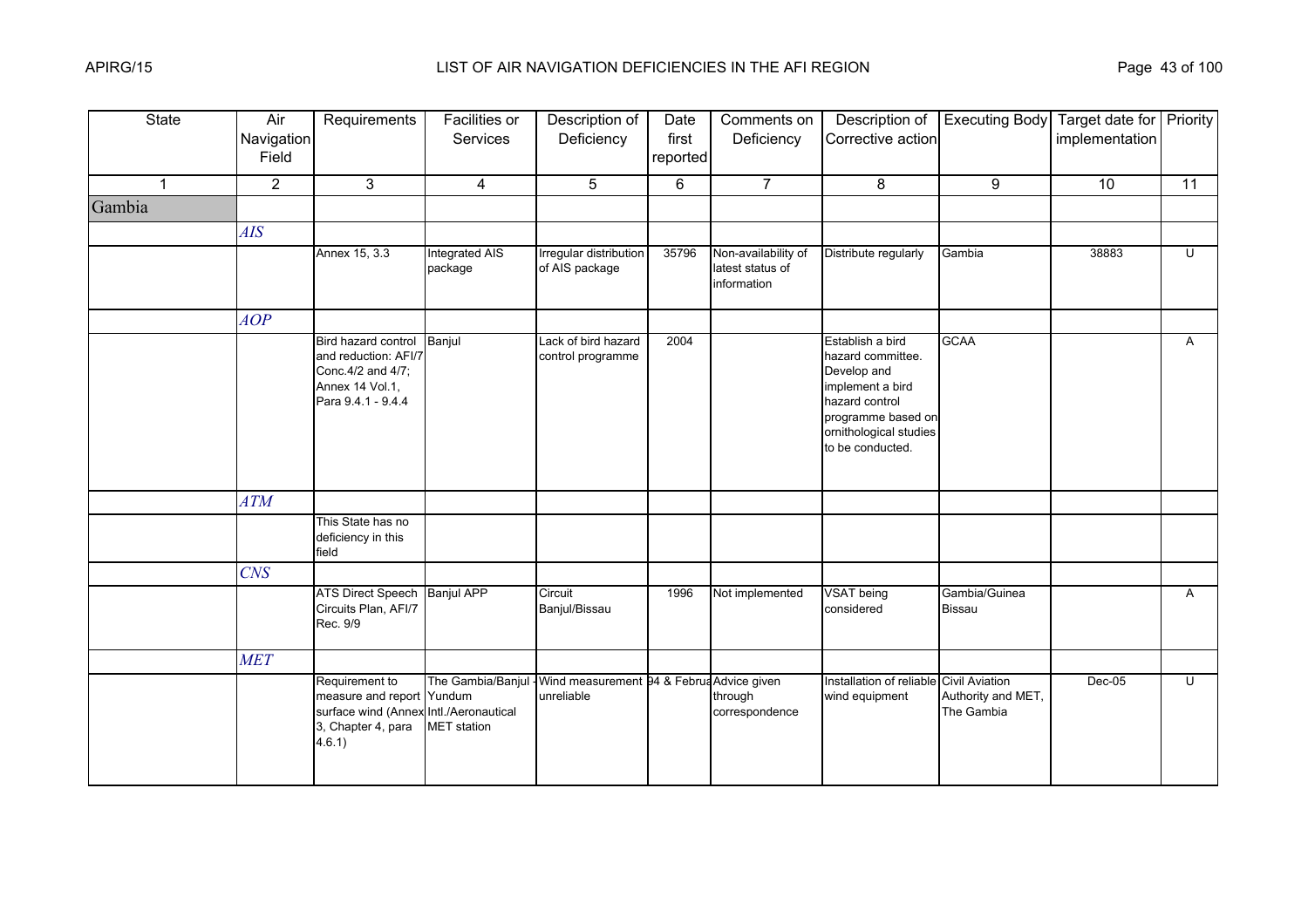| State | Air        | Requirements                                     | Facilities or | Description of | Date     | Comments on |                   | Description of   Executing Body   Target date for   Priority |                |  |
|-------|------------|--------------------------------------------------|---------------|----------------|----------|-------------|-------------------|--------------------------------------------------------------|----------------|--|
|       | Navigation |                                                  | Services      | Deficiency     | first    | Deficiency  | Corrective action |                                                              | implementation |  |
|       | Field      |                                                  |               |                | reported |             |                   |                                                              |                |  |
|       |            |                                                  |               |                |          |             |                   |                                                              | 10             |  |
|       | <b>SAR</b> |                                                  |               |                |          |             |                   |                                                              |                |  |
|       |            | This State has no<br>deficiency in this<br>field |               |                |          |             |                   |                                                              |                |  |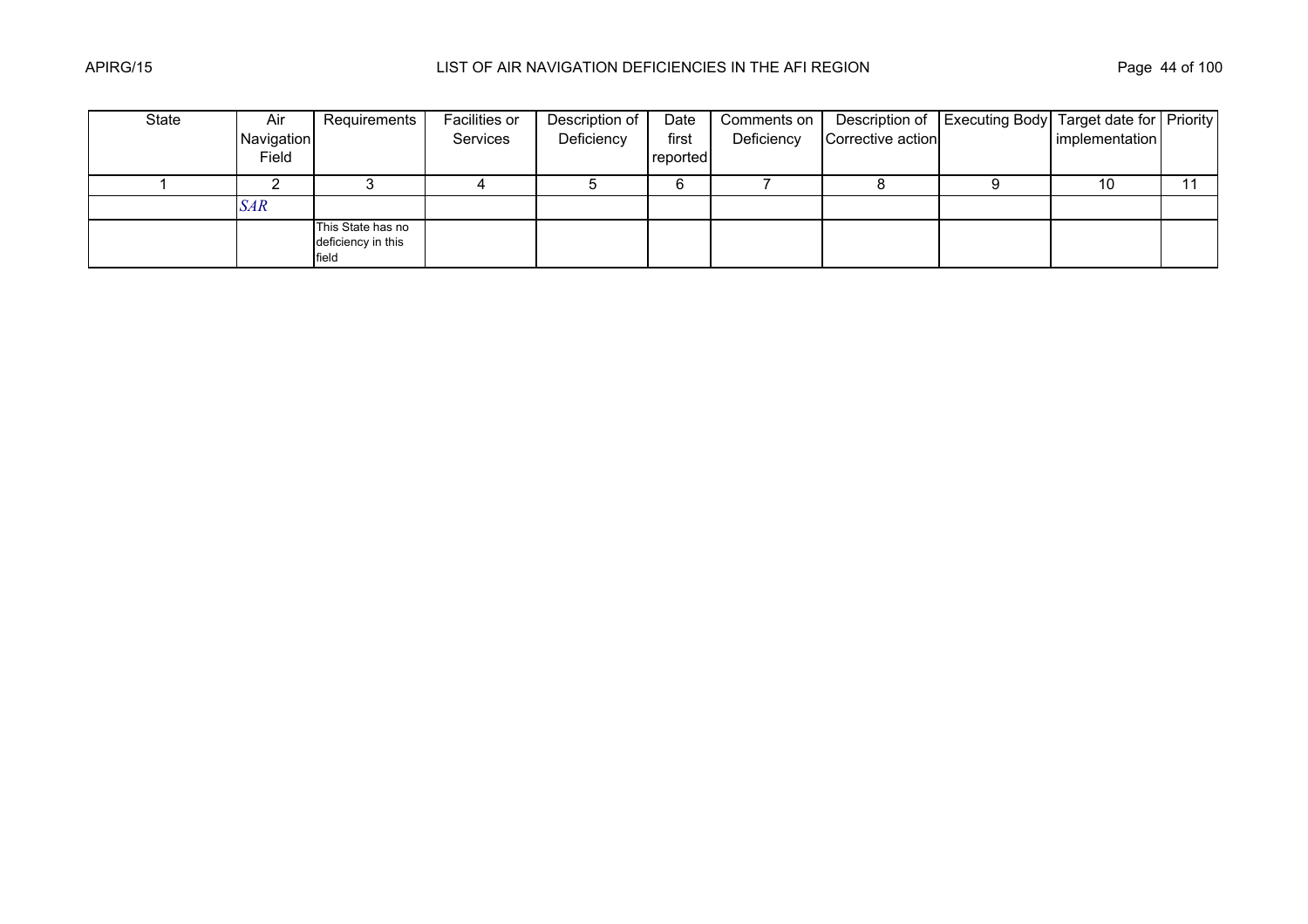| <b>State</b>   | Air<br>Navigation<br>Field | Requirements                                                 | <b>Facilities or</b><br>Services | Description of<br>Deficiency    | Date<br>first<br>reported | Comments on<br>Deficiency                                                 | Description of<br>Corrective action | <b>Executing Body</b> | Target date for Priority<br>implementation |              |
|----------------|----------------------------|--------------------------------------------------------------|----------------------------------|---------------------------------|---------------------------|---------------------------------------------------------------------------|-------------------------------------|-----------------------|--------------------------------------------|--------------|
| $\overline{1}$ | $\overline{2}$             | 3                                                            | $\overline{4}$                   | 5                               | 6                         | $\overline{7}$                                                            | 8                                   | 9                     | 10                                         | 11           |
| Ghana          |                            |                                                              |                                  |                                 |                           |                                                                           |                                     |                       |                                            |              |
|                | <b>AIS</b>                 |                                                              |                                  |                                 |                           |                                                                           |                                     |                       |                                            |              |
|                |                            | This State has no<br>deficiency in this<br>field             |                                  |                                 |                           |                                                                           |                                     |                       |                                            |              |
|                | AOP                        |                                                              |                                  |                                 |                           |                                                                           |                                     |                       |                                            |              |
|                |                            | This State has no<br>deficiency in this<br>field.            |                                  |                                 |                           |                                                                           |                                     |                       |                                            |              |
|                | <b>ATM</b>                 |                                                              |                                  |                                 |                           |                                                                           |                                     |                       |                                            |              |
|                |                            | This State has no<br>deficiency in this<br>field             |                                  |                                 |                           |                                                                           |                                     |                       |                                            |              |
|                | <b>CNS</b>                 |                                                              |                                  |                                 |                           |                                                                           |                                     |                       |                                            |              |
|                |                            | <b>ATS Direct Speech</b><br>Circuits Plan, AFI/7<br>Rec. 9/9 | Accra APP/FIC                    | Circuit Accra/Bobo<br>Dioulasso | 1998                      | PSTN in use                                                               | VSAT planned at<br>Bobo Dioulasso   | Ghana, ASECNA         |                                            | $\mathsf{A}$ |
|                |                            | <b>ATS Direct Speech</b><br>Circuits Plan, AFI/7<br>Rec. 9/9 | Accra APP/FIC                    | Circuit<br>Acrra/Luanda         | 1998                      | Inmarsat phone<br>used fromLuanda.<br>Inmarsat also<br>available in Accra | VSAT under<br>consideration         | Ghana, Angola         |                                            | U            |
|                | <b>MET</b>                 |                                                              |                                  |                                 |                           |                                                                           |                                     |                       |                                            |              |
|                |                            | This State has no<br>deficiency in this<br>field             |                                  |                                 |                           |                                                                           |                                     |                       |                                            |              |
|                | <b>SAR</b>                 |                                                              |                                  |                                 |                           |                                                                           |                                     |                       |                                            |              |
|                |                            | This State has no<br>deficiency in this<br>field             |                                  |                                 |                           |                                                                           |                                     |                       |                                            |              |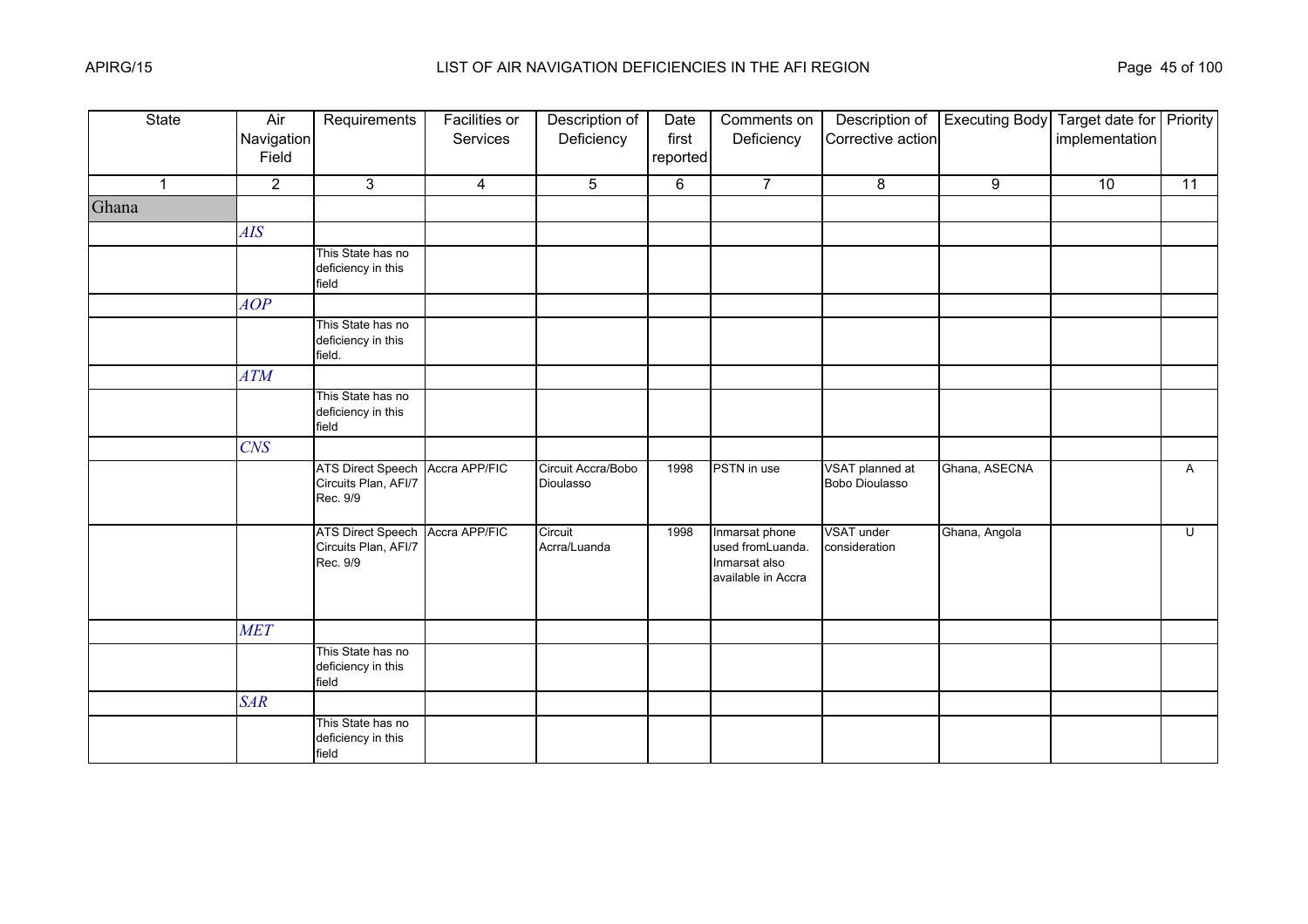| <b>State</b> | Air<br>Navigation<br>Field | Requirements                                                 | <b>Facilities or</b><br>Services | Description of<br>Deficiency             | Date<br>first<br>reported | Comments on<br>Deficiency                              | Description of<br>Corrective action | <b>Executing Body</b>           | Target date for Priority<br>implementation |                         |
|--------------|----------------------------|--------------------------------------------------------------|----------------------------------|------------------------------------------|---------------------------|--------------------------------------------------------|-------------------------------------|---------------------------------|--------------------------------------------|-------------------------|
| $\mathbf{1}$ | $\overline{2}$             | 3                                                            | $\overline{4}$                   | 5                                        | 6                         | $\overline{7}$                                         | 8                                   | 9                               | 10                                         | 11                      |
| Guinea       |                            |                                                              |                                  |                                          |                           |                                                        |                                     |                                 |                                            |                         |
|              | <b>AIS</b>                 |                                                              |                                  |                                          |                           |                                                        |                                     |                                 |                                            |                         |
|              |                            | Annex 15, 3.3                                                | Integrated AIS<br>package        | Irregular distribution<br>of AIS package | 35796                     | Non-availability of<br>latest status of<br>information | Distribute regularly                | Guinea                          | 15-Jun-06                                  | $\overline{\mathsf{C}}$ |
|              | AOP                        |                                                              |                                  |                                          |                           |                                                        |                                     |                                 |                                            |                         |
|              |                            | This State has no<br>deficiency in this<br>field.            |                                  |                                          |                           |                                                        |                                     |                                 |                                            |                         |
|              | <b>ATM</b>                 |                                                              |                                  |                                          |                           |                                                        |                                     |                                 |                                            |                         |
|              |                            | This State has no<br>deficiency in this<br>field             |                                  |                                          |                           |                                                        |                                     |                                 |                                            |                         |
|              | <b>CNS</b>                 |                                                              |                                  |                                          |                           |                                                        |                                     |                                 |                                            |                         |
|              |                            | <b>ATS Direct Speech</b><br>Circuits Plan, AFI/7<br>Rec. 9/9 | <b>Conakry APP</b>               | Circuit<br>Conakry/Bissau                | 1996                      | Not implemented                                        | Implement LTF<br>circuit            | Guinea, Guinea<br><b>Bissau</b> |                                            | A                       |
|              |                            | Navaids AFI/7, Rec. Kankan<br>10/4                           |                                  | <b>VOR</b>                               | 1998                      | Not implemented                                        | Implement facility                  | Guinea                          |                                            | A                       |
|              |                            | Navaids AFI/7, Rec. Labe<br>10/4                             |                                  | <b>VOR</b>                               | 1998                      | Not implemented                                        | Implement facility                  | Guinea                          |                                            | A                       |
|              |                            | Navaids AFI/7, Rec. Nzerekore<br>10/4                        |                                  | <b>VOR</b>                               | 1998                      | Not implemented                                        | Implement facility                  | Guinea                          |                                            | A                       |
|              | <b>MET</b>                 |                                                              |                                  |                                          |                           |                                                        |                                     |                                 |                                            |                         |
|              |                            | This State has no<br>deficiency in this<br>field             |                                  |                                          |                           |                                                        |                                     |                                 |                                            |                         |
|              | <b>SAR</b>                 |                                                              |                                  |                                          |                           |                                                        |                                     |                                 |                                            |                         |
|              |                            | This State has no<br>deficiency in this<br>field             |                                  |                                          |                           |                                                        |                                     |                                 |                                            |                         |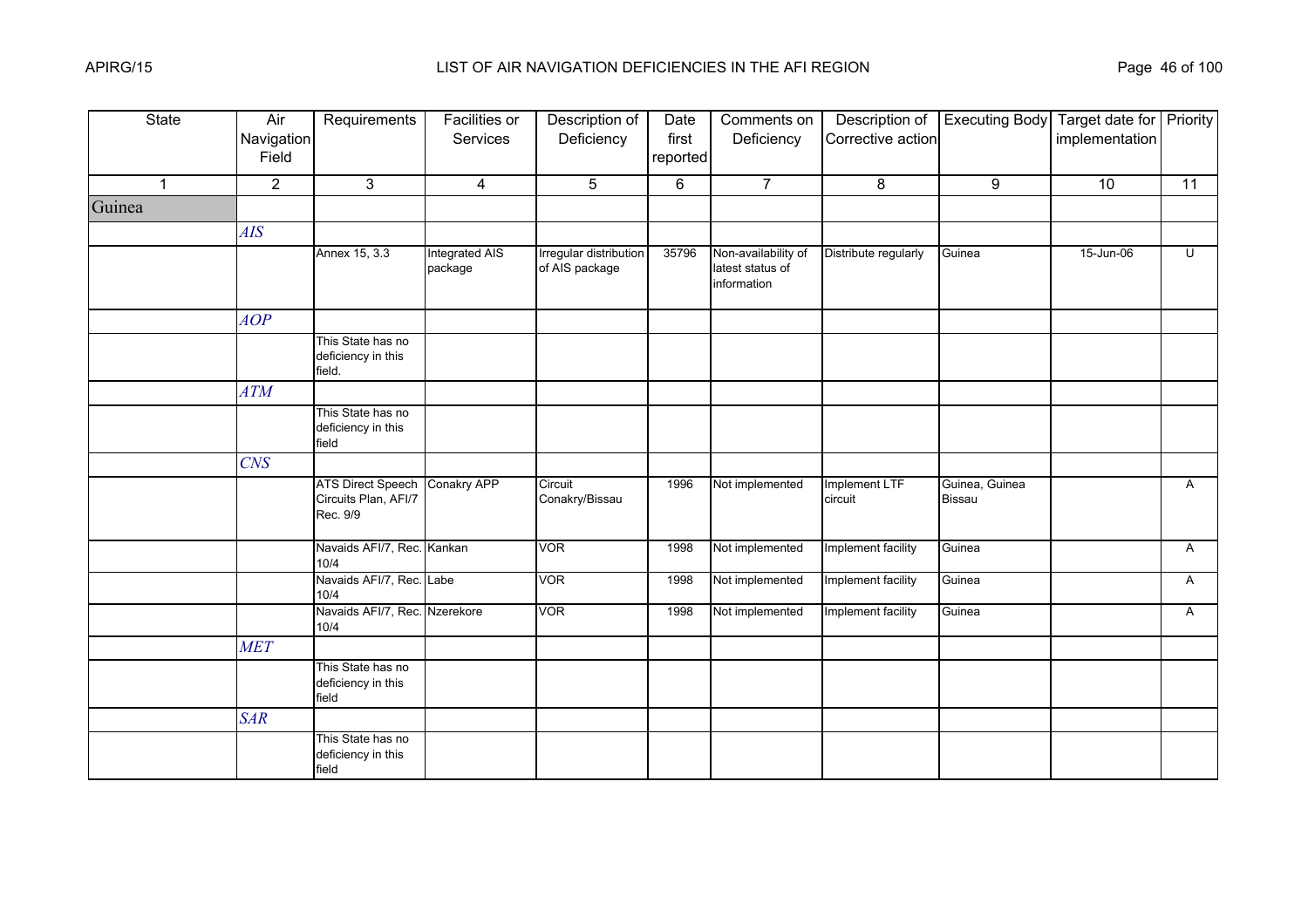| <b>State</b>  | Air<br>Navigation<br>Field | Requirements                                                                                                              | Facilities or<br>Services | Description of<br>Deficiency                                               | Date<br>first<br>reported | Comments on<br>Deficiency                               | Description of<br>Corrective action                                                                                                                | <b>Executing Body</b>           | Target date for Priority<br>implementation |              |
|---------------|----------------------------|---------------------------------------------------------------------------------------------------------------------------|---------------------------|----------------------------------------------------------------------------|---------------------------|---------------------------------------------------------|----------------------------------------------------------------------------------------------------------------------------------------------------|---------------------------------|--------------------------------------------|--------------|
| $\mathbf{1}$  | $\overline{2}$             | 3                                                                                                                         | $\overline{4}$            | 5                                                                          | 6                         | $\overline{7}$                                          | 8                                                                                                                                                  | 9                               | 10                                         | 11           |
| Guinea Bissau |                            |                                                                                                                           |                           |                                                                            |                           |                                                         |                                                                                                                                                    |                                 |                                            |              |
|               | <b>AIS</b>                 |                                                                                                                           |                           |                                                                            |                           |                                                         |                                                                                                                                                    |                                 |                                            |              |
|               |                            | Annex 15, 3.6.4                                                                                                           | Coordinates WGS-<br>84    | Accuracy of<br>coordinates in<br>accordance with<br>Annexes 11 and 14      | 35796                     | Delay in introduction Implementation of<br>of GNSS      | WGS-84 coordinates                                                                                                                                 | Guinea-Bissau                   | 38883                                      | $\mathbf{U}$ |
|               | AOP                        |                                                                                                                           |                           |                                                                            |                           |                                                         |                                                                                                                                                    |                                 |                                            |              |
|               |                            | Rescue and fire<br>fighting; AFI/7<br>Conc. 4/2 and 4/7.<br>Annex 14 Vol.1<br>para. 2.11.1 - 2.11.4<br>and 9.2.1 - 9.2.33 | <b>Bissau</b>             | Fire fighting<br>services<br>inadequate.<br>Rescue services<br>inadequate. | 1999                      | Equipment<br>vandalized during<br>the unrest situation. | General revision and ENAG<br>rehabilitation<br>required.<br>Supplement certain<br>rescue equipment to<br>meet the required<br>level as in AFI ANP. |                                 |                                            | $\mathbf{U}$ |
|               |                            | Emergency plan;<br>Annex 14 Vol.1<br>para. 9.1.1 - 9.1.15                                                                 | Bissau                    | No aerodrome<br>emergency plan.                                            | 1993                      |                                                         | Develop an airport<br>emergency plan.<br>Conduct full scale<br>emergency exercise.                                                                 | DGAC/ENAG                       |                                            | $\mathsf{A}$ |
|               | <b>ATM</b>                 |                                                                                                                           |                           |                                                                            |                           |                                                         |                                                                                                                                                    |                                 |                                            |              |
|               |                            | This State has no<br>deficiency in this<br>field                                                                          |                           |                                                                            |                           |                                                         |                                                                                                                                                    |                                 |                                            |              |
|               | <b>CNS</b>                 |                                                                                                                           |                           |                                                                            |                           |                                                         |                                                                                                                                                    |                                 |                                            |              |
|               |                            | AFTN Plan, AFI/7<br>Rec. 9/7                                                                                              |                           | Bissau AFTN centre Circuit Bissau/Dakar                                    | 1998                      | Not implemented                                         | <b>VSAT</b> planned                                                                                                                                | ASECNA, Guinea<br><b>Bissau</b> |                                            | U            |
|               |                            | ATS Direct Speech Bissau APP<br>Circuits Plan, AFI/7<br>Rec. 9/9                                                          |                           | Circuit<br>Bissau/Banjul                                                   | 1996                      | Not implemented                                         | VSAT being<br>considered                                                                                                                           | Gambia, Guinea<br><b>Bissau</b> |                                            | A            |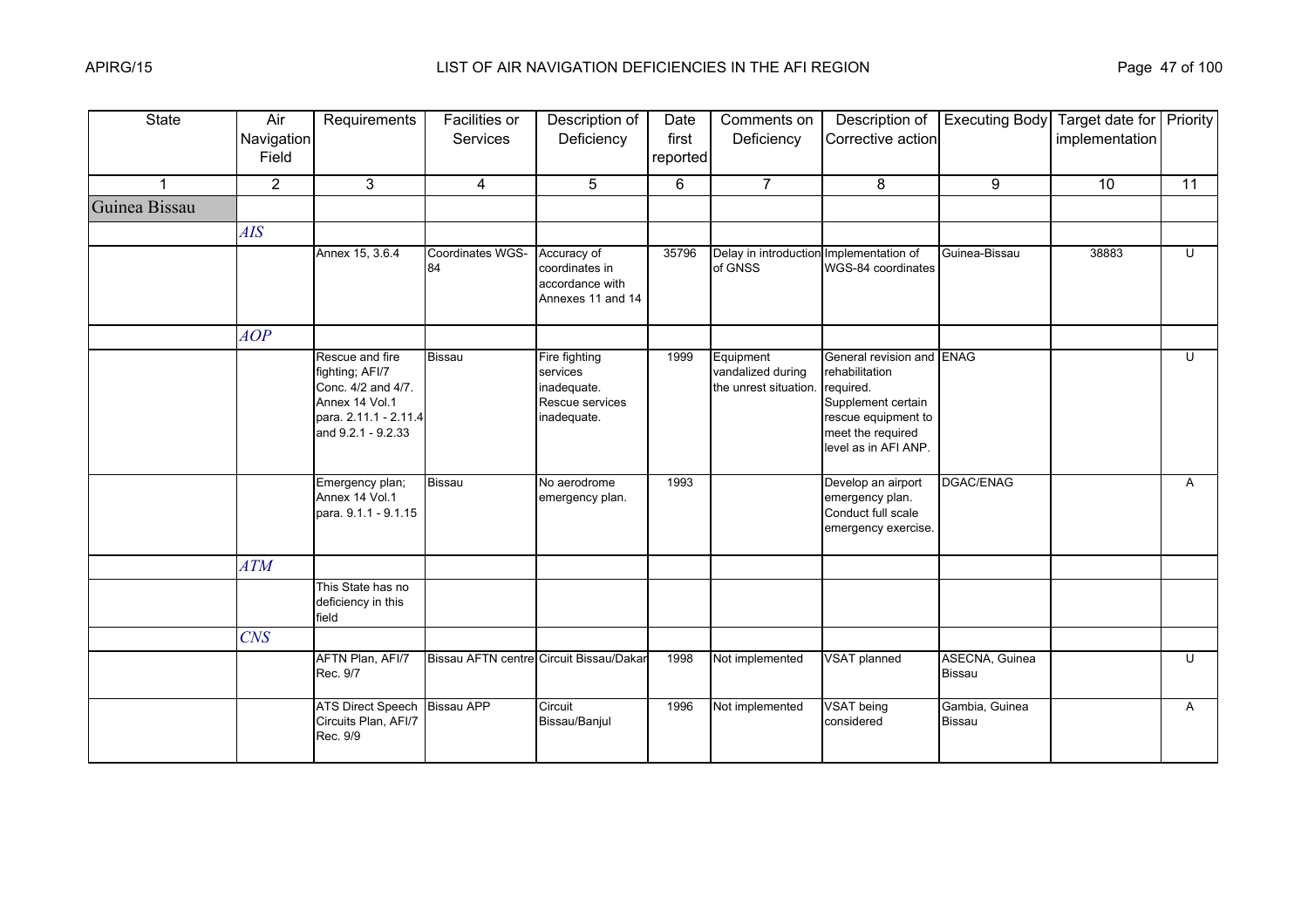| State | Air            | Requirements                                                                                   | Facilities or                                                       | Description of                             | Date     | Comments on                               | Description of                                                               | <b>Executing Body</b>                 | Target date for   Priority |    |
|-------|----------------|------------------------------------------------------------------------------------------------|---------------------------------------------------------------------|--------------------------------------------|----------|-------------------------------------------|------------------------------------------------------------------------------|---------------------------------------|----------------------------|----|
|       | Navigation     |                                                                                                | Services                                                            | Deficiency                                 | first    | Deficiency                                | Corrective action                                                            |                                       | implementation             |    |
|       | Field          |                                                                                                |                                                                     |                                            | reported |                                           |                                                                              |                                       |                            |    |
|       | $\overline{2}$ | 3                                                                                              | 4                                                                   | 5                                          | 6        |                                           | 8                                                                            | 9                                     | 10                         | 11 |
|       |                | <b>ATS Direct Speech</b><br>Circuits Plan, AFI/7<br>Rec. 9/9                                   | <b>Bissau APP</b>                                                   | Circuit<br>Bissau/Conakry                  | 1996     | Not implemented                           | Implement LTF<br>circuit                                                     | Guinea, Guinea<br>Bissau              |                            | A  |
|       |                | <b>ATS Direct Speech</b><br>Circuits Plan, AFI/7<br>Rec. 9/9                                   | <b>Bissau APP</b>                                                   | Circuit Bissau/Dakar                       | 1996     | Not implemented                           | VSAT being<br>considered                                                     | ASECNA, Guinea<br>Bissau              |                            | U  |
|       | <b>MET</b>     |                                                                                                |                                                                     |                                            |          |                                           |                                                                              |                                       |                            |    |
|       |                | Requirement to<br>issue trend type<br>landing forecast<br>(Annex 3, chapter 6,<br>para. 6.3.2) | Guinea<br>Bissau/Bissau<br>Osvaldo V. Intl.<br>Aeronautical station | Trend type landing<br>forecasts not issued | 1995     | Advice given<br>through<br>correspondence | Forecast unit to issue Civil Aviation and<br>Trend type landing<br>forecasts | <b>MET</b> of Guinea<br><b>Bissau</b> |                            | U  |
|       | <b>SAR</b>     |                                                                                                |                                                                     |                                            |          |                                           |                                                                              |                                       |                            |    |
|       |                | This State has no<br>deficiency in this<br>field                                               |                                                                     |                                            |          |                                           |                                                                              |                                       |                            |    |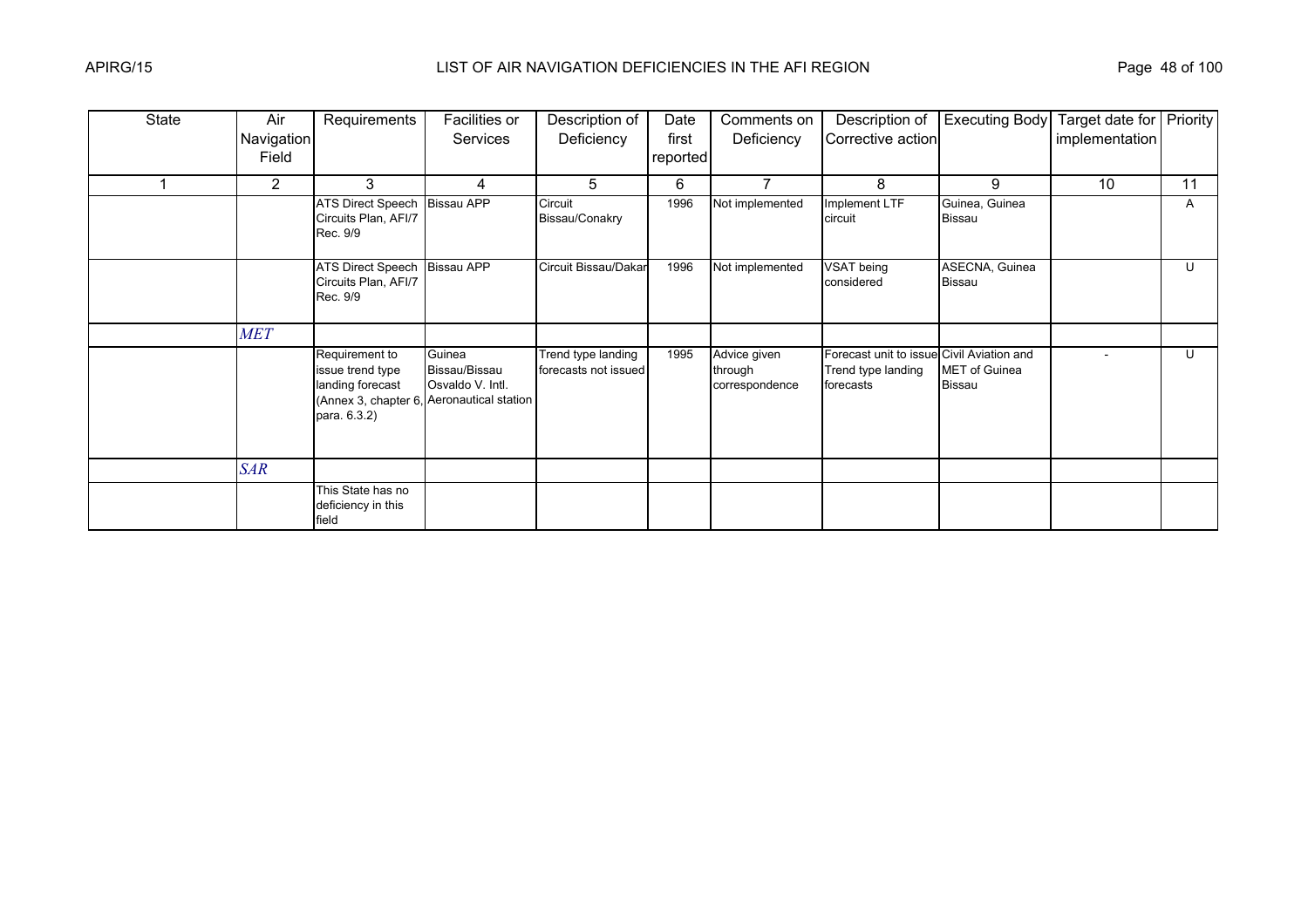| <b>State</b> | Air<br>Navigation<br>Field | Requirements                                                                                               | <b>Facilities or</b><br><b>Services</b> | Description of<br>Deficiency                              | Date<br>first<br>reported | Comments on<br>Deficiency                                                            | Description of<br>Corrective action                                                   | <b>Executing Body</b> | Target date for Priority<br>implementation |              |
|--------------|----------------------------|------------------------------------------------------------------------------------------------------------|-----------------------------------------|-----------------------------------------------------------|---------------------------|--------------------------------------------------------------------------------------|---------------------------------------------------------------------------------------|-----------------------|--------------------------------------------|--------------|
| $\mathbf{1}$ | $\overline{2}$             | 3                                                                                                          | $\overline{4}$                          | 5                                                         | 6                         | $\overline{7}$                                                                       | 8                                                                                     | 9                     | 10                                         | 11           |
| Kenya        |                            |                                                                                                            |                                         |                                                           |                           |                                                                                      |                                                                                       |                       |                                            |              |
|              | <b>AIS</b>                 |                                                                                                            |                                         |                                                           |                           |                                                                                      |                                                                                       |                       |                                            |              |
|              |                            | This State has no<br>deficiency in this<br>field                                                           |                                         |                                                           |                           |                                                                                      |                                                                                       |                       |                                            |              |
|              | AOP                        |                                                                                                            |                                         |                                                           |                           |                                                                                      |                                                                                       |                       |                                            |              |
|              |                            | Bird hazard control<br>and reduction; AFI/7<br>Conc. 4/2 and 4/7;<br>Annex 14 Vol.I<br>para. 9.4.1 - 9.4.4 | Mombasa                                 | Inadequate bird<br>hazard control<br>measures             | 2003                      | <b>Bird strikes still</b><br>being reported                                          | <b>Bird control</b><br>measures now<br>established to be<br>enhanced and<br>monitored | KAA                   | 2004                                       | U            |
|              |                            | Aerodrome<br>certification Annex<br>14, Vol.I Para 1.4.1<br>1.4.6                                          | Nairobi, Mombasa,<br>Eldoret            | Aerodromes not<br>certified                               | 2004                      | The development of Develop the<br>procedures was not<br>completed as of<br>Feb. 2005 | procedures and<br>implement<br>requirement                                            | <b>KCAA</b>           | 2005                                       | U            |
|              | <b>ATM</b>                 |                                                                                                            |                                         |                                                           |                           |                                                                                      |                                                                                       |                       |                                            |              |
|              |                            | AFI/7 Rec.5/1 -<br>Airspace<br>management                                                                  | P2, R10, D20                            | Prohibited area,<br>restricted area,<br>danger area       | 1990                      | Non-availability of<br>direct routing                                                | Withdraw these<br>areas                                                               | Kenya                 | 15-Jun-06                                  | A            |
|              | <b>CNS</b>                 |                                                                                                            |                                         |                                                           |                           |                                                                                      |                                                                                       |                       |                                            |              |
|              |                            | AFTN Plan, AFI/7<br>Rec. 9/7                                                                               | Nairobi AFTN<br>centre                  | Nairobi/Johannesbu<br>rg circuit operates<br>at low speed | 2002                      | Causes congestion<br>and traffic delays                                              | Upgrade to at least<br>1200 bps. NAFISAT                                              | Kenya, South Africa   | 2007                                       | A            |
|              |                            | AFTN Plan, AFI/7<br>Rec. 9/7                                                                               | Nairobi AFTN<br>centre                  | Nairobi/Mumbai<br>circuit operates at<br>low speed        | 2002                      | Causes congestion<br>and traffic delays                                              | Upgrade to at least<br>1200 bps                                                       | Kenya, India          |                                            | $\mathsf{A}$ |
|              |                            | AFTN Plan, AFI/7<br>Rec. 9/7                                                                               | Nairobi AFTN<br>centre                  | Main circuit<br>Nairobi/Brazzaville                       | 1998                      | Not implemented                                                                      | <b>VSAT NAFISAT in</b><br>project                                                     | Kenya, ASECNA         | 2007                                       | $\cup$       |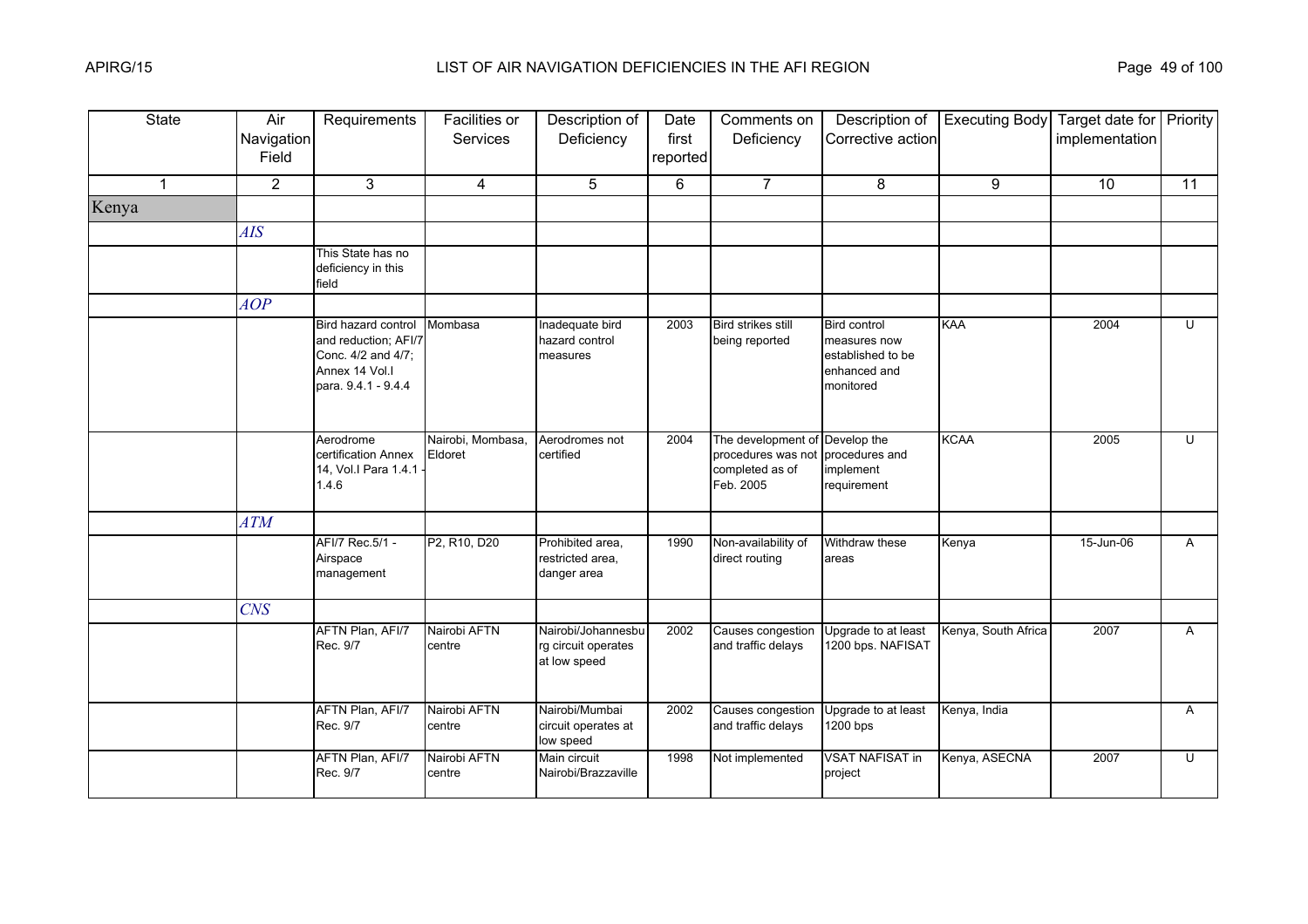| <b>State</b> | Air<br>Navigation<br>Field | Requirements                                                    | Facilities or<br>Services | Description of<br>Deficiency                               | Date<br>first<br>reported | Comments on<br>Deficiency                                   | Description of<br>Corrective action                                                                             | <b>Executing Body</b>               | Target date for Priority<br>implementation |    |
|--------------|----------------------------|-----------------------------------------------------------------|---------------------------|------------------------------------------------------------|---------------------------|-------------------------------------------------------------|-----------------------------------------------------------------------------------------------------------------|-------------------------------------|--------------------------------------------|----|
|              | $\mathbf{2}$               | 3                                                               | 4                         | 5                                                          | 6                         | $\overline{7}$                                              | 8                                                                                                               | 9                                   | 10                                         | 11 |
|              |                            | Navaids AFI/7, Rec. Mandera<br>10/4                             |                           | <b>VOR/DME</b>                                             | 1998                      | Not implemented                                             | Implement facility                                                                                              | Kenya                               |                                            | U  |
|              |                            | AFTN Plan, AFI/7<br>Rec. 9/7                                    | Nairobi AFTN<br>centre    | Nairobi/Cairo circuit<br>operates at low<br>speed          | 2002                      | <b>Causes</b> congestion<br>and traffic delays              | Upgrade to at least<br>1200 bps. NAFISAT                                                                        | Kenya, Egypt                        | 2007                                       | A  |
|              | <b>MET</b>                 |                                                                 |                           |                                                            |                           |                                                             |                                                                                                                 |                                     |                                            |    |
|              |                            | This State has no<br>deficiency in this<br>field                |                           |                                                            |                           |                                                             |                                                                                                                 |                                     |                                            |    |
|              | <b>SAR</b>                 |                                                                 |                           |                                                            |                           |                                                             |                                                                                                                 |                                     |                                            |    |
|              |                            | Annex 12, 3.1.5,<br>AFI/7 Conc.6/3                              | <b>SAR Agreements</b>     |                                                            | 1996                      | Delay to conduct<br><b>SAR OPS</b>                          | Signed with EAC<br>States only. To<br>coordinate with other<br>neighbouring States<br>concerned outside<br>EAC. | Kenya and adjacent<br><b>States</b> | 15-Jun-06                                  | A  |
|              |                            | Annex 12, 2.4,<br>Annex 12, 3.2.4,<br>AFI/7 Rec. 6/1 and<br>6/2 | <b>SARSAT ELT</b>         | 406 MHz                                                    | 1993                      | Delay to conduct<br><b>SAR OPS</b>                          | Implement 406 MHz Kenya<br>in acft.                                                                             |                                     | 15-Jun-06                                  | A  |
|              |                            | Annex 12, 3.1.6,<br>3.1.7                                       | <b>SAR</b> legislation    | Provide legal<br>framework for the<br><b>SAR Authority</b> | 1995                      | Lack of legal<br>authority could<br>delay SAR<br>efficiency | <b>Establish SAR</b><br>legislation                                                                             | Kenya                               | 15-Jun-06                                  | A  |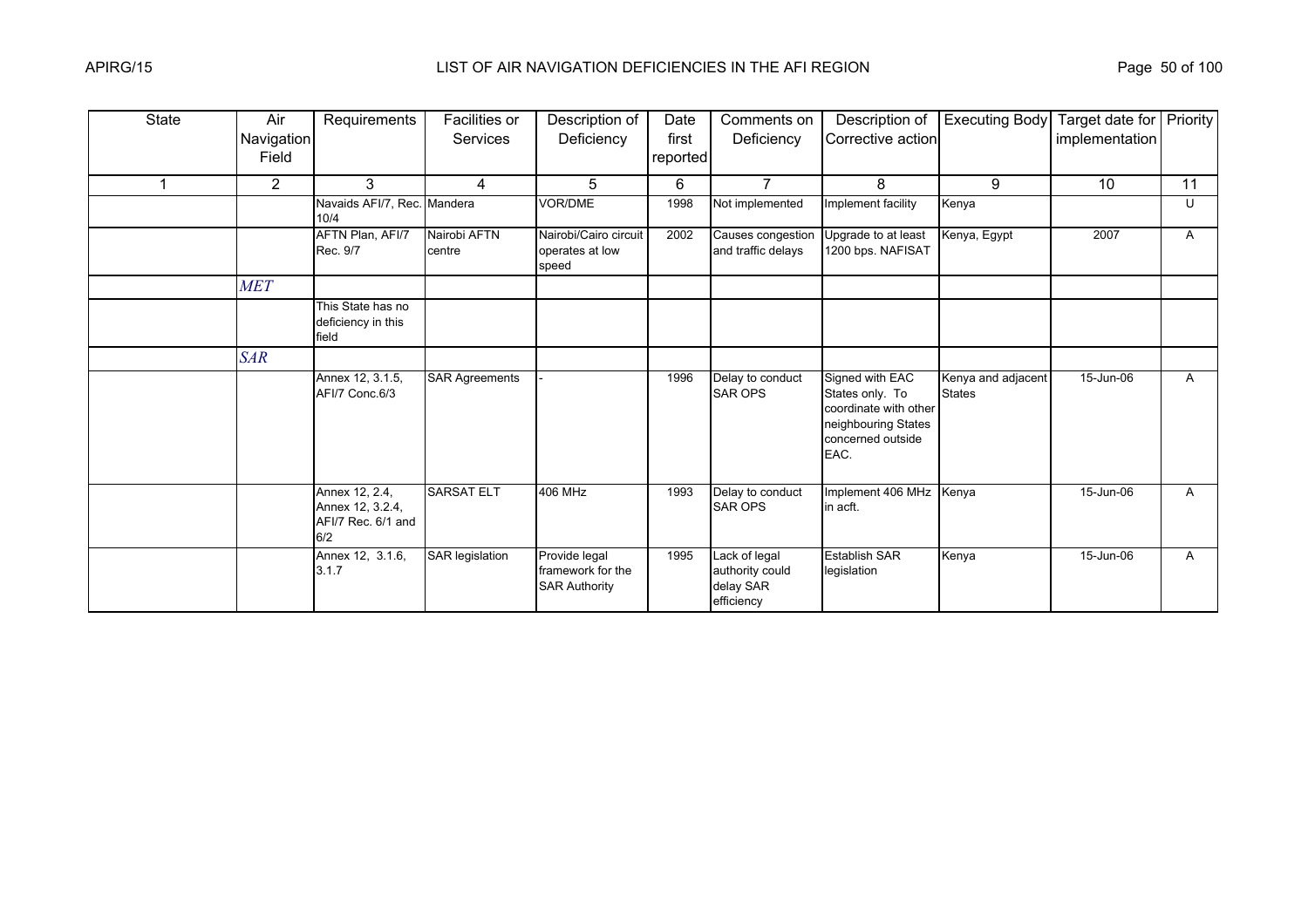| <b>State</b> | Air<br>Navigation<br>Field | Requirements                                                            | Facilities or<br>Services                     | Description of<br>Deficiency                           | Date<br>first<br>reported | Comments on<br>Deficiency                                               | Description of<br>Corrective action                                                     | <b>Executing Body</b> | Target date for Priority<br>implementation |    |
|--------------|----------------------------|-------------------------------------------------------------------------|-----------------------------------------------|--------------------------------------------------------|---------------------------|-------------------------------------------------------------------------|-----------------------------------------------------------------------------------------|-----------------------|--------------------------------------------|----|
| $\mathbf{1}$ | $\overline{2}$             | 3                                                                       | $\overline{4}$                                | 5                                                      | 6                         | $\overline{7}$                                                          | 8                                                                                       | 9                     | 10                                         | 11 |
| Lesotho      |                            |                                                                         |                                               |                                                        |                           |                                                                         |                                                                                         |                       |                                            |    |
|              | AIS                        |                                                                         |                                               |                                                        |                           |                                                                         |                                                                                         |                       |                                            |    |
|              |                            | Annex 15, 4.1                                                           | Lack of new AIP<br>format                     | Irregular distribution<br>of AIS package               | 35065                     | Non-availability of<br>AIP affects safety                               | Implement and<br>publish new AIP                                                        | Lesotho               | 15-Jun-06                                  | Ū  |
|              | AOP                        |                                                                         |                                               |                                                        |                           |                                                                         |                                                                                         |                       |                                            |    |
|              |                            | Aerodrome<br>certification Annex<br>14, Vol.I Para.<br>$1.4.1 - 1.4.6$  | Maseru                                        | Aerodromes not<br>certified                            | 2004                      | The development of<br>procedures have<br>not started as of<br>Feb. 2005 | Develop the<br>procedures and<br>implement<br>requirement                               | <b>DCA</b>            | 2005                                       | U  |
|              |                            | Emergency plan;<br>Annex 14 Vol.I<br>para. 9.1.1 - 9.1.15               | Maseru                                        | No aerodrome<br>emergency plan.<br>Exercises not held. | 1996                      |                                                                         | Develop plan.<br>Conduct emergency<br>exercise.                                         | <b>DCA</b>            | 2004                                       | Ū  |
|              | <b>ATM</b>                 |                                                                         |                                               |                                                        |                           |                                                                         |                                                                                         |                       |                                            |    |
|              |                            | This State has no<br>deficiency in this<br>field                        |                                               |                                                        |                           |                                                                         |                                                                                         |                       |                                            |    |
|              | <b>CNS</b>                 |                                                                         |                                               |                                                        |                           |                                                                         |                                                                                         |                       |                                            |    |
|              |                            | Navaids AFI/7, Rec. Maseru<br>10/4                                      |                                               | VOR/DME                                                | 2002                      | Not implemented                                                         | To implement                                                                            | Lesotho               |                                            | U  |
|              | <b>MET</b>                 |                                                                         |                                               |                                                        |                           |                                                                         |                                                                                         |                       |                                            |    |
|              |                            | Implementation of<br>MET facilities and<br>services AFI/7 Rec.<br>14/10 | Lesotho/Maseru/Mo Anemometer on<br>shoeshoe 1 | RWY 04 has been<br>unserviceable for<br>many months    | 2003                      | Advice given<br>through missions                                        | Install a new sensor<br>with displays at<br>appropriate ATC and<br><b>MET</b> positions | Lesotho               |                                            | A  |
|              | <b>SAR</b>                 |                                                                         |                                               |                                                        |                           |                                                                         |                                                                                         |                       |                                            |    |
|              |                            | This State has no<br>deficiency in this<br>field                        |                                               |                                                        |                           |                                                                         |                                                                                         |                       |                                            |    |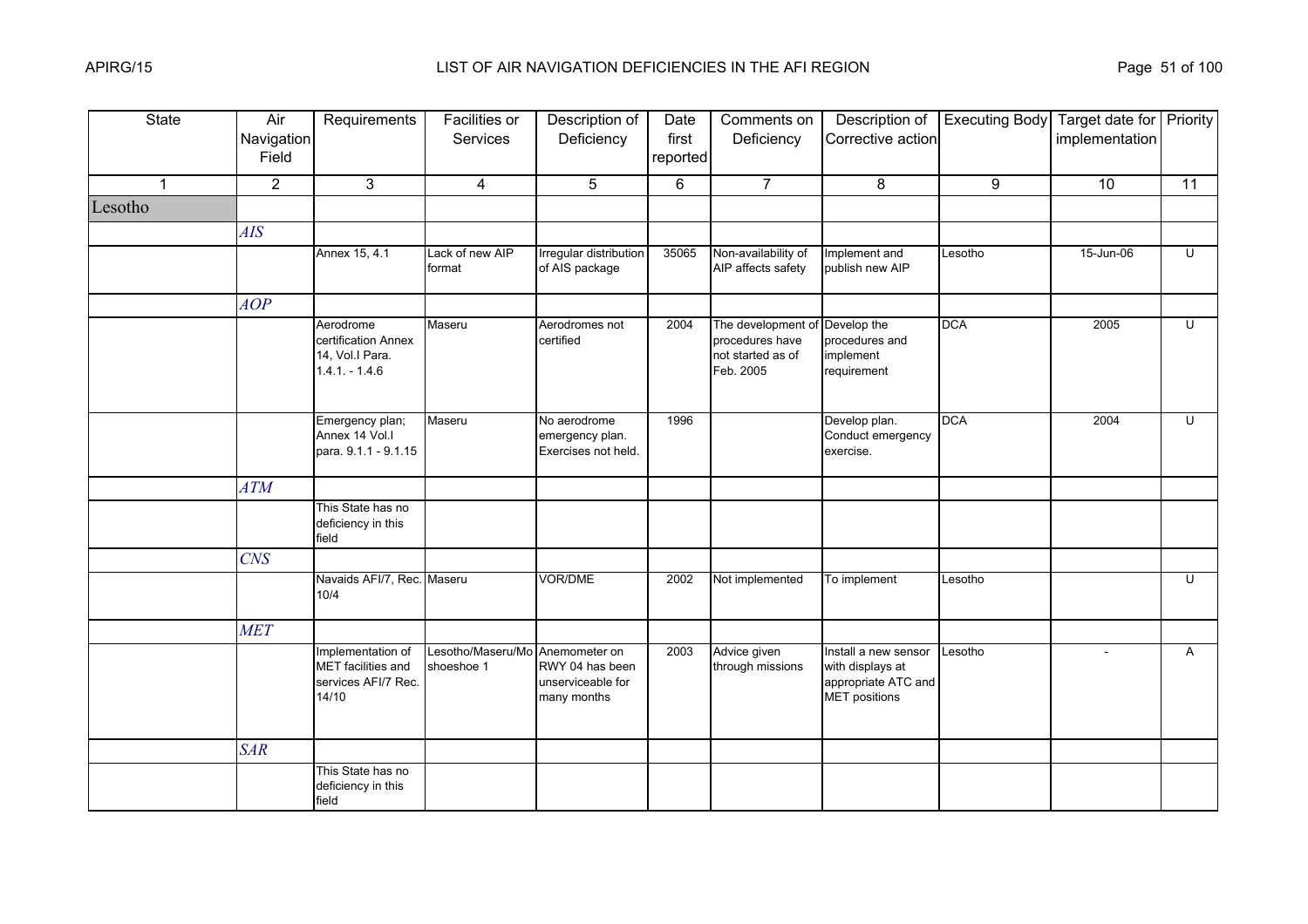| <b>State</b> | Air<br>Navigation<br>Field | Requirements                                                                                                                  | Facilities or<br>Services | Description of<br>Deficiency             | Date<br>first<br>reported | Comments on<br>Deficiency | Description of<br>Corrective action                                                                                                                          | <b>Executing Body</b>        | Target date for Priority<br>implementation |              |
|--------------|----------------------------|-------------------------------------------------------------------------------------------------------------------------------|---------------------------|------------------------------------------|---------------------------|---------------------------|--------------------------------------------------------------------------------------------------------------------------------------------------------------|------------------------------|--------------------------------------------|--------------|
| $\mathbf{1}$ | $\overline{2}$             | 3                                                                                                                             | 4                         | 5                                        | 6                         | $\overline{7}$            | 8                                                                                                                                                            | 9                            | 10                                         | 11           |
| Liberia      |                            |                                                                                                                               |                           |                                          |                           |                           |                                                                                                                                                              |                              |                                            |              |
|              | AIS                        |                                                                                                                               |                           |                                          |                           |                           |                                                                                                                                                              |                              |                                            |              |
|              |                            | Situation unknown                                                                                                             | Robertsfield              |                                          |                           |                           |                                                                                                                                                              |                              |                                            |              |
|              | AOP                        |                                                                                                                               |                           |                                          |                           |                           |                                                                                                                                                              |                              |                                            |              |
|              |                            | Emergency plan;<br>Annex 14 Vol.I<br>para. 9.1.1 - 9.1.15                                                                     | Monrovia                  | No aerodrome<br>emergency plan.          | 1996                      |                           | Develop plan.<br>Conduct emergency Authority<br>exercise.                                                                                                    | Liberia Airport              | 1998                                       | A            |
|              |                            | Bird hazard control<br>and reduction; AFI/7<br>Conc.4/2 and 4/7;<br>Annex 14 Vol.1,<br>Para 9.4.1 - 9.4.4                     | Monrovia                  | Lack of bird hazard<br>control programme | 2004                      |                           | Created a bird<br>hazard committee.<br>Develop and<br>implement a bird<br>hazard control<br>programme based on<br>ornithological studies<br>to be conducted. | Liberia Airport<br>Authority |                                            | $\mathsf{A}$ |
|              |                            | Rescue and fire<br>fighting; AFI/7<br>Conc. 4/2 and 4/7<br>Annex 14, Volume<br>1, Para 2.11.1 -<br>2.11.4 et 9.2.1 -<br>9.2.3 | Monrovia                  | RFFS: inadequate                         | 1996                      |                           | Rehabilitate facilities Liberia Airport<br>and acquire<br>equipment as<br>defined in the<br>ICAO/UNDP study<br>availabe.                                     | Authority                    |                                            | A            |
|              | <b>ATM</b>                 |                                                                                                                               |                           |                                          |                           |                           |                                                                                                                                                              |                              |                                            |              |
|              |                            | This State has no<br>deficiency in this<br>field                                                                              |                           |                                          |                           |                           |                                                                                                                                                              |                              |                                            |              |
|              | <b>CNS</b>                 |                                                                                                                               |                           |                                          |                           |                           |                                                                                                                                                              |                              |                                            |              |
|              |                            | Navaids AFI/7, Rec. Robertsfield<br>10/4                                                                                      |                           | <b>ILS 04</b>                            | 1998                      | Not implemented           | Implement facility                                                                                                                                           | Liberia                      |                                            | Ū            |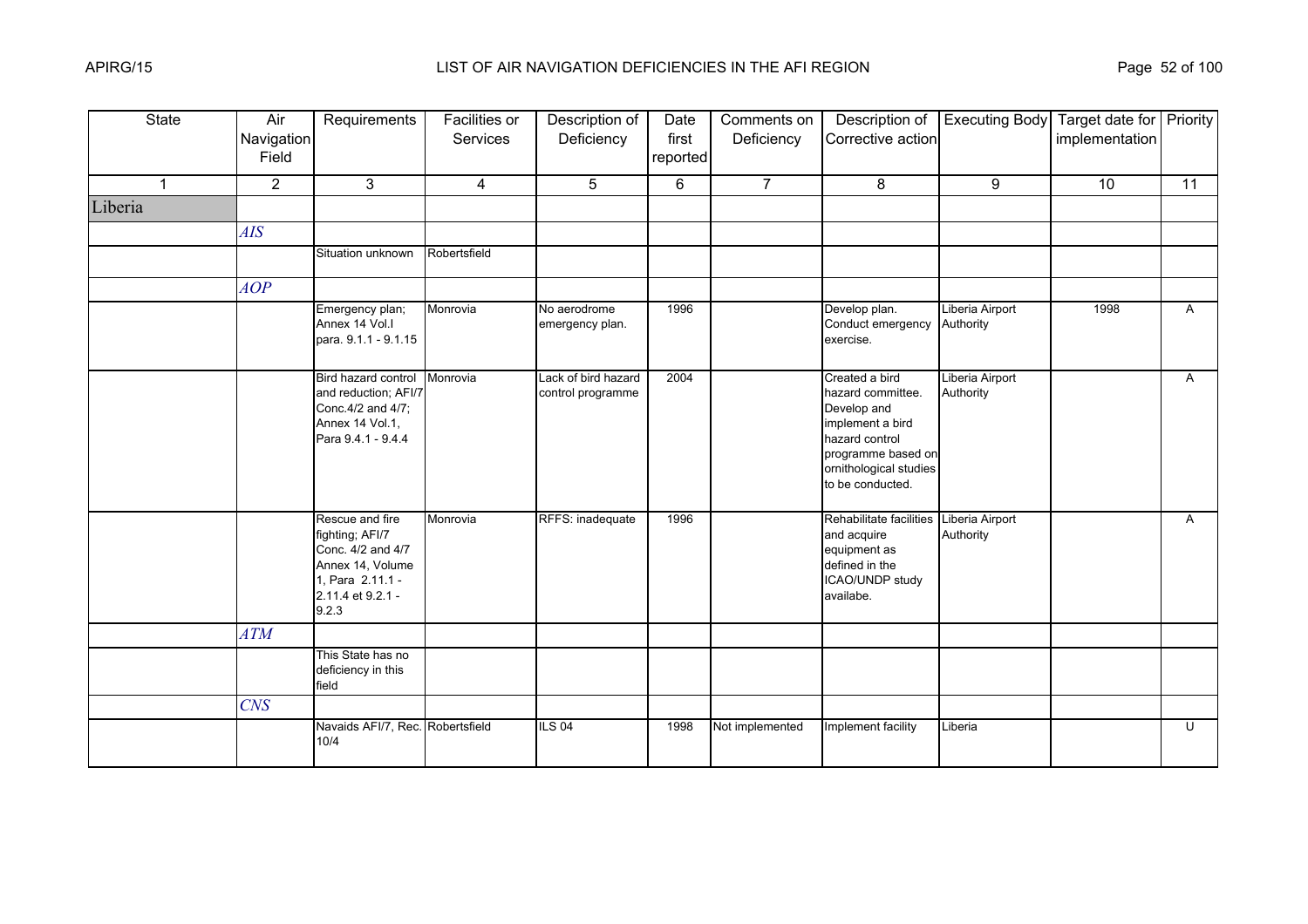| <b>State</b> | Air        | Requirements                                                                                                        | Facilities or                                            | Description of                                     | Date     | Comments on                                              | Description of                                                     | <b>Executing Body</b> | Target date for Priority |    |
|--------------|------------|---------------------------------------------------------------------------------------------------------------------|----------------------------------------------------------|----------------------------------------------------|----------|----------------------------------------------------------|--------------------------------------------------------------------|-----------------------|--------------------------|----|
|              | Navigation |                                                                                                                     | <b>Services</b>                                          | Deficiency                                         | first    | Deficiency                                               | Corrective action                                                  |                       | implementation           |    |
|              | Field      |                                                                                                                     |                                                          |                                                    | reported |                                                          |                                                                    |                       |                          |    |
|              | 2          | 3                                                                                                                   | 4                                                        | 5                                                  | 6        |                                                          | 8                                                                  | 9                     | 10                       | 11 |
|              | <b>MET</b> |                                                                                                                     |                                                          |                                                    |          |                                                          |                                                                    |                       |                          |    |
|              |            | Requirement to<br>provide<br>meteorological<br>reports to the ATS<br>units (Annex 3,<br>Chapter 10, para<br>10.1.1) | Liberia/Roberts Intl.<br><b>Associated MET</b><br>Office | Provision of MET<br>data to ATS units<br>deficient | 36647    | Advice given to<br>authorities through<br>correspondence | Better display system Liberia Civil Aviation<br>of MET data to ATS | Authority and MET     | 2005                     | A  |
|              | <b>SAR</b> |                                                                                                                     |                                                          |                                                    |          |                                                          |                                                                    |                       |                          |    |
|              |            | This State has no<br>deficiency in this<br>field                                                                    |                                                          |                                                    |          |                                                          |                                                                    |                       |                          |    |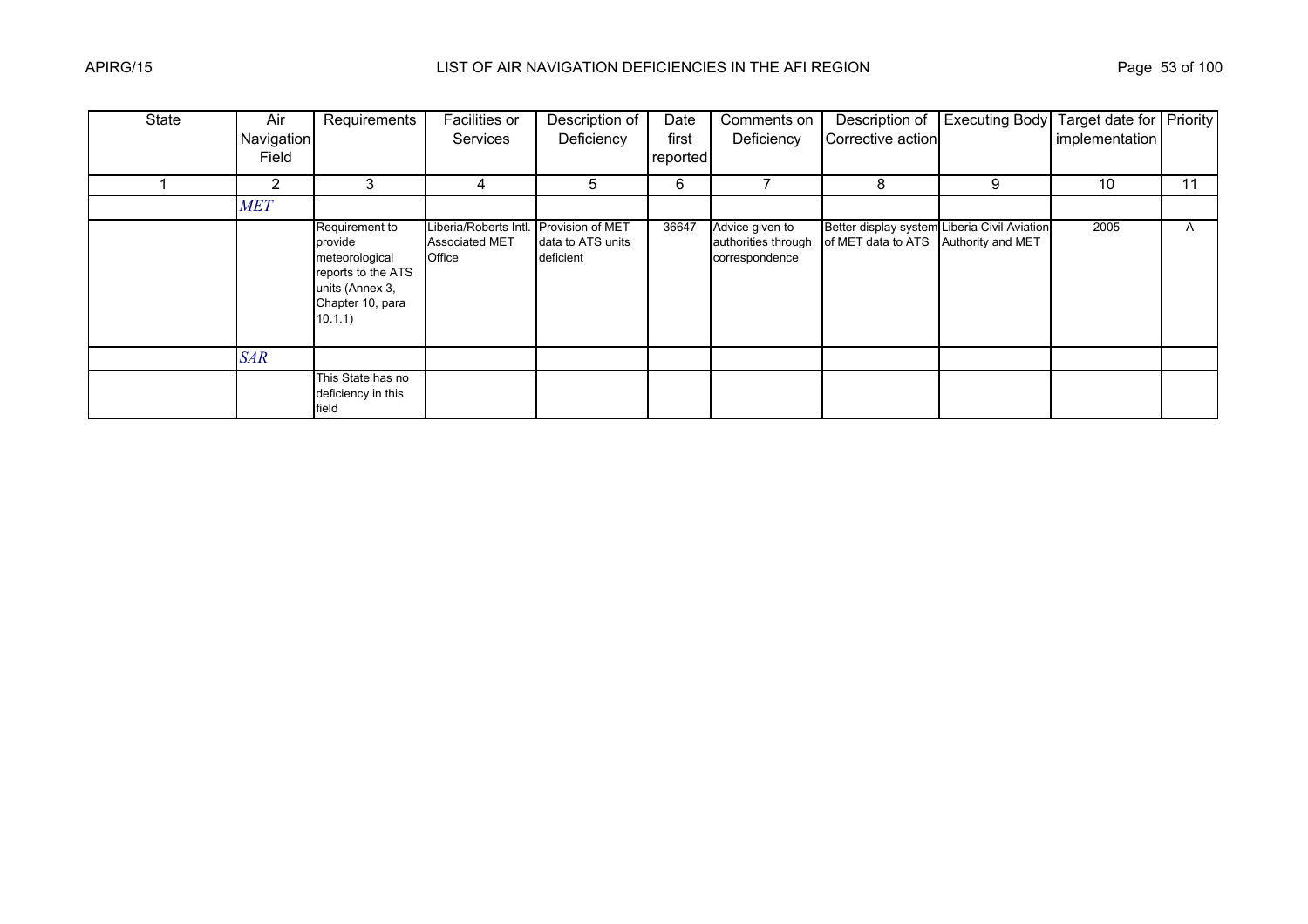| <b>State</b> | Air<br>Navigation<br>Field | Requirements                                                                                                | Facilities or<br><b>Services</b>   | Description of<br>Deficiency                 | Date<br>first<br>reported | Comments on<br>Deficiency                                       | Description of<br>Corrective action                             | <b>Executing Body</b> | Target date for Priority<br>implementation |              |
|--------------|----------------------------|-------------------------------------------------------------------------------------------------------------|------------------------------------|----------------------------------------------|---------------------------|-----------------------------------------------------------------|-----------------------------------------------------------------|-----------------------|--------------------------------------------|--------------|
| $\mathbf{1}$ | $\overline{2}$             | 3                                                                                                           | $\overline{4}$                     | 5                                            | 6                         | $\overline{7}$                                                  | 8                                                               | 9                     | 10                                         | 11           |
| Libya        |                            |                                                                                                             |                                    |                                              |                           |                                                                 |                                                                 |                       |                                            |              |
|              | <b>AIS</b>                 |                                                                                                             |                                    |                                              |                           |                                                                 |                                                                 |                       |                                            |              |
|              |                            | This State has no<br>deficiency in this<br>field                                                            |                                    |                                              |                           |                                                                 |                                                                 |                       |                                            |              |
|              | AOP                        |                                                                                                             |                                    |                                              |                           |                                                                 |                                                                 |                       |                                            |              |
|              |                            | Bird hazard control<br>and reduction; AFI/7<br>Conc. 4/2 and 4.7;<br>Annex 14 Vol.I,<br>para. 9.4.1 - 9.4.4 | Benghazi                           | Bird hazard control<br>measures required.    |                           |                                                                 | Control measures to<br>be implemented and<br>monitored.         | <b>NCAA</b>           |                                            | $\cup$       |
|              |                            | Bird hazard control<br>and reduction; AFI/7<br>Conc.4/2 and 4/7.<br>Annex 14 Vol.1,<br>para. 9.4.1 - 9.4.4  | Tripoli                            | Bird hazard control<br>measures required.    |                           |                                                                 | Control measures to<br>be implemented and<br>monitored.         | <b>NCAA</b>           |                                            | $\mathbf{U}$ |
|              | <b>ATM</b>                 |                                                                                                             |                                    |                                              |                           |                                                                 |                                                                 |                       |                                            |              |
|              |                            | AFI/7 Rec.5/8 Table RNAV UM999<br>ATS 1 AFI ANP<br>Doc.7474                                                 |                                    | Zarzaitine-Sebha-<br>Sarir-New Valley        | 1994                      | Aircraft subjected to<br>fly non-economical<br>routes           | States concerned to<br>coordinate common<br>implementation date | Libya                 | 15-Jun-06                                  | A            |
|              |                            | AFI/7 Rec.5/21                                                                                              | Provision of ATC<br>150 NM concept | Non-provision of<br>ATC 150 NM of<br>Tripoli | 1990                      | Delayed descent for<br>arrival and steep<br>climb for departure | Implement as<br>required                                        | Libya                 | 15-Jun-06                                  | U            |
|              |                            | AFI/7 Rec.5/1                                                                                               | P21-R23-Airspace<br>Management     | Prohibited area-<br>Restricted area          | 1990                      | Non-availability of<br>direct routing                           | State concerned to<br>withdraw these areas                      | Libya                 | 15-Jun-06                                  | A            |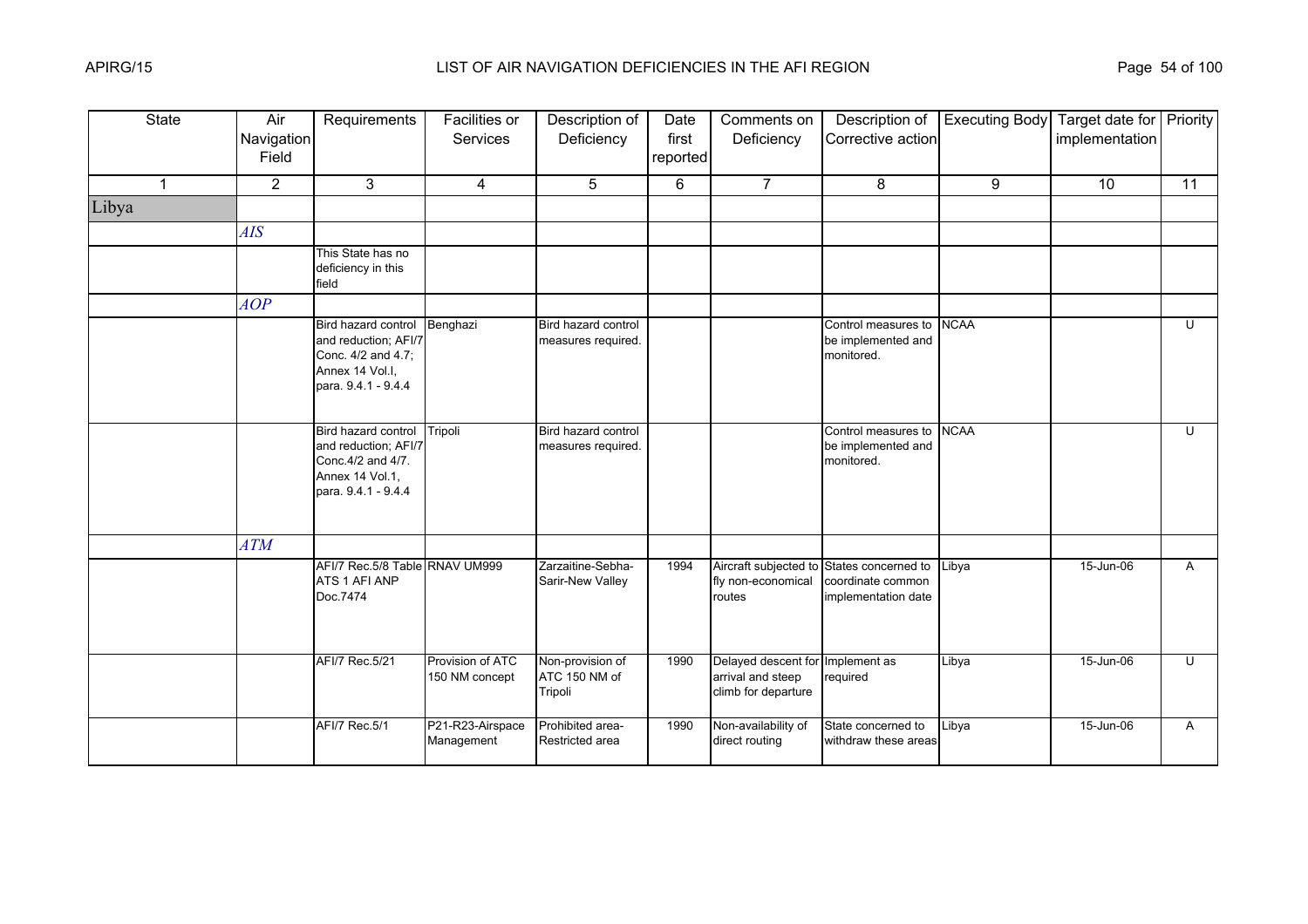| State | Air<br>Navigation<br>Field | Requirements                                                 | Facilities or<br>Services | Description of<br>Deficiency                                               | Date<br>first<br>reported | Comments on<br>Deficiency                                                 | Description of<br>Corrective action                                                   | <b>Executing Body</b>               | Target date for Priority<br>implementation |    |
|-------|----------------------------|--------------------------------------------------------------|---------------------------|----------------------------------------------------------------------------|---------------------------|---------------------------------------------------------------------------|---------------------------------------------------------------------------------------|-------------------------------------|--------------------------------------------|----|
|       | $\overline{2}$             | 3                                                            | $\overline{4}$            | 5                                                                          | 6                         | $\overline{7}$                                                            | 8                                                                                     | 9                                   | 10                                         | 11 |
|       |                            | AFI/7 Rec.5/8 Table Route UA411<br>ATS 1 AFI ANP<br>Doc.7474 |                           | Jerba-Tripoli-Beni-<br>Walid-Benina-<br><b>GERFA-Mersa</b><br>Matruh-Cairo | 1994                      | Aircraft subjected to States concerned to<br>fly non-economical<br>routes | coordinate common<br>implementation date                                              | Libya                               | 15-Jun-06                                  | A  |
|       |                            | AFI/7 Rec.5/8 Table Route UA748<br>ATS 1 AFI ANP<br>Doc.7474 |                           | (Gozo)-Tripoli-<br>Mizda-Cairo-Sharm<br>Sheikh                             | 1994                      | Aircraft subjected to States concerned to<br>fly non-economical<br>routes | coordinate common<br>implementation date                                              | Libya and adjacent<br><b>States</b> | 15-Jun-06                                  | A  |
|       |                            | AFI/7 Rec.5/8 Table Route UG623<br>ATS 1 AFI ANP<br>Doc.7474 |                           | BALEN-Annaba-<br>Tebessa-<br>Ghadames                                      | 1994                      | Aircraft subjected to States concerned to<br>fly non-economical<br>routes | coordinate common<br>implementation date                                              | Libya                               | 15-Jun-06                                  | A  |
|       |                            | AFI/7 Rec.5/8 Table Route UG855<br>ATS 1 AFI ANP<br>Doc.7474 |                           | Tripoli-Ghadames-<br><b>B.Omar Driss</b>                                   | 1994                      | Aircraft subjected to States concerned to<br>fly non-economical<br>routes | coordinate common<br>implementation date                                              | Libya                               | 15-Jun-06                                  | A  |
|       |                            | AFI/7 Rec.5/8 Table Route UG864<br>ATS 1 AFI ANP<br>Doc.7474 |                           | Tunis-Tebessa-<br>Ghardaia-<br>Timmimoun                                   | 1994                      | fly non-economical<br>routes                                              | Aircraft subjected to States concerned to<br>coordinate common<br>implementation date | Libya                               | 15-Jun-06                                  | A  |
|       |                            | AFI/7 Rec.5/8 Table RNAV UM994<br>ATS 1 AFI ANP<br>Doc.7474  |                           | Monastir-Mitiga-<br>Beni-Walid-ORNAT                                       | 1994                      | fly non-economical<br>routes                                              | Aircraft subjected to States concerned to<br>coordinate common<br>implementation date | Libya                               | 15-Jun-06                                  | A  |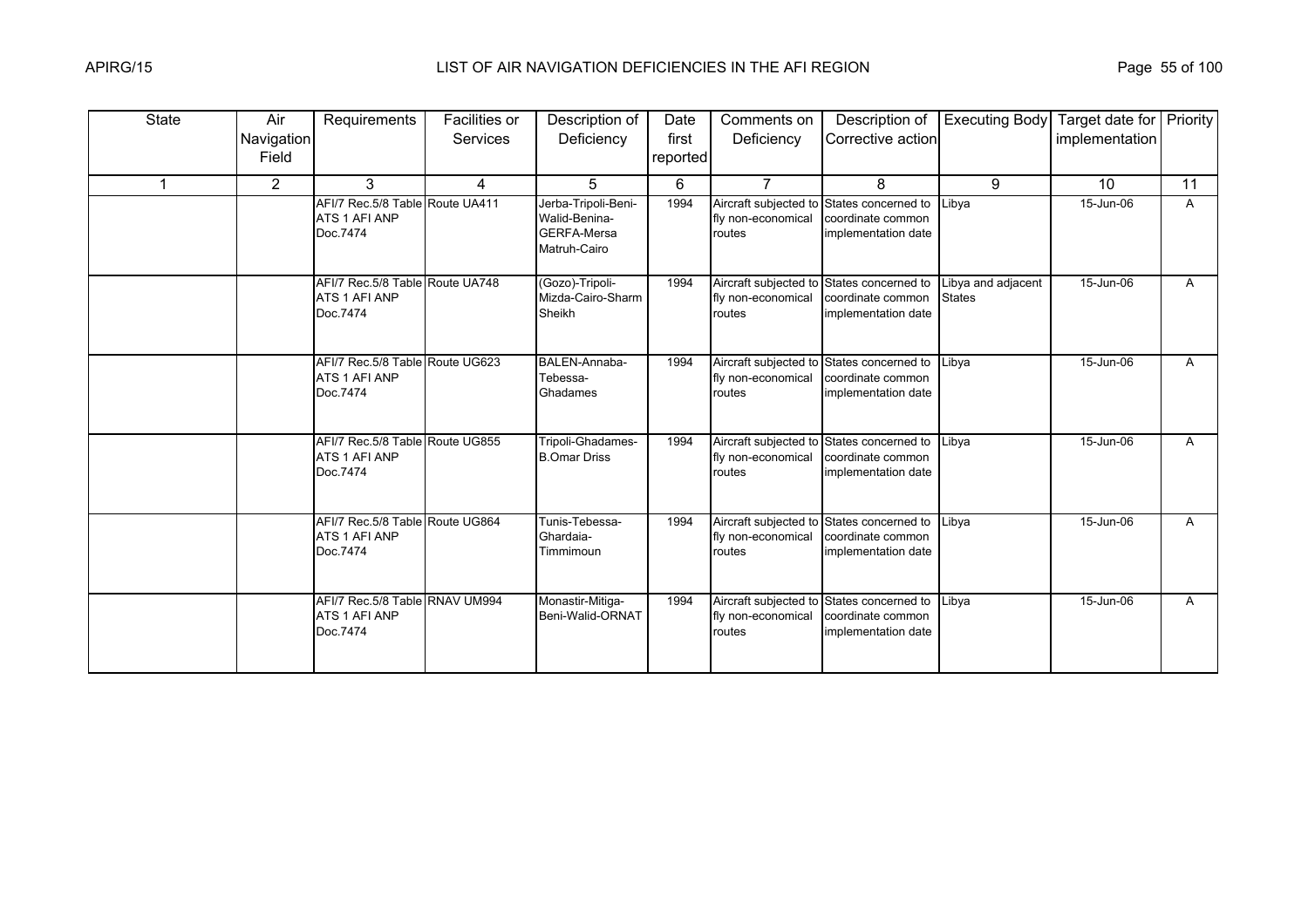| <b>State</b> | Air<br>Navigation<br>Field | Requirements                                                 | Facilities or<br>Services | Description of<br>Deficiency                                                                                                                                                                                                                   | Date<br>first<br>reported | Comments on<br>Deficiency                                      | Description of<br>Corrective action                                                                                                                                                      | <b>Executing Body</b> | Target date for Priority<br>implementation |                |
|--------------|----------------------------|--------------------------------------------------------------|---------------------------|------------------------------------------------------------------------------------------------------------------------------------------------------------------------------------------------------------------------------------------------|---------------------------|----------------------------------------------------------------|------------------------------------------------------------------------------------------------------------------------------------------------------------------------------------------|-----------------------|--------------------------------------------|----------------|
| $\mathbf 1$  | $\overline{2}$             | 3                                                            | 4                         | 5                                                                                                                                                                                                                                              | 6                         | $\overline{7}$                                                 | 8                                                                                                                                                                                        | 9                     | 10                                         | 11             |
|              |                            | <b>AFI/7 Rec.5/1</b>                                         | Airspace<br>Management    | Inadequate<br>airspace<br>management<br>between ATS units<br>leading to frequent<br>traffic incidents in<br>the FIR boundaries<br>between Alger,<br>N'djamena, Niamey<br>and Tripoli not<br>responding to<br>existing route<br>structure flows | 1998                      | <b>Frequent ATS</b><br>attributed to<br>airspace<br>management | Need for urgent<br>incidents in the area meeting of the States States<br>concerned to<br>address the problem<br>of airspace<br>management and<br>prevalent ATS<br>incidents in the area. | Libya and adjacent    | 15-Jun-06                                  | A              |
|              | CNS                        |                                                              |                           |                                                                                                                                                                                                                                                |                           |                                                                |                                                                                                                                                                                          |                       |                                            |                |
|              |                            | <b>ATS Direct Speech</b><br>Circuits Plan, AFI/7<br>Rec. 9/9 | Tripoli ACC/FIC           | Circuit<br>Tripoli/Algiers                                                                                                                                                                                                                     | 1998                      | Not implemented                                                | Implement LTF<br>circuit. Algiers to<br>contact PTT Libya.                                                                                                                               | Libya, Algeria        |                                            | $\overline{U}$ |
|              |                            | <b>ATS Direct Speech</b><br>Circuits Plan, AFI/7<br>Rec. 9/9 | <b>Tripoli ACC/FIC</b>    | Circuit<br>Tripoli/Khartoum                                                                                                                                                                                                                    | 1998                      | Not implemented                                                | <b>VSAT NAFISAT in</b><br>project.                                                                                                                                                       | Libya, Sudan          | 2007                                       | U              |
|              |                            | <b>ATS Direct Speech</b><br>Circuits Plan, AFI/7<br>Rec. 9/9 | <b>Tripoli ACC/FIC</b>    | Circuit<br>Tripoli/Niamey                                                                                                                                                                                                                      | 1998                      | Not implemented                                                | <b>VSAT NAFISAT in</b><br>project                                                                                                                                                        | Libya, ASECNA         | 2007                                       | U              |
|              |                            | <b>ATS Direct Speech</b><br>Circuits Plan, AFI/7<br>Rec. 9/9 | Tripoli ACC/FIC           | Circuit<br>Tripoli/N'Djamena                                                                                                                                                                                                                   | 1998                      | Not implemented                                                | <b>VSAT NAFISAT in</b><br>project. PSTN and<br>Satphone proposed<br>by ASECNA                                                                                                            | Libya, ASECNA         | 2007                                       | $\overline{C}$ |
|              |                            | Navaids AFI/7, Rec. Sarir<br>10/4                            |                           | VOR/DME                                                                                                                                                                                                                                        | 1998                      | Not implemented                                                | Implement facility                                                                                                                                                                       | Libya                 |                                            | $\overline{U}$ |
|              |                            | AMS AFI/7 Rec.<br>9/12                                       | Tripoli FIR               | Inadequate VHF<br>coverage of busy<br>ATS routes                                                                                                                                                                                               | 2004                      | Implement remote<br><b>VHF</b> stations                        |                                                                                                                                                                                          | Libya                 |                                            | U              |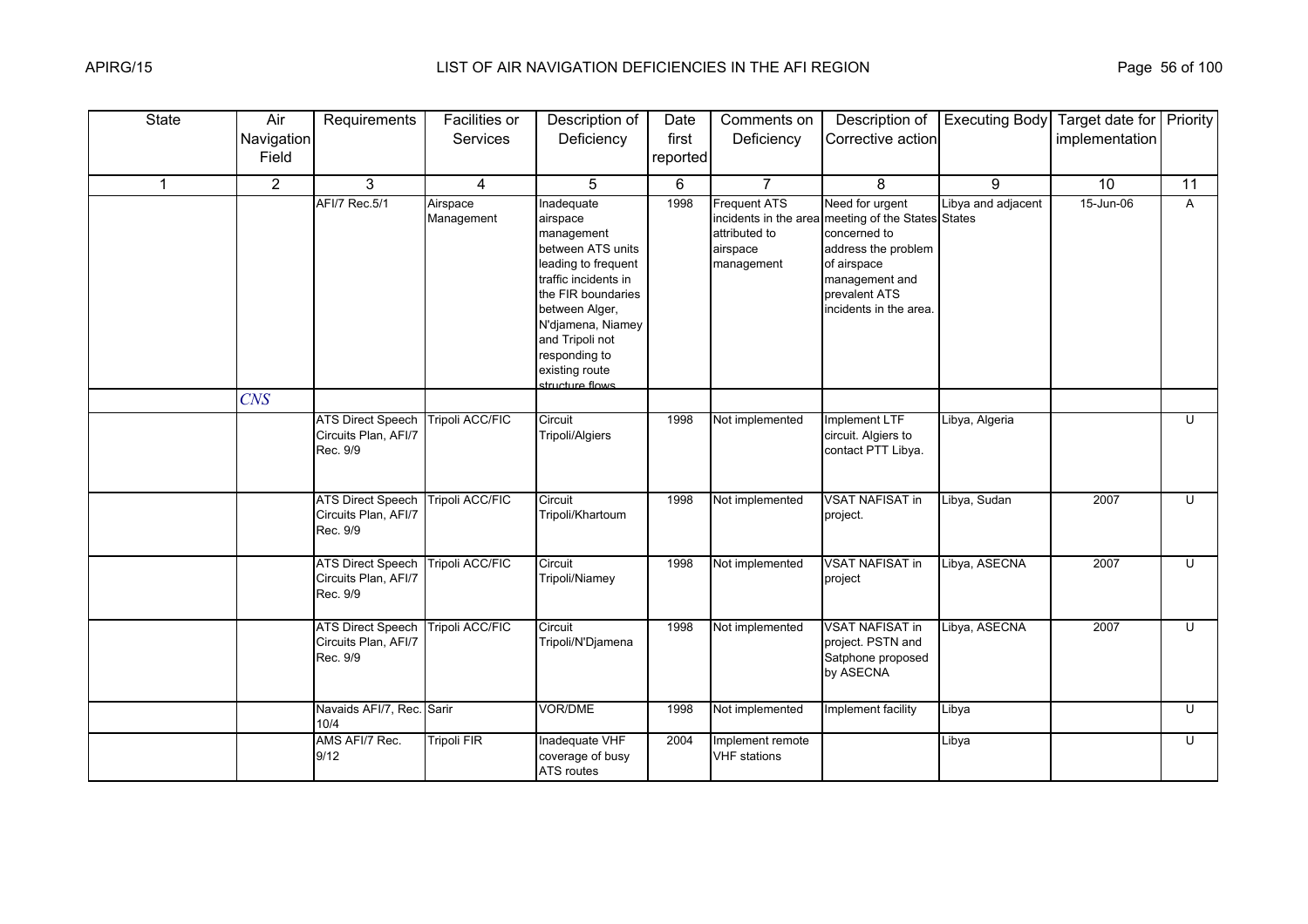| State | Air<br>Navigation<br>Field | Requirements                                     | Facilities or<br>Services | Description of<br>Deficiency | Date<br>first<br>reported | Comments on<br>Deficiency | Corrective action | Description of Executing Body Target date for Priority | implementation |    |
|-------|----------------------------|--------------------------------------------------|---------------------------|------------------------------|---------------------------|---------------------------|-------------------|--------------------------------------------------------|----------------|----|
|       |                            |                                                  |                           | b                            | 6                         |                           |                   | 9                                                      | 10             | 11 |
|       | <b>MET</b>                 |                                                  |                           |                              |                           |                           |                   |                                                        |                |    |
|       |                            | This State has no<br>deficiency in this<br>field |                           |                              |                           |                           |                   |                                                        |                |    |
|       | <b>SAR</b>                 |                                                  |                           |                              |                           |                           |                   |                                                        |                |    |
|       |                            | This State has no<br>deficiency in this<br>field |                           |                              |                           |                           |                   |                                                        |                |    |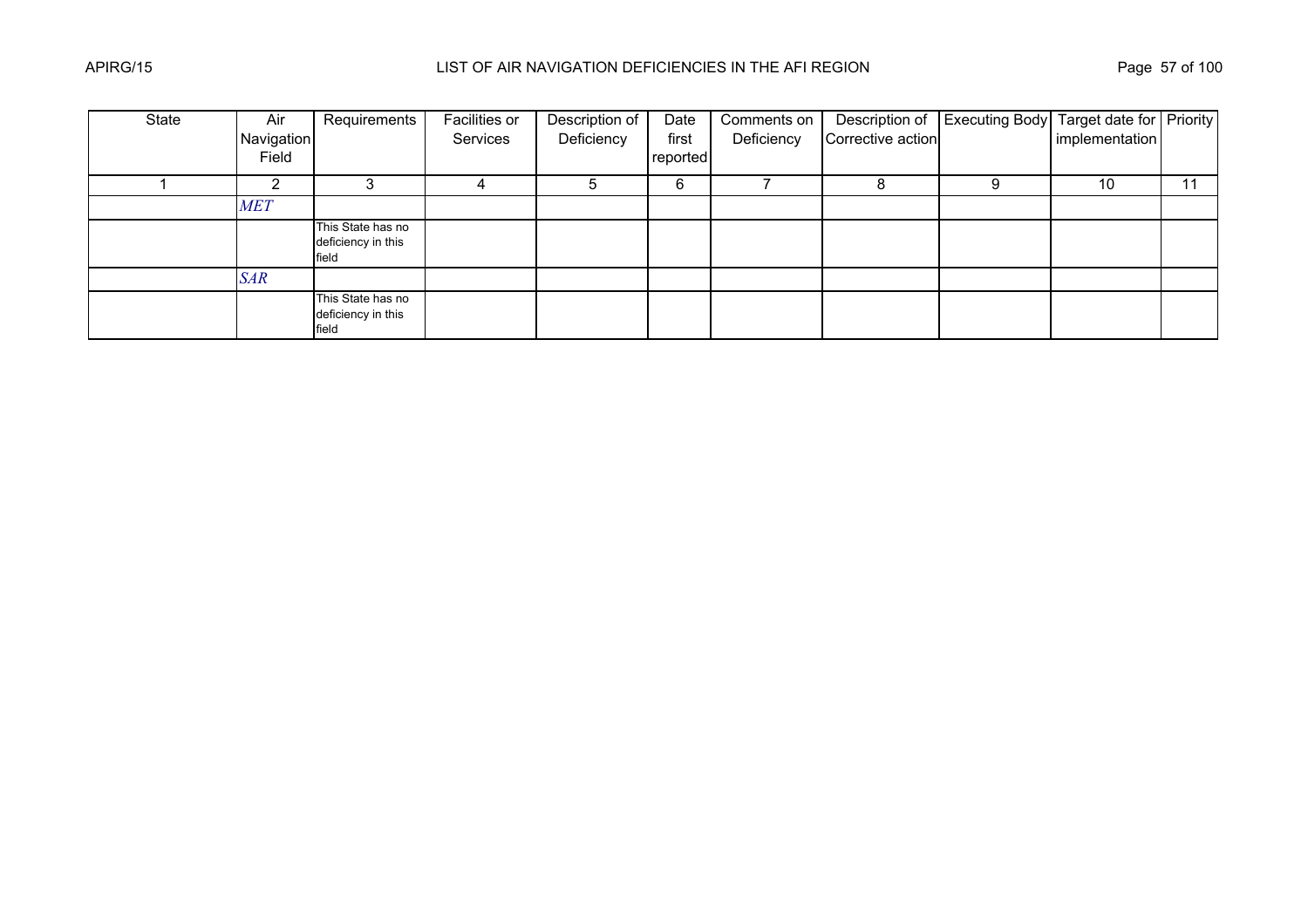| <b>State</b> | Air<br>Navigation<br>Field | Requirements                                                           | Facilities or<br><b>Services</b>                                                                  | Description of<br>Deficiency                                               | Date<br>first<br>reported | Comments on<br>Deficiency                                                      | Description of<br>Corrective action                                                | <b>Executing Body</b>       | Target date for Priority<br>implementation |    |
|--------------|----------------------------|------------------------------------------------------------------------|---------------------------------------------------------------------------------------------------|----------------------------------------------------------------------------|---------------------------|--------------------------------------------------------------------------------|------------------------------------------------------------------------------------|-----------------------------|--------------------------------------------|----|
| $\mathbf{1}$ | $\overline{2}$             | 3                                                                      | $\overline{4}$                                                                                    | 5                                                                          | 6                         | $\overline{7}$                                                                 | 8                                                                                  | 9                           | 10                                         | 11 |
| Madagascar   |                            |                                                                        |                                                                                                   |                                                                            |                           |                                                                                |                                                                                    |                             |                                            |    |
|              | AIS                        |                                                                        |                                                                                                   |                                                                            |                           |                                                                                |                                                                                    |                             |                                            |    |
|              |                            | This State has no<br>deficiency in this<br>field                       |                                                                                                   |                                                                            |                           |                                                                                |                                                                                    |                             |                                            |    |
|              | AOP                        |                                                                        |                                                                                                   |                                                                            |                           |                                                                                |                                                                                    |                             |                                            |    |
|              |                            | Aerodrome<br>certification Annex<br>14, Vol.I Para.<br>$1.4.1 - 1.4.6$ | Antananarivo,<br>Antsiranana,<br>Mahajanga, Nosy-<br>be, Sainte-Marie,<br>Toamasina,<br>Tolagnaro | Aerodromes not yet<br>certified                                            | 2004                      | The development of<br>procedures have<br>not been completed<br>as at Feb. 2004 | Complete the<br>development of<br>procedures and<br>implement the<br>requirement   | <b>ADM/ASECNA</b>           | 2005                                       | U  |
|              |                            | Emergency plan;<br>Annex 14 Vol.,<br>para. 9.1.1 - 9.1.15.             | Antananarivo                                                                                      | No aerodrome<br>emergency plan.<br>Emergency<br>exercises not held<br>vet. | 2001                      | Draft emergency<br>plans by each<br>organization to be<br>amalgamated.         | Develop an airport<br>emergency plan.<br>Conduct full scale<br>emergency exercise. | ADM/ADEMA/ASEC<br><b>NA</b> | 2001                                       | U  |
|              | ATM                        |                                                                        |                                                                                                   |                                                                            |                           |                                                                                |                                                                                    |                             |                                            |    |
|              |                            | This State has no<br>deficiency in this<br>field                       |                                                                                                   |                                                                            |                           |                                                                                |                                                                                    |                             |                                            |    |
|              | CNS                        |                                                                        |                                                                                                   |                                                                            |                           |                                                                                |                                                                                    |                             |                                            |    |
|              |                            | Navaids AFI/7, Rec. Antsiranana<br>10/4                                |                                                                                                   | <b>VOR</b>                                                                 | 1998                      | Not implemented                                                                | Implement facility                                                                 | Madagascar                  |                                            | U  |
|              |                            | Navaids AFI/7, Rec. Morondava<br>10/4                                  |                                                                                                   | <b>VOR</b>                                                                 | 1998                      | Not implemented                                                                | Implement facility                                                                 | Madagascar                  |                                            | U  |
|              |                            | Navaids AFI/7, Rec. Sainte Marie<br>10/4                               |                                                                                                   | <b>VOR</b>                                                                 | 1998                      | Not implemented                                                                | Implement facility                                                                 | Madagascar                  |                                            | A  |
|              |                            | Navaids AFI/7, Rec. Toliara<br>10/4                                    |                                                                                                   | <b>VOR</b>                                                                 | 1998                      | Not implemented                                                                | Implement facility                                                                 | Madagascar                  |                                            | U  |
|              |                            | Navaids AFI/7, Rec. Maintirano<br>10/4                                 |                                                                                                   | <b>VOR</b>                                                                 | 2002                      | Not implemented                                                                | Implement facility                                                                 | Madagascar                  |                                            | U  |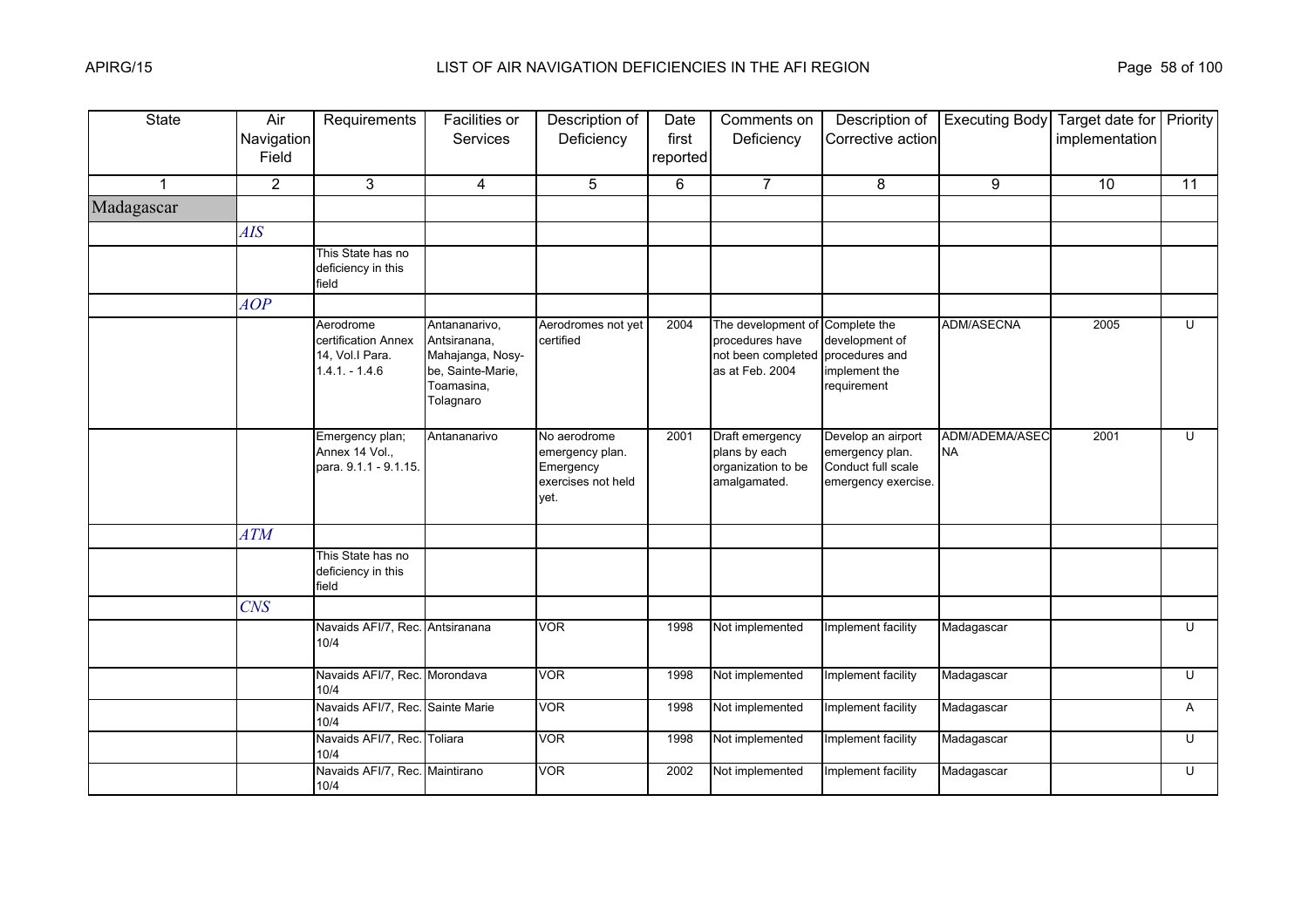| State | Air                 | Requirements                                     | Facilities or | Description of | Date              | Comments on |                   | Description of Executing Body Target date for Priority |                |    |
|-------|---------------------|--------------------------------------------------|---------------|----------------|-------------------|-------------|-------------------|--------------------------------------------------------|----------------|----|
|       | Navigation<br>Field |                                                  | Services      | Deficiency     | first<br>reported | Deficiency  | Corrective action |                                                        | implementation |    |
|       |                     |                                                  |               |                | 6                 |             |                   |                                                        | 10             | 11 |
|       | <b>MET</b>          |                                                  |               |                |                   |             |                   |                                                        |                |    |
|       |                     | This State has no<br>deficiency in this<br>field |               |                |                   |             |                   |                                                        |                |    |
|       | <b>SAR</b>          |                                                  |               |                |                   |             |                   |                                                        |                |    |
|       |                     | This State has no<br>deficiency in this<br>field |               |                |                   |             |                   |                                                        |                |    |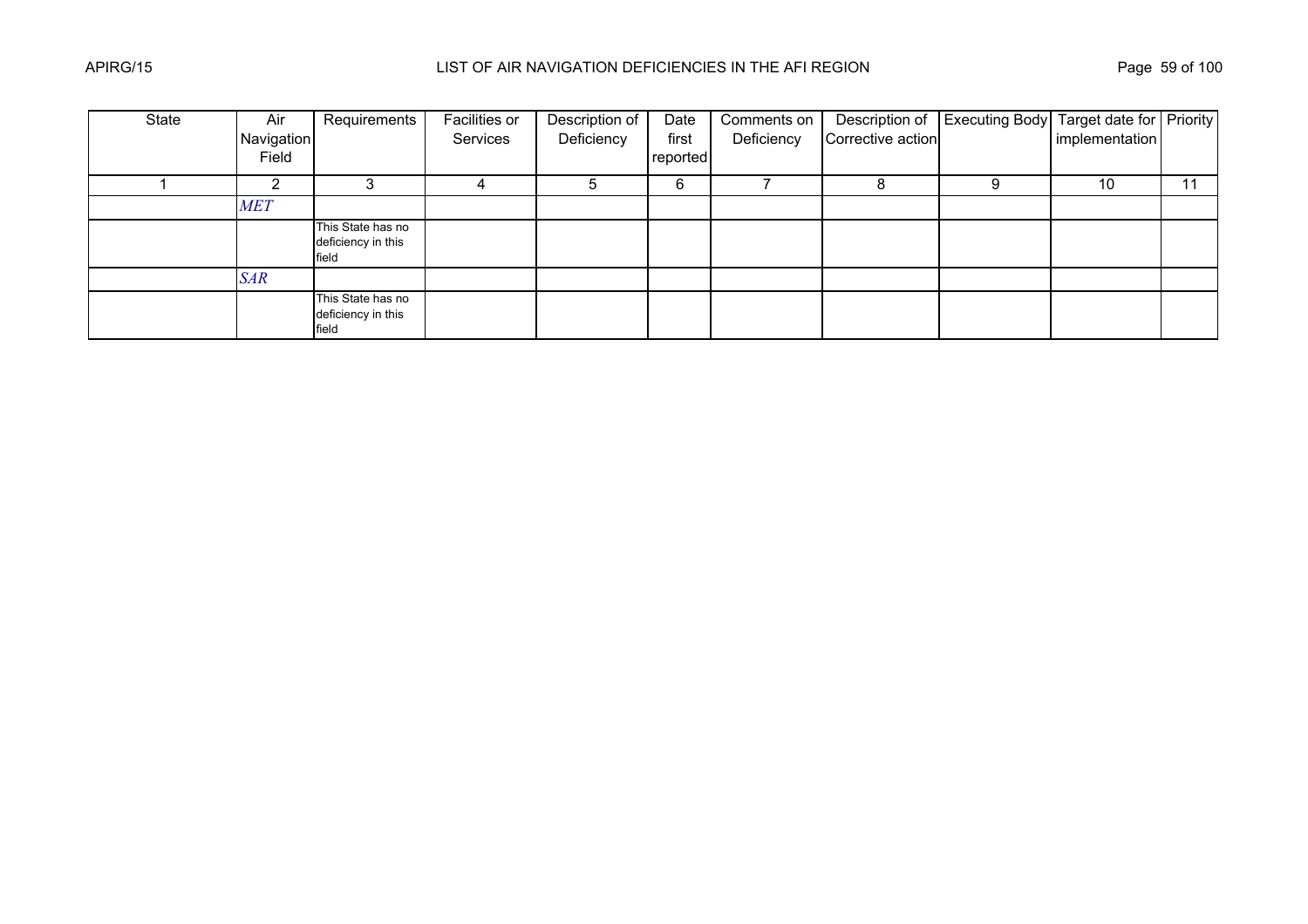| State        | Air<br>Navigation<br>Field | Requirements                                                              | Facilities or<br>Services | Description of<br>Deficiency    | Date<br>first<br>reported | Comments on<br>Deficiency                                                                            | Description of<br>Corrective action                                     | <b>Executing Body</b> | Target date for Priority<br>implementation |                |
|--------------|----------------------------|---------------------------------------------------------------------------|---------------------------|---------------------------------|---------------------------|------------------------------------------------------------------------------------------------------|-------------------------------------------------------------------------|-----------------------|--------------------------------------------|----------------|
| $\mathbf{1}$ | $\overline{2}$             | 3                                                                         | $\overline{4}$            | 5                               | 6                         | $\overline{7}$                                                                                       | 8                                                                       | 9                     | 10                                         | 11             |
| Malawi       |                            |                                                                           |                           |                                 |                           |                                                                                                      |                                                                         |                       |                                            |                |
|              | AIS                        |                                                                           |                           |                                 |                           |                                                                                                      |                                                                         |                       |                                            |                |
|              |                            | This State has no<br>deficiency in this<br>field                          |                           |                                 |                           |                                                                                                      |                                                                         |                       |                                            |                |
|              | AOP                        |                                                                           |                           |                                 |                           |                                                                                                      |                                                                         |                       |                                            |                |
|              |                            | Aerodrome<br>certification Annex<br>14, Vol.I Para.<br>$1.4.1 - 1.4.6$    | Lilongwe, Blantyre        | Aerodromes not yet<br>certified | 2003                      | The development of Develop the<br>procedures have<br>not been completed implement<br>as at Feb. 2005 | procedures and<br>requirement                                           | <b>DCA</b>            | 2005                                       | U              |
|              | <b>ATM</b>                 |                                                                           |                           |                                 |                           |                                                                                                      |                                                                         |                       |                                            |                |
|              |                            | This State has no<br>deficiency in this<br>field                          |                           |                                 |                           |                                                                                                      |                                                                         |                       |                                            |                |
|              | CNS                        |                                                                           |                           |                                 |                           |                                                                                                      |                                                                         |                       |                                            |                |
|              |                            | AMS AFI/7 Rec.<br>9/12                                                    | <b>FIR Lilongwe</b>       | VHF coverage<br>incomplete      | 2001                      | Install additional<br>VHF relay stations<br>at Muzuzu and<br>Zomba.                                  | <b>Extension VHF</b><br>coverage in<br>progress. Equipment<br>in place. | Malawi                |                                            | $\overline{U}$ |
|              | <b>MET</b>                 |                                                                           |                           |                                 |                           |                                                                                                      |                                                                         |                       |                                            |                |
|              |                            | Implementation of<br>MET facilities and<br>services - AFI/7<br>Rec. 14/10 | Malawi/Lilongwe<br>Intl.  | Irregular OPMET<br>data         | 1992                      | Advice through<br>correspondence                                                                     | Installation of reliable Malawi<br>telecom link                         |                       | $\sim$                                     | B              |
|              | <b>SAR</b>                 |                                                                           |                           |                                 |                           |                                                                                                      |                                                                         |                       |                                            |                |
|              |                            | This State has no<br>deficiency in this<br>field                          |                           |                                 |                           |                                                                                                      |                                                                         |                       |                                            |                |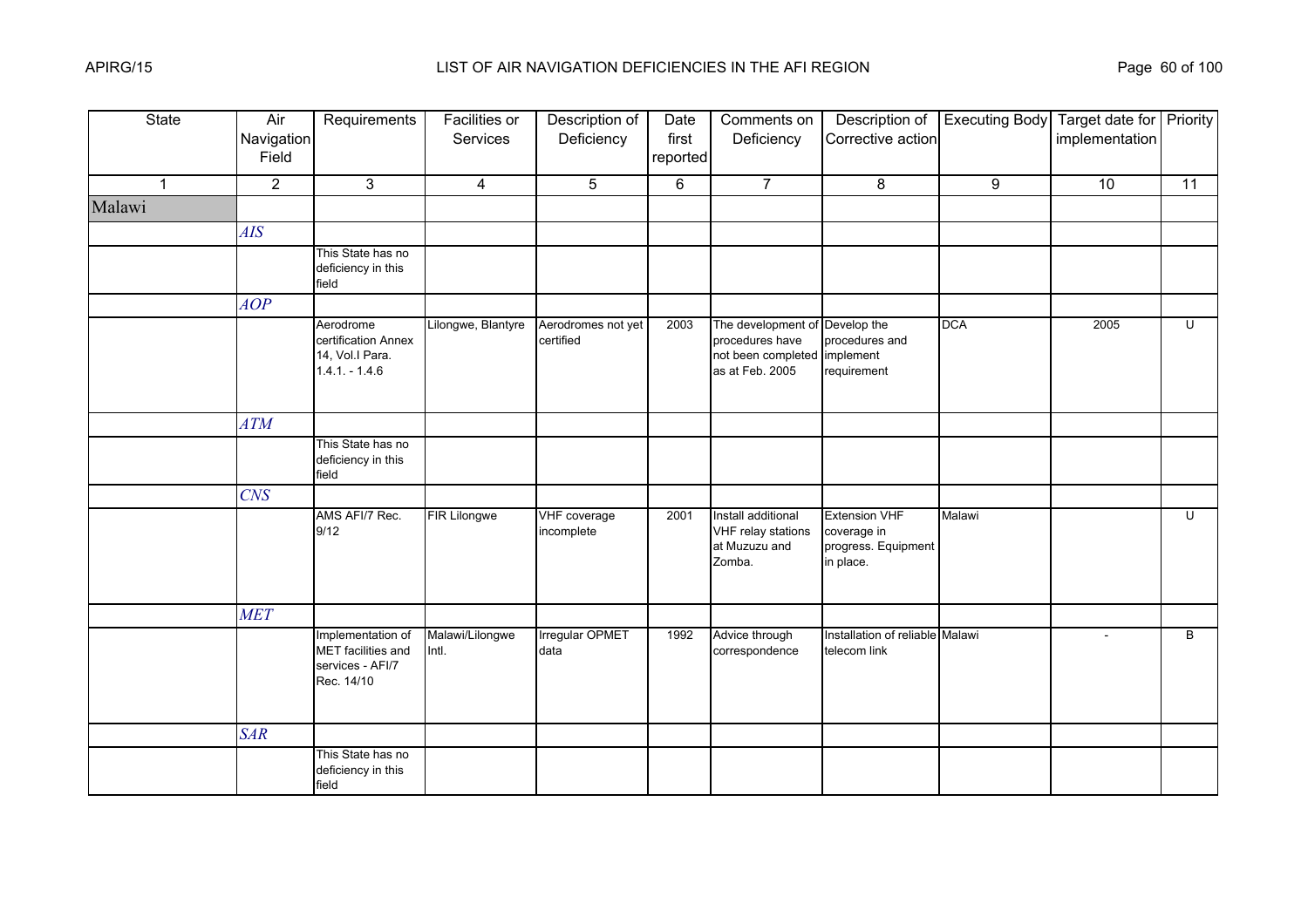| State        | Air<br>Navigation<br>Field | Requirements                                                     | <b>Facilities or</b><br>Services | Description of<br>Deficiency | Date<br>first<br>reported | Comments on<br>Deficiency | Description of<br>Corrective action | <b>Executing Body</b> | Target date for Priority<br>implementation |                |
|--------------|----------------------------|------------------------------------------------------------------|----------------------------------|------------------------------|---------------------------|---------------------------|-------------------------------------|-----------------------|--------------------------------------------|----------------|
| $\mathbf{1}$ | $\overline{2}$             | 3                                                                | $\overline{4}$                   | 5                            | 6                         | $\overline{7}$            | 8                                   | 9                     | 10                                         | 11             |
| Mali         |                            |                                                                  |                                  |                              |                           |                           |                                     |                       |                                            |                |
|              | <b>AIS</b>                 |                                                                  |                                  |                              |                           |                           |                                     |                       |                                            |                |
|              |                            | This State has no<br>deficiency in this<br>field                 |                                  |                              |                           |                           |                                     |                       |                                            |                |
|              | AOP                        |                                                                  |                                  |                              |                           |                           |                                     |                       |                                            |                |
|              |                            | This State has no<br>deficiency in this<br>field.                |                                  |                              |                           |                           |                                     |                       |                                            |                |
|              | <b>ATM</b>                 |                                                                  |                                  |                              |                           |                           |                                     |                       |                                            |                |
|              |                            | This State has no<br>deficiency in this<br>field                 |                                  |                              |                           |                           |                                     |                       |                                            |                |
|              | <b>CNS</b>                 |                                                                  |                                  |                              |                           |                           |                                     |                       |                                            |                |
|              |                            | ATS Direct Speech Bamako APP<br>Circuits Plan, AFI/7<br>Rec. 9/9 |                                  | Circuit Bamako/Gao           | 2003                      | Not implemented           | Implement by VSAT ASECNA            |                       | 2005                                       | $\mathsf{A}$   |
|              |                            | <b>ATS Direct Speech</b><br>Circuits Plan, AFI/7<br>Rec. 9/9     | Bamako APP                       | Circuit<br>Bamako/Mopti      | 1996                      | Not implemented           | Implement LTF<br>circuit            | Mali                  |                                            | $\mathsf{A}$   |
|              |                            | <b>ATS Direct Speech</b><br>Circuits Plan, AFI/7<br>Rec. 9/9     | Gao APP                          | Circuit Gao/Mopti            | 2002                      | Not implemented           | Implement LTF<br>circuit            | Mali                  |                                            | A              |
|              |                            | Navaids AFI/7, Rec. Tessalit<br>10/4                             |                                  | <b>VOR</b>                   | 1998                      | Not implemented           | Implement facility                  | Mali, ASECNA          |                                            | $\overline{C}$ |
|              | <b>MET</b>                 |                                                                  |                                  |                              |                           |                           |                                     |                       |                                            |                |
|              |                            | This State has no<br>deficiency in this<br>field                 |                                  |                              |                           |                           |                                     |                       |                                            |                |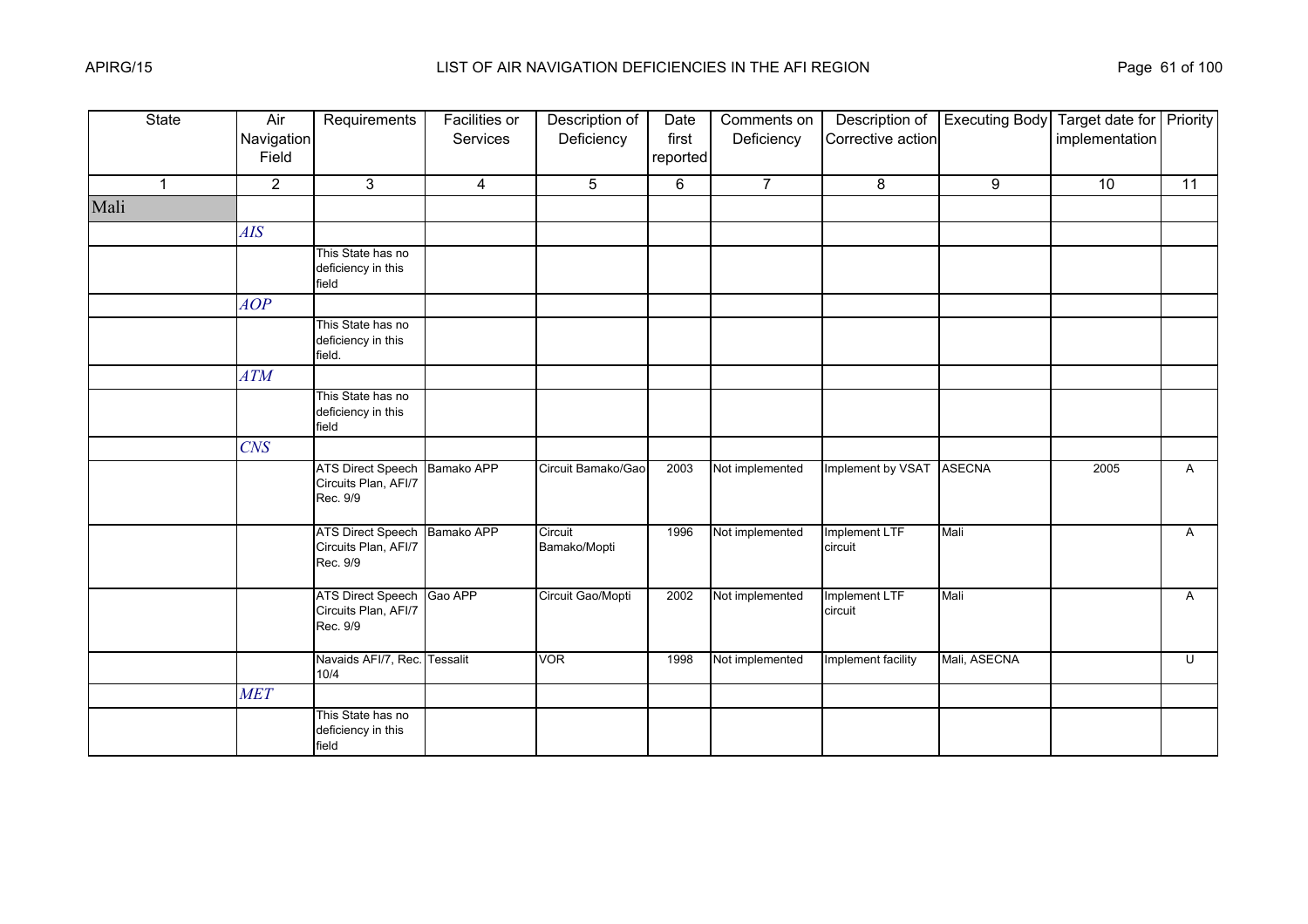| State | Air        | Requirements                                     | Facilities or | Description of | Date     | Comments on |                   | Description of   Executing Body   Target date for   Priority |                |    |
|-------|------------|--------------------------------------------------|---------------|----------------|----------|-------------|-------------------|--------------------------------------------------------------|----------------|----|
|       | Navigation |                                                  | Services      | Deficiency     | first    | Deficiency  | Corrective action |                                                              | implementation |    |
|       | Field      |                                                  |               |                | reported |             |                   |                                                              |                |    |
|       |            |                                                  |               |                | 6        |             |                   |                                                              | 10             | 11 |
|       | <b>SAR</b> |                                                  |               |                |          |             |                   |                                                              |                |    |
|       |            | This State has no<br>deficiency in this<br>field |               |                |          |             |                   |                                                              |                |    |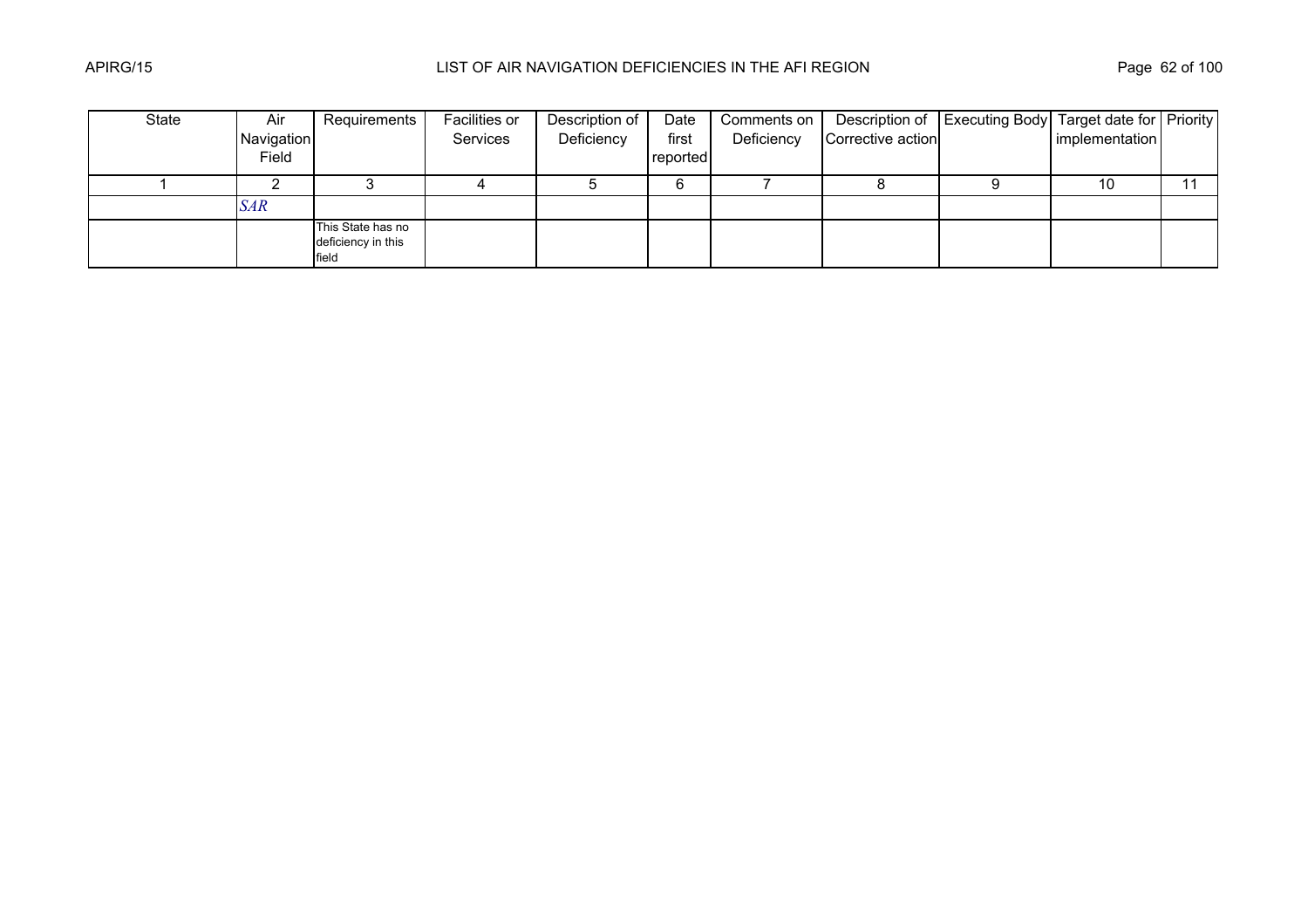| <b>State</b> | Air<br>Navigation<br>Field | Requirements                                                                                                | Facilities or<br>Services | Description of<br>Deficiency             | Date<br>first<br>reported | Comments on<br>Deficiency    | Description of<br>Corrective action                                                                                                                          | <b>Executing Body</b> | Target date for Priority<br>implementation |              |
|--------------|----------------------------|-------------------------------------------------------------------------------------------------------------|---------------------------|------------------------------------------|---------------------------|------------------------------|--------------------------------------------------------------------------------------------------------------------------------------------------------------|-----------------------|--------------------------------------------|--------------|
| 1            | $\overline{2}$             | 3                                                                                                           | $\overline{4}$            | 5                                        | 6                         | $\overline{7}$               | 8                                                                                                                                                            | 9                     | 10 <sup>°</sup>                            | 11           |
| Mauritania   |                            |                                                                                                             |                           |                                          |                           |                              |                                                                                                                                                              |                       |                                            |              |
|              | AIS                        |                                                                                                             |                           |                                          |                           |                              |                                                                                                                                                              |                       |                                            |              |
|              |                            | This State has no<br>deficiency in this<br>field                                                            |                           |                                          |                           |                              |                                                                                                                                                              |                       |                                            |              |
|              | AOP                        |                                                                                                             |                           |                                          |                           |                              |                                                                                                                                                              |                       |                                            |              |
|              |                            | Emergency plan;<br>Annex 14 Vol.1<br>Para. 9.1.1 - 9.1.15                                                   | Nouadhibou                | No aerodrome<br>emergency plan.          | 2005                      | AGA mission in<br>April 2005 | Develop an airport<br>emergency plan and C<br>organize a full-scale<br>emergency exercise<br>for its validation                                              | ASECNA/SAM/ANA        |                                            | $\mathsf{A}$ |
|              |                            | Emergency plan;<br>Annex 14 Vol.1<br>Para. 9.1.1 - 9.1.15                                                   | Nouakchott                | No aerodrome<br>emergency plan.          | 2005                      | AGA mission in<br>April 2005 | Develop an airport<br>emergency plan and<br>organize a full-scale<br>emergency exercise<br>for its validation                                                | ASECNA/SAM/ANA        |                                            | A            |
|              |                            | Bird hazard control<br>and reduction; AFI/7<br>Conc. 4/2 and 4/7;<br>Annex 14 Vol.1,<br>Para. 9.4.1 - 9.4.4 | Nouakchott                | Lack of bird hazard<br>control programme | 2005                      |                              | Created a bird<br>hazard committee.<br>Develop and<br>implement a bird<br>hazard control<br>programme based on<br>ornithological studies<br>to be conducted. | ASECNA/SAM/ANA        |                                            | $\mathsf{A}$ |
|              | <b>ATM</b>                 |                                                                                                             |                           |                                          |                           |                              |                                                                                                                                                              |                       |                                            |              |
|              |                            | This State has no<br>deficiency in this<br>field                                                            |                           |                                          |                           |                              |                                                                                                                                                              |                       |                                            |              |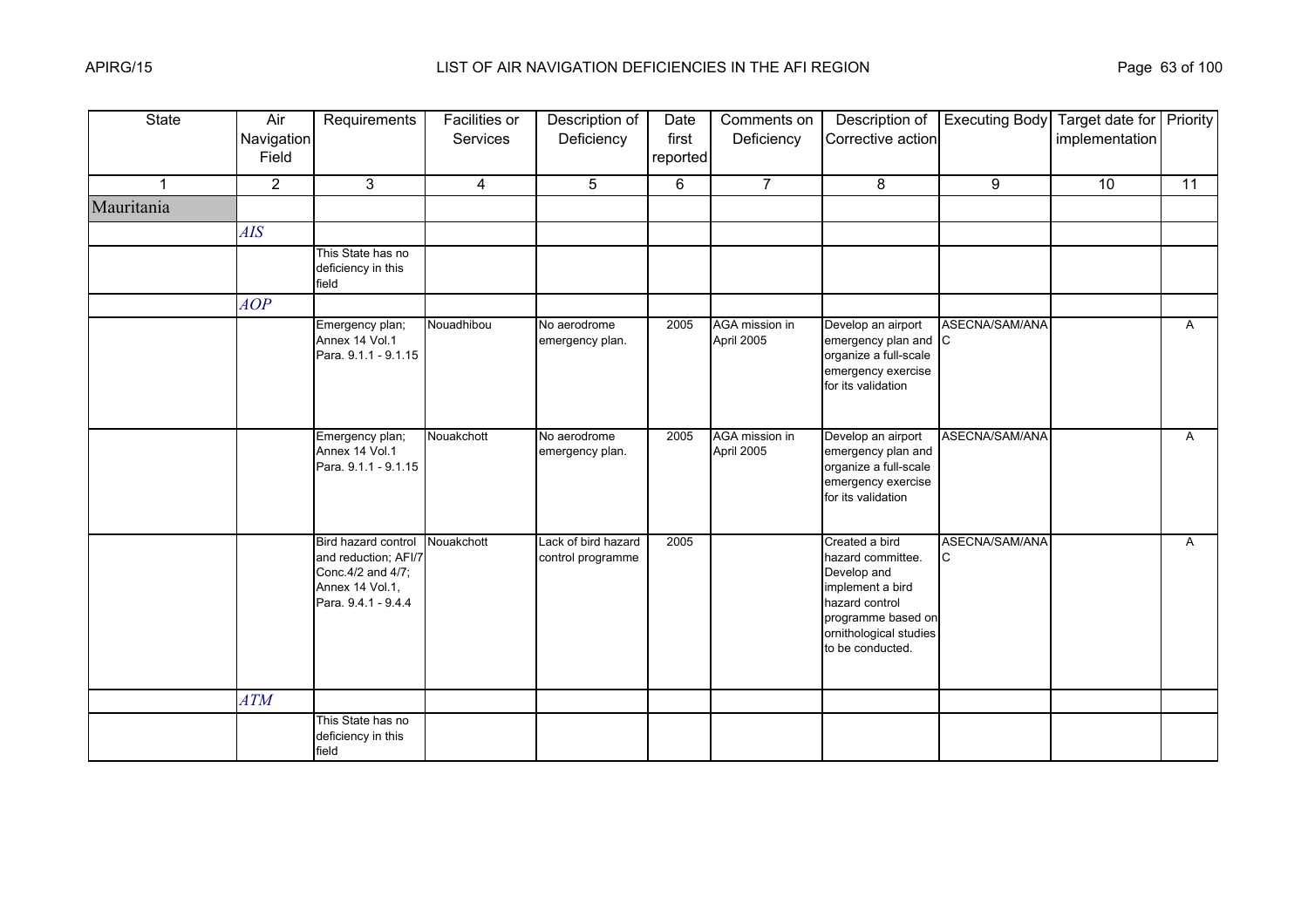| State | Air            | Requirements                                     | <b>Facilities or</b> | Description of | Date     | Comments on |                   | Description of Executing Body Target date for Priority |                |    |
|-------|----------------|--------------------------------------------------|----------------------|----------------|----------|-------------|-------------------|--------------------------------------------------------|----------------|----|
|       | Navigation     |                                                  | Services             | Deficiency     | first    | Deficiency  | Corrective action |                                                        | implementation |    |
|       | Field          |                                                  |                      |                | reported |             |                   |                                                        |                |    |
|       | $\overline{2}$ | 3                                                | 4                    | 5              | 6        |             | 8                 | 9                                                      | 10             | 11 |
|       | $C\!N\!S$      |                                                  |                      |                |          |             |                   |                                                        |                |    |
|       |                | This State has no<br>deficiency in this<br>field |                      |                |          |             |                   |                                                        |                |    |
|       | <b>MET</b>     |                                                  |                      |                |          |             |                   |                                                        |                |    |
|       |                | This State has no<br>deficiency in this<br>field |                      |                |          |             |                   |                                                        |                |    |
|       | <b>SAR</b>     |                                                  |                      |                |          |             |                   |                                                        |                |    |
|       |                | This State has no<br>deficiency in this<br>field |                      |                |          |             |                   |                                                        |                |    |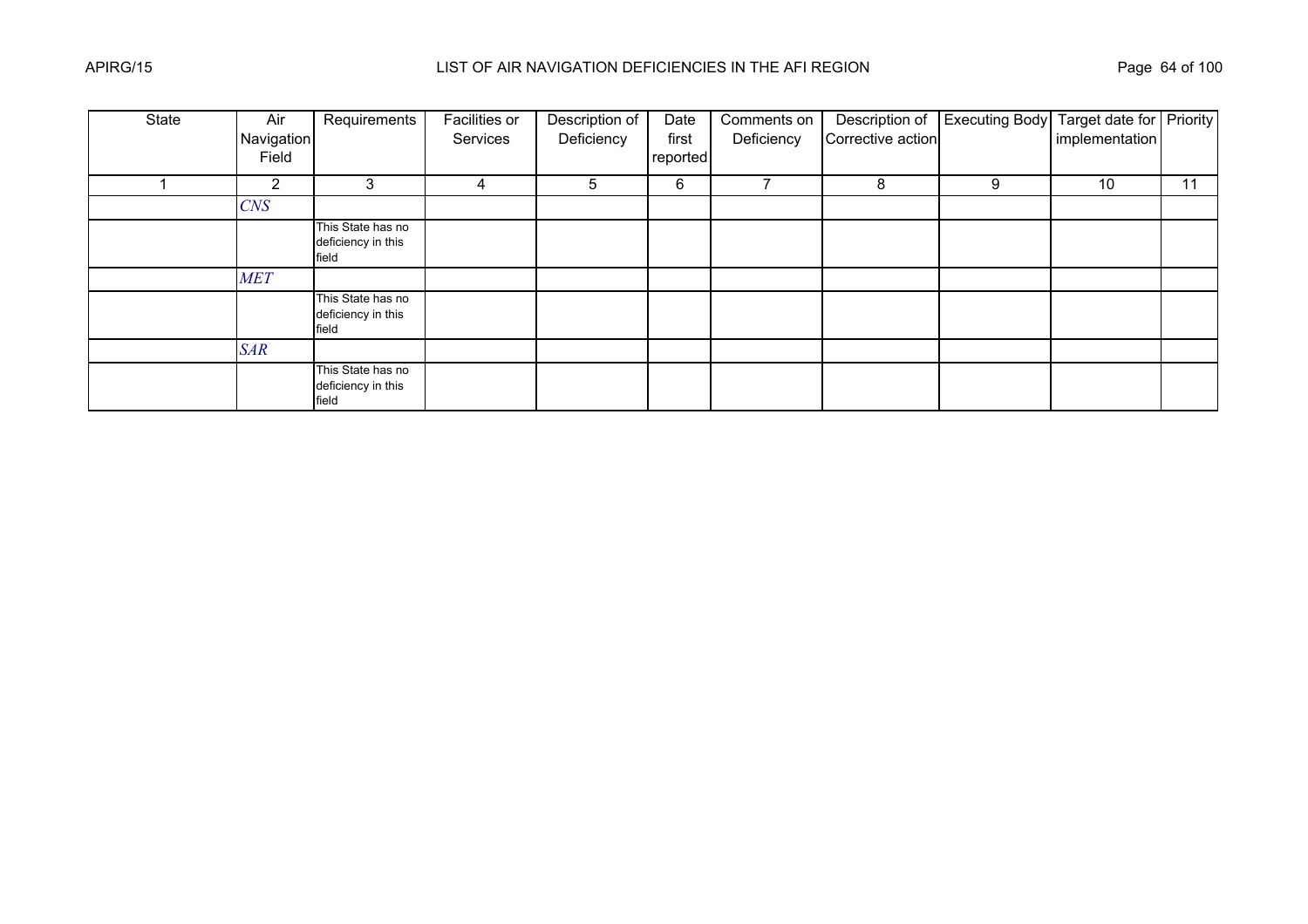| State       | Air<br>Navigation<br>Field | Requirements                                      | <b>Facilities or</b><br>Services | Description of<br>Deficiency | Date<br>first<br>reported | Comments on<br>Deficiency | Description of<br>Corrective action | <b>Executing Body</b> | Target date for Priority<br>implementation |    |
|-------------|----------------------------|---------------------------------------------------|----------------------------------|------------------------------|---------------------------|---------------------------|-------------------------------------|-----------------------|--------------------------------------------|----|
| $\mathbf 1$ | $\overline{2}$             | 3                                                 | $\overline{4}$                   | 5                            | 6                         | $\overline{7}$            | 8                                   | 9                     | 10                                         | 11 |
| Mauritius   |                            |                                                   |                                  |                              |                           |                           |                                     |                       |                                            |    |
|             | AIS                        |                                                   |                                  |                              |                           |                           |                                     |                       |                                            |    |
|             |                            | This State has no<br>deficiency in this<br>field  |                                  |                              |                           |                           |                                     |                       |                                            |    |
|             | AOP                        |                                                   |                                  |                              |                           |                           |                                     |                       |                                            |    |
|             |                            | This State has no<br>deficiency in this<br>field. |                                  |                              |                           |                           |                                     |                       |                                            |    |
|             | ATM                        |                                                   |                                  |                              |                           |                           |                                     |                       |                                            |    |
|             |                            | This State has no<br>deficiency in this<br>field  |                                  |                              |                           |                           |                                     |                       |                                            |    |
|             | <b>CNS</b>                 |                                                   |                                  |                              |                           |                           |                                     |                       |                                            |    |
|             |                            | This State has no<br>deficiency in this<br>field  |                                  |                              |                           |                           |                                     |                       |                                            |    |
|             | <b>MET</b>                 |                                                   |                                  |                              |                           |                           |                                     |                       |                                            |    |
|             |                            | This State has no<br>deficiency in this<br>field  |                                  |                              |                           |                           |                                     |                       |                                            |    |
|             | <b>SAR</b>                 |                                                   |                                  |                              |                           |                           |                                     |                       |                                            |    |
|             |                            | This State has no<br>deficiency in this<br>field  |                                  |                              |                           |                           |                                     |                       |                                            |    |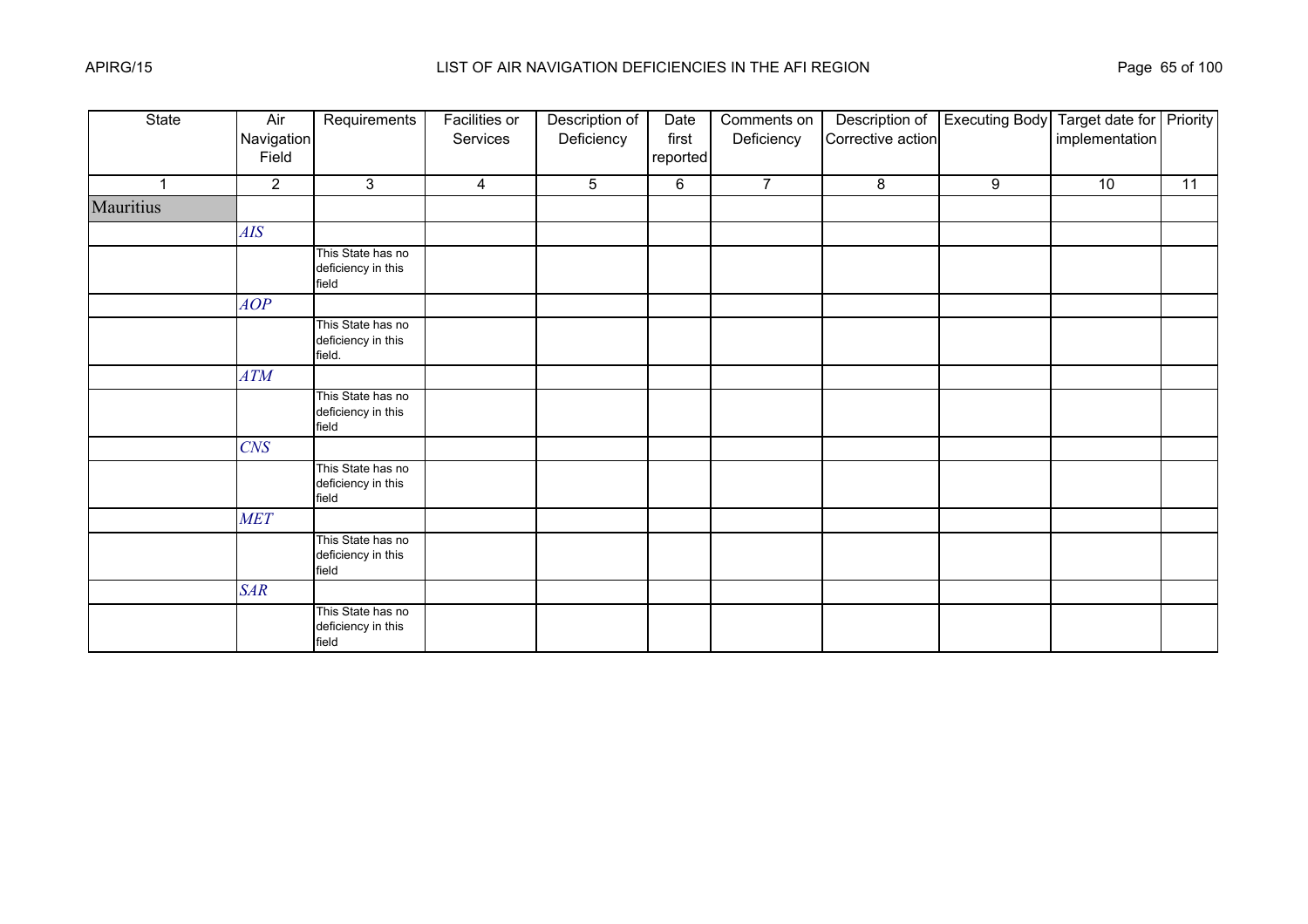| <b>State</b> | Air<br>Navigation<br>Field | Requirements                                                 | <b>Facilities or</b><br>Services | Description of<br>Deficiency                                                    | Date<br>first<br>reported | Comments on<br>Deficiency                                                   | Description of<br>Corrective action                             | <b>Executing Body</b> | Target date for Priority<br>implementation |                         |
|--------------|----------------------------|--------------------------------------------------------------|----------------------------------|---------------------------------------------------------------------------------|---------------------------|-----------------------------------------------------------------------------|-----------------------------------------------------------------|-----------------------|--------------------------------------------|-------------------------|
| $\mathbf 1$  | $\overline{2}$             | 3                                                            | 4                                | 5                                                                               | 6                         | $\overline{7}$                                                              | 8                                                               | 9                     | 10                                         | 11                      |
| Morocco      |                            |                                                              |                                  |                                                                                 |                           |                                                                             |                                                                 |                       |                                            |                         |
|              | <b>AIS</b>                 |                                                              |                                  |                                                                                 |                           |                                                                             |                                                                 |                       |                                            |                         |
|              |                            | Annex 15, 4.1                                                | New AIP format                   | Irregular distribution<br>of AIS package                                        | $Jan-96$                  | Non-availability of<br>AIP affects safety                                   | Implement and<br>publish new AIP                                | Morocco               | 15-Jun-06                                  | $\overline{\mathsf{C}}$ |
|              | <b>AOP</b>                 |                                                              |                                  |                                                                                 |                           |                                                                             |                                                                 |                       |                                            |                         |
|              |                            | This State has no<br>deficiency in this<br>field.            |                                  |                                                                                 |                           |                                                                             |                                                                 |                       |                                            |                         |
|              | <b>ATM</b>                 |                                                              |                                  |                                                                                 |                           |                                                                             |                                                                 |                       |                                            |                         |
|              |                            | AFI/7 Rec.5/8 Table Route UR981<br>ATS 1 AFI ANP<br>Doc.7474 |                                  | Casablanca-<br>Marrakech-BULIS                                                  | 1995                      | Aircraft subjected to<br>fly non-economical<br>routes                       | States concerned to<br>coordinate common<br>implementation date | Morocco               | 15-Jun-06                                  | A                       |
|              |                            | AFI/7 Rec.5/8 Table Airspace<br>ATS 1 AFI ANP<br>Doc.7474    | Management                       | Problems<br>associated with non<br>flight level<br>allocations on ATS<br>routes | 1998                      | Non-standard flight<br>level allocations<br>contributed to ATS<br>incidents | States concerned to<br>meet and address<br>issues under column  | Morocco-Portugal      | 15-Jun-06                                  | $\overline{\mathsf{C}}$ |
|              | <b>CNS</b>                 |                                                              |                                  |                                                                                 |                           |                                                                             |                                                                 |                       |                                            |                         |
|              |                            | This State has no<br>deficiency in this<br>field             |                                  |                                                                                 |                           |                                                                             |                                                                 |                       |                                            |                         |
|              | <b>MET</b>                 |                                                              |                                  |                                                                                 |                           |                                                                             |                                                                 |                       |                                            |                         |
|              |                            | This State has no<br>deficiency in this<br>field             |                                  |                                                                                 |                           |                                                                             |                                                                 |                       |                                            |                         |
|              | <b>SAR</b>                 |                                                              |                                  |                                                                                 |                           |                                                                             |                                                                 |                       |                                            |                         |
|              |                            | This State has no<br>deficiency in this<br>field             |                                  |                                                                                 |                           |                                                                             |                                                                 |                       |                                            |                         |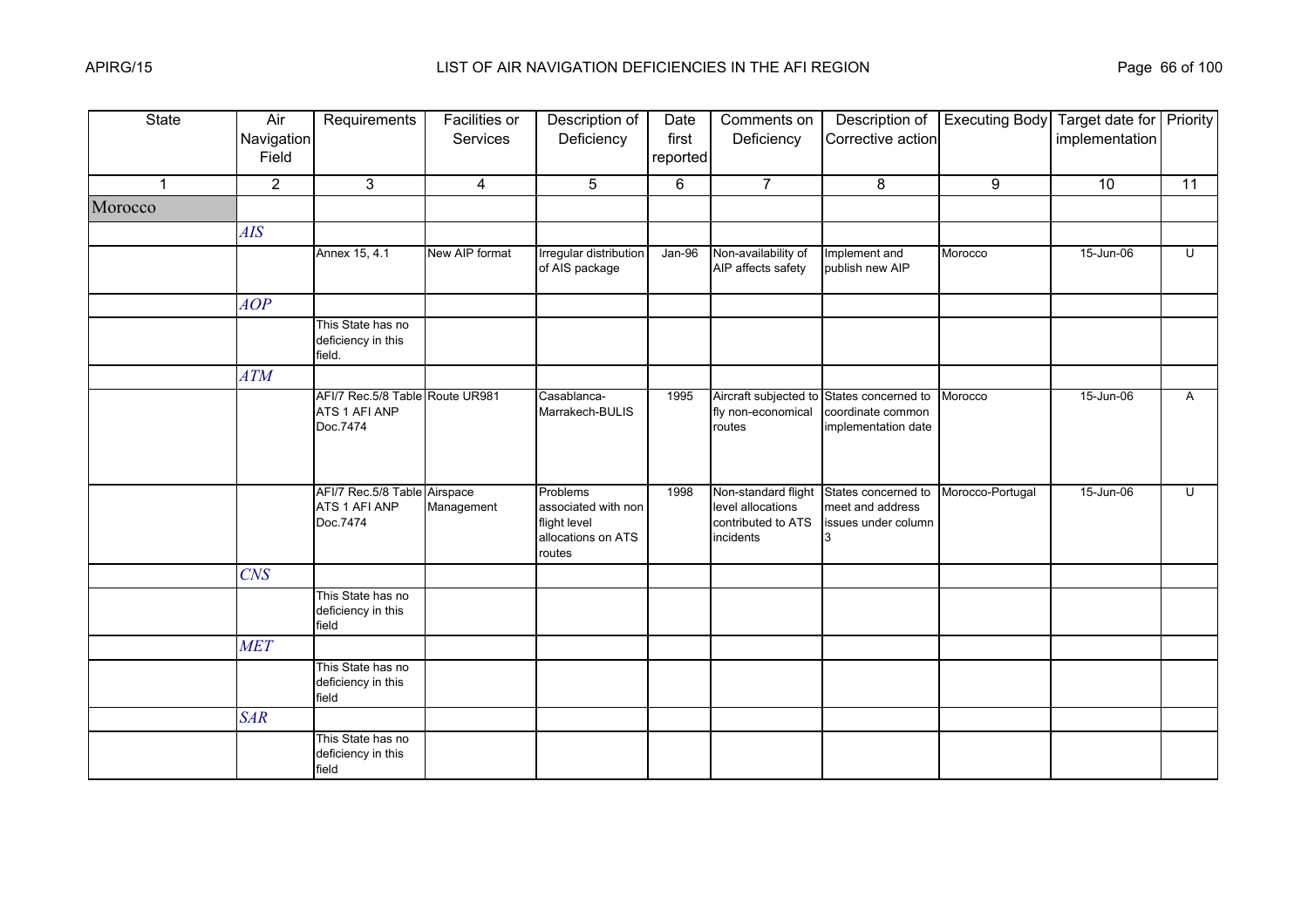| <b>State</b>         | Air<br>Navigation<br>Field | Requirements                                                           | <b>Facilities or</b><br>Services | Description of<br>Deficiency                                              | Date<br>first<br>reported | Comments on<br>Deficiency                                                      | Description of<br>Corrective action                                               | <b>Executing Body</b>       | Target date for Priority<br>implementation |                |
|----------------------|----------------------------|------------------------------------------------------------------------|----------------------------------|---------------------------------------------------------------------------|---------------------------|--------------------------------------------------------------------------------|-----------------------------------------------------------------------------------|-----------------------------|--------------------------------------------|----------------|
| $\blacktriangleleft$ | $\overline{2}$             | $\mathbf{3}$                                                           | 4                                | 5                                                                         | 6                         | $\overline{7}$                                                                 | 8                                                                                 | 9                           | 10                                         | 11             |
| Mozambique           |                            |                                                                        |                                  |                                                                           |                           |                                                                                |                                                                                   |                             |                                            |                |
|                      | AIS                        |                                                                        |                                  |                                                                           |                           |                                                                                |                                                                                   |                             |                                            |                |
|                      |                            | Annex 15, 4.1                                                          | AIP in new format                | Non-availability of<br>up-to-date<br>information                          | $Jan-96$                  | Use of outdated<br>information may<br>affect safety                            | Implement and<br>publish new AIP<br>format                                        | Mozambique                  | 15-Jun-06                                  | Ū              |
|                      | AOP                        |                                                                        |                                  |                                                                           |                           |                                                                                |                                                                                   |                             |                                            |                |
|                      |                            | Aerodrome<br>certification Annex<br>14, Vol.I Para.<br>$1.4.1 - 1.4.6$ | Beira, Maputo                    | Aerodromes not yet<br>certified.                                          | 2003                      | The development of<br>procedures have<br>not been completed<br>as at Feb. 2004 | Complete the<br>development of the<br>procedures and<br>implement<br>requirement  | <b>IACM</b>                 | 2005                                       | $\overline{U}$ |
|                      |                            | Emergency plan;<br>Annex 14 Vol.,<br>para. 9.1.1 - 9.1.15              | Maputo                           | No aerodrome<br>emergency plan.<br>Emergency<br>exercises not held<br>vet | 2002                      | Existing draft quite<br>old, inaccurate and<br>inadequate                      | Develop an airport<br>emergency plan.<br>Conduct full scale<br>emergency exercise | Aeroportos de<br>Mozambique | 2003                                       | U              |
|                      | ATM                        |                                                                        |                                  |                                                                           |                           |                                                                                |                                                                                   |                             |                                            |                |
|                      |                            | This State has no<br>deficiency in this<br>field                       |                                  |                                                                           |                           |                                                                                |                                                                                   |                             |                                            |                |
|                      | <b>CNS</b>                 |                                                                        |                                  |                                                                           |                           |                                                                                |                                                                                   |                             |                                            |                |
|                      |                            | This State has no<br>deficiency in this<br>field                       |                                  |                                                                           |                           |                                                                                |                                                                                   |                             |                                            |                |
|                      | <b>MET</b>                 |                                                                        |                                  |                                                                           |                           |                                                                                |                                                                                   |                             |                                            |                |
|                      |                            | This State has no<br>deficiency in this<br>field                       |                                  |                                                                           |                           |                                                                                |                                                                                   |                             |                                            |                |
|                      | <b>SAR</b>                 |                                                                        |                                  |                                                                           |                           |                                                                                |                                                                                   |                             |                                            |                |
|                      |                            | This State has no<br>deficiency in this<br>field                       |                                  |                                                                           |                           |                                                                                |                                                                                   |                             |                                            |                |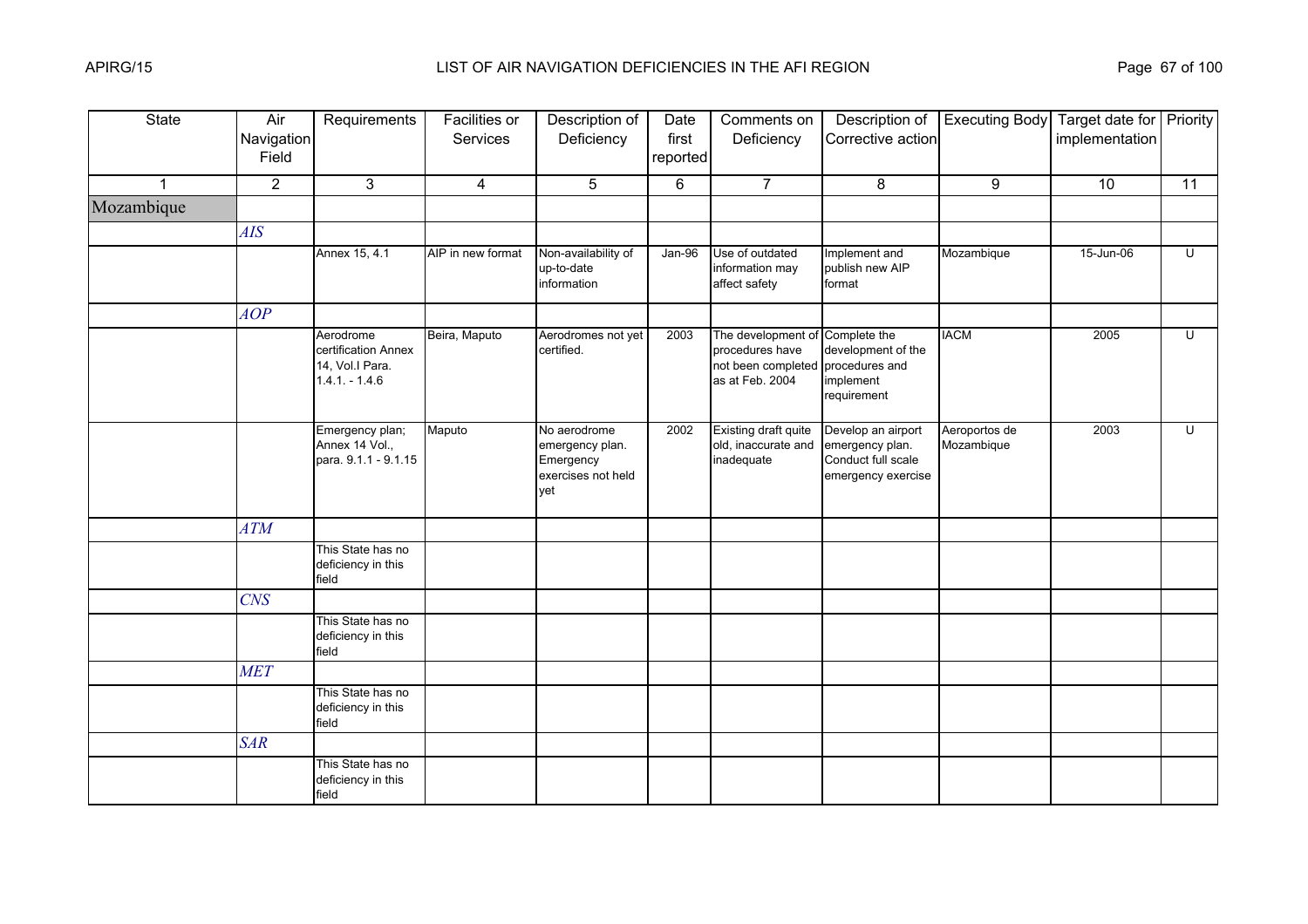| <b>State</b>   | Air<br>Navigation<br>Field | Requirements                                                                                  | Facilities or<br>Services          | Description of<br>Deficiency                                                                       | Date<br>first<br>reported | Comments on<br>Deficiency                                       | Description of<br>Corrective action                         | <b>Executing Body</b>   | Target date for Priority<br>implementation |              |
|----------------|----------------------------|-----------------------------------------------------------------------------------------------|------------------------------------|----------------------------------------------------------------------------------------------------|---------------------------|-----------------------------------------------------------------|-------------------------------------------------------------|-------------------------|--------------------------------------------|--------------|
| $\overline{1}$ | $\overline{2}$             | 3                                                                                             | $\overline{4}$                     | 5                                                                                                  | 6                         | 7 <sup>7</sup>                                                  | 8                                                           | 9                       | 10                                         | 11           |
| Namibia        |                            |                                                                                               |                                    |                                                                                                    |                           |                                                                 |                                                             |                         |                                            |              |
|                | AIS                        |                                                                                               |                                    |                                                                                                    |                           |                                                                 |                                                             |                         |                                            |              |
|                |                            | Annex 4, 13.2 and<br>AFI/7 Rec.12/31                                                          | <b>ICAO Mandatory</b><br>Charts    | Non-availability of<br>ICAO Aerodrome<br>Chart for<br>Keetmanshoop and<br>Windhoek/Hosea<br>Kotako | 1979                      | affects safety                                                  | Lack of these charts Publish the required<br>charts         | Namibia                 | 15-Jun-06                                  | U            |
|                | AOP                        |                                                                                               |                                    |                                                                                                    |                           |                                                                 |                                                             |                         |                                            |              |
|                |                            | This State has no<br>deficiency in this<br>field.                                             |                                    |                                                                                                    |                           |                                                                 |                                                             |                         |                                            |              |
|                | <b>ATM</b>                 |                                                                                               |                                    |                                                                                                    |                           |                                                                 |                                                             |                         |                                            |              |
|                |                            | AFI/7 Rec.5/21                                                                                | Provision of ATC<br>150 NM concept | Non-provision of<br>ATC service 150<br>NM Windhoek                                                 | 1994                      | Delayed descent for<br>arrival and steep<br>climb for departure | To Implement as<br>required                                 | Namibia                 | 15-Jun-06                                  | U            |
|                | <b>CNS</b>                 |                                                                                               |                                    |                                                                                                    |                           |                                                                 |                                                             |                         |                                            |              |
|                |                            | This State has no<br>deficiency in this<br>field                                              |                                    |                                                                                                    |                           |                                                                 |                                                             |                         |                                            |              |
|                | <b>MET</b>                 |                                                                                               |                                    |                                                                                                    |                           |                                                                 |                                                             |                         |                                            |              |
|                |                            | Requirement to<br>issue trend type<br>landing forecast<br>(Annex 3, Chapter<br>6, para 6.3.2) | Namibia/Windoek/H<br>osea Kutako   | Trend type landing<br>forecasts not issued                                                         | 2004                      | Advice given during<br>mission and by<br>correspondence         | Forecast office to<br>issue Trend type<br>landing forecasts | <b>CAA/MET Division</b> | 2005                                       | $\mathsf{A}$ |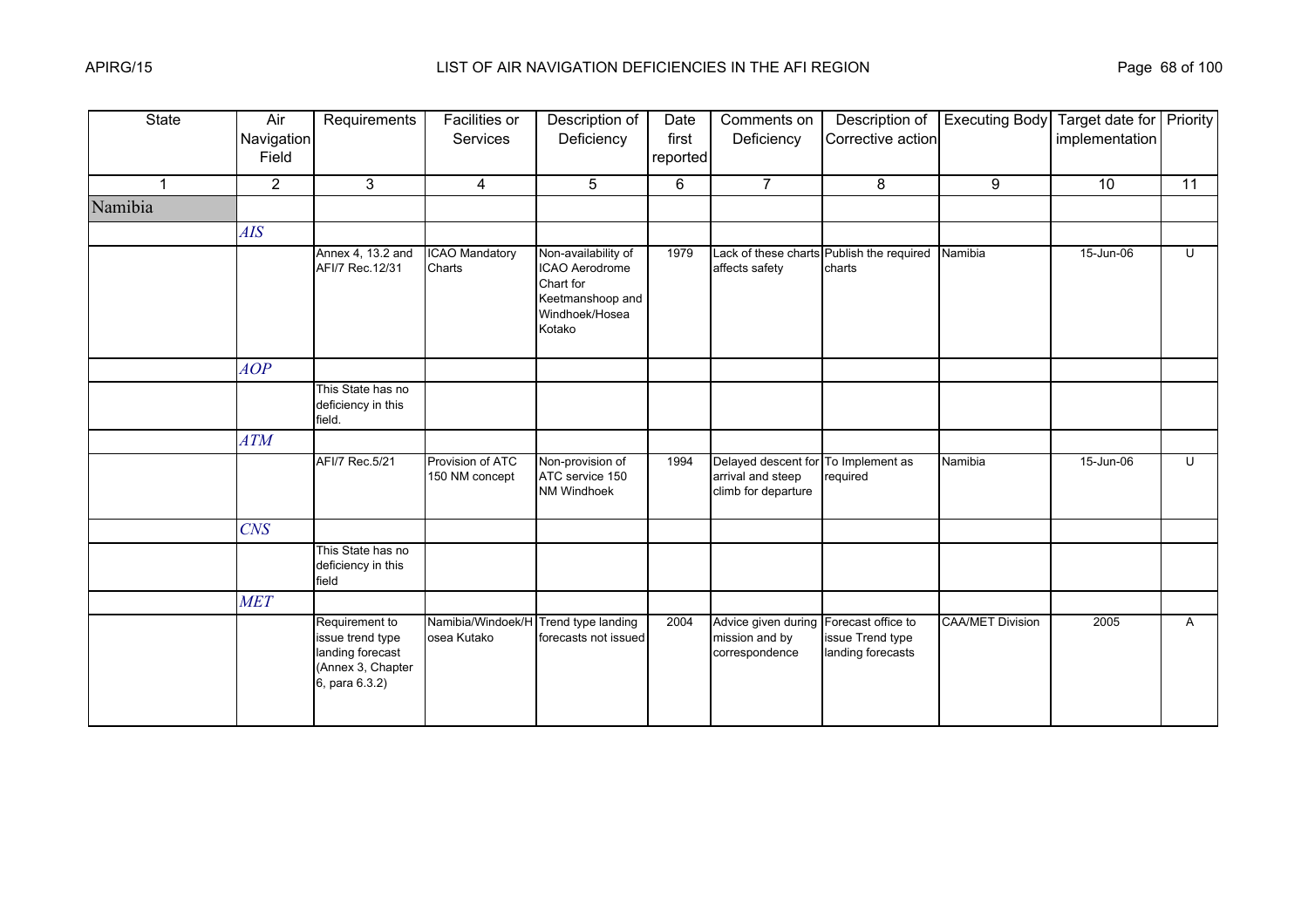| State | Air        | Requirements                                                                                                            | Facilities or                                                     | Description of                                                     | Date     | Comments on                                    | Description of                                     | <b>Executing Body</b>   | Target date for Priority |    |
|-------|------------|-------------------------------------------------------------------------------------------------------------------------|-------------------------------------------------------------------|--------------------------------------------------------------------|----------|------------------------------------------------|----------------------------------------------------|-------------------------|--------------------------|----|
|       | Navigation |                                                                                                                         | <b>Services</b>                                                   | Deficiency                                                         | first    | Deficiency                                     | Corrective action                                  |                         | implementation           |    |
|       | Field      |                                                                                                                         |                                                                   |                                                                    | reported |                                                |                                                    |                         |                          |    |
|       | 2          |                                                                                                                         |                                                                   |                                                                    | 6        |                                                |                                                    | 9                       | 10                       | 11 |
|       |            | Requirement for a<br>continous watch<br>over meteorological Meteorological<br>conditions (Annex<br>3, para $(3.4.2(a))$ | Namibia/Windhoek,<br>Hosea Kutako<br><b>Watch Office</b><br>(MWO) | The MWO<br>operational hours<br>do not cover same<br>period as ATS | 2004     | Advice given during MWO operational<br>mission | hours to coincide<br>with ATS operational<br>hours | <b>CAA/MET Division</b> | 2005                     | U  |
|       | <b>SAR</b> |                                                                                                                         |                                                                   |                                                                    |          |                                                |                                                    |                         |                          |    |
|       |            | This State has no<br>deficiency in this<br>field                                                                        |                                                                   |                                                                    |          |                                                |                                                    |                         |                          |    |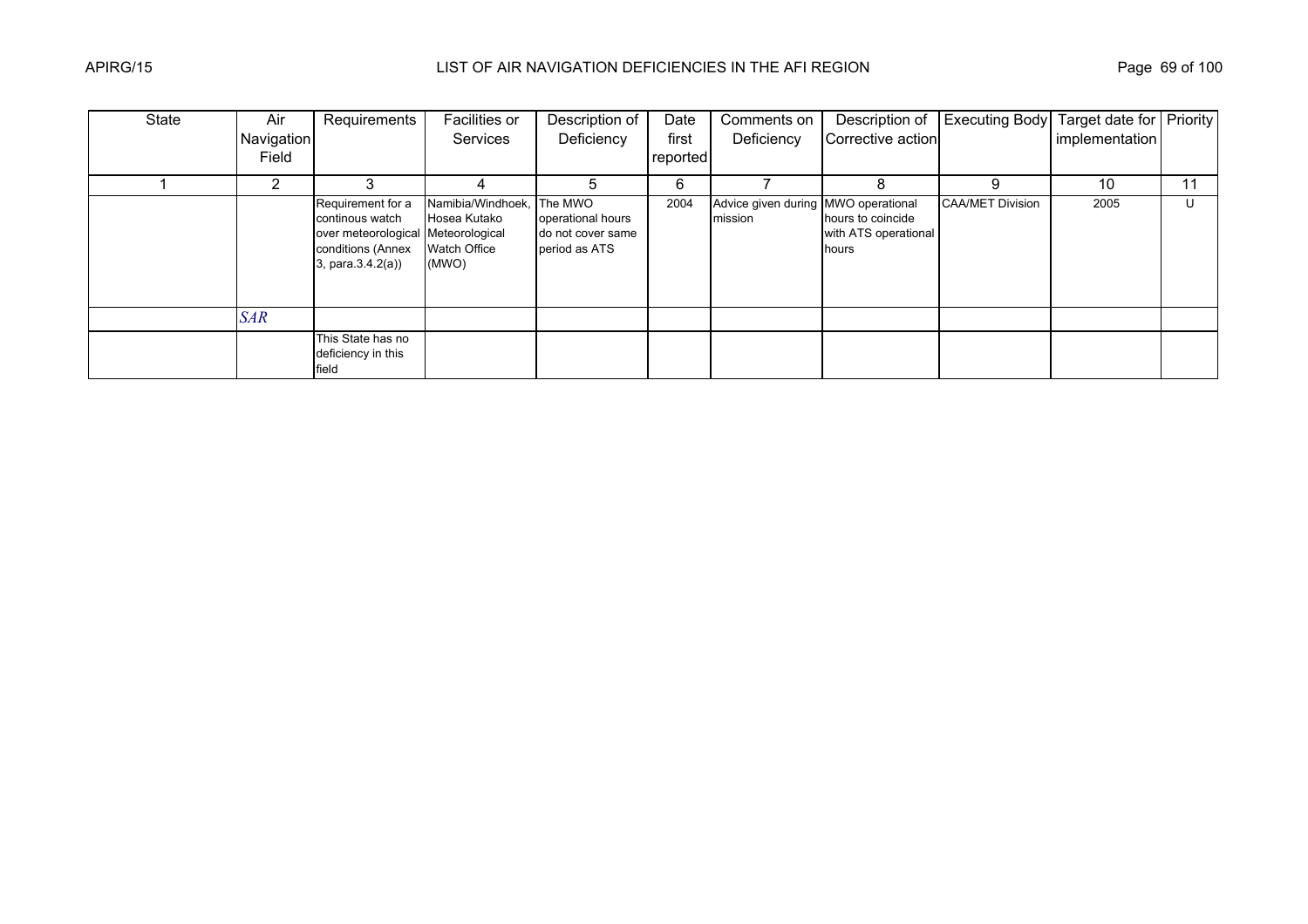| <b>State</b>   | Air<br>Navigation<br>Field | Requirements                                                                                               | <b>Facilities or</b><br>Services | Description of<br>Deficiency                                   | Date<br>first<br>reported | Comments on<br>Deficiency               | Description of<br>Corrective action                                                                                                                    | <b>Executing Body</b>   | Target date for Priority<br>implementation |              |
|----------------|----------------------------|------------------------------------------------------------------------------------------------------------|----------------------------------|----------------------------------------------------------------|---------------------------|-----------------------------------------|--------------------------------------------------------------------------------------------------------------------------------------------------------|-------------------------|--------------------------------------------|--------------|
| $\overline{1}$ | $\overline{2}$             | 3                                                                                                          | $\overline{4}$                   | 5                                                              | 6                         | $\overline{7}$                          | 8                                                                                                                                                      | 9                       | 10                                         | 11           |
| Niger          |                            |                                                                                                            |                                  |                                                                |                           |                                         |                                                                                                                                                        |                         |                                            |              |
|                | AIS                        |                                                                                                            |                                  |                                                                |                           |                                         |                                                                                                                                                        |                         |                                            |              |
|                |                            | This State has no<br>deficiency in this<br>field                                                           |                                  |                                                                |                           |                                         |                                                                                                                                                        |                         |                                            |              |
|                | AOP                        |                                                                                                            |                                  |                                                                |                           |                                         |                                                                                                                                                        |                         |                                            |              |
|                |                            | Bird hazard control<br>and reduction; AFI/7<br>Conc. 4/2 and 4/7;<br>Annex 14 vol.1,<br>Para 9.4.1 - 9.4.4 | Niamey                           | Lack of bird hazard<br>control programme                       | 2005                      |                                         | Created a bird<br>hazard committee.<br>Develop and<br>implement a bird<br>Hazard control<br>programme based on<br>ornithological studies<br>available. | <b>ASECNA/DAANN</b>     |                                            | $\mathsf{A}$ |
|                | <b>ATM</b>                 |                                                                                                            |                                  |                                                                |                           |                                         |                                                                                                                                                        |                         |                                            |              |
|                |                            | This State has no<br>deficiency in this<br>field                                                           |                                  |                                                                |                           |                                         |                                                                                                                                                        |                         |                                            |              |
|                | <b>CNS</b>                 |                                                                                                            |                                  |                                                                |                           |                                         |                                                                                                                                                        |                         |                                            |              |
|                |                            | <b>ATS Direct Speech</b><br>Circuits Plan, AFI/7<br>Rec. 9/9                                               | Niamey ACC/FIC                   | Circuit<br>Niamey/Tripoli                                      | 1998                      | Not implemented                         | <b>VSAT NAFISAT in</b><br>project                                                                                                                      | ASECNA, Libya           | 2007                                       | Ū            |
|                |                            | AFTN Plan, AFI/7<br>Rec. 9/7                                                                               | Niamey AFTN<br>centre            | Main circuit<br>Niamey/Addis<br>Ababa operates at<br>low speed | 2003                      | Causes congestion<br>and traffic delays | Upgrade to at least<br>1200 bps. NAFISAT                                                                                                               | <b>ASECNA, Ethiopia</b> | 2007                                       | A            |
|                | <b>MET</b>                 |                                                                                                            |                                  |                                                                |                           |                                         |                                                                                                                                                        |                         |                                            |              |
|                |                            | This State has no<br>deficiency in this<br>field                                                           |                                  |                                                                |                           |                                         |                                                                                                                                                        |                         |                                            |              |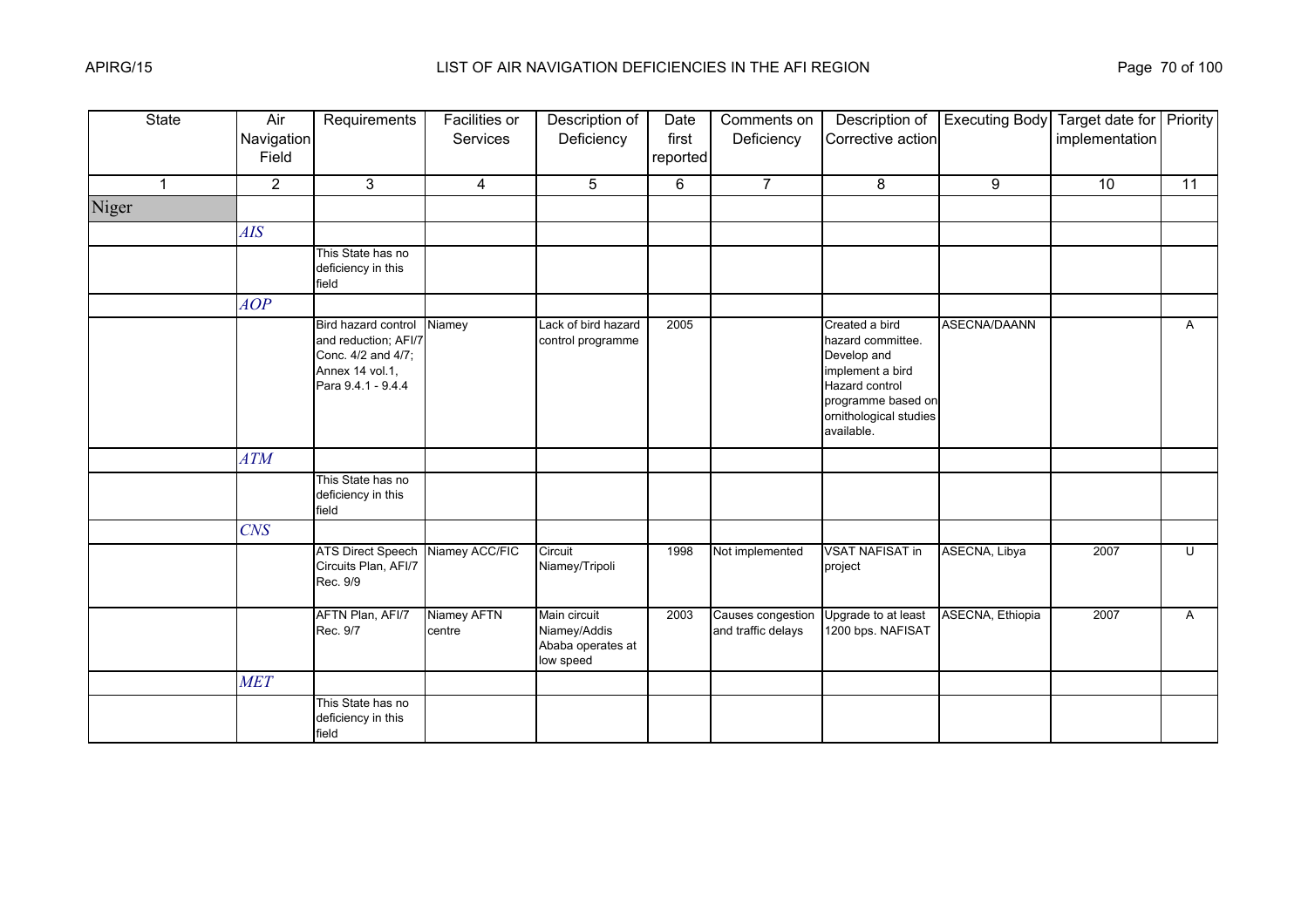| State | Air        | Requirements                                     | Facilities or | Description of | Date     | Comments on |                   | Description of   Executing Body   Target date for   Priority |                |  |
|-------|------------|--------------------------------------------------|---------------|----------------|----------|-------------|-------------------|--------------------------------------------------------------|----------------|--|
|       | Navigation |                                                  | Services      | Deficiency     | first    | Deficiency  | Corrective action |                                                              | implementation |  |
|       | Field      |                                                  |               |                | reported |             |                   |                                                              |                |  |
|       |            |                                                  |               |                |          |             |                   |                                                              | 10             |  |
|       | SAR        |                                                  |               |                |          |             |                   |                                                              |                |  |
|       |            | This State has no<br>deficiency in this<br>field |               |                |          |             |                   |                                                              |                |  |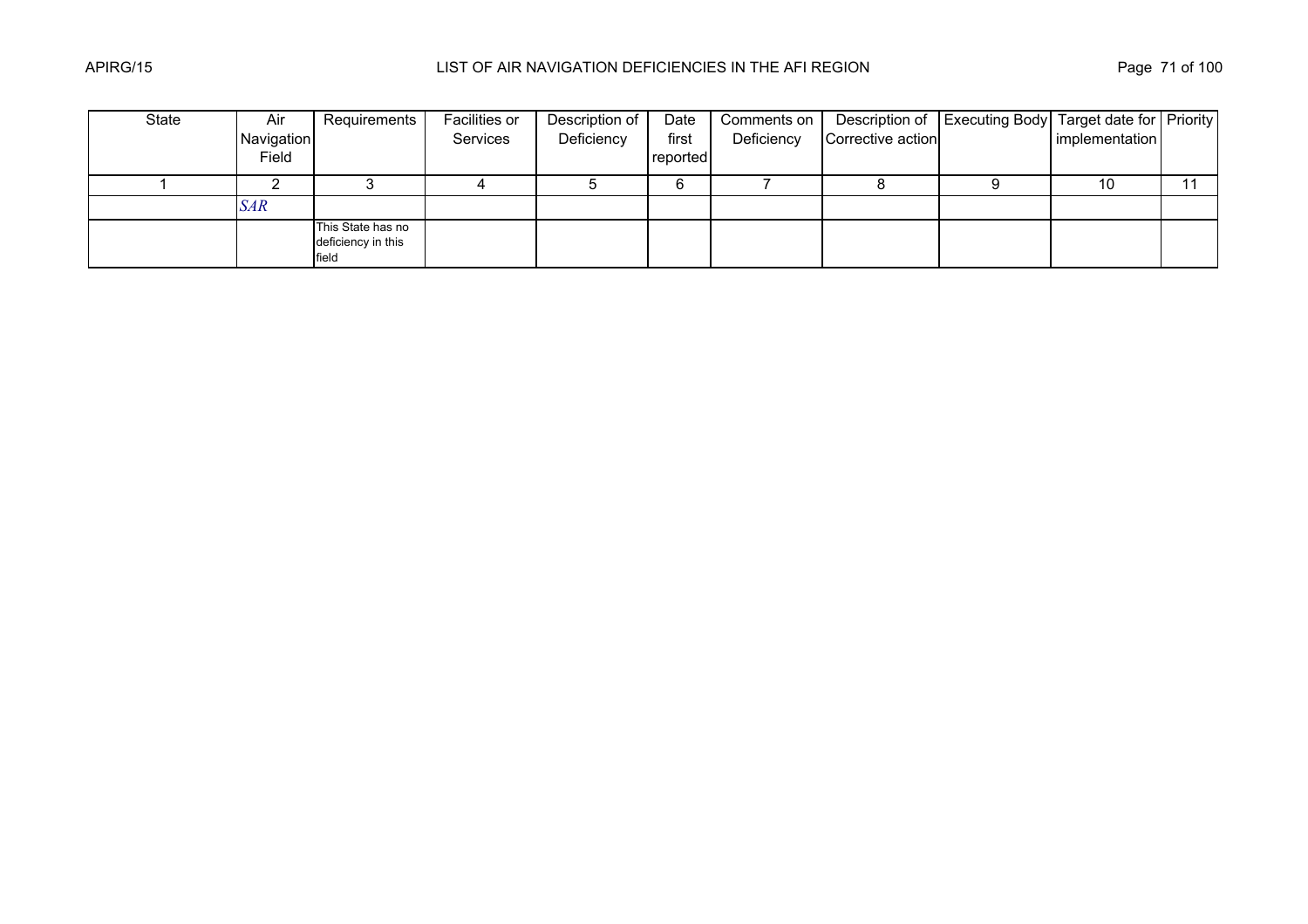| <b>State</b>   | Air<br>Navigation<br>Field | Requirements                                                                                                      | Facilities or<br><b>Services</b> | Description of<br>Deficiency                                                                                                                                              | Date<br>first<br>reported | Comments on<br>Deficiency                                                               | Description of<br>Corrective action                                                                                                            | <b>Executing Body</b> | Target date for Priority<br>implementation |    |
|----------------|----------------------------|-------------------------------------------------------------------------------------------------------------------|----------------------------------|---------------------------------------------------------------------------------------------------------------------------------------------------------------------------|---------------------------|-----------------------------------------------------------------------------------------|------------------------------------------------------------------------------------------------------------------------------------------------|-----------------------|--------------------------------------------|----|
| $\overline{1}$ | $\overline{2}$             | 3                                                                                                                 | $\overline{4}$                   | 5                                                                                                                                                                         | 6                         | $\overline{7}$                                                                          | 8                                                                                                                                              | 9                     | 10                                         | 11 |
| Nigeria        |                            |                                                                                                                   |                                  |                                                                                                                                                                           |                           |                                                                                         |                                                                                                                                                |                       |                                            |    |
|                | AIS                        |                                                                                                                   |                                  |                                                                                                                                                                           |                           |                                                                                         |                                                                                                                                                |                       |                                            |    |
|                |                            | This State has no<br>deficiency in this<br>field                                                                  |                                  |                                                                                                                                                                           |                           |                                                                                         |                                                                                                                                                |                       |                                            |    |
|                | AOP                        |                                                                                                                   |                                  |                                                                                                                                                                           |                           |                                                                                         |                                                                                                                                                |                       |                                            |    |
|                |                            | Implementation of<br>visual aids, AFI/7<br>Conc.4/1, Annex 14<br>Vol.I Chapter 5                                  | Port Harcourt                    | Approach lighting<br>21L unreliable. Rwy<br>edge lights on first<br>quarter of Rwy 21<br>inoperative. No<br>txwy lighting. PAPIs<br>inoperative. RWY<br>markings unclear. | 1999                      | Inadequate visual<br>guidance to pilots.                                                | Rehabilitation of<br>lighting aids<br>budgeted for 2003.<br>Markings to be<br>repainted.                                                       | <b>FAAN</b>           | 2003                                       | A  |
|                |                            | Power supply; AFI<br>Conc. 4/2 and 4/8;<br>Annex 14 Vol.I<br>para. 8.1.1 - 8.1.5                                  | Lagos                            | Switch over time to<br>secondary power<br>supply inadequate.                                                                                                              | 2000                      |                                                                                         | Rehabilitation of six FAAN<br>2,25 MVA generators<br>completed.<br>Rehabilitation of<br>secondary power<br>distribution panel<br>80% completed |                       | 2003                                       | U  |
|                |                            | Aerodrome fencing<br>and security<br>lighting, AFI/7 Conc.<br>4/2 and 4/9 Annex<br>14 Vol.I, para 8.4.1<br>8.4.3. | Abuja                            | Aerodrome Fence<br>inadequate.                                                                                                                                            | 2000                      | Access to airside by Build a perimeter<br>unauthorized<br>persons and stray<br>animals. | fence using<br>appropriate<br>materials. Project for<br>adequate fence<br>budgeted for year<br>2003.                                           | <b>FAAN</b>           | 2003                                       | A  |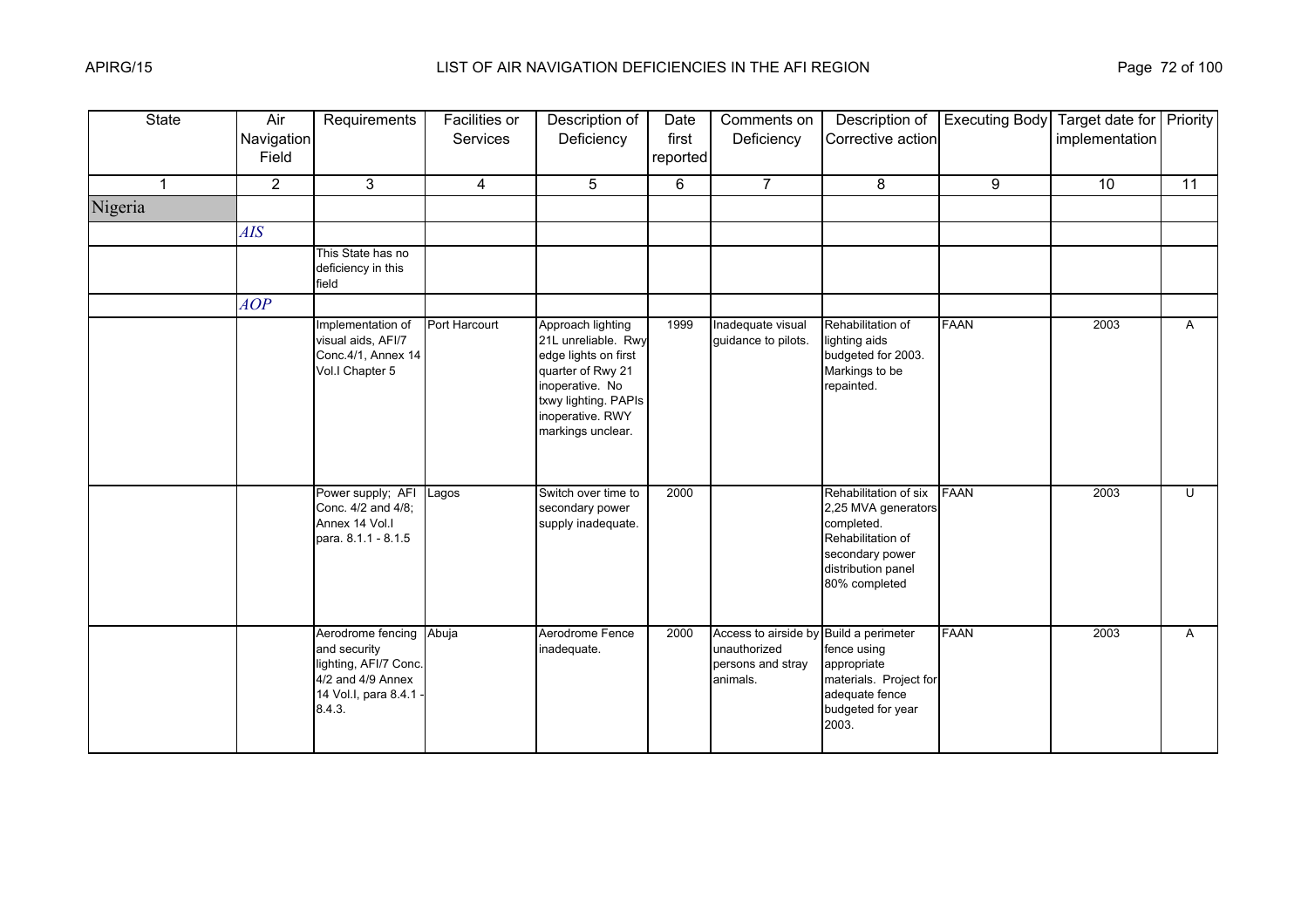| <b>State</b> | Air<br><b>Navigation</b><br>Field | Requirements                                                                                                               | Facilities or<br><b>Services</b> | Description of<br>Deficiency                                                   | Date<br>first<br>reported | Comments on<br>Deficiency                                                                        | Description of<br>Corrective action                                                                                  | <b>Executing Body</b> | Target date for   Priority<br>implementation |    |
|--------------|-----------------------------------|----------------------------------------------------------------------------------------------------------------------------|----------------------------------|--------------------------------------------------------------------------------|---------------------------|--------------------------------------------------------------------------------------------------|----------------------------------------------------------------------------------------------------------------------|-----------------------|----------------------------------------------|----|
|              | $\overline{2}$                    | 3                                                                                                                          | $\overline{4}$                   | 5                                                                              | 6                         | $\overline{7}$                                                                                   | 8                                                                                                                    | 9                     | 10                                           | 11 |
|              |                                   | Aerodrome fencing<br>and security<br>lighting, AFI/7 Conc.<br>4/2 and 4/9, Annex<br>14 Vol.I, para 8.4.1<br>8.4.3.         | Port Harcourt                    | Aerodrome fence<br>inadequate.                                                 | 2003                      | AGA mission in<br>2003. Access to<br>airside by<br>unauthorized<br>persons and stray<br>animals  | Build a perimeter<br>fence using<br>appropriate<br>materials.                                                        | <b>FAAN</b>           |                                              | A  |
|              |                                   | Aerodrome fencing<br>and security lighting<br>AFI/7 Conc. 4/2 and<br>4/9, Annex 14, Vol.I,<br>para 8.4.1 - 8.4.3.          | Maiduquri                        | Aerodrome fence<br>inadequate.                                                 | 2003                      | AGA mission in<br>2003. Access to<br>airside by<br>unauthorized<br>persons and stray<br>animals. | Build a perimeter<br>fence using<br>appropriate<br>materials.                                                        | <b>FAAN</b>           | 2003                                         | A  |
|              |                                   | Rescue and fire<br>fighting; AFI/7<br>Conc. 4/2 and 4/7;<br>Annex 14 Vol.I,<br>para. 2.11.1 - 2.11.4<br>and 9.2.1 - 9.2.33 | Maiduguri                        | RFFS inadequate.<br><b>Airport RFF</b><br>category not met<br>and not NOTAMed. | 2003                      | AGA mission in<br>2003. 2 available<br>vehicles not fully<br>operational.                        | <b>Issue NOTAM to</b><br>downgrade the RFF<br>category.<br>Rehabilitate or<br>acquire fully<br>operational vehicles. | <b>FAAN</b>           |                                              | U  |
|              |                                   | Pavement strength<br>AFI/7 Conc. 4/4 and<br>4/10, Annex 14<br>Vol.I, para 2.5.1 -<br>2.5.8.                                | Lagos                            | Severe undulation<br>and severe<br>vibrations during<br>take-off               | 2002                      |                                                                                                  | Rehabilitation<br>required                                                                                           | <b>FAAN</b>           |                                              | A  |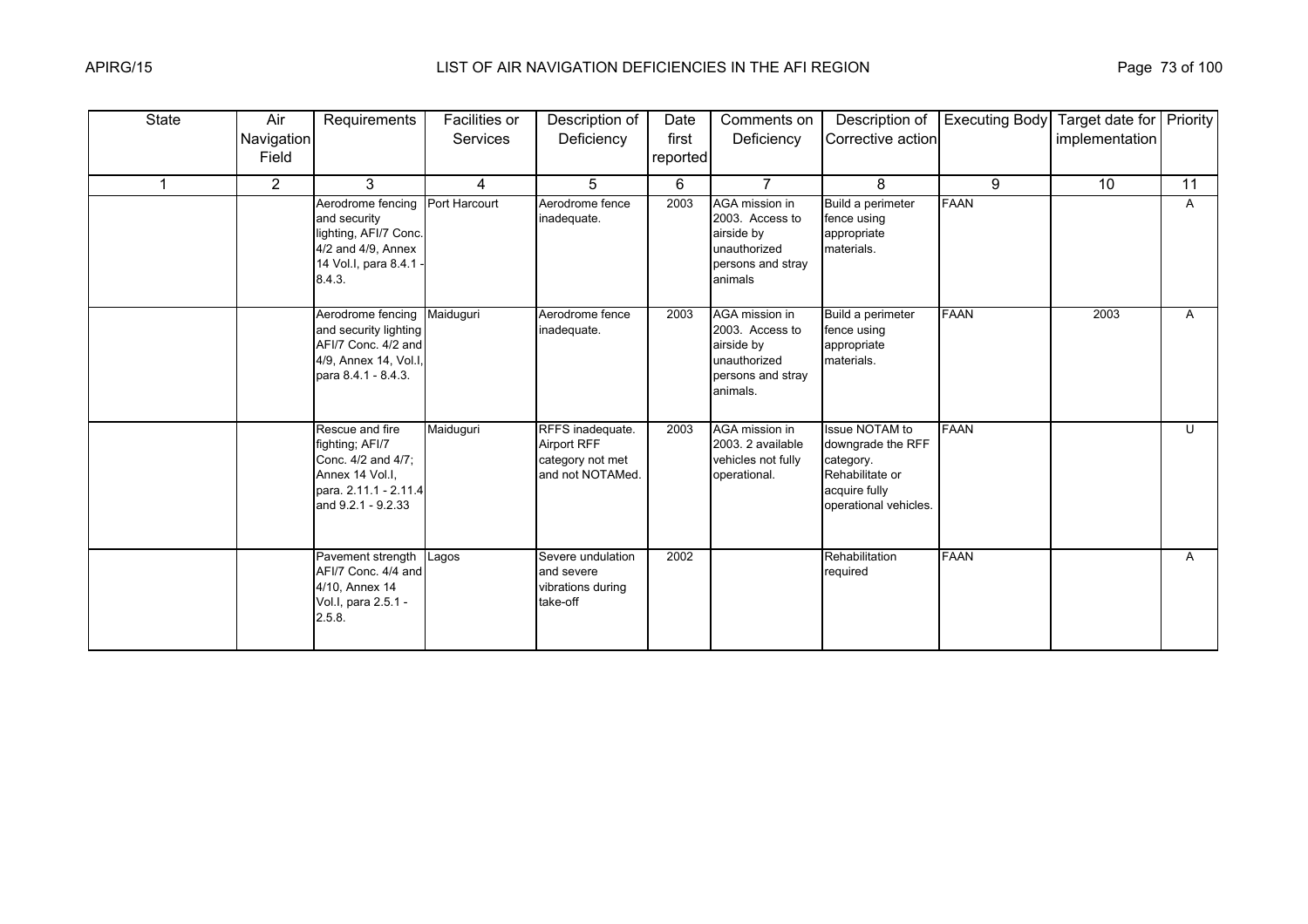| <b>State</b> | Air<br>Navigation<br>Field | Requirements                                                                       | Facilities or<br>Services | Description of<br>Deficiency                                                                                                                                                                                                                                                                                                   | Date<br>first<br>reported | Comments on<br>Deficiency                                   | Description of<br>Corrective action                                                                      | <b>Executing Body</b> | Target date for Priority<br>implementation |              |
|--------------|----------------------------|------------------------------------------------------------------------------------|---------------------------|--------------------------------------------------------------------------------------------------------------------------------------------------------------------------------------------------------------------------------------------------------------------------------------------------------------------------------|---------------------------|-------------------------------------------------------------|----------------------------------------------------------------------------------------------------------|-----------------------|--------------------------------------------|--------------|
| $\mathbf 1$  | $\overline{2}$             | 3                                                                                  | 4                         | 5                                                                                                                                                                                                                                                                                                                              | 6                         | $\overline{7}$                                              | 8                                                                                                        | 9                     | 10                                         | 11           |
|              |                            | Implementation of<br>visual aids. AFI/7<br>Conc. 4/1, Annex<br>14 Vol.I chapter 5. | Lagos                     | <b>Txwy lighting</b><br>inadequate and<br>reflective markers<br>ineffective.<br>Centerline lighting<br>at high speed<br>turnoffs deficient<br>and colors non<br>standard. No<br>approach light on<br>01L and 01R.<br>Intensity of<br>approach lighting on<br>19R cannot be<br>controlled from<br>TWR. RWY<br>markings unclear. | 1999                      | Taxiway lights<br>lights frequently<br>reported too bright. | Development plans<br>required. Approach for rehabilitation are<br>required. Markings<br>to be repainted. | <b>FAAN</b>           | 2003                                       | A            |
|              | ATM                        |                                                                                    |                           |                                                                                                                                                                                                                                                                                                                                |                           |                                                             |                                                                                                          |                       |                                            |              |
|              |                            | AFI/7 Rec.5/8 Table Route UA861<br>ATS 1 AFI ANP<br>Doc.7474                       |                           | Lagos-Garoua                                                                                                                                                                                                                                                                                                                   | 1995                      | fly non-economical<br>routes                                | Aircraft subjected to States concerned to<br>coordinate common<br>implementation date                    | Nigeria               | 15-Jun-06                                  | $\mathsf{A}$ |
|              |                            | AFI/7 Rec.5/8 Table RNAV UM998<br>ATS 1 AFI ANP<br>Doc.7474                        |                           | Ngaoundere-<br>Maiduguri-Djanet                                                                                                                                                                                                                                                                                                | 1995                      | Aircraft subjected to<br>fly non-economical<br>routes       |                                                                                                          | Nigeria               | 15-Jun-06                                  | $\mathsf{A}$ |
|              | <b>CNS</b>                 |                                                                                    |                           |                                                                                                                                                                                                                                                                                                                                |                           |                                                             |                                                                                                          |                       |                                            |              |
|              |                            | This State has no<br>deficiency in this<br>field.                                  |                           |                                                                                                                                                                                                                                                                                                                                |                           |                                                             |                                                                                                          |                       |                                            |              |
|              | <b>MET</b>                 |                                                                                    |                           |                                                                                                                                                                                                                                                                                                                                |                           |                                                             |                                                                                                          |                       |                                            |              |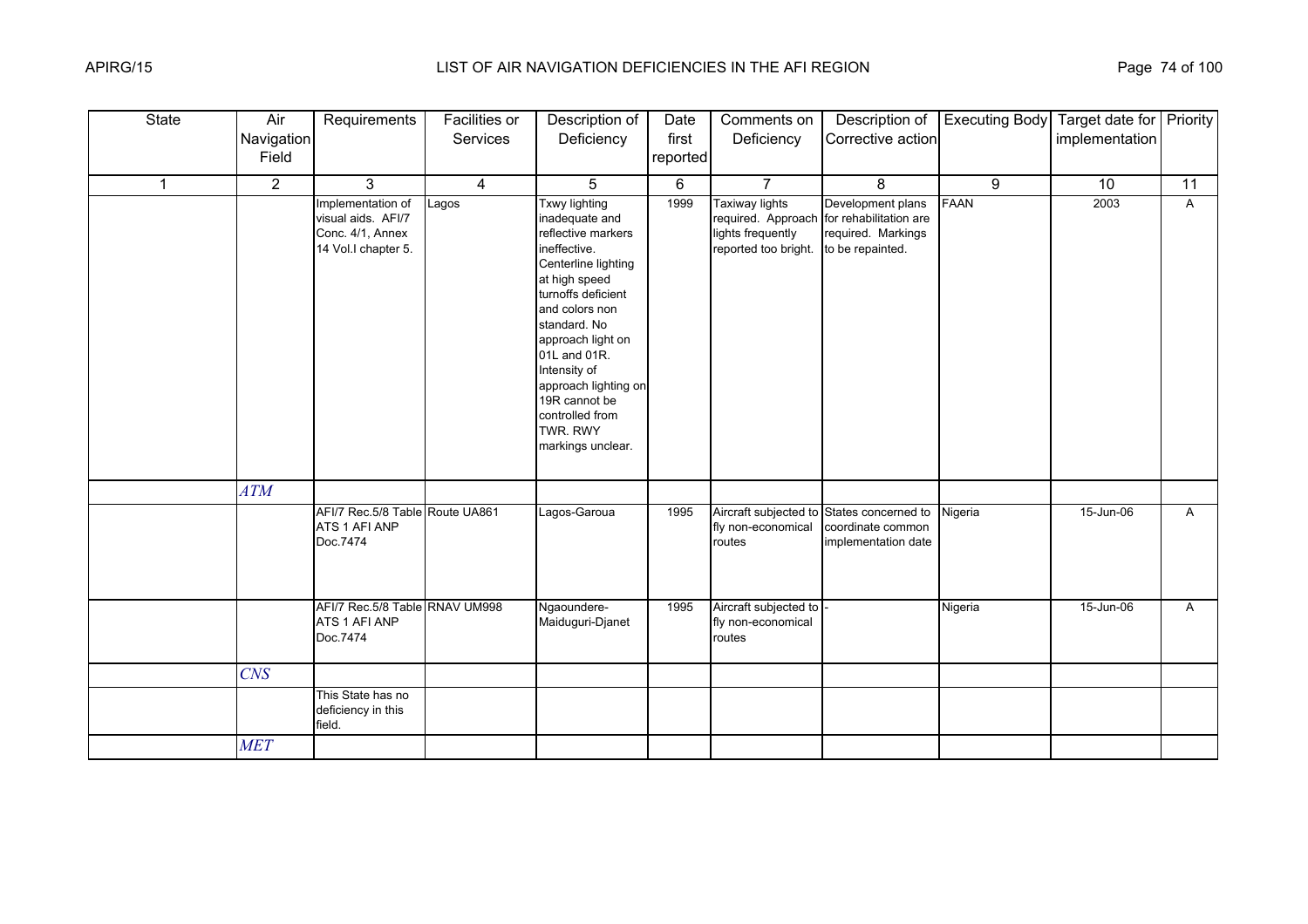| State | Air        | Requirements                                                              | Facilities or   | Description of                                      | Date     | Comments on                                              | Description of                                               | <b>Executing Body</b> Target date for Priority |                |    |
|-------|------------|---------------------------------------------------------------------------|-----------------|-----------------------------------------------------|----------|----------------------------------------------------------|--------------------------------------------------------------|------------------------------------------------|----------------|----|
|       | Navigation |                                                                           | Services        | Deficiency                                          | first    | Deficiency                                               | Corrective action                                            |                                                | implementation |    |
|       | Field      |                                                                           |                 |                                                     | reported |                                                          |                                                              |                                                |                |    |
|       |            |                                                                           |                 |                                                     | 6        |                                                          |                                                              |                                                | 10             | 11 |
|       |            | Implementation of<br>MET facilities and<br>services - AFI/7<br>Rec. 14/10 | Nigeria/Kano MA | <b>Provision of MET</b><br>data to ATS<br>deficient | 1996     | Advice given<br>through<br>correspondence<br>and mission | Better display system Nigeria<br>of MET data to ATS<br>units |                                                | 2001           | A  |
|       | <b>SAR</b> |                                                                           |                 |                                                     |          |                                                          |                                                              |                                                |                |    |
|       |            | This State has no<br>deficiency in this<br>field                          |                 |                                                     |          |                                                          |                                                              |                                                |                |    |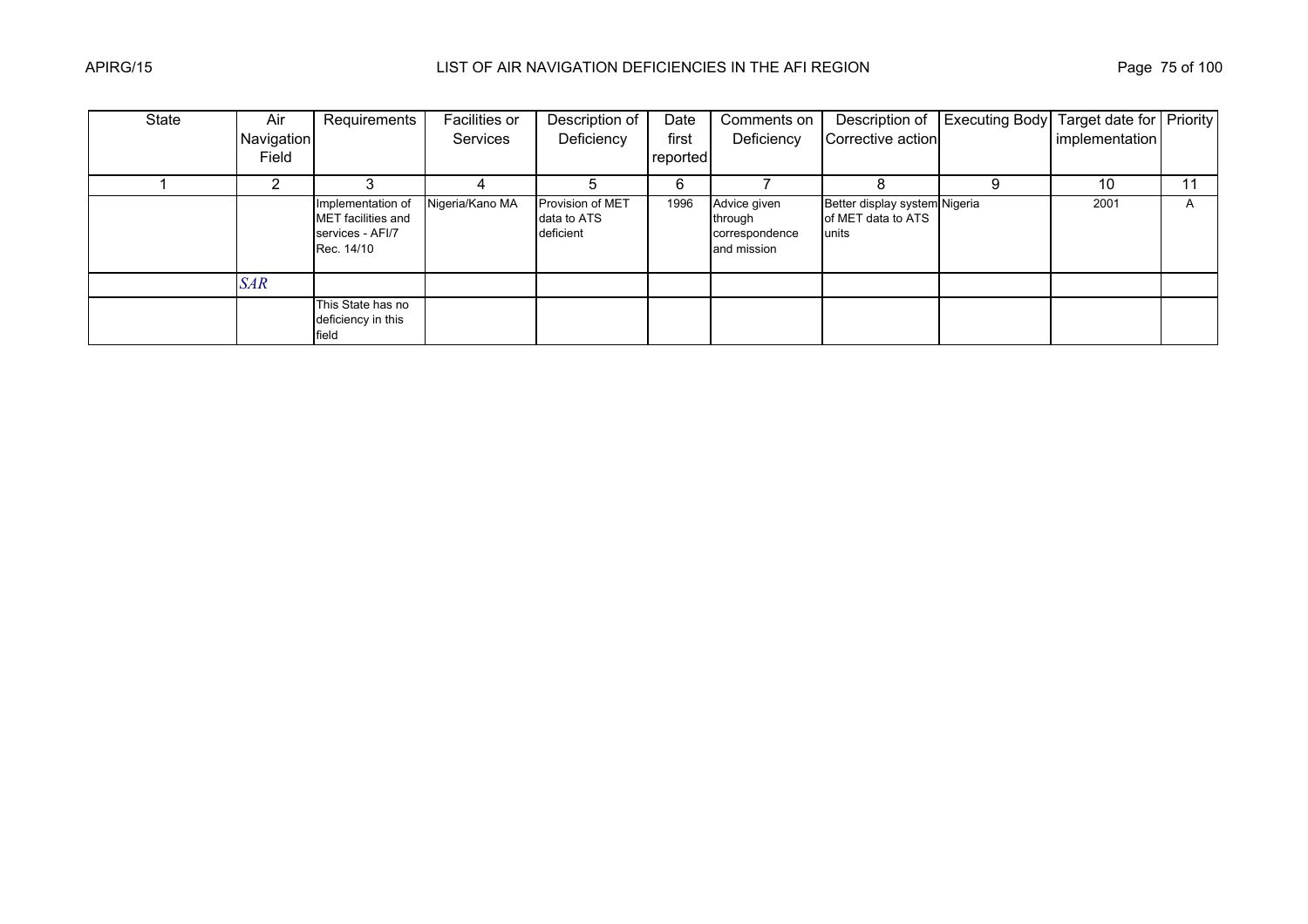| State        | Air<br>Navigation<br>Field | Requirements                                                                              | Facilities or<br>Services       | Description of<br>Deficiency                                                                              | Date<br>first<br>reported | Comments on<br>Deficiency                                                                                   | Description of<br>Corrective action                                                | <b>Executing Body</b> | Target date for Priority<br>implementation |                |
|--------------|----------------------------|-------------------------------------------------------------------------------------------|---------------------------------|-----------------------------------------------------------------------------------------------------------|---------------------------|-------------------------------------------------------------------------------------------------------------|------------------------------------------------------------------------------------|-----------------------|--------------------------------------------|----------------|
| $\mathbf{1}$ | $\overline{2}$             | 3                                                                                         | $\overline{4}$                  | 5                                                                                                         | 6                         | $\overline{7}$                                                                                              | 8                                                                                  | 9                     | 10                                         | 11             |
| Rwanda       |                            |                                                                                           |                                 |                                                                                                           |                           |                                                                                                             |                                                                                    |                       |                                            |                |
|              | <b>AIS</b>                 |                                                                                           |                                 |                                                                                                           |                           |                                                                                                             |                                                                                    |                       |                                            |                |
|              |                            | Annex 4, 3.2 and<br>13.2 Rec. 12/31<br>AFI/7                                              | <b>ICAO Mandatory</b><br>Charts | Non-availability of<br>ICAO Aerodrome<br>Chart and<br>Aerodrome<br>Obstacle Chart -<br>Type A for Kigali. | 1979                      | Lack of these charts Publish the two<br>affects safety.                                                     | Charts for Kigali                                                                  | Rwanda                | 15-Jun-06                                  | $\overline{U}$ |
|              | AOP                        |                                                                                           |                                 |                                                                                                           |                           |                                                                                                             |                                                                                    |                       |                                            |                |
|              |                            | Emergency plan;<br>Annex 14 Vol.I<br>para. 9.1.1 - 9.1.15                                 | Kigali                          | No aerodrome<br>emergency plan.<br>Emergency exercise<br>not held at regular<br>intervals.                | 2000                      |                                                                                                             | Develop an airport<br>emergency plan.<br>Conduct full scale<br>emergency exercise. | CAAR                  | 2004                                       | $\mathsf{A}$   |
|              |                            | Pavement strength<br>AFI/7 Conc.4/4 and<br>4/10, Annex 14<br>Vol.I, para 2.5.1 -<br>2.5.8 | Kigali                          | Runway slippery<br>when wet.                                                                              | 1999                      | Probably due to<br>rubber deposits.                                                                         | Rehabilatation work<br>ongoing.                                                    | CAAR                  | 2006                                       | $\mathsf{A}$   |
|              |                            | Aerodrome<br>certification Annex<br>14, Vol.I Para.<br>$1.4.1 - 1.4.6$                    | Kigali                          | Aerodrome not<br>certified.                                                                               | 2003                      | The development of Complete the<br>procedures have<br>not been completed procedures and<br>as at Feb. 2004. | development of the<br>implement<br>requirement                                     | <b>CAAR</b>           | 2005                                       | U              |
|              | ATM                        |                                                                                           |                                 |                                                                                                           |                           |                                                                                                             |                                                                                    |                       |                                            |                |
|              |                            | This State has no<br>deficiency in this<br>field                                          |                                 |                                                                                                           |                           |                                                                                                             |                                                                                    |                       |                                            |                |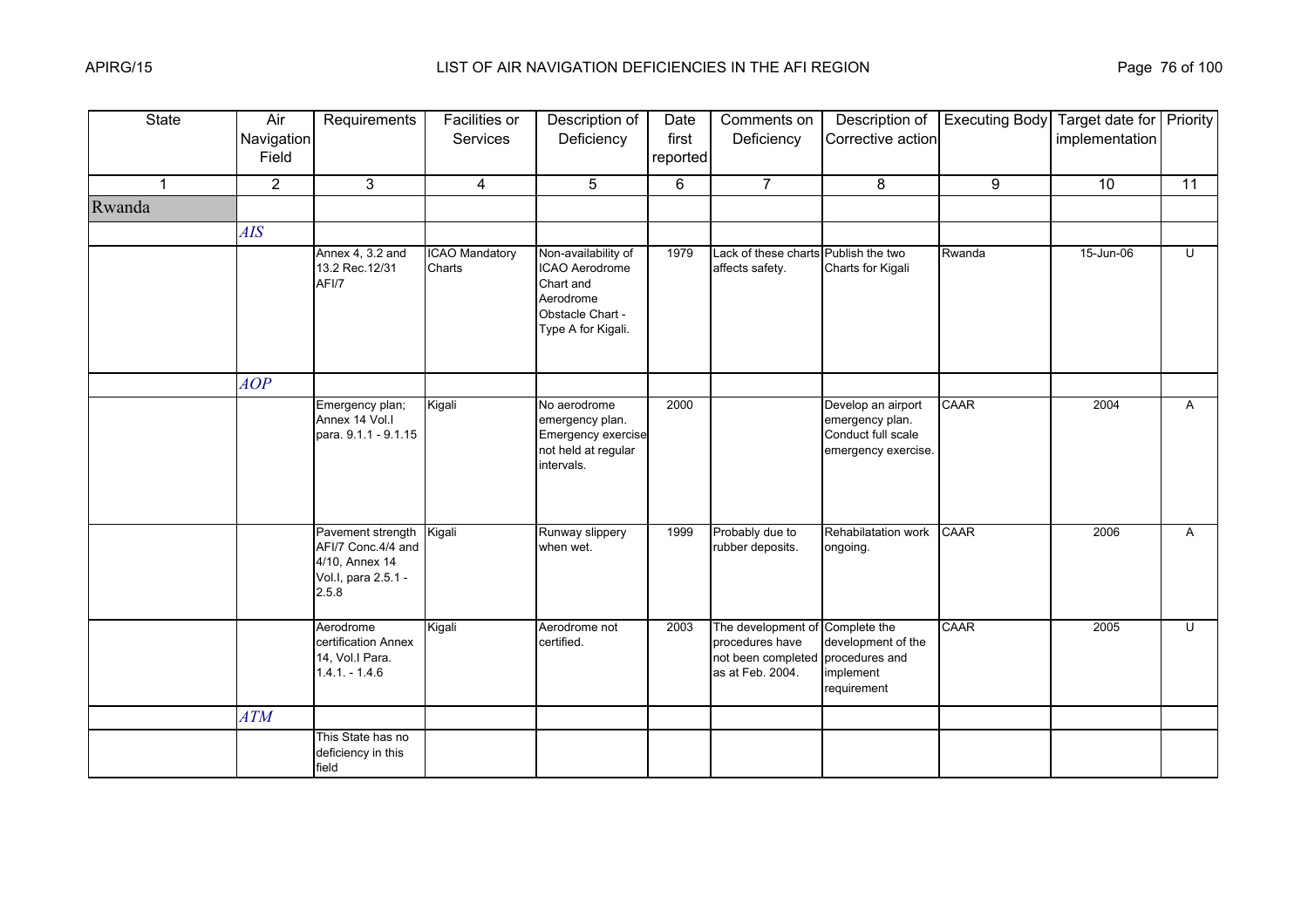| <b>State</b> | Air<br>Navigation<br>Field | Requirements                                                         | <b>Facilities or</b><br><b>Services</b> | Description of<br>Deficiency | Date<br>first<br>reported | Comments on<br>Deficiency          | Description of<br>Corrective action              | <b>Executing Body</b> | Target date for Priority<br>implementation |              |
|--------------|----------------------------|----------------------------------------------------------------------|-----------------------------------------|------------------------------|---------------------------|------------------------------------|--------------------------------------------------|-----------------------|--------------------------------------------|--------------|
| $\mathbf 1$  | $\overline{2}$             | 3                                                                    | 4                                       | 5                            | 6                         | $\overline{7}$                     | 8                                                | 9                     | 10                                         | 11           |
|              | <b>CNS</b>                 |                                                                      |                                         |                              |                           |                                    |                                                  |                       |                                            |              |
|              |                            | ATS Direct Speech Kigali APP<br>Circuits Plan, AFI/7<br>Rec. 9/9     |                                         | Circuit<br>Kigali/Bukavu     | 1996                      | Not implemented                    |                                                  | Rwanda, DR Congo      |                                            | A            |
|              |                            | ATS Direct Speech Kigali APP<br>Circuits Plan, AFI/7<br>Rec. 9/9     |                                         | Circuit<br>Kigali/Bukavu     | 1996                      | Not implemented                    |                                                  | Rwanda, DR Congo      |                                            | A            |
|              |                            | ATS Direct Speech Kigali APP<br>Circuits Plan, AFI/7<br>Rec. 9/9     |                                         | Circuit Kigali/Goma          | 1996                      | Not implemented                    |                                                  | Rwanda, DR Congo      |                                            | $\mathsf{A}$ |
|              |                            | ATS Direct Speech Kigali APP<br>Circuits Plan, AFI/7<br>Rec. 9/9     |                                         | Circuit<br>Kigali/Kinshasa   | 1996                      | Not implemented                    | VSAT operational in<br>Kinshasa and in<br>Kigali | Rwanda, DR Congo      |                                            | A            |
|              | <b>MET</b>                 |                                                                      |                                         |                              |                           |                                    |                                                  |                       |                                            |              |
|              |                            | Implementation of<br>aeronautical MET<br>offices AFI/7 Rec.<br>14/11 | Rwanda/Kigali G.K. Inadequate staffing  |                              | 1994                      | Advice given<br>through missions - | Training of<br>Forecasters                       | Rwanda MET            | $\sim$                                     | B            |
|              | <b>SAR</b>                 |                                                                      |                                         |                              |                           |                                    |                                                  |                       |                                            |              |
|              |                            | This State has no<br>deficiency in this<br>field                     |                                         |                              |                           |                                    |                                                  |                       |                                            |              |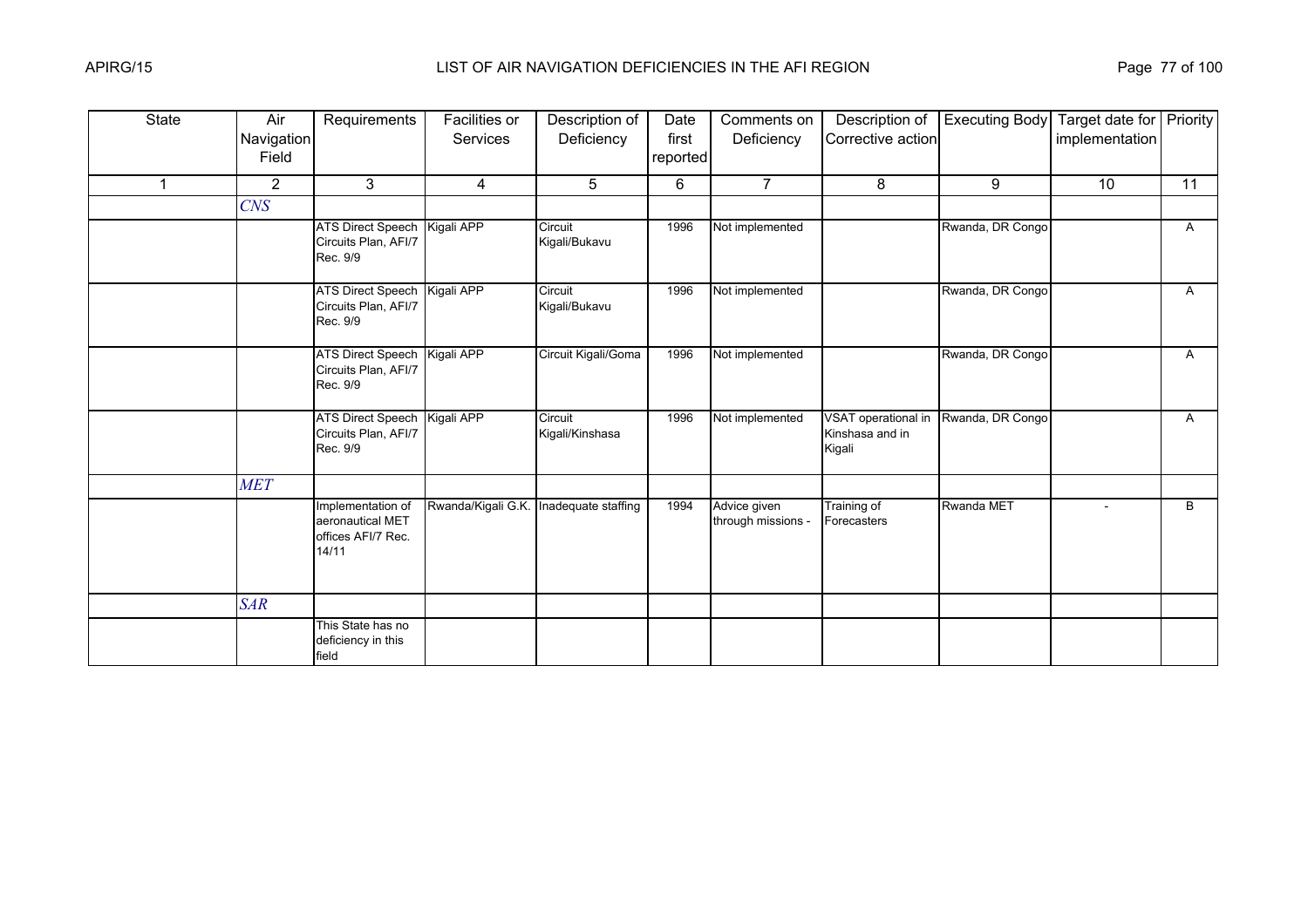| <b>State</b>        | Air<br>Navigation<br>Field | Requirements                                                                                                               | Facilities or<br>Services | Description of<br>Deficiency                                                       | Date<br>first<br>reported | Comments on<br>Deficiency                      | Description of<br>Corrective action                                                                                                                          | <b>Executing Body</b>         | Target date for Priority<br>implementation |                         |
|---------------------|----------------------------|----------------------------------------------------------------------------------------------------------------------------|---------------------------|------------------------------------------------------------------------------------|---------------------------|------------------------------------------------|--------------------------------------------------------------------------------------------------------------------------------------------------------------|-------------------------------|--------------------------------------------|-------------------------|
|                     | $\overline{2}$             | 3                                                                                                                          | 4                         | 5                                                                                  | 6                         | $\overline{7}$                                 | 8                                                                                                                                                            | 9                             | 10                                         | 11                      |
| Sao Tome & Principe |                            |                                                                                                                            |                           |                                                                                    |                           |                                                |                                                                                                                                                              |                               |                                            |                         |
|                     | AIS                        |                                                                                                                            |                           |                                                                                    |                           |                                                |                                                                                                                                                              |                               |                                            |                         |
|                     |                            | Annex 15, 5.1                                                                                                              | <b>NOTAM</b>              | <b>Irregular Publication</b><br>of NOTAM                                           | 1991                      | Lack of NOTAM<br>affects safety                | Publish regularly                                                                                                                                            | Sao Tome<br>(Brazzaville FIR) | 15-Jun-06                                  | $\overline{\mathsf{C}}$ |
|                     | AOP                        |                                                                                                                            |                           |                                                                                    |                           |                                                |                                                                                                                                                              |                               |                                            |                         |
|                     |                            | Emergency plan;<br>Annex 14 Vol.I<br>para. 9.1.1 - 9.1.15                                                                  | Sao Tomé                  | No aerodrome<br>emergency plan.                                                    | 2003                      | AGA mission in July Develop an airport<br>2002 | emergency plan and<br>organize a full-scale<br>emergency exercise<br>for its validation.                                                                     | <b>ENASA</b>                  |                                            | $\mathsf{A}$            |
|                     |                            | Rescue and fire<br>fighting; Afi/7 Conc.<br>4/2 and 4/7; Annex<br>14 Vol.1 para.<br>2.11.1 - 2.11.4 and<br>$9.2.1 - 9.2.3$ | Sao Tomé                  | Level of protection<br>inadequate. (Only<br>one 7000 1 water<br>vehicle available) | 2002                      |                                                | Acquire 2 additional<br>tenders to meet the<br>required level.                                                                                               | <b>ENASA</b>                  |                                            | U                       |
|                     |                            | Bird hazard control<br>and reduction; AFI/7<br>Conc. 4/2 and 4/7;<br>Annex 14 Vol.1,<br>para. 9.4.1 - 9.4.4                | Sao Tomé                  | Lack of bird hazard<br>control programme                                           | 2004                      |                                                | Created a bird<br>hazard committee.<br>Develop and<br>implement a bird<br>hazard control<br>programme based on<br>ornithological studies<br>to be conducted. | <b>ENASA</b>                  |                                            | A                       |
|                     | <b>ATM</b>                 |                                                                                                                            |                           |                                                                                    |                           |                                                |                                                                                                                                                              |                               |                                            |                         |
|                     |                            | This State has no<br>deficiency in this<br>field                                                                           |                           |                                                                                    |                           |                                                |                                                                                                                                                              |                               |                                            |                         |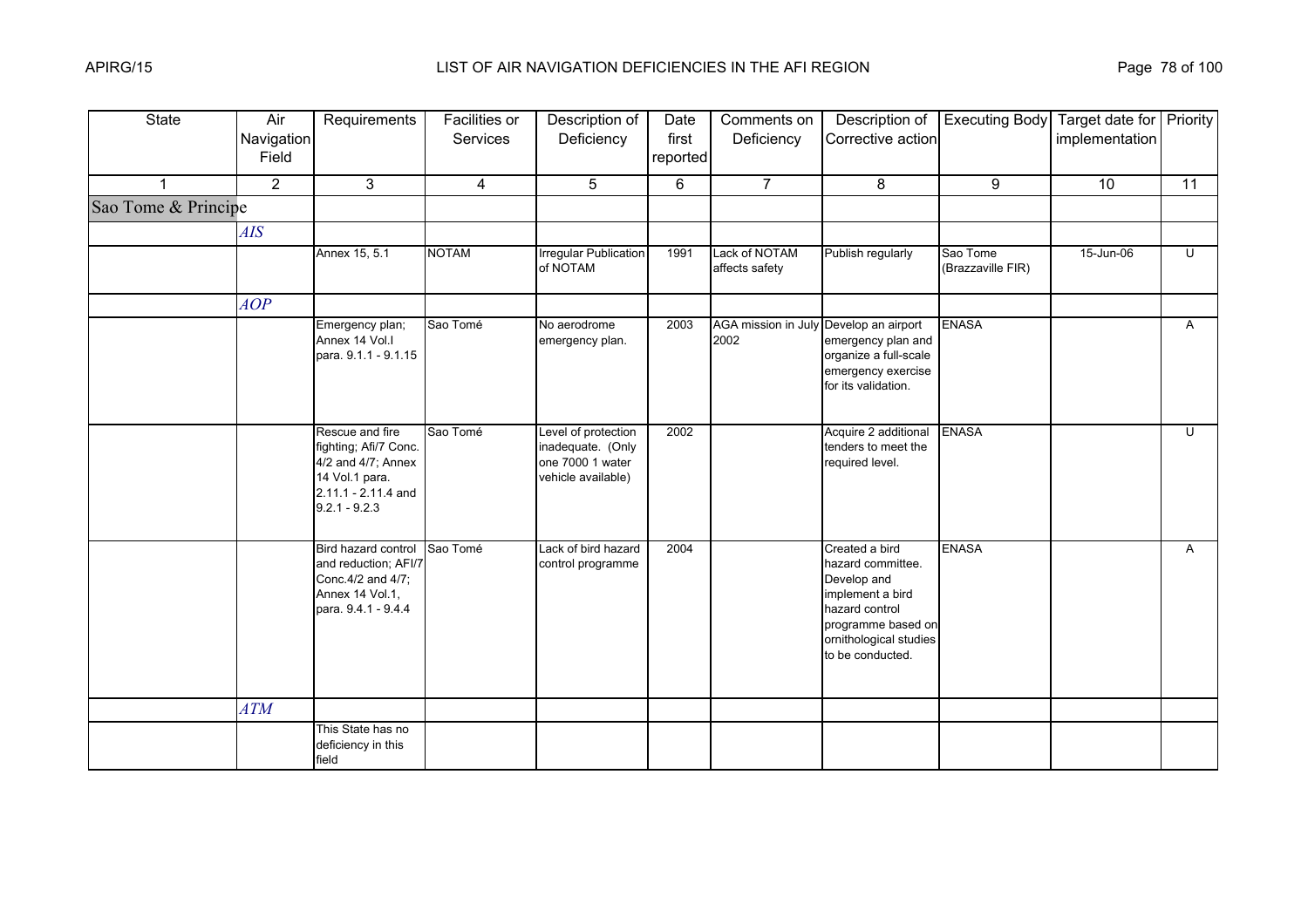| State | Air<br>Navigation<br>Field | Requirements                                                                           | Facilities or<br><b>Services</b>                           | Description of<br>Deficiency                                           | Date<br>first<br>reported | Comments on<br>Deficiency                 | Description of<br>Corrective action                           | <b>Executing Body</b>                        | Target date for Priority<br>implementation |                         |
|-------|----------------------------|----------------------------------------------------------------------------------------|------------------------------------------------------------|------------------------------------------------------------------------|---------------------------|-------------------------------------------|---------------------------------------------------------------|----------------------------------------------|--------------------------------------------|-------------------------|
|       | $\overline{2}$             | 3                                                                                      | 4                                                          | 5                                                                      | 6                         | $\overline{7}$                            | 8                                                             | 9                                            | 10                                         | 11                      |
|       | $C\!N\!S$                  |                                                                                        |                                                            |                                                                        |                           |                                           |                                                               |                                              |                                            |                         |
|       |                            | AFTN Plan, AFI/7<br>Rec. 9/7                                                           | Sao Tome AFTN<br>centre                                    | Circuit Sao<br>Tome/Brazzaville                                        | 1998                      | Not implemented                           | VSAT to be installed<br>at Sao Tome                           | Sao Tome &<br>Principe, ASECNA               |                                            | $\cup$                  |
|       |                            | <b>ATS Direct Speech</b><br>Circuits Plan, AFI/7<br>Rec. 9/9                           | Sao Tome TWR                                               | Circuit Sao<br>Tome/Brazzaville                                        | 1998                      | Not implemented                           | VSAT to be installed<br>at Sao Tome                           | Sao Tome &<br>Principe, ASECNA               | 2005                                       | $\overline{\mathsf{C}}$ |
|       |                            | <b>ATS Direct Speech</b><br>Circuits Plan, AFI/7<br>Rec. 9/9                           | Sao Tome TWR                                               | Circuit Sao<br>Tome/Libreville                                         | 1998                      | Not implemented                           | VSAT to be installed<br>at Sao Tome                           | Sao Tome &<br>Principe, ASECNA               | 2005                                       | A                       |
|       |                            | Navaids AFI/7, Rec. Sao Tome<br>10/4                                                   |                                                            | <b>ILS 11</b>                                                          | 1998                      | Not implemented                           | Implement facility                                            | Sao Tome &<br>Principe                       |                                            | A                       |
|       | <b>MET</b>                 |                                                                                        |                                                            |                                                                        |                           |                                           |                                                               |                                              |                                            |                         |
|       |                            | Requirement to<br>provide aerodrome<br>forecasts (AFI<br><b>FASID Table MET</b><br>1A) | Sao Tomé &<br>Principe/Sao Tomé<br>Aerodrome MET<br>Office | TAF of Sao Tomé<br>not regularly<br>disseminated<br>outside MET centre | 37557                     | Advice given<br>through<br>correspondence | Installation of reliable Civil Aviation<br>telecom. Equipment | Authority and MET,<br>Sao Tomé &<br>Principe | 2005                                       | Α                       |
|       | <b>SAR</b>                 |                                                                                        |                                                            |                                                                        |                           |                                           |                                                               |                                              |                                            |                         |
|       |                            | This State has no<br>deficiency in this<br>field                                       |                                                            |                                                                        |                           |                                           |                                                               |                                              |                                            |                         |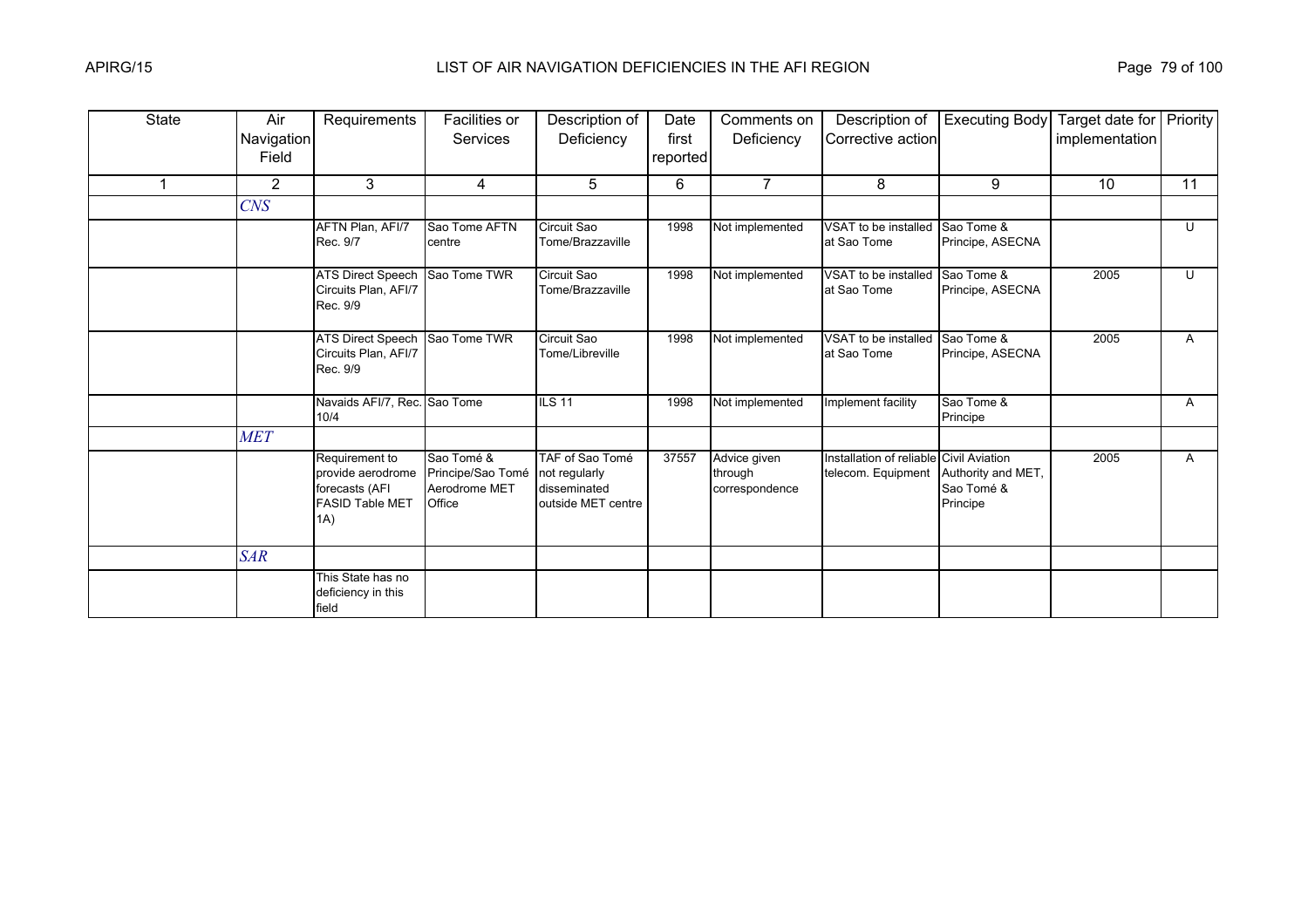| <b>State</b>         | Air<br>Navigation<br>Field | Requirements                                                 | <b>Facilities or</b><br>Services | Description of<br>Deficiency           | Date<br>first<br>reported | Comments on<br>Deficiency | Description of<br>Corrective action | <b>Executing Body</b>           | Target date for Priority<br>implementation |                |
|----------------------|----------------------------|--------------------------------------------------------------|----------------------------------|----------------------------------------|---------------------------|---------------------------|-------------------------------------|---------------------------------|--------------------------------------------|----------------|
| $\blacktriangleleft$ | $\overline{2}$             | 3                                                            | $\overline{4}$                   | 5                                      | 6                         | $\overline{7}$            | 8                                   | 9                               | 10                                         | 11             |
| Senegal              |                            |                                                              |                                  |                                        |                           |                           |                                     |                                 |                                            |                |
|                      | AIS                        |                                                              |                                  |                                        |                           |                           |                                     |                                 |                                            |                |
|                      |                            | This State has no<br>deficiency in this<br>field             |                                  |                                        |                           |                           |                                     |                                 |                                            |                |
|                      | AOP                        |                                                              |                                  |                                        |                           |                           |                                     |                                 |                                            |                |
|                      |                            | This State has no<br>deficiency in this<br>field.            |                                  |                                        |                           |                           |                                     |                                 |                                            |                |
|                      | ATM                        |                                                              |                                  |                                        |                           |                           |                                     |                                 |                                            |                |
|                      |                            | This State has no<br>deficiency in this<br>field             |                                  |                                        |                           |                           |                                     |                                 |                                            |                |
|                      | <b>CNS</b>                 |                                                              |                                  |                                        |                           |                           |                                     |                                 |                                            |                |
|                      |                            | AFTN Plan, AFI/7<br>Rec. 9/7                                 |                                  | Dakar AFTN centre Circuit Dakar/Bissau | 1998                      | Not implemented           | <b>VSAT planned</b>                 | ASECNA, Guinea<br><b>Bissau</b> |                                            | $\overline{C}$ |
|                      |                            | <b>ATS Direct Speech</b><br>Circuits Plan, AFI/7<br>Rec. 9/9 | Dakar ACC/FIC                    | Circuit Dakar/Bissau                   | 1998                      | Not implemented           | <b>VSAT</b> being<br>considered     | ASECNA, Guinea<br><b>Bissau</b> |                                            | U              |
|                      | <b>MET</b>                 |                                                              |                                  |                                        |                           |                           |                                     |                                 |                                            |                |
|                      |                            | This State has no<br>deficiency in this<br>field             |                                  |                                        |                           |                           |                                     |                                 |                                            |                |
|                      | <b>SAR</b>                 |                                                              |                                  |                                        |                           |                           |                                     |                                 |                                            |                |
|                      |                            | This State has no<br>deficiency in this<br>field             |                                  |                                        |                           |                           |                                     |                                 |                                            |                |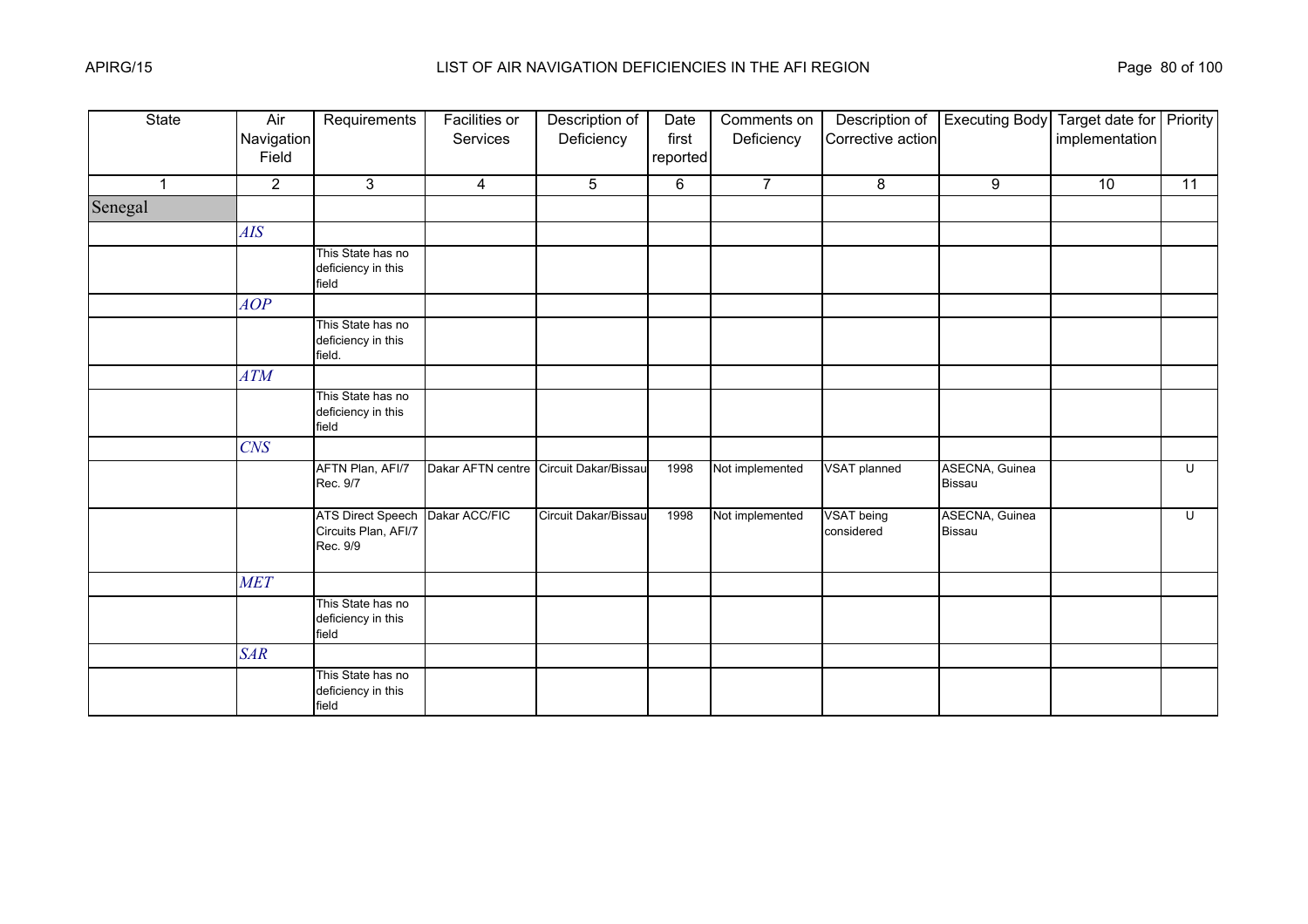| State        | Air<br>Navigation<br>Field | Requirements                                                           | <b>Facilities or</b><br>Services | Description of<br>Deficiency                   | Date<br>first<br>reported | Comments on<br>Deficiency                                               | Description of<br>Corrective action                       | <b>Executing Body</b> | Target date for Priority<br>implementation |                 |
|--------------|----------------------------|------------------------------------------------------------------------|----------------------------------|------------------------------------------------|---------------------------|-------------------------------------------------------------------------|-----------------------------------------------------------|-----------------------|--------------------------------------------|-----------------|
| $\mathbf{1}$ | $\overline{2}$             | $\mathbf{3}$                                                           | 4                                | 5                                              | 6                         | $\overline{7}$                                                          | 8                                                         | 9                     | 10                                         | $\overline{11}$ |
| Seychelles   |                            |                                                                        |                                  |                                                |                           |                                                                         |                                                           |                       |                                            |                 |
|              | AIS                        |                                                                        |                                  |                                                |                           |                                                                         |                                                           |                       |                                            |                 |
|              |                            | This State has no<br>deficiency in this<br>field                       |                                  |                                                |                           |                                                                         |                                                           |                       |                                            |                 |
|              | AOP                        |                                                                        |                                  |                                                |                           |                                                                         |                                                           |                       |                                            |                 |
|              |                            | Aerodrome<br>certification Annex<br>14, Vol.I Para.<br>$1.4.1 - 1.4.6$ | Seychelles                       | Aerodrome not<br>certified as at Feb.<br>2004. | 2003                      | The development of<br>procedures have<br>not started as of<br>Feb. 2004 | Develop the<br>procedures and<br>implement<br>requirement | <b>SCAA</b>           | 2005                                       | $\overline{C}$  |
|              | <b>ATM</b>                 |                                                                        |                                  |                                                |                           |                                                                         |                                                           |                       |                                            |                 |
|              |                            | This State has no<br>deficiency in this<br>field                       |                                  |                                                |                           |                                                                         |                                                           |                       |                                            |                 |
|              | <b>CNS</b>                 |                                                                        |                                  |                                                |                           |                                                                         |                                                           |                       |                                            |                 |
|              |                            | This State has no<br>deficiency inthis<br>field                        |                                  |                                                |                           |                                                                         |                                                           |                       |                                            |                 |
|              | <b>MET</b>                 |                                                                        |                                  |                                                |                           |                                                                         |                                                           |                       |                                            |                 |
|              |                            | This State has no<br>deficiency in this<br>field                       |                                  |                                                |                           |                                                                         |                                                           |                       |                                            |                 |
|              | <b>SAR</b>                 |                                                                        |                                  |                                                |                           |                                                                         |                                                           |                       |                                            |                 |
|              |                            | This State has no<br>deficiency in this<br>field                       |                                  |                                                |                           |                                                                         |                                                           |                       |                                            |                 |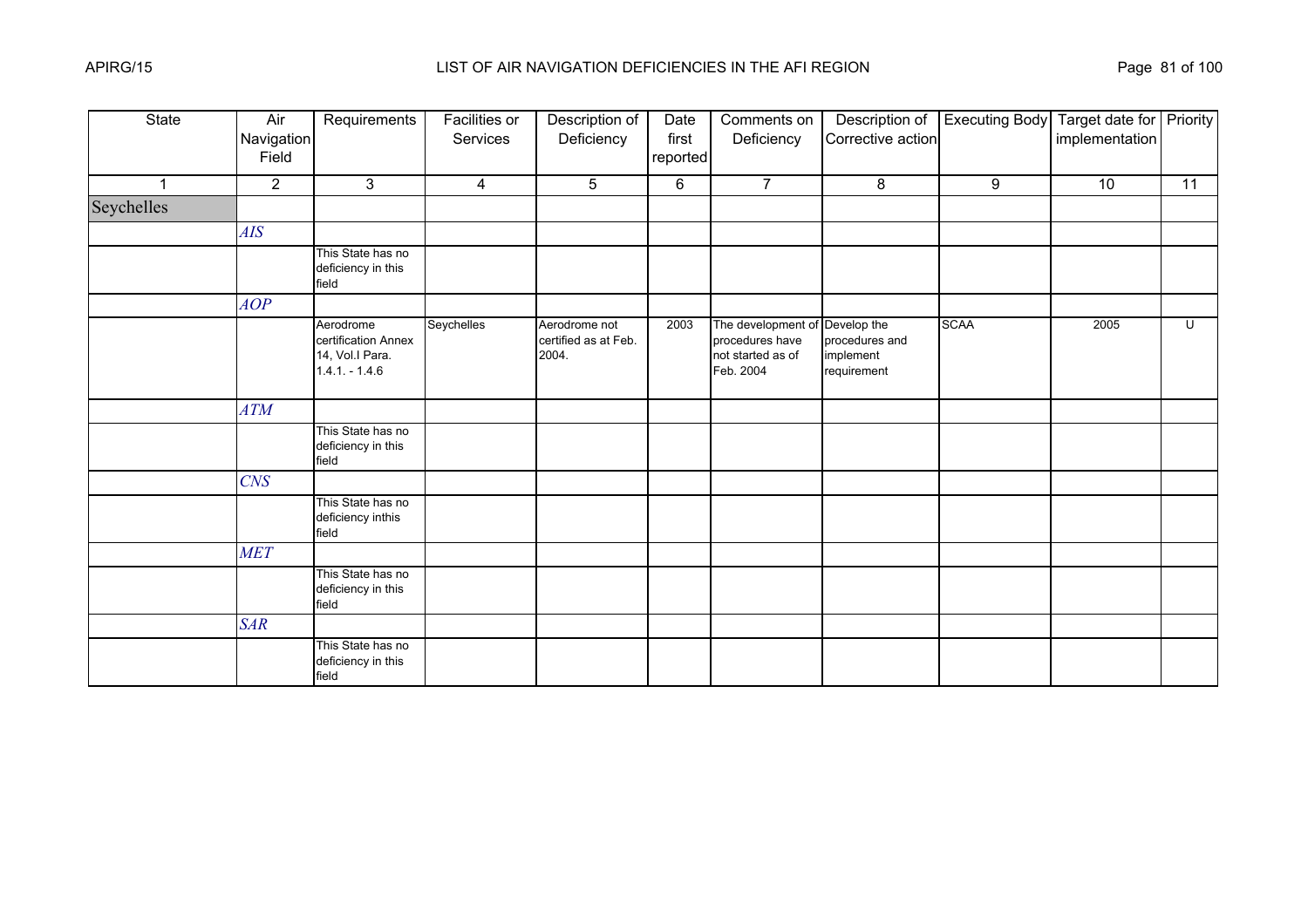| <b>State</b> | Air<br>Navigation<br>Field | Requirements                                                                                              | Facilities or<br>Services | Description of<br>Deficiency                                                  | Date<br>first<br>reported | Comments on<br>Deficiency                | Description of<br>Corrective action                                                                                                                          | <b>Executing Body</b>         | Target date for Priority<br>implementation |                |
|--------------|----------------------------|-----------------------------------------------------------------------------------------------------------|---------------------------|-------------------------------------------------------------------------------|---------------------------|------------------------------------------|--------------------------------------------------------------------------------------------------------------------------------------------------------------|-------------------------------|--------------------------------------------|----------------|
| 1            | $\overline{2}$             | $\mathbf{3}$                                                                                              | 4                         | 5                                                                             | 6                         | $\overline{7}$                           | 8                                                                                                                                                            | 9                             | 10                                         | 11             |
| Sierra Leone |                            |                                                                                                           |                           |                                                                               |                           |                                          |                                                                                                                                                              |                               |                                            |                |
|              | <b>AIS</b>                 |                                                                                                           |                           |                                                                               |                           |                                          |                                                                                                                                                              |                               |                                            |                |
|              |                            | Annex 15, 5.1                                                                                             | <b>NOTAM</b>              | <b>Irregular Publication</b><br>of NOTAM<br>Publication of<br>reported points | 1991                      | Lack of NOTAM<br>affects safety          | Publish regularly                                                                                                                                            | Sierra Leone<br>(Roberts FIR) | 15-Jun-06                                  | Ū              |
|              | AOP                        |                                                                                                           |                           |                                                                               |                           |                                          |                                                                                                                                                              |                               |                                            |                |
|              |                            | Implementation of<br>visual aids. AFI/7<br>Conc. 4/1, Annex<br>14 Vol.I, chapter 5.                       | Freetown                  | Only 50% runway<br>edge lighting<br>available Markings<br>faded.              | 1993                      | Inadequate visual<br>guidance to pilots. | Rehabilitate runway<br>edge lights. Repaint<br>markings.<br>Revaluation of the<br>damage caused by<br>the war with all the<br>lighting system.               | <b>SLAA</b>                   |                                            | $\mathsf{A}$   |
|              |                            | Bird hazard control<br>and reduction; AFI/7<br>Conc.4/2 and 4/7;<br>Annex 14 Vol.1,<br>para 9.4.1 - 9.4.4 | Freetown                  | Lack of bird hazard<br>control programme                                      | 2004                      |                                          | Created a bird<br>hazard committee.<br>Develop and<br>implement a bird<br>hazard control<br>programme based on<br>ornithological studies<br>to be conducted. | SLAA/DCA                      |                                            | $\overline{A}$ |
|              | <b>ATM</b>                 |                                                                                                           |                           |                                                                               |                           |                                          |                                                                                                                                                              |                               |                                            |                |
|              |                            | This State has no<br>deficiency in this<br>field                                                          |                           |                                                                               |                           |                                          |                                                                                                                                                              |                               |                                            |                |
|              | <b>CNS</b>                 |                                                                                                           |                           |                                                                               |                           |                                          |                                                                                                                                                              |                               |                                            |                |
|              |                            | Navaids AFI/7, Rec. Freetown/Lungi<br>10/4                                                                |                           | <b>ILS 30</b>                                                                 | 1999                      | Unserviceable                            | To repair                                                                                                                                                    | Sierra Leone                  |                                            | U              |
|              |                            | Navaids AFI/7, Rec. Freetown/Lungi<br>10/4                                                                |                           | <b>VOR/DME</b>                                                                | 1999                      | Unserviceable                            | To repair                                                                                                                                                    | Sierra Leone                  |                                            | $\overline{U}$ |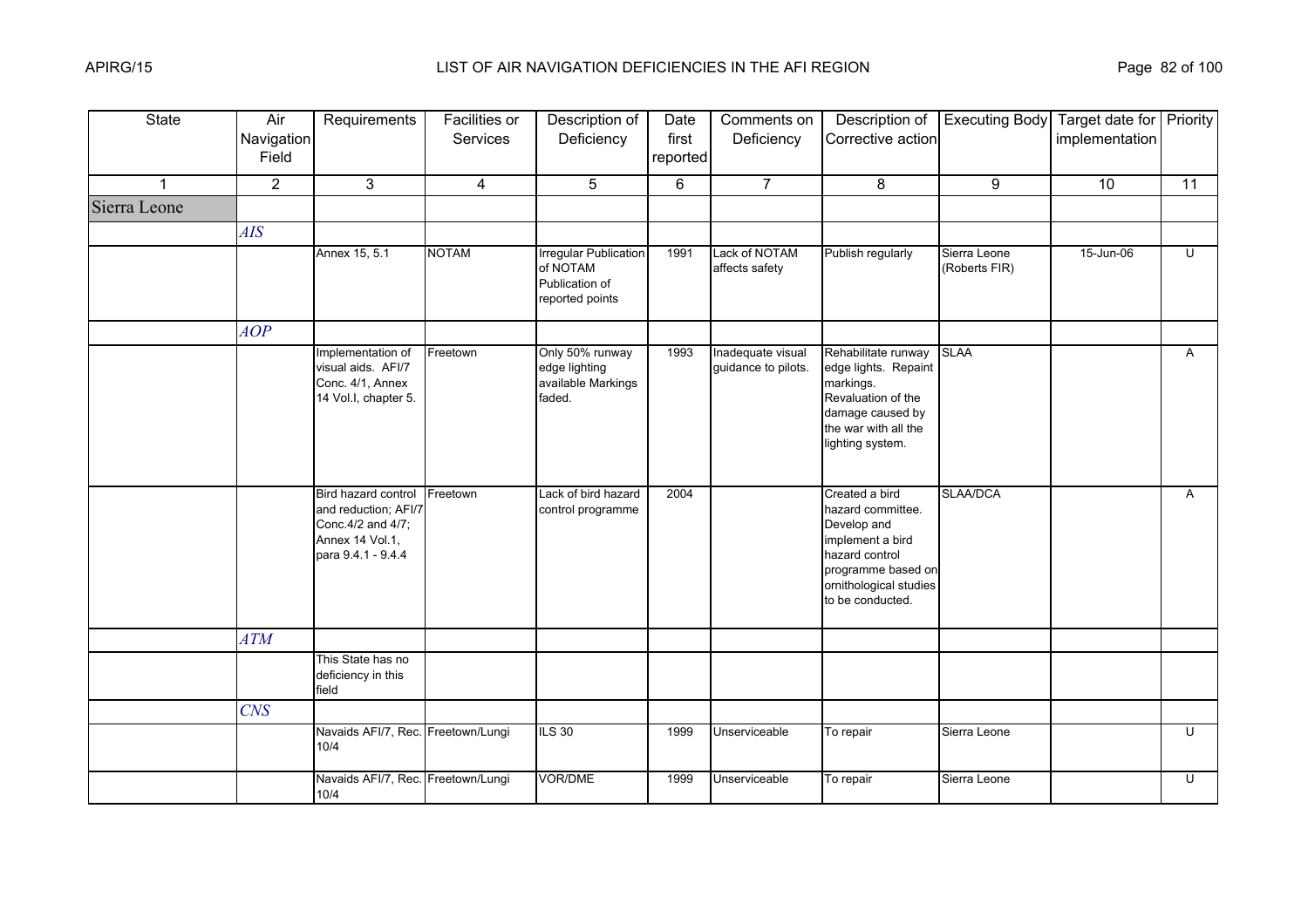| State | Air            | Requirements                                                                                                                 | Facilities or      | Description of                 | Date     | Comments on                               | Description of                                                           | Executing Body                     | Target date for Priority |    |
|-------|----------------|------------------------------------------------------------------------------------------------------------------------------|--------------------|--------------------------------|----------|-------------------------------------------|--------------------------------------------------------------------------|------------------------------------|--------------------------|----|
|       | Navigation     |                                                                                                                              | <b>Services</b>    | Deficiency                     | first    | Deficiency                                | Corrective action                                                        |                                    | implementation           |    |
|       | Field          |                                                                                                                              |                    |                                | reported |                                           |                                                                          |                                    |                          |    |
|       | $\overline{2}$ | 3                                                                                                                            | 4                  | 5                              | 6        |                                           | 8                                                                        | 9                                  | 10                       | 11 |
|       | <b>MET</b>     |                                                                                                                              |                    |                                |          |                                           |                                                                          |                                    |                          |    |
|       |                | Requirement to<br>measure and report Airport, Associated<br>surface wind (Annex MET Office<br>3, Chapter 4, para.<br>4.6.1.1 | Sierra Leone/Lungi | Wind measurement<br>unreliable | 34455    | Advice given<br>through<br>correspondence | Installation of reliable Civil Aviation<br><b>MET</b> basic<br>equipment | Authority and MET,<br>Sierra Leone | 2005                     | U  |
|       | <b>SAR</b>     |                                                                                                                              |                    |                                |          |                                           |                                                                          |                                    |                          |    |
|       |                | This State has no<br>deficiency in this<br>field                                                                             |                    |                                |          |                                           |                                                                          |                                    |                          |    |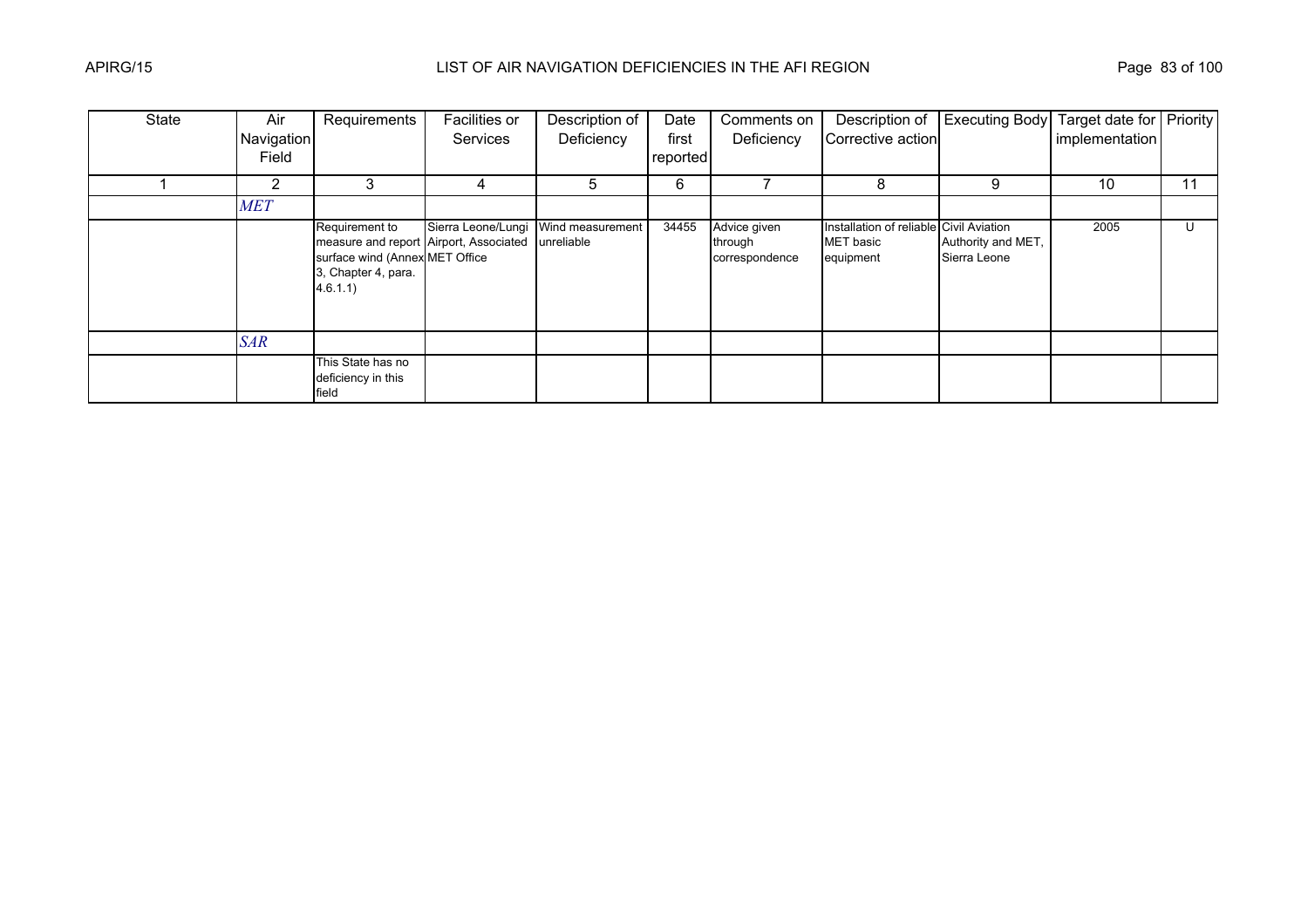| <b>State</b> | Air<br>Navigation<br>Field | Requirements                                                 | Facilities or<br>Services                                                       | Description of<br>Deficiency                                                                                                                           | Date<br>first<br>reported | Comments on<br>Deficiency                                | Description of<br>Corrective action                             | <b>Executing Body</b> | Target date for Priority<br>implementation |    |
|--------------|----------------------------|--------------------------------------------------------------|---------------------------------------------------------------------------------|--------------------------------------------------------------------------------------------------------------------------------------------------------|---------------------------|----------------------------------------------------------|-----------------------------------------------------------------|-----------------------|--------------------------------------------|----|
| $\mathbf 1$  | $\overline{2}$             | $\mathfrak{S}$                                               | 4                                                                               | 5                                                                                                                                                      | 6                         | $\overline{7}$                                           | 8                                                               | 9                     | 10                                         | 11 |
| Somalia      |                            |                                                              |                                                                                 |                                                                                                                                                        |                           |                                                          |                                                                 |                       |                                            |    |
|              | AIS                        |                                                              |                                                                                 |                                                                                                                                                        |                           |                                                          |                                                                 |                       |                                            |    |
|              |                            | Annex 4, 3.2, 11.2<br>and 13.2, AFI/7<br>Rec.12/31           | ICAO Aerodrome<br>Chart and the ICAO<br>Aerodrome<br>Obstacle Chart -<br>Type A | Non-availability of<br>ICAO Aerodrome<br>Chart, ICAO<br>Aerodrome<br>Obstacle Chart type<br>A and ICAO<br>Instrument<br>Approach Chart for<br>Hargeisa | 1990                      | Lack of these charts Publish the three<br>affects safety | Charts as required                                              | Somalia               | 15-Jun-06                                  | Ū  |
|              |                            | Annex 15, 3.6.4                                              | Coordinates<br>WGS84                                                            | Accuracy of<br>coordinates to be<br>established in<br>accordance with<br>Annexes 11 and 14.                                                            | 35796                     | Delay in introduction Implementation of<br>of GNSS       | WGS-84 coordinates                                              | Somalia               | 15-Jun-06                                  | U  |
|              | AOP                        |                                                              |                                                                                 |                                                                                                                                                        |                           |                                                          |                                                                 |                       |                                            |    |
|              |                            | There is no<br>information on this<br><b>State</b>           |                                                                                 |                                                                                                                                                        |                           |                                                          |                                                                 |                       |                                            |    |
|              | <b>ATM</b>                 |                                                              |                                                                                 |                                                                                                                                                        |                           |                                                          |                                                                 |                       |                                            |    |
|              |                            | AFI/7 Rec.5/21                                               | Route UG207                                                                     | Mogadishu-Karachi                                                                                                                                      | 1990                      | Aircraft subjected to<br>fly non-economical<br>routes    | States concerned to<br>coordinate common<br>implementation date | Somalia               | 15-Jun-06                                  | A  |
|              |                            | AFI/7 Rec.5/21                                               | Provision of ATC<br>150 NM concept                                              | Non-provision of<br>ATC service 150<br>NM of Mogadishu                                                                                                 | 1994                      | arrival and steep<br>climb for departure                 | Delayed descent for No action due to the<br>present situation   | Somalia               | 15-Jun-06                                  | U  |
|              | CNS                        |                                                              |                                                                                 |                                                                                                                                                        |                           |                                                          |                                                                 |                       |                                            |    |
|              |                            | <b>ATS Direct Speech</b><br>Circuits Plan, AFI/7<br>Rec. 9/9 | Hargeisa APP                                                                    | Circuit<br>Hargeisa/Djibouti                                                                                                                           | 1998                      | Not implemented                                          | Implement LTF<br>circuit                                        | Somalia, Djibouti     |                                            | A  |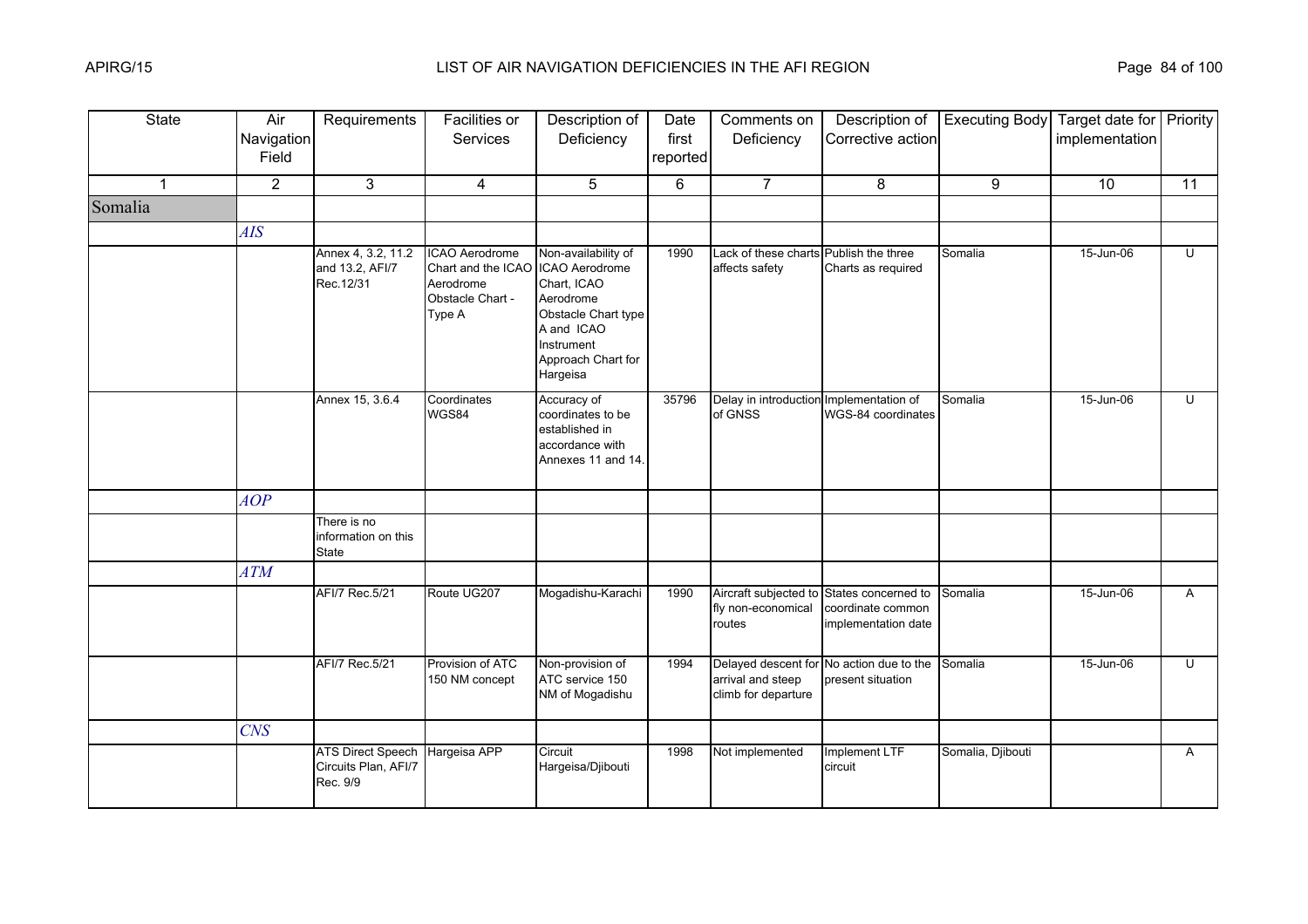| <b>State</b> | Air        | Requirements                          | Facilities or                      | Description of                                         | Date     | Comments on                              | Description of                                                                        | <b>Executing Body</b> | Target date for | Priority |
|--------------|------------|---------------------------------------|------------------------------------|--------------------------------------------------------|----------|------------------------------------------|---------------------------------------------------------------------------------------|-----------------------|-----------------|----------|
|              | Navigation |                                       | <b>Services</b>                    | Deficiency                                             | first    | Deficiency                               | Corrective action                                                                     |                       | implementation  |          |
|              | Field      |                                       |                                    |                                                        | reported |                                          |                                                                                       |                       |                 |          |
|              | 2          | 3                                     | 4                                  | 5                                                      | 6        |                                          | 8                                                                                     | 9                     | 10              | 11       |
|              |            | AMS AFI/7 Rec.<br>9/12                | Mogadishu FIC                      | Lack of VHF<br>coverage of busy<br>ATS routes          | 1998     |                                          | Install VHF relays                                                                    | Somalia               |                 | U        |
|              |            | Navaids AFI/7, Rec. Hargeisa<br>10/4  |                                    | VOR/DME                                                | 1998     | Not implemented                          | Implement facility                                                                    | Somalia               |                 | U        |
|              |            | Navaids AFI/7, Rec. Mogadishu<br>10/4 |                                    | VOR/DME                                                | 1998     | Not implemented                          | Implement facility                                                                    | Somalia               |                 | U        |
|              | <b>MET</b> |                                       |                                    |                                                        |          |                                          |                                                                                       |                       |                 |          |
|              |            | Situation unknown                     | FIR Mogadishu                      |                                                        |          |                                          |                                                                                       |                       |                 |          |
|              | <b>SAR</b> |                                       |                                    |                                                        |          |                                          |                                                                                       |                       |                 |          |
|              |            | AFI/7 Rec.5/21                        | Route UG207                        | Mogadishu-Karachi                                      | 1990     | fly non-economical<br>routes             | Aircraft subjected to States concerned to<br>coordinate common<br>implementation date | Somalia               | 15-Jun-06       | A        |
|              |            | AFI/7 Rec.5/21                        | Provision of ATC<br>150 NM concept | Non-provision of<br>ATC service 150<br>NM of Mogadishu | 1994     | arrival and steep<br>climb for departure | Delayed descent for No action due to the<br>present situation                         | Somalia               | 15-Jun-06       | U        |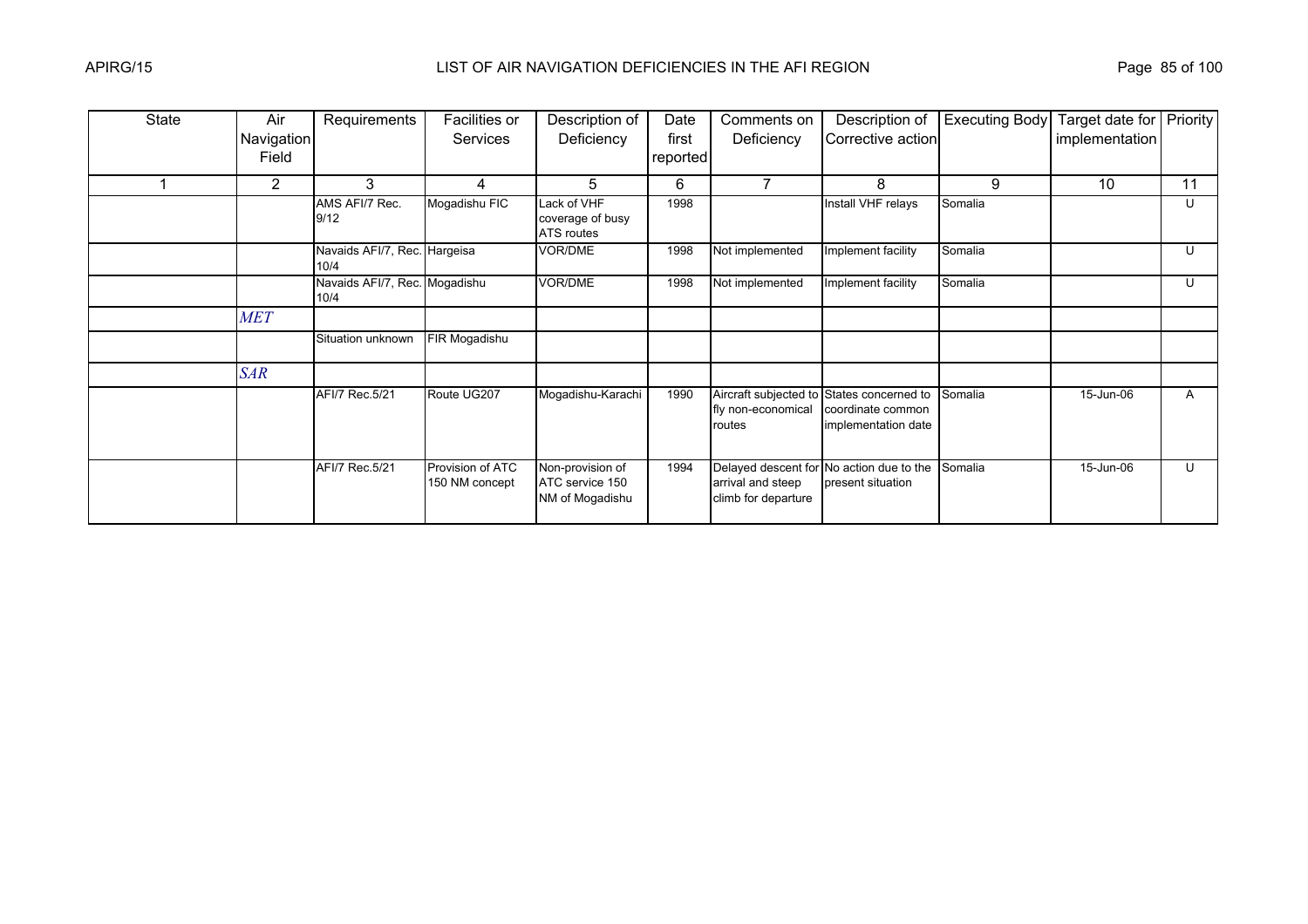| State        | Air<br>Navigation<br>Field | Requirements                                        | <b>Facilities or</b><br>Services | Description of<br>Deficiency | Date<br>first<br>reported | Comments on<br>Deficiency | Description of<br>Corrective action | <b>Executing Body</b> | Target date for Priority<br>implementation |    |
|--------------|----------------------------|-----------------------------------------------------|----------------------------------|------------------------------|---------------------------|---------------------------|-------------------------------------|-----------------------|--------------------------------------------|----|
| $\mathbf{1}$ | $\overline{2}$             | $\mathbf{3}$                                        | $\overline{4}$                   | 5                            | 6                         | $\overline{7}$            | $\bf 8$                             | 9                     | $\overline{10}$                            | 11 |
| South Africa |                            |                                                     |                                  |                              |                           |                           |                                     |                       |                                            |    |
|              | AIS                        |                                                     |                                  |                              |                           |                           |                                     |                       |                                            |    |
|              |                            | This State has no<br>deficiency in this<br>field    |                                  |                              |                           |                           |                                     |                       |                                            |    |
|              | AOP                        |                                                     |                                  |                              |                           |                           |                                     |                       |                                            |    |
|              |                            | This State has no<br>deficiencies in this<br>field. |                                  |                              |                           |                           |                                     |                       |                                            |    |
|              | ATM                        |                                                     |                                  |                              |                           |                           |                                     |                       |                                            |    |
|              |                            | This State has no<br>deficiency in this<br>field    |                                  |                              |                           |                           |                                     |                       |                                            |    |
|              | <b>CNS</b>                 |                                                     |                                  |                              |                           |                           |                                     |                       |                                            |    |
|              |                            | This State has no<br>deficiencies in this<br>field  |                                  |                              |                           |                           |                                     |                       |                                            |    |
|              | <b>MET</b>                 |                                                     |                                  |                              |                           |                           |                                     |                       |                                            |    |
|              |                            | This State has no<br>deficiency in this<br>field    |                                  |                              |                           |                           |                                     |                       |                                            |    |
|              | <b>SAR</b>                 |                                                     |                                  |                              |                           |                           |                                     |                       |                                            |    |
|              |                            | This State has no<br>deficiency in this<br>field    |                                  |                              |                           |                           |                                     |                       |                                            |    |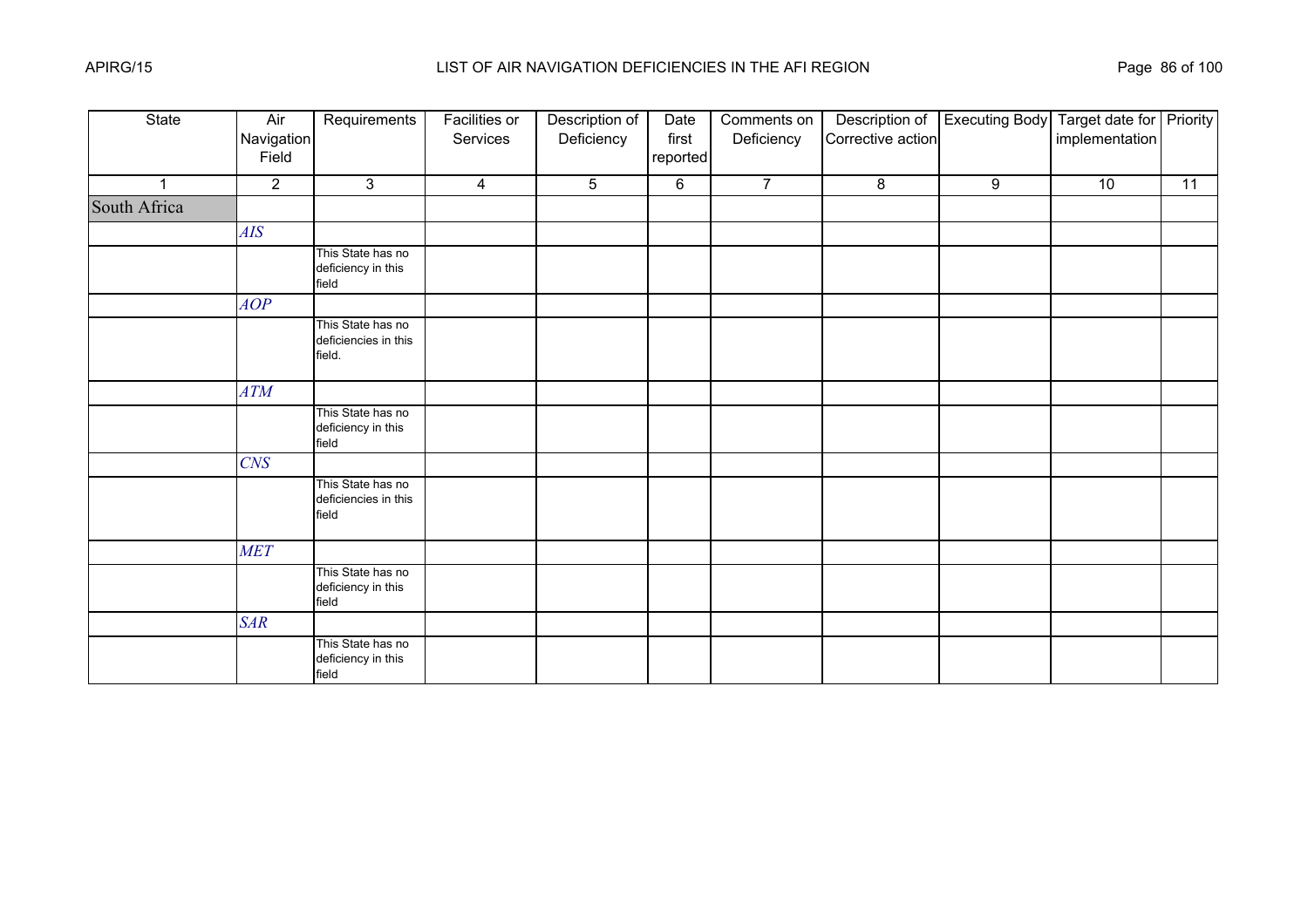| State              | Air<br>Navigation<br>Field | Requirements                                        | <b>Facilities or</b><br>Services | Description of<br>Deficiency | Date<br>first<br>reported | Comments on<br>Deficiency | Description of<br>Corrective action | <b>Executing Body</b> | Target date for Priority<br>implementation |    |
|--------------------|----------------------------|-----------------------------------------------------|----------------------------------|------------------------------|---------------------------|---------------------------|-------------------------------------|-----------------------|--------------------------------------------|----|
| 1                  | $\overline{2}$             | $\mathbf{3}$                                        | $\overline{4}$                   | 5                            | 6                         | $\overline{7}$            | $\bf 8$                             | 9                     | 10                                         | 11 |
| Spain (Canary Is.) |                            |                                                     |                                  |                              |                           |                           |                                     |                       |                                            |    |
|                    | AIS                        |                                                     |                                  |                              |                           |                           |                                     |                       |                                            |    |
|                    |                            | This State has no<br>deficiency in this<br>field    |                                  |                              |                           |                           |                                     |                       |                                            |    |
|                    | AOP                        |                                                     |                                  |                              |                           |                           |                                     |                       |                                            |    |
|                    |                            | This State has no<br>deficiencies in this<br>field. |                                  |                              |                           |                           |                                     |                       |                                            |    |
|                    | ATM                        |                                                     |                                  |                              |                           |                           |                                     |                       |                                            |    |
|                    |                            | This State has no<br>deficiency in this<br>field    |                                  |                              |                           |                           |                                     |                       |                                            |    |
|                    | CNS                        |                                                     |                                  |                              |                           |                           |                                     |                       |                                            |    |
|                    |                            | This State has no<br>deficiency in this<br>field    |                                  |                              |                           |                           |                                     |                       |                                            |    |
|                    | <b>MET</b>                 |                                                     |                                  |                              |                           |                           |                                     |                       |                                            |    |
|                    |                            | This State has no<br>deficiency in this<br>field    |                                  |                              |                           |                           |                                     |                       |                                            |    |
|                    | <b>SAR</b>                 |                                                     |                                  |                              |                           |                           |                                     |                       |                                            |    |
|                    |                            | This State has no<br>deficiency in this<br>field    |                                  |                              |                           |                           |                                     |                       |                                            |    |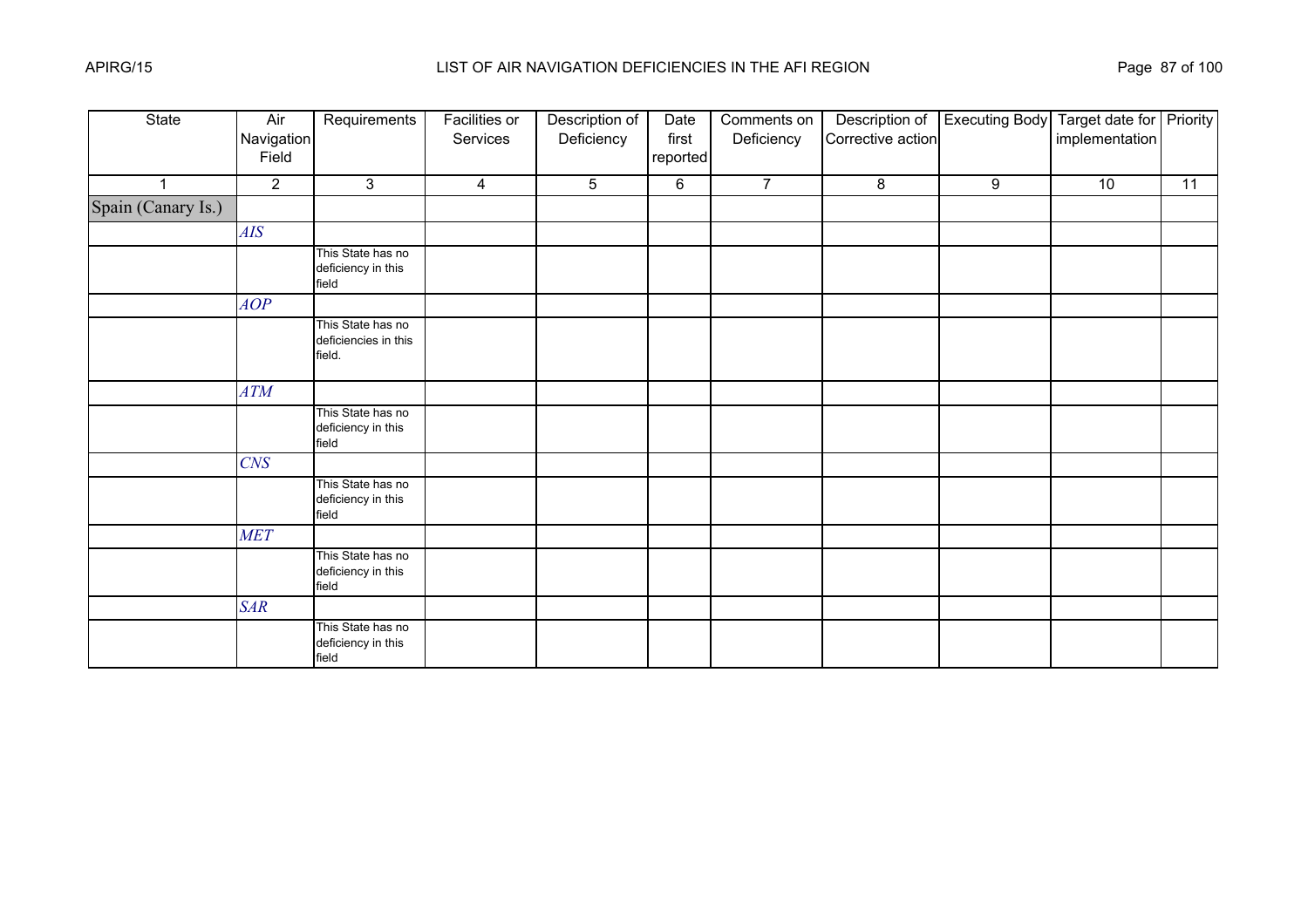| <b>State</b>   | Air<br>Navigation<br>Field | Requirements                                                                                               | Facilities or<br>Services       | Description of<br>Deficiency                                | Date<br>first<br>reported | Comments on<br>Deficiency                                            | Description of<br>Corrective action                                                   | <b>Executing Body</b> | Target date for Priority<br>implementation |              |
|----------------|----------------------------|------------------------------------------------------------------------------------------------------------|---------------------------------|-------------------------------------------------------------|---------------------------|----------------------------------------------------------------------|---------------------------------------------------------------------------------------|-----------------------|--------------------------------------------|--------------|
| $\overline{1}$ | $\overline{2}$             | 3                                                                                                          | $\overline{4}$                  | 5                                                           | 6                         | $\overline{7}$                                                       | 8                                                                                     | 9                     | 10                                         | 11           |
| Sudan          |                            |                                                                                                            |                                 |                                                             |                           |                                                                      |                                                                                       |                       |                                            |              |
|                | AIS                        |                                                                                                            |                                 |                                                             |                           |                                                                      |                                                                                       |                       |                                            |              |
|                |                            | Annex 4, 13.2 15,<br>8.1                                                                                   | <b>ICAO Mandatory</b><br>Charts | Non-availability of<br>ICAO Aerodrome<br>Chart for Khartoum | 1990                      | Lack of this chart<br>affects safety                                 | Publish the required<br>chart                                                         | Sudan                 | 15-Jun-06                                  | U            |
|                | AOP                        |                                                                                                            |                                 |                                                             |                           |                                                                      |                                                                                       |                       |                                            |              |
|                |                            | Bird hazard control<br>and reduction; AFI/7<br>Conc. 4/2 and 4/7<br>Annex 14 Vol.I.<br>para. 9.4.1 - 9.4.4 | Khartoum                        | Bird hazard control<br>measures required.                   | 1993                      |                                                                      | Control measures to<br>be implemented and<br>monitored.                               | <b>NCAA</b>           |                                            | $\mathsf{A}$ |
|                | ATM                        |                                                                                                            |                                 |                                                             |                           |                                                                      |                                                                                       |                       |                                            |              |
|                |                            | AFI/7 Rec.5/8 Table Route UA618<br>ATS 1 AFI ANP<br>Doc.7474                                               |                                 | Bukavu-Malakal                                              | 1994                      | Aircraft subjected to<br>fly non-economical<br>routes                | Not available now in<br>Khartoum FIR                                                  | Sudan                 | 15-Jun-06                                  | A            |
|                |                            | AFI/7 Rec.5/8 Table Route UB525<br>ATS 1 AFI ANP<br>Doc.7474                                               |                                 | Addis Ababa-Luxor                                           | 1994                      | fly non-economical<br>routes                                         | Aircraft subjected to Not acceptable now<br>in Khartoum FIR                           | Sudan                 | 15-Jun-06                                  | A            |
|                |                            | AFI/7 Rec.5/8 Table Route UB607<br>ATS 1 AFI ANP<br>Doc.7474                                               |                                 | Goma-El Obeid-<br>New Valley-El<br>Dabha                    | 1994                      | fly non-economical<br>routes                                         | Aircraft subjected to States concerned to<br>coordinate common<br>implementation date | Sudan                 | 15-Jun-06                                  | A            |
|                |                            | AFI/7 Rec.5/8 Table RNAV UL612<br>ATS 1 AFI ANP<br>Doc.7474                                                |                                 | Goma-El Dhaba                                               | 1994                      | Aircraft subjected to Overlaps UB607<br>fly non-economical<br>routes | need to review<br>alignment at<br>appropriate forum                                   | Sudan                 | 15-Jun-06                                  | $\mathsf{A}$ |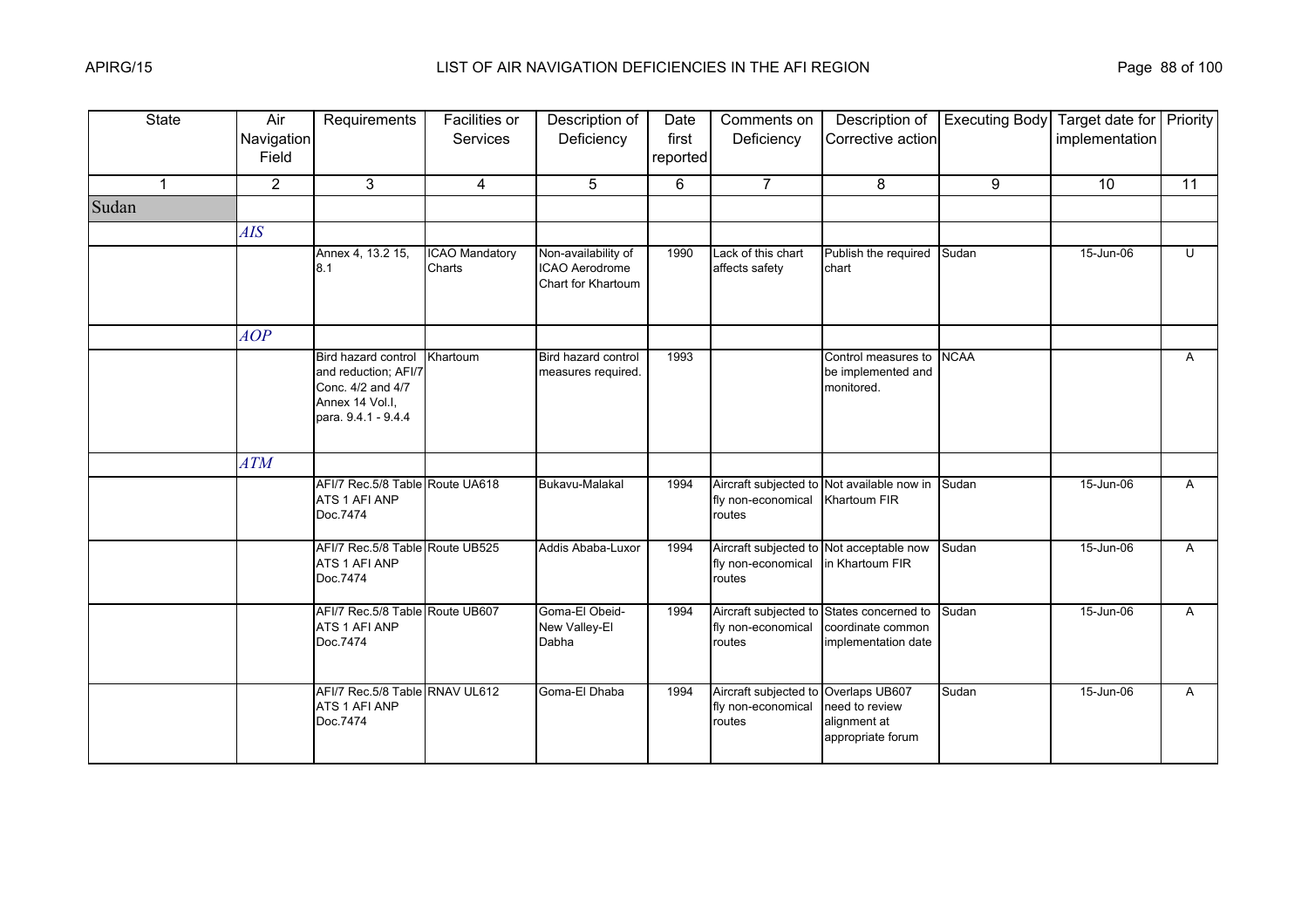| <b>State</b> | Air<br>Navigation<br>Field | Requirements                                                      | Facilities or<br>Services | Description of<br>Deficiency                                                        | Date<br>first<br>reported | Comments on<br>Deficiency                                                | Description of<br>Corrective action                                                  | <b>Executing Body</b> | Target date for Priority<br>implementation |              |
|--------------|----------------------------|-------------------------------------------------------------------|---------------------------|-------------------------------------------------------------------------------------|---------------------------|--------------------------------------------------------------------------|--------------------------------------------------------------------------------------|-----------------------|--------------------------------------------|--------------|
| $\mathbf{1}$ | $\overline{2}$             | 3                                                                 | $\overline{4}$            | 5                                                                                   | 6                         | $\overline{7}$                                                           | 8                                                                                    | 9                     | 10                                         | 11           |
|              |                            | AFI/7 Rec.5/8 Table RNAV UM220<br>ATS 1 AFI ANP<br>Doc.7474       |                           | Lodwar-A.Simbel                                                                     | 1994                      | Aircraft subjected to<br>fly non-economical<br>routes                    | States concerned to<br>coordinate common<br>implementation date                      | Sudan                 | 15-Jun-06                                  | $\mathsf{A}$ |
|              |                            | AFI/7 Rec.5/8 Table RNAV UM665<br>ATS 1 AFI ANP<br>Doc.7474       |                           | Addis Ababa-<br>Merowe                                                              | 1994                      | Aircraft subjected to Not acceptable in<br>fly non-economical<br>routes  | Khartoum FIR due to<br>military reasons                                              | Sudan                 | 15-Jun-06                                  | A            |
|              |                            | AFI/7 Rec.5/8 Table Route UR400<br>ATS 1 AFI ANP<br>Doc.7474      |                           | A. Simbel-Kassala                                                                   | 1994                      | Aircraft subjected to Not acceptable now<br>fly non-economical<br>routes | within Khartoum FIR                                                                  | Sudan                 | 15-Jun-06                                  | A            |
|              |                            | AFI/7 Rec.5/8 Table Route UR995<br>ATS 1 AFI ANP<br>Doc.7474      |                           | Merowe-Addis<br>Ababa                                                               | 1994                      | Aircraft subjected to To be deleted and<br>fly non-economical<br>routes  | replaced by UM665                                                                    | Sudan                 | 15-Jun-06                                  | A            |
|              |                            | AFI/7 Rec.5/8 Table Provision of ATS<br>ATS 1 AFI ANP<br>Doc.7474 |                           | Area control service<br>not provided to<br>most ATS routes in<br>the upper airspace | 1998                      |                                                                          | State to expedite<br>implementation<br>process                                       | Sudan                 | 15-Jun-06                                  | A            |
|              | <b>CNS</b>                 |                                                                   |                           |                                                                                     |                           |                                                                          |                                                                                      |                       |                                            |              |
|              |                            | AFTN Plan, AFI/7<br>Rec. 9/7                                      | Khartoum AFTN<br>centre   | Circuit<br>Khartoum/Addis<br>Ababa                                                  | 1996                      | Not implemented                                                          | <b>VSAT NAFISAT in</b><br>project                                                    | Ethiopia, Sudan       | 2007                                       | A            |
|              |                            | <b>ATS Direct Speech</b><br>Circuits Plan, AFI/7<br>Rec. 9/9      | Khartoum FIC              | Circuit<br>Khartoum/Brazzavill<br>e                                                 | 1996                      | Not implemented                                                          | <b>VSAT AFISNET</b><br>proposed by<br><b>ASECNA</b>                                  | Sudan, ASECNA         | 2007                                       | U            |
|              |                            | <b>ATS Direct Speech</b><br>Circuits Plan, AFI/7<br>Rec. 9/9      | Khartoum FIC              | Circuit<br>Khartoum/Cairo                                                           | 1996                      | Not implemented                                                          | LTF circuit via PTTs<br>proposed by Egypt<br>until implementation<br>of VSAT NAFISAT | Egypt, Sudan          | 2007                                       | U            |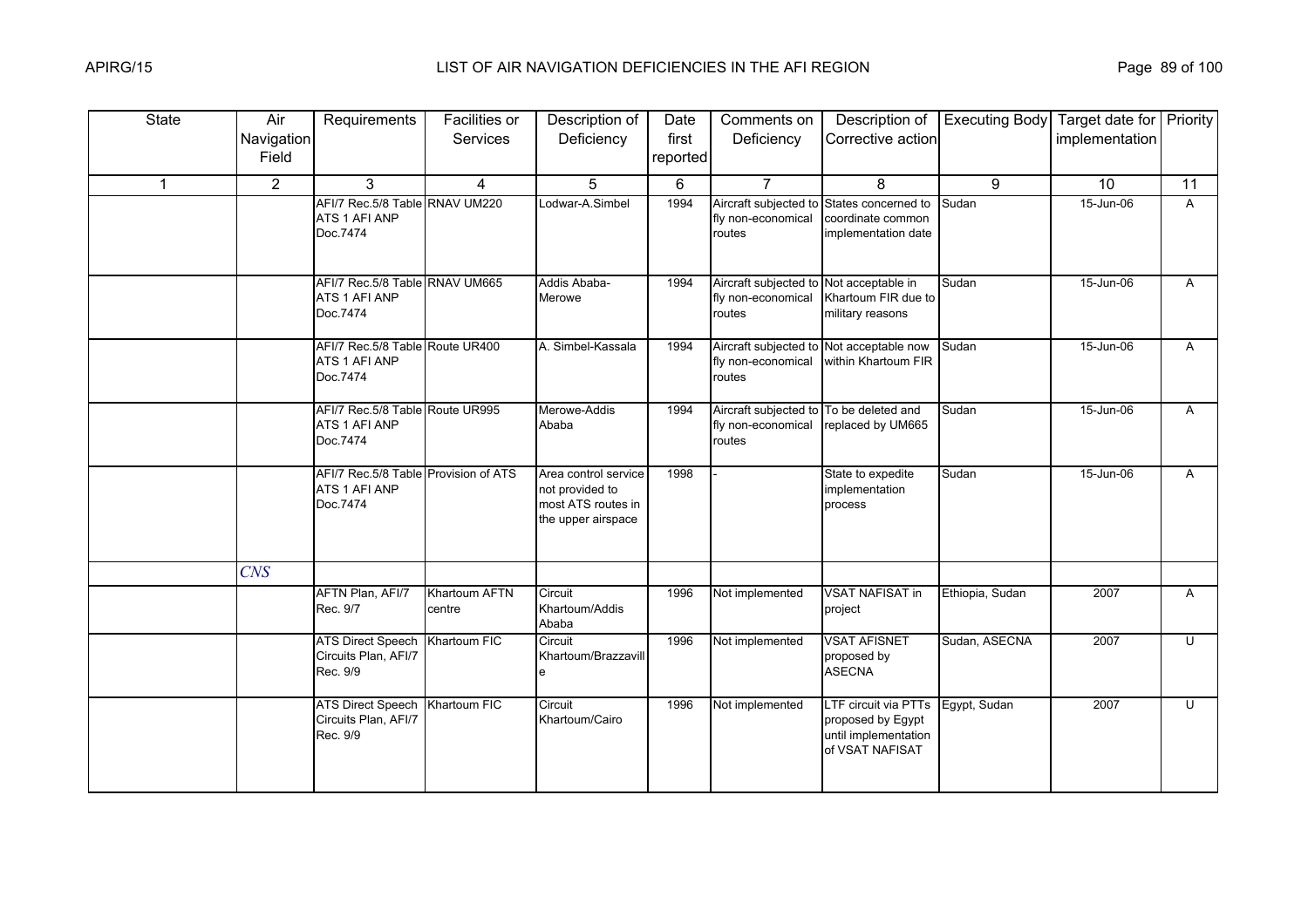| <b>State</b> | Air                 | Requirements                                                 | Facilities or   | Description of                    | Date              | Comments on     | Description of                                                          | <b>Executing Body</b>  | Target date for Priority |                |
|--------------|---------------------|--------------------------------------------------------------|-----------------|-----------------------------------|-------------------|-----------------|-------------------------------------------------------------------------|------------------------|--------------------------|----------------|
|              | Navigation<br>Field |                                                              | <b>Services</b> | Deficiency                        | first<br>reported | Deficiency      | Corrective action                                                       |                        | implementation           |                |
| $\mathbf{1}$ | $\overline{2}$      | 3                                                            | $\overline{4}$  | 5                                 | 6                 | $\overline{7}$  | 8                                                                       | 9                      | 10                       | 11             |
|              |                     | <b>ATS Direct Speech</b><br>Circuits Plan, AFI/7<br>Rec. 9/9 | Khartoum FIC    | Circuit<br>Khartoum/Jeddah        | 1996              | Not implemented | <b>VSAT NAFISAT in</b><br>project                                       | Sudan, Saudi<br>Arabia | 2007                     | $\overline{C}$ |
|              |                     | <b>ATS Direct Speech</b><br>Circuits Plan, AFI/7<br>Rec. 9/9 | Khartoum FIC    | Circuit<br>Khartoum/Kinshasa      | 1996              | Not implemented | <b>VSAT NAFISAT in</b><br>project                                       | Sudan, DR Congo        | 2007                     | U              |
|              |                     | <b>ATS Direct Speech</b><br>Circuits Plan, AFI/7<br>Rec. 9/9 | Khartoum FIC    | Circuit<br>Khartoum/N'djamen<br>a | 1996              | Not implemented | <b>VSAT NAFISAT in</b><br>project. PSTN<br>proposed by<br><b>ASECNA</b> | Sudan, ASECNA          | 2007                     | U              |
|              |                     | <b>ATS Direct Speech</b><br>Circuits Plan, AFI/7<br>Rec. 9/9 | Khartoum FIC    | Circuit<br>Khartoum/Tripoli       | 1996              | Not implemented | <b>VSAT NAFISAT in</b><br>project                                       | Sudan, Libya           | 2007                     | U              |
|              |                     | Navaids AFI/7, Rec. Juba<br>10/4                             |                 | ILS 13                            | 1998              | Not implemented | Implement facility                                                      | Sudan                  |                          | A              |
|              |                     | Navaids AFI/7, Rec. Geneina<br>10/4                          |                 | <b>VOR</b>                        | 1998              | Not implemented | Implement facility                                                      | Sudan                  |                          | $\cup$         |
|              |                     | Navaids AFI/7, Rec. Karina<br>10/4                           |                 | <b>VOR/DME</b>                    | 1998              | Not implemented | Implement facility                                                      | Sudan                  |                          | U              |
|              | <b>MET</b>          |                                                              |                 |                                   |                   |                 |                                                                         |                        |                          |                |
|              |                     | This State has no<br>deficiency in this<br>field             |                 |                                   |                   |                 |                                                                         |                        |                          |                |
|              | <b>SAR</b>          |                                                              |                 |                                   |                   |                 |                                                                         |                        |                          |                |
|              |                     | This State has no<br>deficiency in this<br>field             |                 |                                   |                   |                 |                                                                         |                        |                          |                |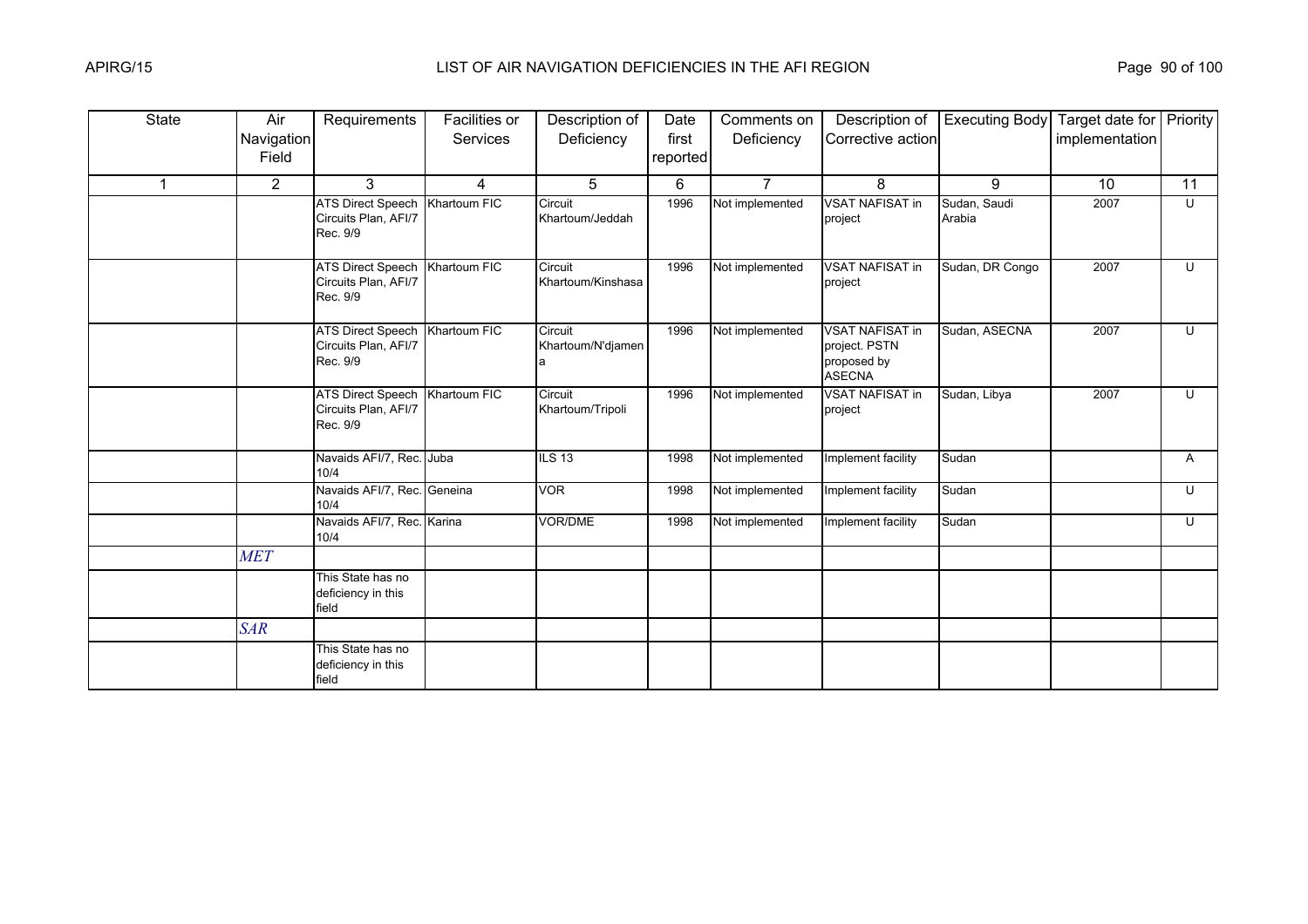| <b>State</b> | Air<br>Navigation<br>Field | Requirements                                                                                   | <b>Facilities or</b><br>Services                                                                       | Description of<br>Deficiency                                                                   | Date<br>first<br>reported | Comments on<br>Deficiency                                               | Description of<br>Corrective action                                                    | <b>Executing Body</b> | Target date for Priority<br>implementation |                |
|--------------|----------------------------|------------------------------------------------------------------------------------------------|--------------------------------------------------------------------------------------------------------|------------------------------------------------------------------------------------------------|---------------------------|-------------------------------------------------------------------------|----------------------------------------------------------------------------------------|-----------------------|--------------------------------------------|----------------|
|              | $\overline{2}$             | $\mathbf{3}$                                                                                   | $\overline{4}$                                                                                         | 5                                                                                              | 6                         | $\overline{7}$                                                          | 8                                                                                      | 9                     | 10                                         | 11             |
| Swaziland    |                            |                                                                                                |                                                                                                        |                                                                                                |                           |                                                                         |                                                                                        |                       |                                            |                |
|              | <b>AIS</b>                 |                                                                                                |                                                                                                        |                                                                                                |                           |                                                                         |                                                                                        |                       |                                            |                |
|              |                            | Annex 4, para 3.2<br>and Rec. 12/31<br>AFI/7                                                   | Non-availability of<br>ICAO Aerodrome<br>Chart and the ICAO<br>Aerodrome<br>Obstacle Chart -<br>Type A | Non-availability of<br>ICAO Aerodrome<br>Obstacle Chart type<br>A for Matsapha                 | 1991                      | Lack of this chart<br>affects safety                                    | Publish the required<br>chart                                                          | Swaziland             | 15-Jun-06                                  | $\overline{U}$ |
|              | AOP                        |                                                                                                |                                                                                                        |                                                                                                |                           |                                                                         |                                                                                        |                       |                                            |                |
|              |                            | Aerodrome<br>certification Annex<br>14, Vol.I Para.<br>$1.4.1 - 1.4.6$                         | Manzini                                                                                                | Aerodrome not<br>certified as at Feb.<br>2004.                                                 | 2003                      | The development of<br>procedures have<br>not started as of<br>Feb. 2004 | Develop the<br>procedures and<br>implement<br>requirement                              | <b>DCA</b>            | 2005                                       | $\overline{U}$ |
|              | ATM                        |                                                                                                |                                                                                                        |                                                                                                |                           |                                                                         |                                                                                        |                       |                                            |                |
|              |                            | AFI/7 Rec.5/1                                                                                  | P4 - Airspace<br>Management                                                                            | Prohibited area                                                                                | 1990                      | Non-availability of<br>direct routings                                  | Withdraw this area -<br>P4                                                             | Swaziland             | 15-Jun-06                                  | $\mathsf{A}$   |
|              | CNS                        |                                                                                                |                                                                                                        |                                                                                                |                           |                                                                         |                                                                                        |                       |                                            |                |
|              |                            | This State has no<br>deficiency in this<br>field                                               |                                                                                                        |                                                                                                |                           |                                                                         |                                                                                        |                       |                                            |                |
|              | <b>MET</b>                 |                                                                                                |                                                                                                        |                                                                                                |                           |                                                                         |                                                                                        |                       |                                            |                |
|              |                            | Requirement to<br>provide MET<br>reports to ATS Units<br>(Annex 3, Chapter<br>10, para 10.1.1) | Swaziland/Manzini<br>Matsapha Airport                                                                  | Provision of MET<br>reports to ATS units<br>deficient. No wind<br>displays in control<br>tower | 2004                      | Advice was given<br>on mission                                          | Install a display<br>system for MET data Department<br>and information at<br>ATS units | <b>DCA</b> and MET    | 2005                                       | $\overline{U}$ |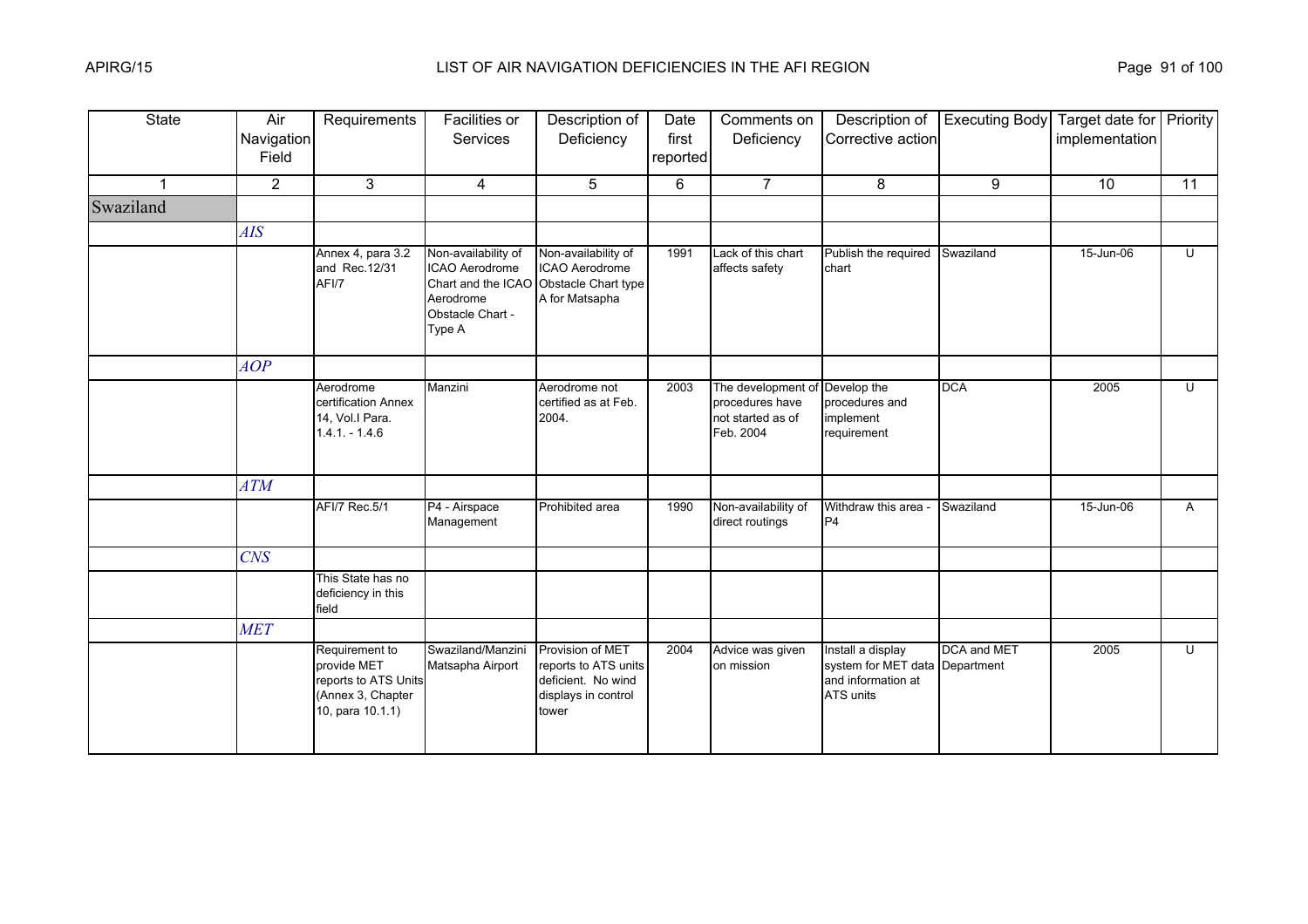| State | Air        | Requirements                                     | Facilities or | Description of | Date     | Comments on |                   | Description of   Executing Body   Target date for   Priority |                |    |
|-------|------------|--------------------------------------------------|---------------|----------------|----------|-------------|-------------------|--------------------------------------------------------------|----------------|----|
|       | Navigation |                                                  | Services      | Deficiency     | first    | Deficiency  | Corrective action |                                                              | implementation |    |
|       | Field      |                                                  |               |                | reported |             |                   |                                                              |                |    |
|       |            |                                                  |               |                | 6        |             |                   |                                                              | 10             | 11 |
|       | <b>SAR</b> |                                                  |               |                |          |             |                   |                                                              |                |    |
|       |            | This State has no<br>deficiency in this<br>field |               |                |          |             |                   |                                                              |                |    |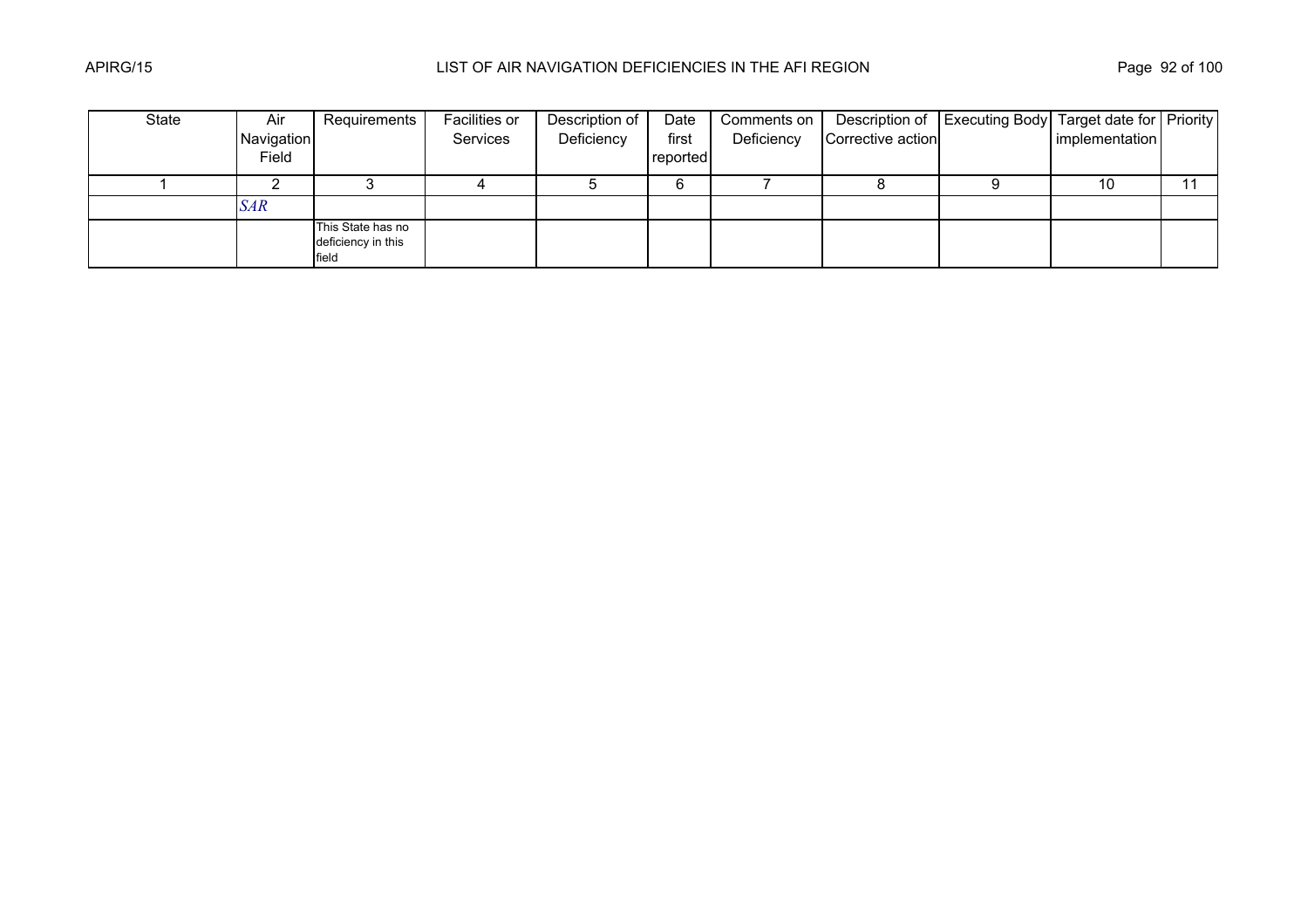| <b>State</b> | Air<br>Navigation<br>Field | Requirements                                                                          | Facilities or<br><b>Services</b> | Description of<br>Deficiency                                 | Date<br>first<br>reported | Comments on<br>Deficiency                                                            | Description of<br>Corrective action                                                         | <b>Executing Body</b>  | Target date for Priority<br>implementation |                         |
|--------------|----------------------------|---------------------------------------------------------------------------------------|----------------------------------|--------------------------------------------------------------|---------------------------|--------------------------------------------------------------------------------------|---------------------------------------------------------------------------------------------|------------------------|--------------------------------------------|-------------------------|
| $\mathbf 1$  | $\overline{2}$             | 3                                                                                     | 4                                | 5                                                            | 6                         | $\overline{7}$                                                                       | 8                                                                                           | 9                      | 10 <sup>°</sup>                            | 11                      |
| Tanzania     |                            |                                                                                       |                                  |                                                              |                           |                                                                                      |                                                                                             |                        |                                            |                         |
|              | <b>AIS</b>                 |                                                                                       |                                  |                                                              |                           |                                                                                      |                                                                                             |                        |                                            |                         |
|              |                            | This State has no<br>deficiency in this<br>field                                      |                                  |                                                              |                           |                                                                                      |                                                                                             |                        |                                            |                         |
|              | AOP                        |                                                                                       |                                  |                                                              |                           |                                                                                      |                                                                                             |                        |                                            |                         |
|              |                            | Aerodrome<br>certification Annex<br>14, Vol.I Para.<br>$1.4.1 - 1.4.6$                | Zanzibar                         | Aerodrome not<br>certified as at Feb.<br>2004.               | 2003                      | The development of Develop the<br>procedures have<br>not started as of<br>Feb. 2004. | procedures and<br>implement<br>requirement                                                  | <b>TCAA</b>            | 2005                                       | U                       |
|              |                            | Emergency plan;<br>Annex 14 Vol.I para<br>$9.1.1 - 9.1.15$                            | Zanzibar                         | No AEP. Testing<br>not done.No up to<br>date grid map.       | 2004                      | Capacity for rescue<br>and fire fighting<br>unclear                                  | Develop an AEP and<br>conduct a full scale<br>emergency exercise                            | Zanzibar<br>Government | 2005                                       | U                       |
|              |                            | Pavement strength<br>AFI/7 Conc. 4/4 and<br>4/10 Annex 14 Vol.I<br>para 2.5.1 - 2.6.8 | Zanzibar                         | Rwy surface<br>cracked, ravelling<br>and pot holled.<br>FOD. | 2004                      | Risk of FOD<br>damage.                                                               | Rehabilitation project Zanzibar<br>ongoing.                                                 | Government             | 2005                                       | $\overline{\mathsf{C}}$ |
|              | <b>ATM</b>                 |                                                                                       |                                  |                                                              |                           |                                                                                      |                                                                                             |                        |                                            |                         |
|              |                            | AFI/7 Rec.5/8 Table UB527<br>ATS 1 AFI ANP<br>Doc.7474                                |                                  | Lubumbashi - Dar-<br>es-Salaam                               | 2001                      | Aircraft subjected to<br>fly non-economical<br>routes                                | Tanzania is<br>coordinating with the Tanzania<br>States for a common<br>implementation date | D. R. Congo -          | 15-Jun-06                                  | $\overline{A}$          |
|              | <b>CNS</b>                 |                                                                                       |                                  |                                                              |                           |                                                                                      |                                                                                             |                        |                                            |                         |
|              |                            | Navaids AFI/7, Rec. Dodoma<br>10/4                                                    |                                  | <b>VOR/DME</b>                                               | 1998                      | Not implemented                                                                      | Implement facility                                                                          | Tanzania               | 31-Dec-05                                  | $\overline{C}$          |
|              |                            | Navaids AFI/7, Rec. Mbeya<br>10/4                                                     |                                  | <b>VOR/DME</b>                                               | 1998                      | Not implemented                                                                      | Implement facility                                                                          | Tanzania               | <b>Jun-06</b>                              | U                       |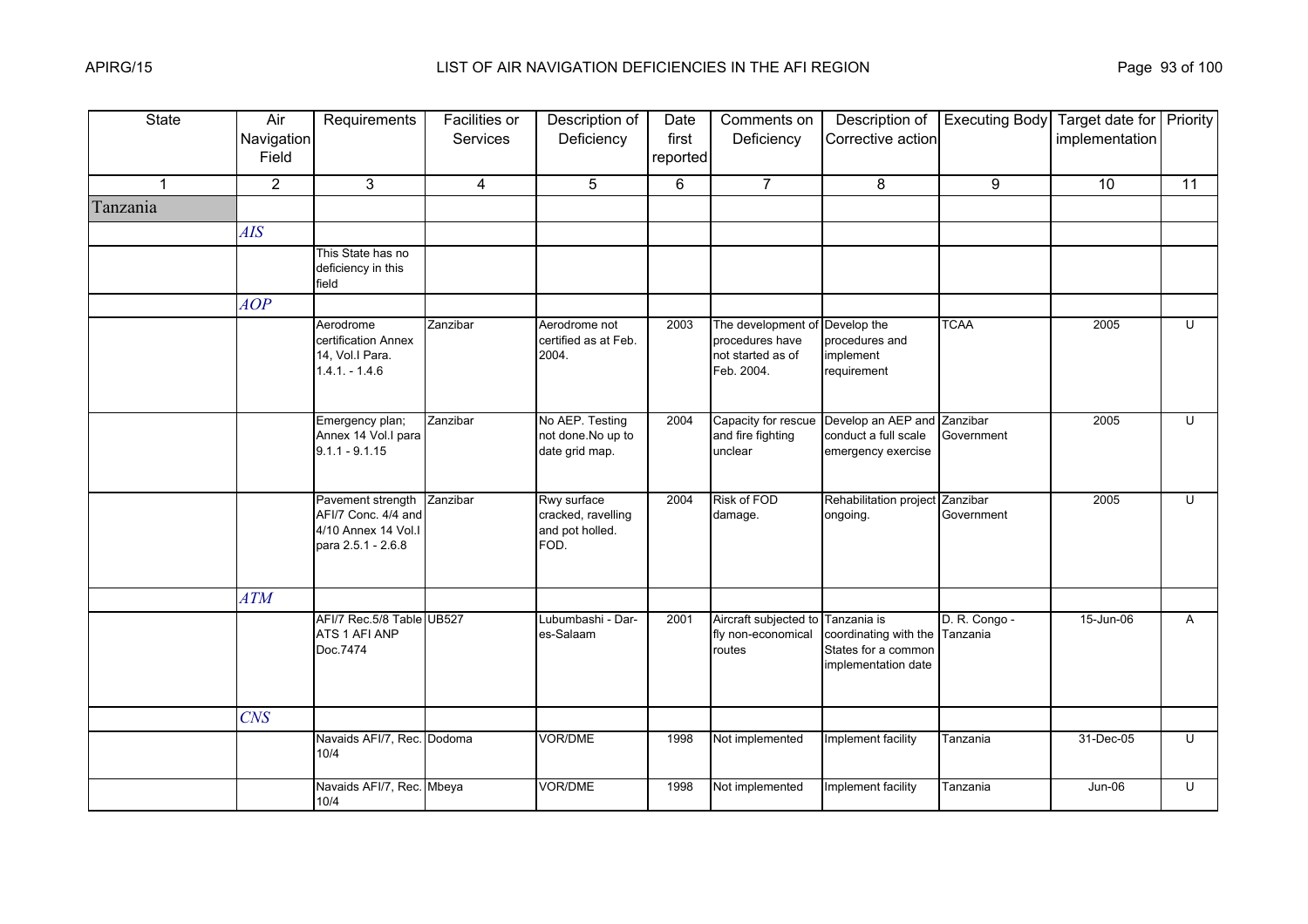| State | Air            | Requirements                                     | <b>Facilities or</b> | Description of | Date     | Comments on     | Description of     | <b>Executing Body</b> | Target date for Priority |    |
|-------|----------------|--------------------------------------------------|----------------------|----------------|----------|-----------------|--------------------|-----------------------|--------------------------|----|
|       | Navigation     |                                                  | Services             | Deficiency     | first    | Deficiency      | Corrective action  |                       | implementation           |    |
|       | Field          |                                                  |                      |                | reported |                 |                    |                       |                          |    |
|       | $\overline{2}$ | 3                                                | 4                    | 5              | 6        |                 | 8                  | 9                     | 10                       | 11 |
|       |                | Navaids AFI/7, Rec. Mwanza<br>10/4               |                      | <b>DME</b>     | 1998     | Not implemented | Implement facility | Tanzania              | $Jun-05$                 | U  |
|       |                | Navaids AFI/7, Rec. Zanzibar<br>10/4             |                      | VOR/DME        | 1998     | Not implemented | Implement facility | Tanzania              | $Jun-06$                 | A  |
|       | <b>MET</b>     |                                                  |                      |                |          |                 |                    |                       |                          |    |
|       |                | This State has no<br>deficiency in this<br>field |                      |                |          |                 |                    |                       |                          |    |
|       | <b>SAR</b>     |                                                  |                      |                |          |                 |                    |                       |                          |    |
|       |                | This State has no<br>deficiency in this<br>field |                      |                |          |                 |                    |                       |                          |    |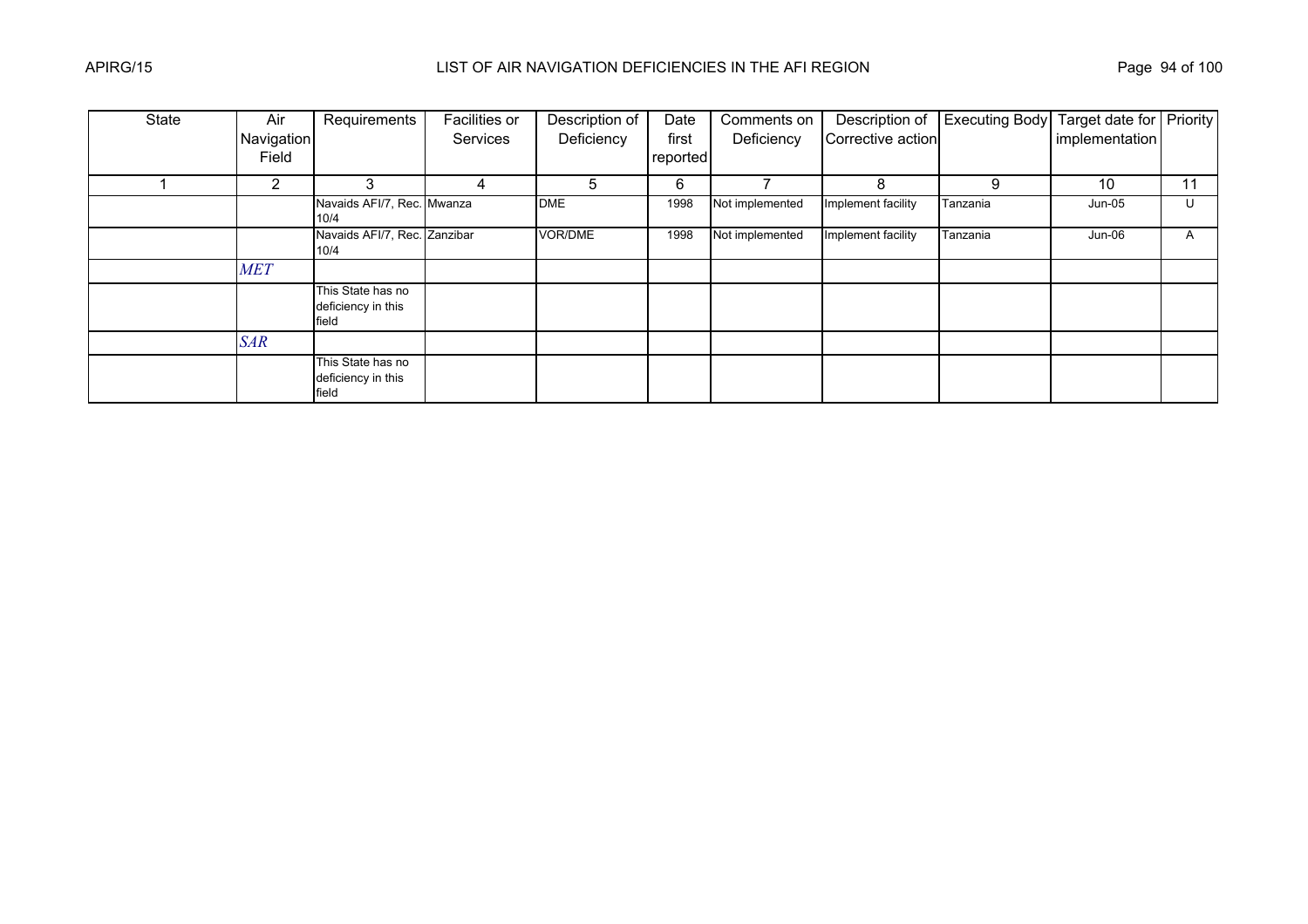| State          | Air<br>Navigation<br>Field | Requirements                                                 | <b>Facilities or</b><br>Services | Description of<br>Deficiency          | Date<br>first<br>reported | Comments on<br>Deficiency | Description of<br>Corrective action           | <b>Executing Body</b>  | Target date for Priority<br>implementation |    |
|----------------|----------------------------|--------------------------------------------------------------|----------------------------------|---------------------------------------|---------------------------|---------------------------|-----------------------------------------------|------------------------|--------------------------------------------|----|
| $\overline{1}$ | $\overline{2}$             | 3                                                            | $\overline{4}$                   | 5                                     | 6                         | $\overline{7}$            | 8                                             | 9                      | 10                                         | 11 |
| Togo           |                            |                                                              |                                  |                                       |                           |                           |                                               |                        |                                            |    |
|                | AIS                        |                                                              |                                  |                                       |                           |                           |                                               |                        |                                            |    |
|                |                            | This State has no<br>deficiency in this<br>field             |                                  |                                       |                           |                           |                                               |                        |                                            |    |
|                | AOP                        |                                                              |                                  |                                       |                           |                           |                                               |                        |                                            |    |
|                |                            | This State has no<br>deficiency in this<br>field.            |                                  |                                       |                           |                           |                                               |                        |                                            |    |
|                | ATM                        |                                                              |                                  |                                       |                           |                           |                                               |                        |                                            |    |
|                |                            | This State has no<br>deficiency in this<br>field             |                                  |                                       |                           |                           |                                               |                        |                                            |    |
|                | <b>CNS</b>                 |                                                              |                                  |                                       |                           |                           |                                               |                        |                                            |    |
|                |                            | <b>ATS Direct Speech</b><br>Circuits Plan, AFI/7<br>Rec. 9/9 | Niamtougou TWR                   | Circuit<br>Niamtougou/Ouaga<br>dougou | 2002                      | Not implemented           | VSAT planned at<br>Niamtougou by<br>Ghana CAA | Togo, ASECNA,<br>Ghana |                                            | A  |
|                | <b>MET</b>                 |                                                              |                                  |                                       |                           |                           |                                               |                        |                                            |    |
|                |                            | This State has no<br>deficiency in this<br>field             |                                  |                                       |                           |                           |                                               |                        |                                            |    |
|                | <b>SAR</b>                 |                                                              |                                  |                                       |                           |                           |                                               |                        |                                            |    |
|                |                            | This State has no<br>deficiency in this<br>field             |                                  |                                       |                           |                           |                                               |                        |                                            |    |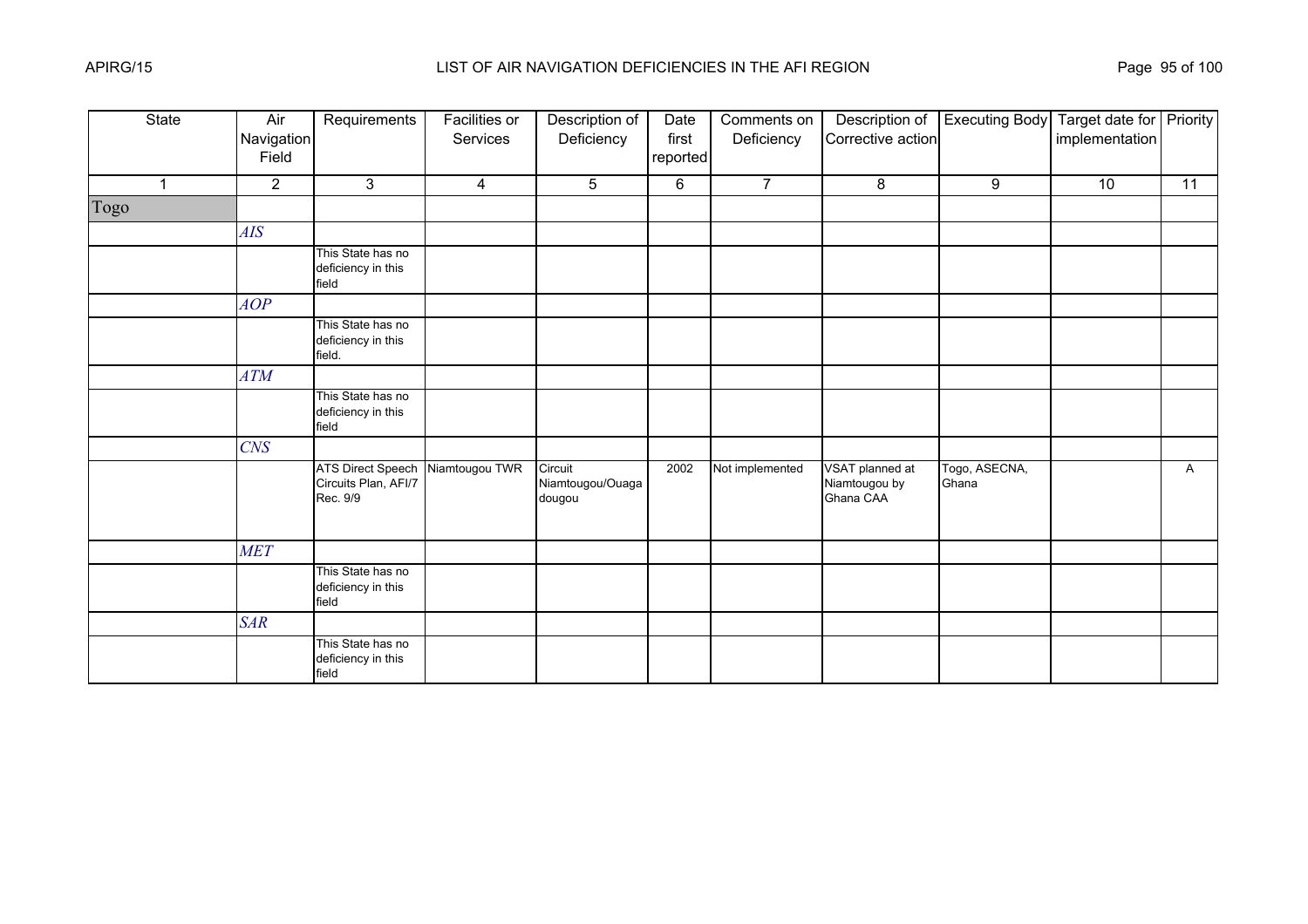| State   | Air<br>Navigation<br>Field | Requirements                                      | <b>Facilities or</b><br>Services | Description of<br>Deficiency | Date<br>first<br>reported | Comments on<br>Deficiency | Description of<br>Corrective action | <b>Executing Body</b> | Target date for Priority<br>implementation |    |
|---------|----------------------------|---------------------------------------------------|----------------------------------|------------------------------|---------------------------|---------------------------|-------------------------------------|-----------------------|--------------------------------------------|----|
| 4       | $\overline{2}$             | 3                                                 | $\overline{4}$                   | 5                            | 6                         | $\overline{7}$            | 8                                   | 9                     | 10                                         | 11 |
| Tunisia |                            |                                                   |                                  |                              |                           |                           |                                     |                       |                                            |    |
|         | AIS                        |                                                   |                                  |                              |                           |                           |                                     |                       |                                            |    |
|         |                            | This State has no<br>deficiency in this<br>field  |                                  |                              |                           |                           |                                     |                       |                                            |    |
|         | AOP                        |                                                   |                                  |                              |                           |                           |                                     |                       |                                            |    |
|         |                            | This State has no<br>deficiency in this<br>field. |                                  |                              |                           |                           |                                     |                       |                                            |    |
|         | ATM                        |                                                   |                                  |                              |                           |                           |                                     |                       |                                            |    |
|         |                            | This State has no<br>deficiency in this<br>field  |                                  |                              |                           |                           |                                     |                       |                                            |    |
|         | $C\!N\!S$                  |                                                   |                                  |                              |                           |                           |                                     |                       |                                            |    |
|         |                            | This State has no<br>deficiency in this<br>field  |                                  |                              |                           |                           |                                     |                       |                                            |    |
|         | <b>MET</b>                 |                                                   |                                  |                              |                           |                           |                                     |                       |                                            |    |
|         |                            | This State has no<br>deficiency in this<br>field  |                                  |                              |                           |                           |                                     |                       |                                            |    |
|         | <b>SAR</b>                 |                                                   |                                  |                              |                           |                           |                                     |                       |                                            |    |
|         |                            | This State has no<br>deficiency in this<br>field  |                                  |                              |                           |                           |                                     |                       |                                            |    |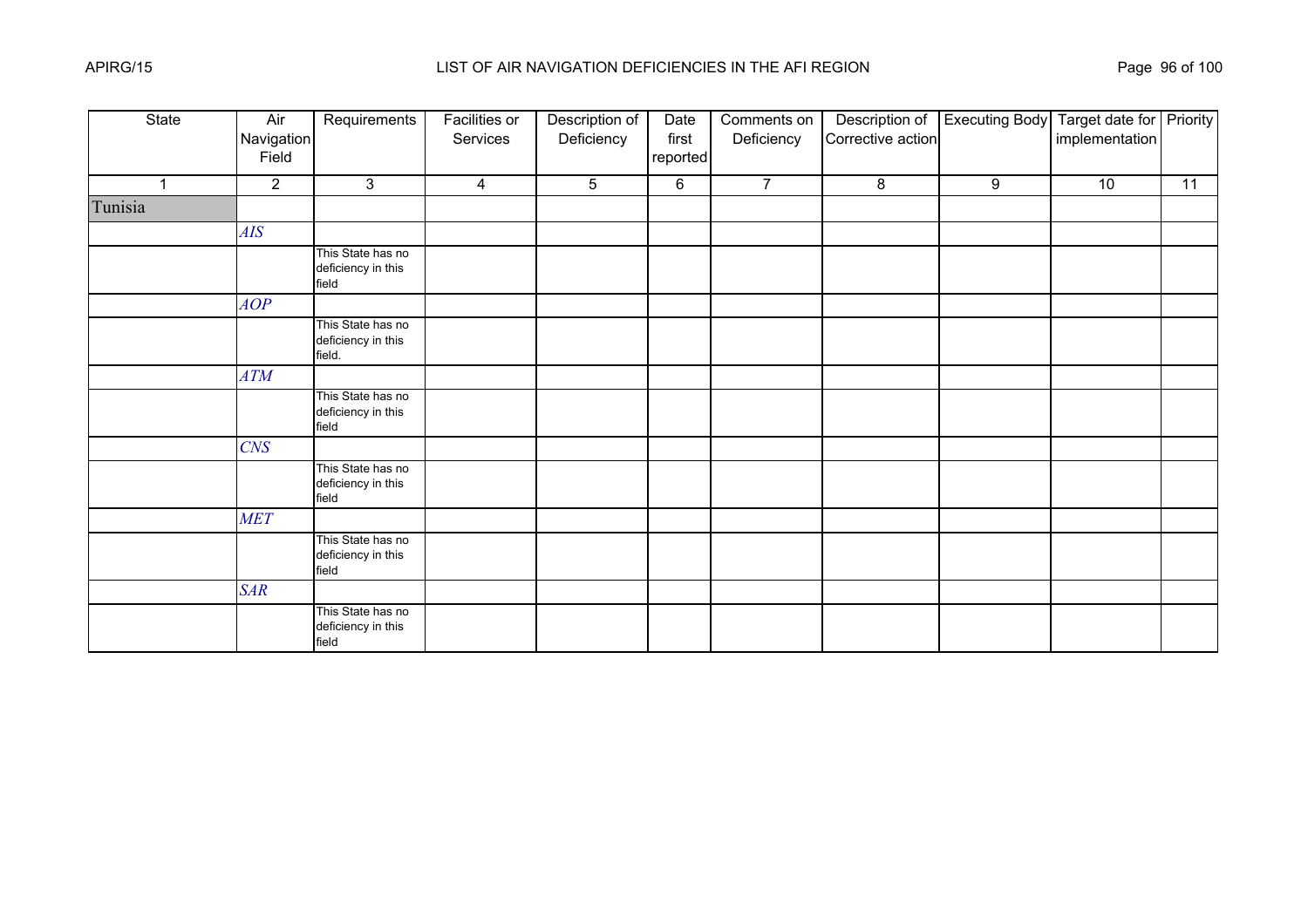| <b>State</b> | Air<br>Navigation<br>Field | Requirements                                                           | <b>Facilities or</b><br>Services | Description of<br>Deficiency                   | Date<br>first<br>reported | Comments on<br>Deficiency                                                                              | Description of<br>Corrective action  | <b>Executing Body</b> | Target date for Priority<br>implementation |                |
|--------------|----------------------------|------------------------------------------------------------------------|----------------------------------|------------------------------------------------|---------------------------|--------------------------------------------------------------------------------------------------------|--------------------------------------|-----------------------|--------------------------------------------|----------------|
| $\mathbf{1}$ | $\overline{2}$             | 3                                                                      | $\overline{4}$                   | 5                                              | 6                         | $\overline{7}$                                                                                         | 8                                    | 9                     | 10                                         | 11             |
| Uganda       |                            |                                                                        |                                  |                                                |                           |                                                                                                        |                                      |                       |                                            |                |
|              | AIS                        |                                                                        |                                  |                                                |                           |                                                                                                        |                                      |                       |                                            |                |
|              |                            | This State has no<br>deficiency in this<br>field                       |                                  |                                                |                           |                                                                                                        |                                      |                       |                                            |                |
|              | AOP                        |                                                                        |                                  |                                                |                           |                                                                                                        |                                      |                       |                                            |                |
|              |                            | Aerodrome<br>certification Annex<br>14, Vol.I Para.<br>$1.4.1 - 1.4.6$ | Entebbe                          | Aerodrome not<br>certified as at Feb.<br>2004. | 2004                      | The development of Develop the<br>procedures have<br>not been completed implement<br>as of March 2004. | procedures and<br>requirement        | CAAU                  | 2005                                       | $\overline{U}$ |
|              | ATM                        |                                                                        |                                  |                                                |                           |                                                                                                        |                                      |                       |                                            |                |
|              |                            | This State has no<br>deficiency in this<br>field                       |                                  |                                                |                           |                                                                                                        |                                      |                       |                                            |                |
|              | $C\!N\!S$                  |                                                                        |                                  |                                                |                           |                                                                                                        |                                      |                       |                                            |                |
|              |                            | <b>ATS Direct Speech</b><br>Circuits Plan, AFI/7<br>Rec. 9/9           | Entebbe FIC                      | Circuit<br>Entebbe/Kinshasa                    | 1996                      | Not implemented                                                                                        | VSAT SADC2 and<br>NAFISAT in project | DR Congo, Uganda      | 2007                                       | U              |
|              | <b>MET</b>                 |                                                                        |                                  |                                                |                           |                                                                                                        |                                      |                       |                                            |                |
|              |                            | This State has no<br>deficiency in this<br>field                       |                                  |                                                |                           |                                                                                                        |                                      |                       |                                            |                |
|              | <b>SAR</b>                 |                                                                        |                                  |                                                |                           |                                                                                                        |                                      |                       |                                            |                |
|              |                            | This State has no<br>deficiency in this<br>field                       |                                  |                                                |                           |                                                                                                        |                                      |                       |                                            |                |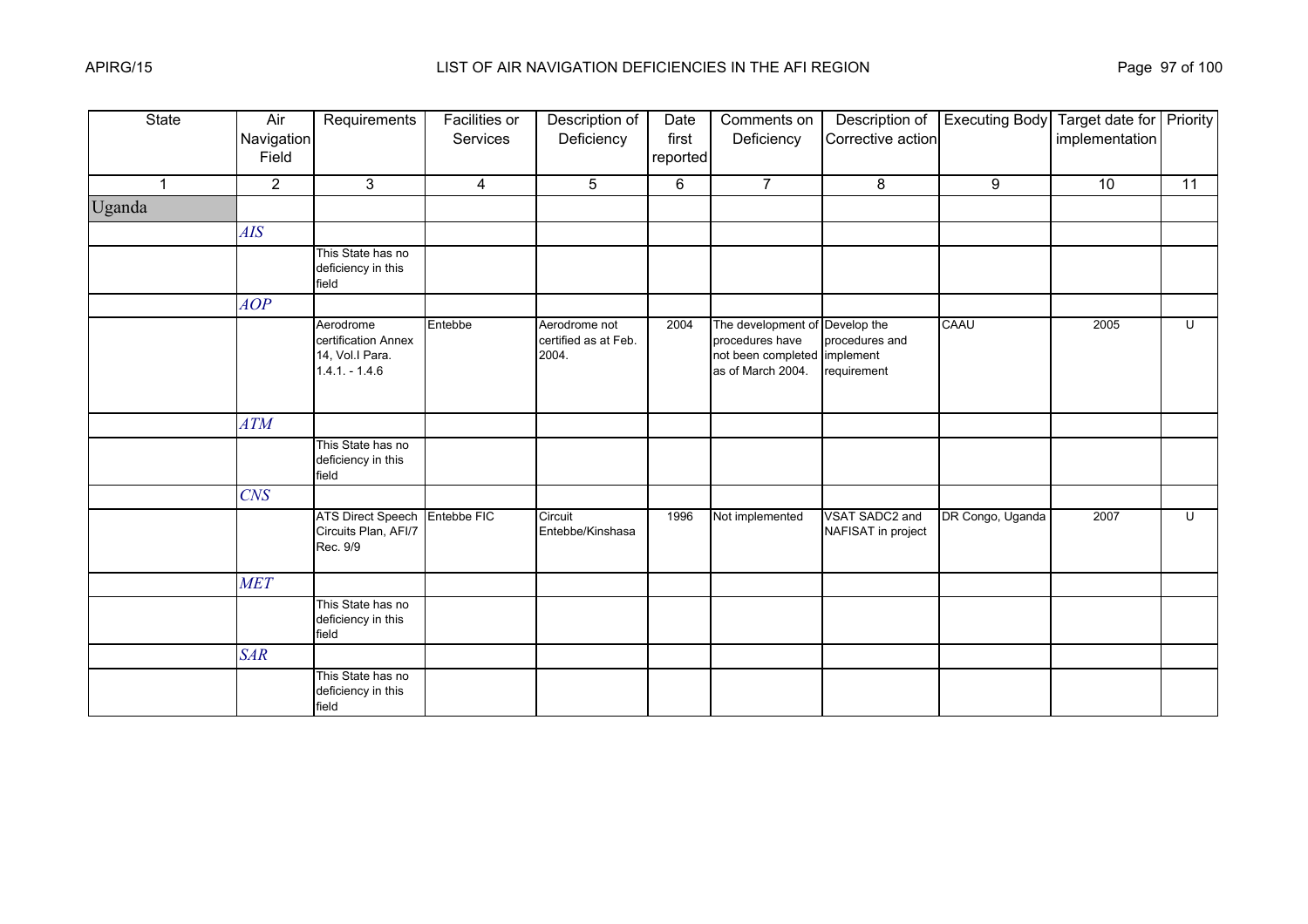| <b>State</b> | Air<br>Navigation<br>Field | Requirements                                                                 | Facilities or<br>Services                        | Description of<br>Deficiency                    | Date<br>first<br>reported | Comments on<br>Deficiency                                                               | Description of<br>Corrective action                                                                                                                 | <b>Executing Body</b>                       | Target date for   Priority  <br>implementation |    |
|--------------|----------------------------|------------------------------------------------------------------------------|--------------------------------------------------|-------------------------------------------------|---------------------------|-----------------------------------------------------------------------------------------|-----------------------------------------------------------------------------------------------------------------------------------------------------|---------------------------------------------|------------------------------------------------|----|
| $\mathbf{1}$ | $\overline{2}$             | 3                                                                            | $\overline{4}$                                   | 5                                               | 6                         | $\overline{7}$                                                                          | 8                                                                                                                                                   | 9                                           | 10                                             | 11 |
| Zambia       |                            |                                                                              |                                                  |                                                 |                           |                                                                                         |                                                                                                                                                     |                                             |                                                |    |
|              | AIS                        |                                                                              |                                                  |                                                 |                           |                                                                                         |                                                                                                                                                     |                                             |                                                |    |
|              |                            | This State has no<br>deficiencies in this<br>area.                           |                                                  |                                                 |                           |                                                                                         |                                                                                                                                                     |                                             |                                                |    |
|              | AOP                        |                                                                              |                                                  |                                                 |                           |                                                                                         |                                                                                                                                                     |                                             |                                                |    |
|              |                            | Aerodrome<br>certification Annex<br>14, Vol.I Para.<br>$1.4.1 - 1.4.6$       | Lusaka,<br>Livingstone, Mfuwe,<br>Ndola          | Aerodromes not<br>certified as at Feb.<br>2004. | 2004                      | The development of<br>procedures have<br>not been completed implement<br>as of Apr 2004 | Develop the<br>procedures and<br>requirement                                                                                                        | <b>DCA</b>                                  | 2005                                           | U  |
|              | <b>ATM</b>                 |                                                                              |                                                  |                                                 |                           |                                                                                         |                                                                                                                                                     |                                             |                                                |    |
|              |                            | This State has no<br>deficiency in this<br>field                             |                                                  |                                                 |                           |                                                                                         |                                                                                                                                                     |                                             |                                                |    |
|              | CNS                        |                                                                              |                                                  |                                                 |                           |                                                                                         |                                                                                                                                                     |                                             |                                                |    |
|              |                            | Navaids AFI/7, Rec. Mongu<br>10/4                                            |                                                  | <b>VOR</b>                                      | 1998                      | Not implemented                                                                         | Under installation                                                                                                                                  | Zambia                                      | Dec-05                                         | U  |
|              |                            | Navaids AFI/7, Rec. Solwezi<br>10/4                                          |                                                  | <b>VOR</b>                                      | 1998                      | Not implemented                                                                         | Sourcing for funds                                                                                                                                  | Zambia                                      | $Dec-06$                                       | U  |
|              | <b>MET</b>                 |                                                                              |                                                  |                                                 |                           |                                                                                         |                                                                                                                                                     |                                             |                                                |    |
|              |                            | Implementation of<br>MET facilities and<br>services (Annex 3,<br>para 4.1.6) | Zambia/Lusaka<br>International Airport equipment | Inadequate level of<br>maintenance              | 2002                      | Equipment remain<br>unserviceable for a<br>long time due to<br>lack of spare parts      | Provide financial<br>resources including<br>use of air navigation<br>charges which<br>currently is not fully<br>available to the MET<br>Department. | Zambia MET<br>Department and<br><b>NACL</b> |                                                | U  |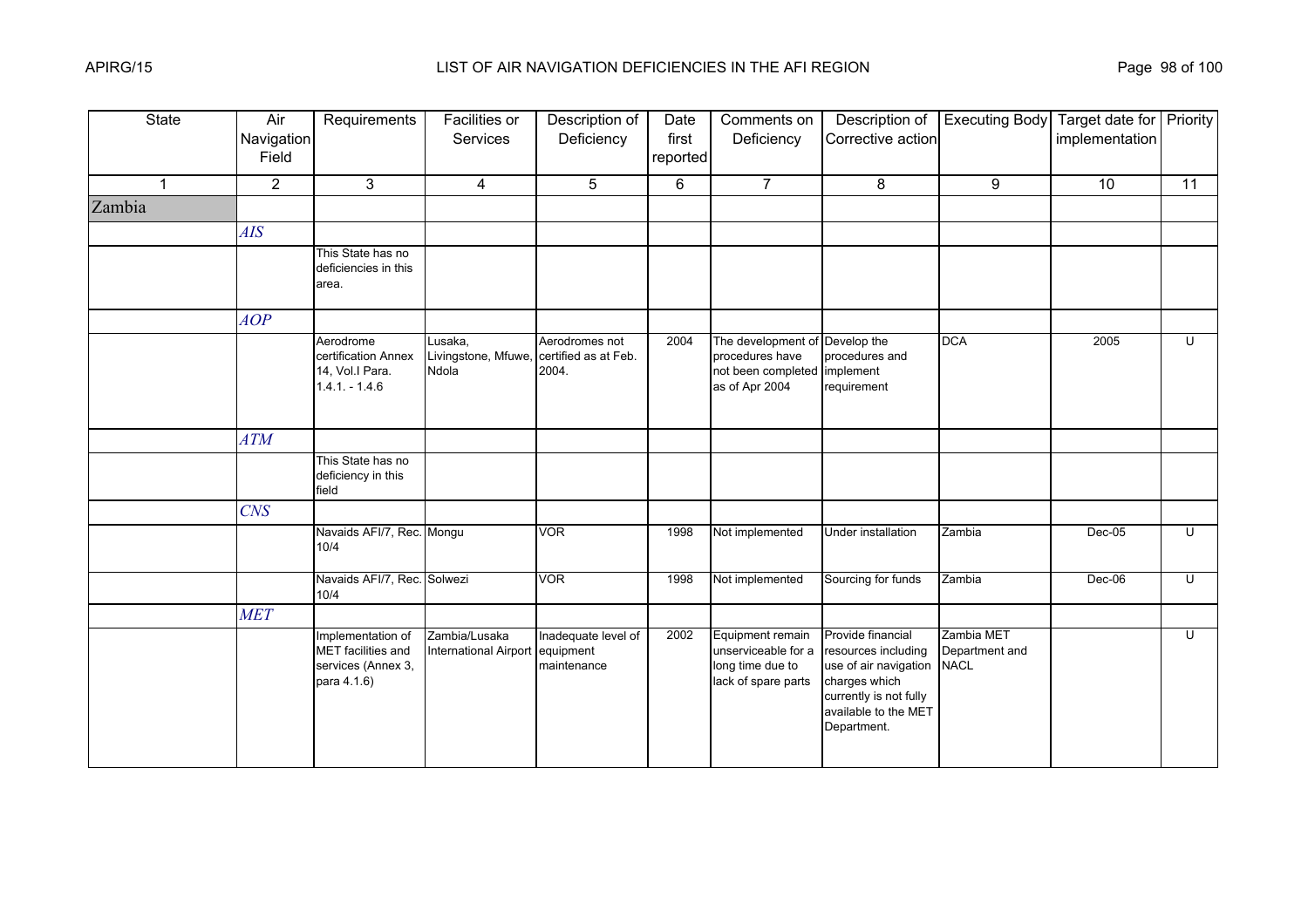| <b>State</b> | Air            | Requirements                                                                                                                                          | Facilities or                   | Description of                                        | Date     | Comments on                                             | Description of                                                                                                                       | <b>Executing Body</b> | Target date for Priority |    |
|--------------|----------------|-------------------------------------------------------------------------------------------------------------------------------------------------------|---------------------------------|-------------------------------------------------------|----------|---------------------------------------------------------|--------------------------------------------------------------------------------------------------------------------------------------|-----------------------|--------------------------|----|
|              | Navigation     |                                                                                                                                                       | <b>Services</b>                 | Deficiency                                            | first    | Deficiency                                              | Corrective action                                                                                                                    |                       | implementation           |    |
|              | Field          |                                                                                                                                                       |                                 |                                                       | reported |                                                         |                                                                                                                                      |                       |                          |    |
|              | $\overline{2}$ | 3                                                                                                                                                     | 4                               | 5.                                                    | 6        |                                                         | 8                                                                                                                                    | 9                     | 10                       | 11 |
|              |                | Requirement to<br>provide MET<br>reports to ATS Units Office<br>(Annex 3, Chapter<br>10, para 10.1.1)                                                 | Zambia/Lusaka<br>Meteorological | Provision of MET<br>reports to ATS Units<br>deficient | 2002     | Advice given during<br>mission by<br>correspondence     | Install display system MET Department<br>of MET data to ATS<br>lunits                                                                |                       | 2005                     | U  |
|              |                | Requirement to<br>provide<br>meteorological data Office<br>and forecasts in<br>form of flight<br>documentation<br>(Annex 3, Chapter<br>3, para 3.3.2) | Zambia/Lusaka<br>Meteorological | Provision of flight<br>documentation<br>deficient     | 2002     | Advice given during<br>mission and by<br>correspondence | Install appropriate<br>telecomms<br>equipment to receive<br><b>OPMET</b> information<br>and appoint<br>adequate trained<br>personnel | <b>MET Department</b> | 2005                     | U  |
|              | <b>SAR</b>     |                                                                                                                                                       |                                 |                                                       |          |                                                         |                                                                                                                                      |                       |                          |    |
|              |                | This State has no<br>deficiency in this<br>field                                                                                                      |                                 |                                                       |          |                                                         |                                                                                                                                      |                       |                          |    |